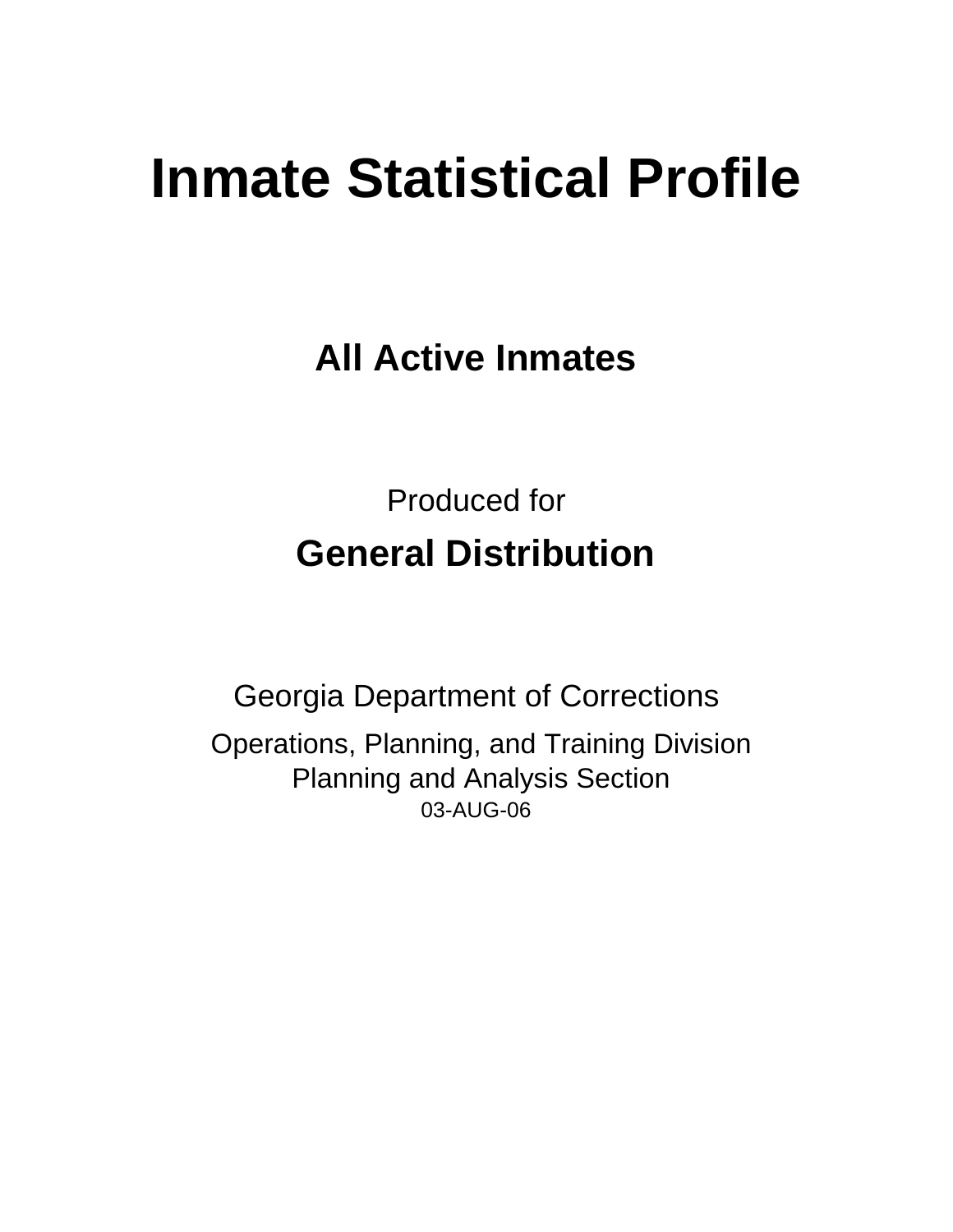**Contents** 

**All Active Inmates**

Produced for **General Distribution**

# Table of Contents

| <b>Demographic information</b>                                 |
|----------------------------------------------------------------|
| 5 Current age, broken out in ten year age groups               |
| 6 Race group                                                   |
| 7 Marital status, self-reported at entry to prison             |
| 8 Number of children, self-reported at entry to prison         |
| 9 Religious affiliation, self-reported at entry to prison      |
| 10 Home county - self-reported at entry to prison              |
| 15 Environment to age 16, self-reported at entry to prison     |
| 16 Guardian status to age 16, self-reported at entry to prison |
| 17 Age at admission                                            |
| 19 Age at release                                              |
| 20 Height, measured at entry to prison                         |
| 22 Weight, measured at entry to prison                         |
| <b>Correctional information</b>                                |
| 24 Type of admission to prison                                 |
| 25 Current / last security status                              |
| 26 Current / last institution type                             |
| 27 Institution type - transitional centers                     |
| 28 Institution type - mental hospitals                         |
| 29 Institution type - county prisons                           |
| 30 Institution type - state prisons                            |
| 32 Institution type - private prisons                          |
| 33 Institution type - prison annexes                           |
| 34 Institution type - inmate boot camp                         |
| 35 Number of disciplinary reports                              |
| 36 Number of transfers                                         |
| 37 Number of escapes                                           |
| 38 Probable future release type                                |
| 39 Actual release type                                         |
| 40 Time served in current (or last) institution                |
| Educational, psychological and physical information            |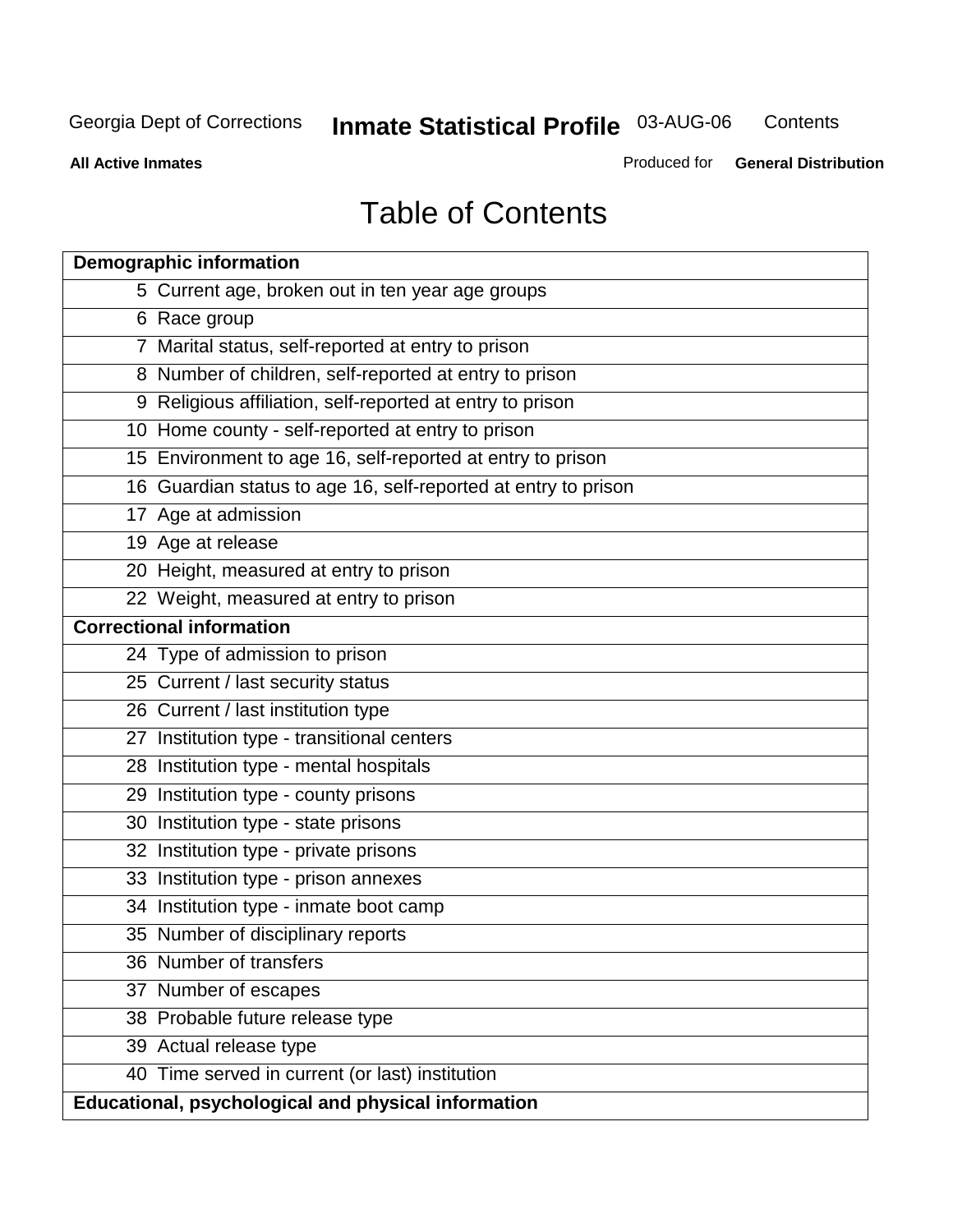**Contents** 

**All Active Inmates**

Produced for **General Distribution**

# Table of Contents

| <b>Educational, psychological and physical information</b>       |
|------------------------------------------------------------------|
| 41 Highest grade level attained                                  |
| 42 Culture fair IQ scores                                        |
| 43 Wide Range Achievement Test (WRAT) reading score              |
| 44 Wide Range Achievement Test (WRAT) math score                 |
| 45 Wide Range Achievement Test (WRAT) spelling score             |
| 46 Scope of substance abuse - summary                            |
| 47 Scope of substance abuse - detail                             |
| 48 Current / last mental health treatment level                  |
| 49 PULHESDWIT medical scale - 'P' overall condition ('P'hysical) |
| 50 PULHESDWIT medical scale - 'U' upper body                     |
| 51 PULHESDWIT medical scale - 'L' lower body                     |
| 52 PULHESDWIT medical scale - 'H' hearing                        |
| 53 PULHESDWIT medical scale - 'E' vision                         |
| 54 PULHESDWIT medical scale -'S' psychiatric                     |
| 55 PULHESDWIT medical scale - 'D' dental                         |
| 56 PULHESDWIT medical scale - 'W' work ability                   |
| 57 PULHESDWIT medical scale - 'I' impairment                     |
| 58 PULHESDWIT medical scale - 'T' transportability               |
| 59 Criminality in family, self-reported                          |
| 60 Alcoholism in family, self-reported                           |
| 61 Drug abuse in family, self-reported                           |
| 62 Subjected to frequent beatings, self-reported                 |
| 63 Father absent during inmate's childhood                       |
| 64 Mother absent during inmate's childhood                       |
| 65 Inmate diagnosed as manipulative                              |
| 66 Inmate diagnosed as assaultive                                |
| <b>Crimes and criminal history information</b>                   |
| 67 Number of prior Georgia incarcerations                        |
| 68 Prison sentence in years                                      |
| 69 Primary offense, broken out into felonies vs misdemeanors     |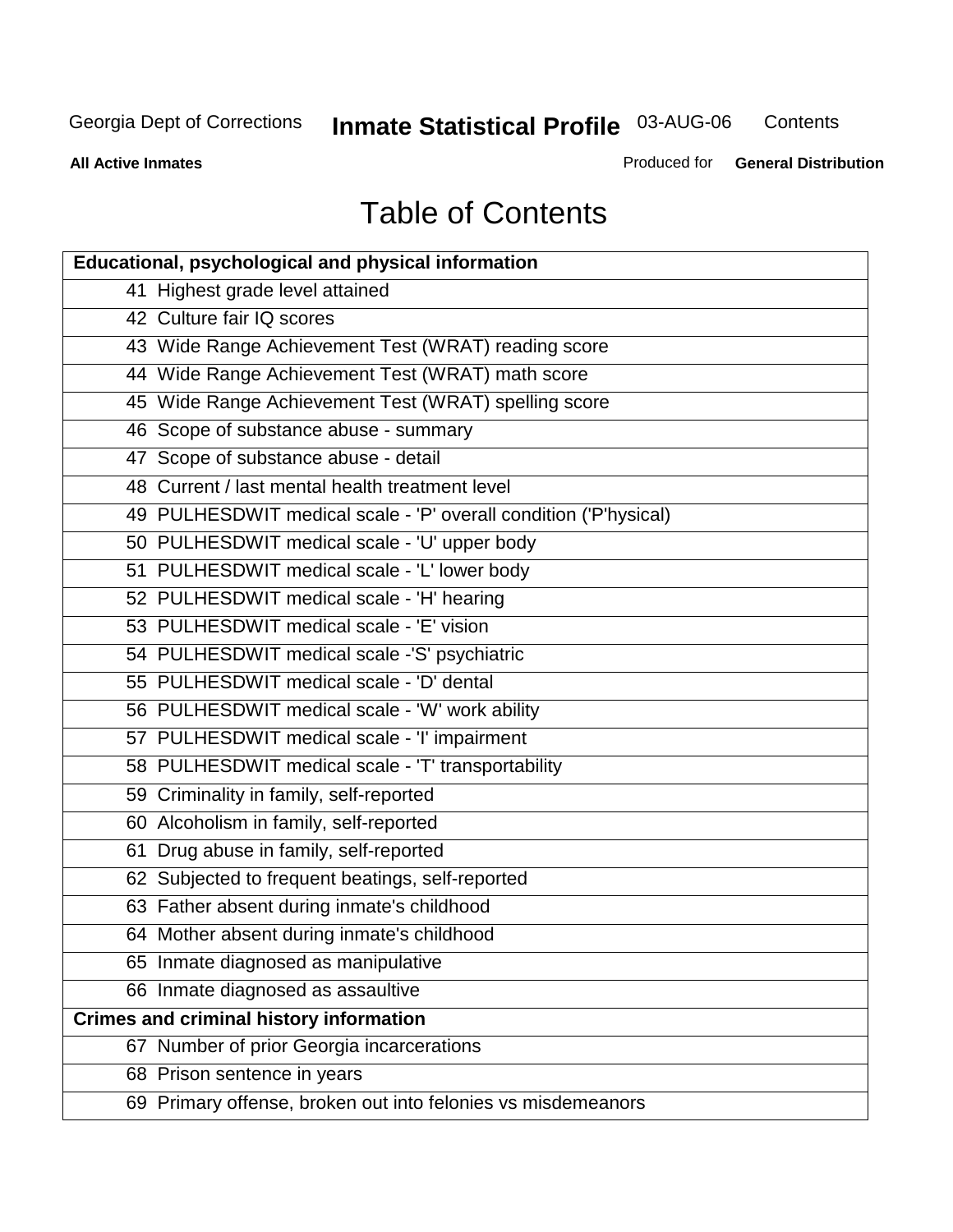**Contents** 

**All Active Inmates**

Produced for **General Distribution**

# Table of Contents

| <b>Crimes and criminal history information</b>                 |
|----------------------------------------------------------------|
| 70 Primary offense, broken out into six broad crime categories |
| 71 Primary offense, detailed offense code                      |
| 78 County of conviction of primary offense                     |
| 83 Circuit of conviction of primary offense                    |
| 85 Years served (jail + prison) in this incarceration          |
| <b>Medical information</b>                                     |
| 86 Results of most recent HIV test                             |
| 87 Results of most recent tuberculosis test                    |
| 88 Results of most recent syphilis test                        |
| 89 Results of most recent Hepatitis-C test                     |
| 90 Results of most recent pregnancy test                       |
| 91 Results of most recent diabetes test                        |
| 92 Results of most recent hypertension test                    |
| 93 Results of most recent asthma test                          |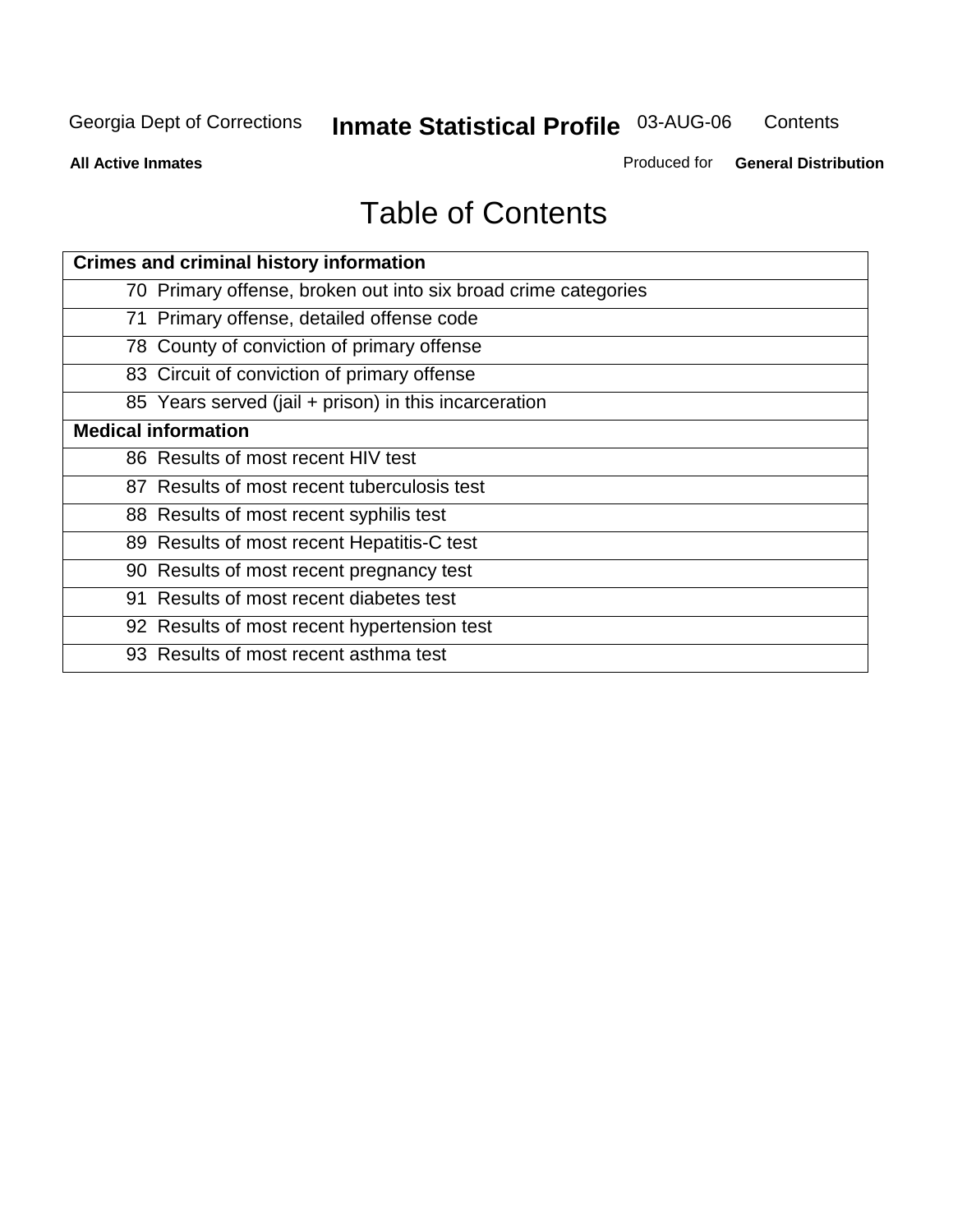#### **All Active Inmates**

#### Produced for **General Distribution**

#### Current age, broken out in ten-year age groups

|                       |              | <b>Male</b> |        |                | <b>Female</b> |          |              | <b>Total</b>  |
|-----------------------|--------------|-------------|--------|----------------|---------------|----------|--------------|---------------|
| <b>Current Age</b>    | <b>Count</b> | Col %       | Row %  | <b>Count</b>   | Col %         | Row %    | <b>Total</b> | Col %         |
| <b>Teens</b>          | 3,038        | 6.19%       | 95.53% | 142            | $3.97\%$      | 4.47%    | 3,180        | 6.04%         |
| <b>Twenties</b>       | 15,808       | 32.21%      | 93.83% | 1,039          | 29.05%        | $6.17\%$ | 16,847       | 31.99%        |
| <b>Thirties</b>       | 14,132       | 28.79%      | 92.05% | 1,221          | 34.14%        | 7.95%    |              | 15,353 29.16% |
| <b>Forties</b>        | 11,211       | 22.84%      | 92.42% | 920            | 25.73%        | 7.58%    | 12,131       | 23.04%        |
| <b>Fifties</b>        | 3,885        | 7.92%       | 94.73% | 216            | 6.04%         | 5.27%    | 4,101        | 7.79%         |
| <b>Sixties</b>        | 858          | 1.75%       | 96.30% | 33             | 0.92%         | 3.70%    | 891          | 1.69%         |
| Seventy +             | 150          | 0.31%       | 96.77% | 5 <sup>1</sup> | 0.14%         | 3.23%    | 155          | 0.29%         |
| <b>Total Reported</b> | 49,082       | 100%        | 93.21% | 3,576          | 100%          | 6.79%    | 52,658       | 100%          |

| <b>Not Reported</b> |        |     |        |
|---------------------|--------|-----|--------|
| <b>Total</b>        | 49,083 | 576 | 52,659 |

| <b>Mean</b><br>(average)       | 35.75 | 35.98 | 35.77 |
|--------------------------------|-------|-------|-------|
| Median (middle)                | 34    | w     |       |
| <b>Mode</b><br>(most frequent) | 26    |       | 26    |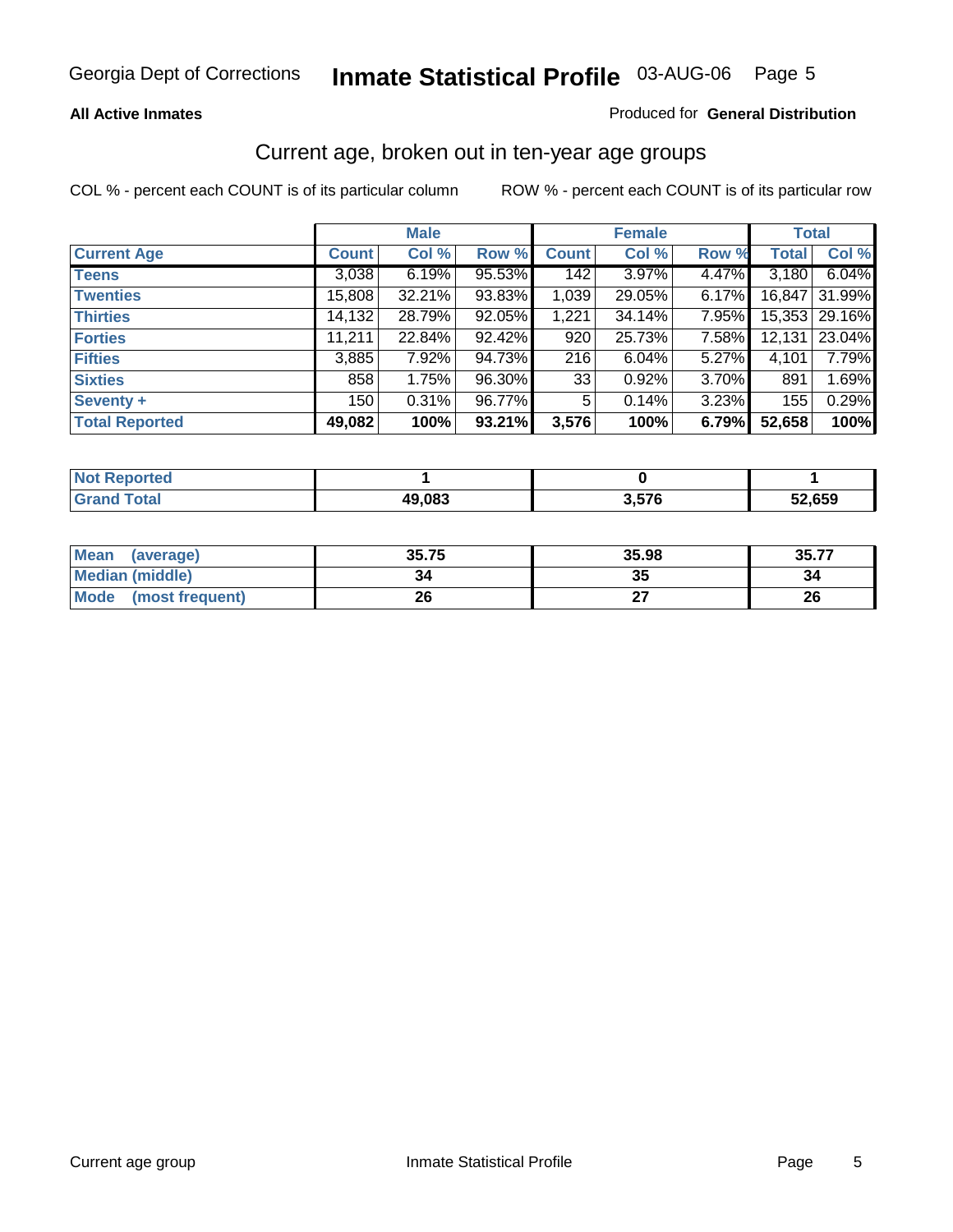**All Active Inmates**

#### Produced for **General Distribution**

### Race group

|                       |              | <b>Male</b> |             |         | <b>Female</b> |          |        | <b>Total</b> |
|-----------------------|--------------|-------------|-------------|---------|---------------|----------|--------|--------------|
| <b>Race Group</b>     | <b>Count</b> | Col %       | Row % Count |         | Col %         | Row %    | Total  | Col %        |
| <b>White</b>          | 18.226       | 37.30%      | 90.65%      | ا 881.ا | 52.81%        | 9.35%    | 20,107 | 38.36%       |
| <b>Black</b>          | 30,527       | $62.48\%$   | 94.80%      | 1,674   | 47.00%        | $5.20\%$ | 32,201 | 61.43%       |
| <b>Indian</b><br>3    | 61           | .12%        | 93.85%      | 4       | $.11\%$       | $6.15\%$ | 65     | .12%         |
| <b>Asian</b>          | 44           | .09%        | 93.62%      | 3       | .08%          | $6.38\%$ | 47     | .09%         |
| <b>Total Reported</b> | 48,858       | 100%        | 93.2%       | 3,562   | 100%          | 6.8%     | 52,420 | 100%         |

| 22F           | 14       | <b>000</b> |
|---------------|----------|------------|
| ZZJ           |          | 233        |
| 49.083<br>uuu | ,<br>ን/6 |            |

|  | $Mc$ | Black | White<br>$ -$ | 21904<br>DIACK |
|--|------|-------|---------------|----------------|
|--|------|-------|---------------|----------------|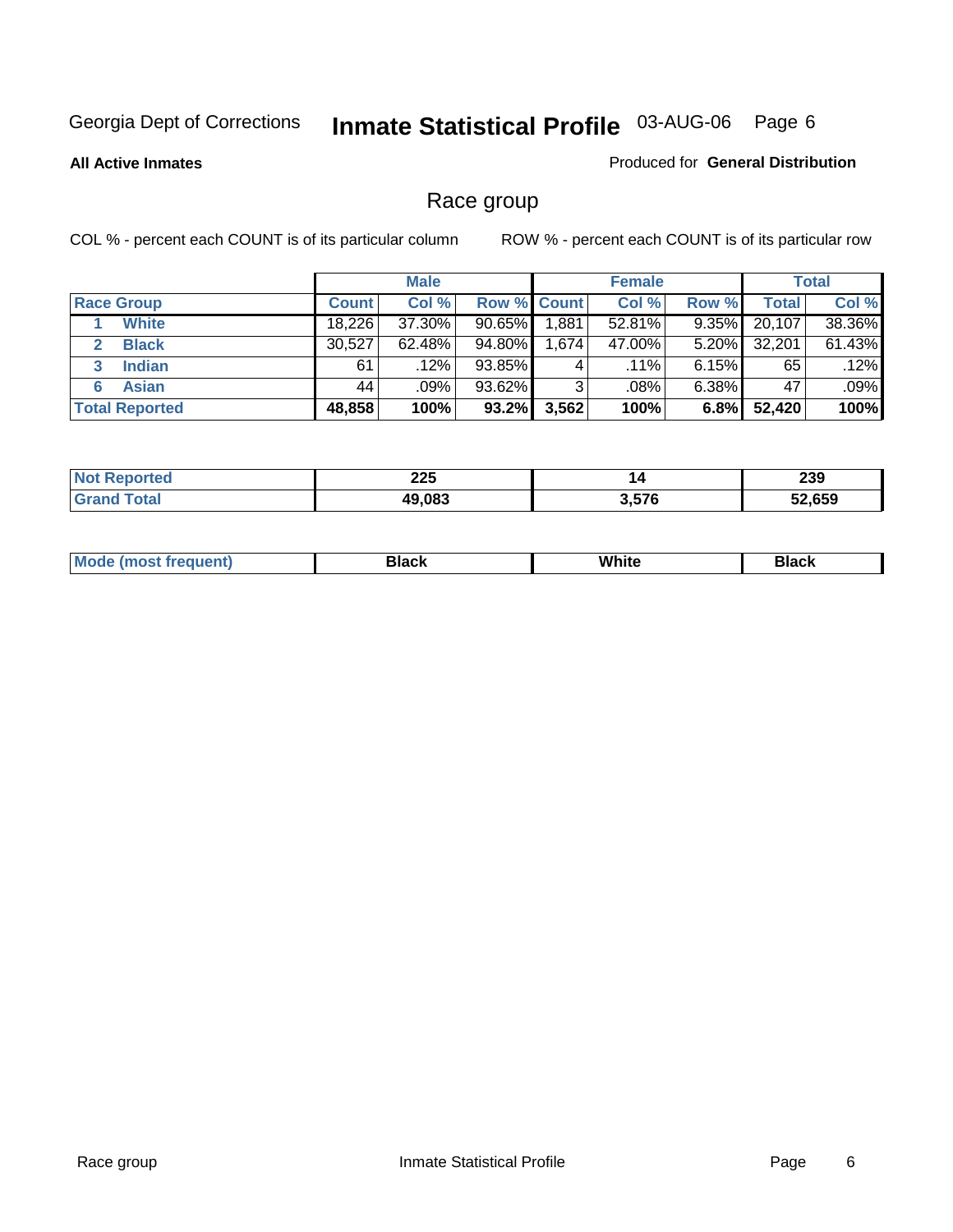#### **All Active Inmates**

#### Produced for **General Distribution**

### Marital status, self-reported at entry to prison

|                                |              | <b>Male</b> |        |              | <b>Female</b> |        |              | <b>Total</b> |
|--------------------------------|--------------|-------------|--------|--------------|---------------|--------|--------------|--------------|
| <b>Marital Status</b>          | <b>Count</b> | Col %       | Row %  | <b>Count</b> | Col %         | Row %  | <b>Total</b> | Col %        |
| <b>Single</b>                  | 28,366       | $60.84\%$   | 94.17% | 1,757        | 52.75%        | 5.83%  | 30,123       | 60.30%       |
| <b>Married</b><br>$\mathbf{2}$ | 5,879        | 12.61%      | 92.25% | 494          | 14.83%        | 7.75%  | 6,373        | 12.76%       |
| <b>Separated</b><br>3          | 2,489        | 5.34%       | 86.91% | 375          | 11.26%        | 13.09% | 2,864        | 5.73%        |
| <b>Divorced</b><br>4           | 5,720        | 12.27%      | 92.54% | 461          | 13.84%        | 7.46%  | 6,181        | 12.37%       |
| <b>Widowed</b><br>5            | 563          | 1.21%       | 81.12% | 131          | 3.93%         | 18.88% | 694          | 1.39%        |
| <b>Common Law</b><br>6         | 3,607        | 7.74%       | 96.96% | 113          | 3.39%         | 3.04%  | 3,720        | 7.45%        |
| <b>Total Reported</b>          | 46,624       | 100%        | 93.33% | 3,331        | 100%          | 6.67%  | 49,955       | 100%         |

| 2,459 | 245   | 2,704  |
|-------|-------|--------|
| 9,083 | 3.576 | 52.659 |

| <b>Mode (most frequent)</b><br>Sinale<br>≒ınale |
|-------------------------------------------------|
|-------------------------------------------------|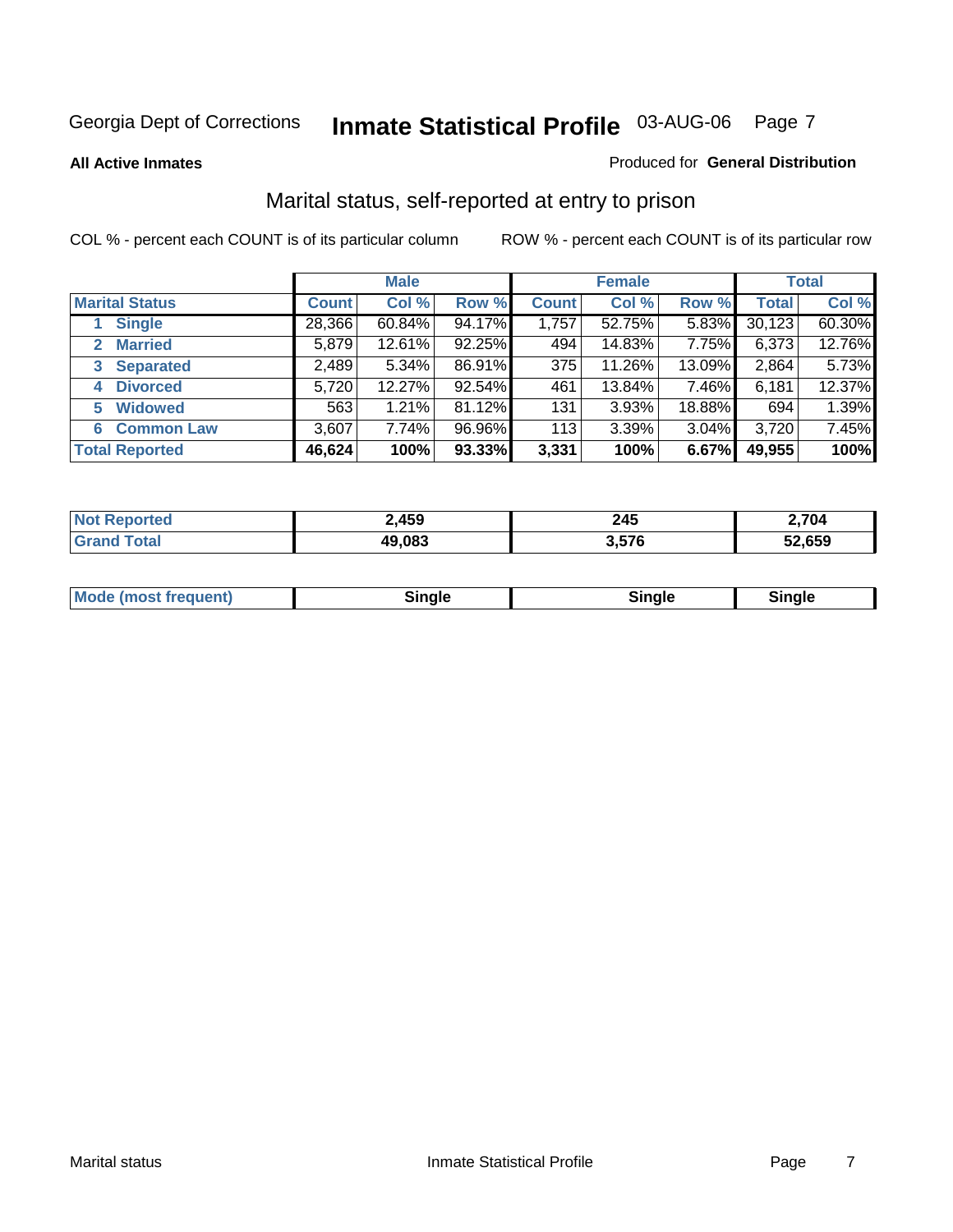#### **All Active Inmates**

#### Produced for **General Distribution**

### Number of children, self reported at entry to prison

|                           |              | <b>Male</b> |         |              | <b>Female</b> |        | <b>Total</b> |        |
|---------------------------|--------------|-------------|---------|--------------|---------------|--------|--------------|--------|
| <b>Number of Children</b> | <b>Count</b> | Col %       | Row %   | <b>Count</b> | Col %         | Row %  | <b>Total</b> | Col %  |
| $\bf{0}$                  | 20,188       | 41.80%      | 95.69%  | 910          | 25.66%        | 4.31%  | 21,098       | 40.70% |
|                           | 10,896       | 22.56%      | 94.71%  | 608          | 17.15%        | 5.29%  | 11,504       | 22.19% |
| $\overline{2}$            | 7,989        | 16.54%      | 90.26%  | 862          | 24.31%        | 9.74%  | 8,851        | 17.07% |
| 3                         | 4,791        | 9.92%       | 88.33%  | 633          | 17.85%        | 11.67% | 5,424        | 10.46% |
| 4                         | 2,294        | 4.75%       | 88.91%  | 286          | 8.07%         | 11.09% | 2,580        | 4.98%  |
| 5                         | 1,177        | 2.44%       | 89.92%  | 132          | 3.72%         | 10.08% | 1,309        | 2.53%  |
| $6\phantom{a}$            | 498          | 1.03%       | 88.14%  | 67           | 1.89%         | 11.86% | 565          | 1.09%  |
| 7                         | 249          | 0.52%       | 89.25%  | 30           | 0.85%         | 10.75% | 279          | 0.54%  |
| 8                         | 97           | 0.20%       | 90.65%  | 10           | 0.28%         | 9.35%  | 107          | 0.21%  |
| 9                         | 46           | 0.10%       | 93.88%  | 3            | 0.08%         | 6.12%  | 49           | 0.09%  |
| 10                        | 21           | 0.04%       | 80.77%  | 5            | 0.14%         | 19.23% | 26           | 0.05%  |
| Over 10                   | 45           | 0.09%       | 100.00% |              |               |        | 45           | 0.09%  |
| <b>Total Reported</b>     | 48,291       | 100%        | 93.16%  | 3,546        | 100%          | 6.84%  | 51,837       | 100%   |

| тес | 792<br>$\sim$ $\sim$ | $\overline{ }$<br>vu | ററ<br>0ZZ<br>$ -$ |
|-----|----------------------|----------------------|-------------------|
|     | 19.083               | --^<br>.             | 52,659            |

| <b>Mean</b><br>(average) | - 24<br>ا پ. | 1.92 | .35 |
|--------------------------|--------------|------|-----|
| <b>Median (middle)</b>   |              |      |     |
| Mode<br>(most frequent)  |              |      |     |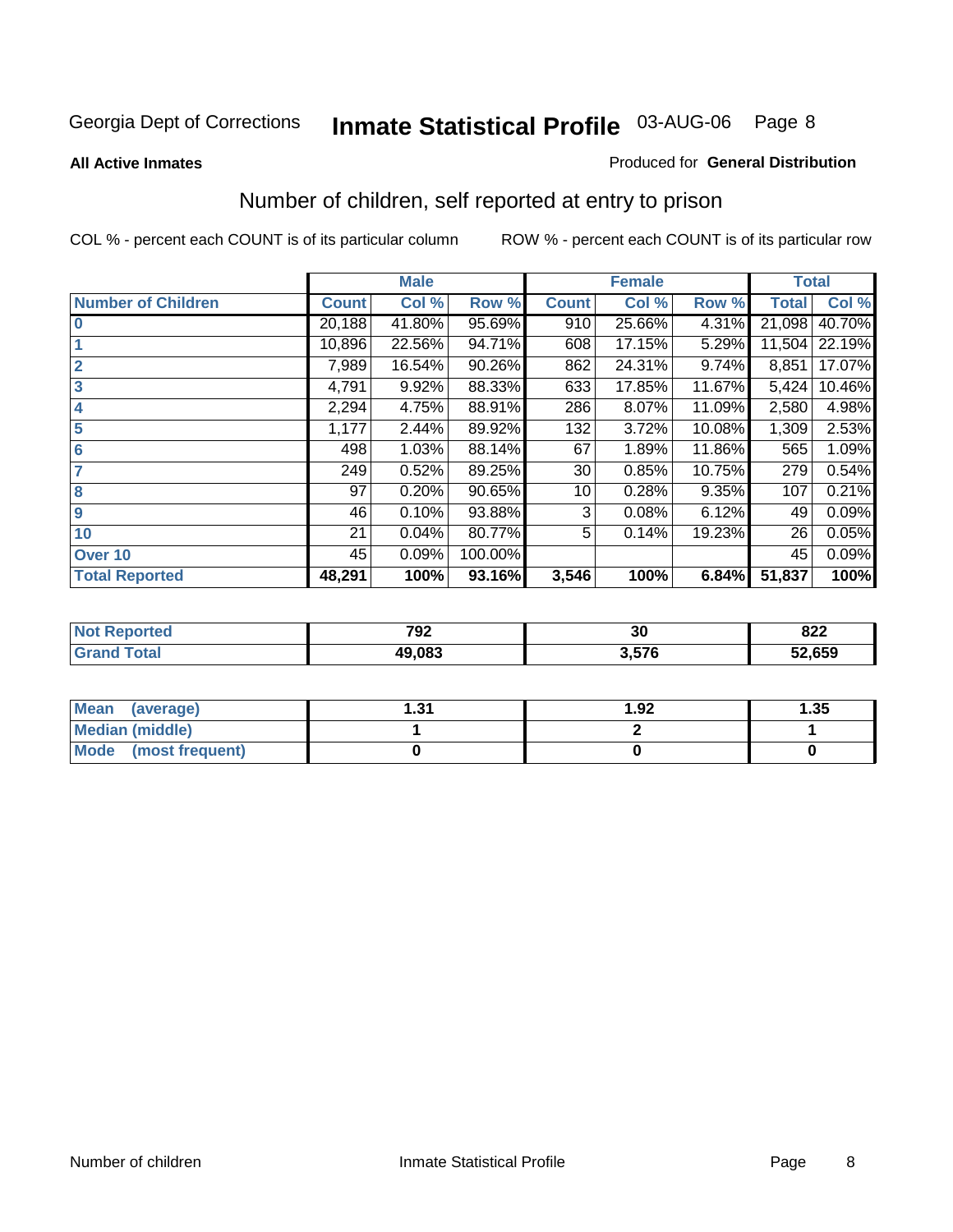#### **All Active Inmates**

#### Produced for **General Distribution**

### Religious affiliation, self-reported at entry to prison

|                  |                              |                 | <b>Male</b><br><b>Female</b> |         |                  |                           | <b>Total</b> |                 |        |
|------------------|------------------------------|-----------------|------------------------------|---------|------------------|---------------------------|--------------|-----------------|--------|
|                  | <b>Religious Affiliation</b> | <b>Count</b>    | Col %                        | Row %   | <b>Count</b>     | $\overline{\text{Col}}$ % | Row %        | <b>Total</b>    | Col %  |
| 1                | <b>Islam</b>                 | 1,405           | 3.42%                        | 98.46%  | $\overline{22}$  | .68%                      | 1.54%        | 1,427           | 3.22%  |
| $\overline{2}$   | <b>Catholic</b>              | 1,982           | 4.83%                        | 93.10%  | 147              | 4.53%                     | 6.90%        | 2,129           | 4.81%  |
| 3                | <b>Baptist</b>               | 20,636          | 50.28%                       | 91.46%  | 1,926            | 59.35%                    | 8.54%        | 22,562          | 50.95% |
| 4                | <b>Methodist</b>             | 904             | 2.20%                        | 89.24%  | 109              | 3.36%                     | 10.76%       | 1,013           | 2.29%  |
| 5                | <b>EpiscopIn</b>             | 64              | .16%                         | 84.21%  | 12               | .37%                      | 15.79%       | 76              | .17%   |
| 6                | <b>Presbytrn</b>             | 107             | .26%                         | 96.40%  | 4                | .12%                      | 3.60%        | 111             | .25%   |
| 7                | <b>Chc Of God</b>            | 498             | 1.21%                        | 88.30%  | 66               | 2.03%                     | 11.70%       | 564             | 1.27%  |
| 8                | <b>Holiness</b>              | 1,518           | 3.70%                        | 87.29%  | $\overline{221}$ | 6.81%                     | 12.71%       | 1,739           | 3.93%  |
| $\boldsymbol{9}$ | <b>Jewish</b>                | 52              | .13%                         | 96.30%  | 2                | .06%                      | 3.70%        | 54              | .12%   |
| 10               | <b>Anglican</b>              | 9               | .02%                         | 90.00%  | 1                | .03%                      | 10.00%       | 10              | .02%   |
| 11               | <b>Grk Orthdx</b>            | 7               | .02%                         | 100.00% |                  |                           |              | 7               | .02%   |
| 12               | <b>Hindu</b>                 | 6               | .01%                         | 100.00% |                  |                           |              | 6               | .01%   |
| 13               | <b>Buddhist</b>              | 43              | .10%                         | 95.56%  | $\overline{2}$   | .06%                      | 4.44%        | 45              | .10%   |
| 14               | <b>Taoist</b>                |                 | .01%                         | 100.00% |                  |                           |              |                 | .01%   |
| 15               | <b>Shintoist</b>             | $\overline{10}$ | .02%                         | 100.00% |                  |                           |              | $\overline{10}$ | .02%   |
| 16               | <b>Seven D Ad</b>            | 121             | .29%                         | 93.08%  | 9                | .28%                      | 6.92%        | 130             | .29%   |
| 17               | <b>Jehovah Wt</b>            | 377             | .92%                         | 93.32%  | 27               | .83%                      | 6.68%        | 404             | .91%   |
| 18               | <b>Latr Day S</b>            | 49              | .12%                         | 94.23%  | 3                | .09%                      | 5.77%        | 52              | .12%   |
| 19               | Quaker                       |                 | .01%                         | 100.00% |                  |                           |              |                 | .01%   |
| 20               | <b>Other Prot</b>            | 6,141           | 14.96%                       | 91.41%  | $\overline{577}$ | 17.78%                    | 8.59%        | 6,718           | 15.17% |
| 96               | <b>None</b>                  | 7,108           | 17.32%                       | 98.38%  | 117              | 3.61%                     | 1.62%        | 7,225           | 16.32% |
|                  | <b>Total Reported</b>        | 41,039          | 100%                         | 92.67%  | 3,245            | 100%                      | 7.33%        | 44,284          | 100%   |

| <b>Not Reported</b> | 8.044  | 331   | 8,375  |
|---------------------|--------|-------|--------|
| $\tau$ otar<br>Grar | 49,083 | 3,576 | 52,659 |

|  | Mode,<br>frequent)<br>umost 1 | 3aptist | Baptist<br>$  -$ | Baptist |
|--|-------------------------------|---------|------------------|---------|
|--|-------------------------------|---------|------------------|---------|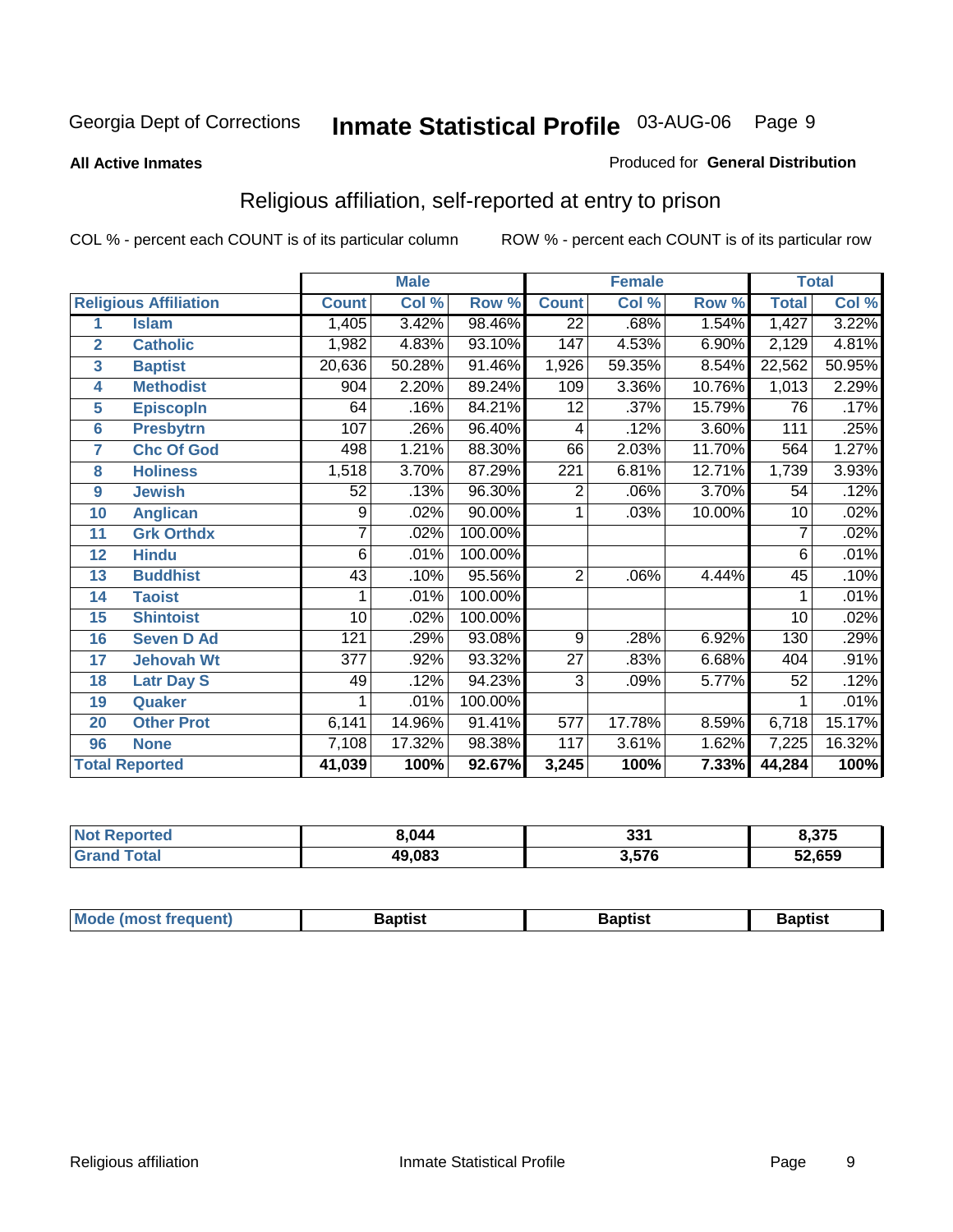#### **All Active Inmates**

#### Produced for **General Distribution**

### Home county, self-reported at entry to prison

|                 |                      | <b>Male</b>      |       |         | <b>Female</b>   |       |        | <b>Total</b>     |       |
|-----------------|----------------------|------------------|-------|---------|-----------------|-------|--------|------------------|-------|
|                 | <b>Home County</b>   | <b>Count</b>     | Col % | Row %   | <b>Count</b>    | Col % | Row %  | <b>Total</b>     | Col % |
| 1               | <b>Appling</b>       | 94               | .21%  | 94.00%  | $\overline{6}$  | .18%  | 6.00%  | 100              | .21%  |
| $\overline{2}$  | <b>Atkinson</b>      | $\overline{34}$  | .08%  | 97.14%  | 1               | .03%  | 2.86%  | $\overline{35}$  | .07%  |
| 3               | <b>Bacon</b>         | $\overline{54}$  | .12%  | 96.43%  | $\overline{2}$  | .06%  | 3.57%  | $\overline{56}$  | .12%  |
| 4               | <b>Baker</b>         | 10               | .02%  | 90.91%  | 1               | .03%  | 9.09%  | $\overline{11}$  | .02%  |
| 5               | <b>Baldwin</b>       | 289              | .64%  | 95.07%  | $\overline{15}$ | .45%  | 4.93%  | 304              | .63%  |
| $6\phantom{1}6$ | <b>Banks</b>         | $\overline{51}$  | .11%  | 91.07%  | $\overline{5}$  | .15%  | 8.93%  | $\overline{56}$  | .12%  |
| $\overline{7}$  | <b>Barrow</b>        | 251              | .56%  | 94.72%  | $\overline{14}$ | .42%  | 5.28%  | 265              | .55%  |
| 8               | <b>Bartow</b>        | 498              | 1.10% | 87.68%  | 70              | 2.12% | 12.32% | 568              | 1.17% |
| 9               | <b>Ben Hill</b>      | 192              | .43%  | 89.72%  | $\overline{22}$ | .67%  | 10.28% | $\overline{214}$ | .44%  |
| 10              | <b>Berrien</b>       | 65               | .14%  | 89.04%  | $\overline{8}$  | .24%  | 10.96% | $\overline{73}$  | .15%  |
| 11              | <b>Bibb</b>          | 1,131            | 2.51% | 94.88%  | 61              | 1.85% | 5.12%  | 1,192            | 2.46% |
| 12              | <b>Bleckley</b>      | $\overline{91}$  | .20%  | 90.10%  | 10              | .30%  | 9.90%  | 101              | .21%  |
| $\overline{13}$ | <b>Brantley</b>      | $\overline{44}$  | .10%  | 93.62%  | $\overline{3}$  | .09%  | 6.38%  | $\overline{47}$  | .10%  |
| 14              | <b>Brooks</b>        | 69               | .15%  | 100.00% |                 |       |        | 69               | .14%  |
| 15              | <b>Bryan</b>         | $\overline{79}$  | .18%  | 92.94%  | $\overline{6}$  | .18%  | 7.06%  | $\overline{85}$  | .18%  |
| 16              | <b>Bulloch</b>       | $\overline{337}$ | .75%  | 93.87%  | $\overline{22}$ | .67%  | 6.13%  | 359              | .74%  |
| $\overline{17}$ | <b>Burke</b>         | 169              | .37%  | 94.41%  | $\overline{10}$ | .30%  | 5.59%  | 179              | .37%  |
| 18              | <b>Butts</b>         | $\overline{141}$ | .31%  | 94.00%  | $\overline{9}$  | .27%  | 6.00%  | 150              | .31%  |
| 19              | <b>Calhoun</b>       | $\overline{41}$  | .09%  | 95.35%  | $\overline{2}$  | .06%  | 4.65%  | $\overline{43}$  | .09%  |
| 20              | <b>Camden</b>        | 102              | .23%  | 95.33%  | $\overline{5}$  | .15%  | 4.67%  | 107              | .22%  |
| 21              | <b>Candler</b>       | $\overline{72}$  | .16%  | 92.31%  | $\overline{6}$  | .18%  | 7.69%  | $\overline{78}$  | .16%  |
| 22              | <b>Carroll</b>       | 482              | 1.07% | 89.76%  | $\overline{55}$ | 1.66% | 10.24% | 537              | 1.11% |
| 23              | <b>Catoosa</b>       | 178              | .39%  | 86.83%  | $\overline{27}$ | .82%  | 13.17% | $\overline{205}$ | .42%  |
| 24              | <b>Charlton</b>      | $\overline{34}$  | .08%  | 94.44%  | $\overline{2}$  | .06%  | 5.56%  | $\overline{36}$  | .07%  |
| 25              | <b>Chatham</b>       | 2,142            | 4.75% | 94.11%  | 134             | 4.05% | 5.89%  | 2,276            | 4.70% |
| 26              | <b>Chattahoochee</b> | 14               | .03%  | 93.33%  | 1               | .03%  | 6.67%  | $\overline{15}$  | .03%  |
| 27              | Chattooga            | $\overline{205}$ | .45%  | 88.74%  | $\overline{26}$ | .79%  | 11.26% | 231              | .48%  |
| 28              | <b>Cherokee</b>      | 428              | .95%  | 88.98%  | $\overline{53}$ | 1.60% | 11.02% | 481              | .99%  |
| 29              | <b>Clarke</b>        | 503              | 1.11% | 92.12%  | $\overline{43}$ | 1.30% | 7.88%  | 546              | 1.13% |
| 30              | <b>Clay</b>          | $\overline{17}$  | .04%  | 94.44%  | 1               | .03%  | 5.56%  | $\overline{18}$  | .04%  |
| $\overline{31}$ | <b>Clayton</b>       | 1,260            | 2.79% | 92.99%  | 95              | 2.87% | 7.01%  | 1,355            | 2.80% |
| 32              | <b>Clinch</b>        | 39               | .09%  | 86.67%  | 6               | .18%  | 13.33% | 45               | .09%  |
| 33              | <b>Cobb</b>          | 1,938            | 4.29% | 91.50%  | 180             | 5.44% | 8.50%  | 2,118            | 4.37% |
| 34              | <b>Coffee</b>        | 208              | .46%  | 89.27%  | 25              | .76%  | 10.73% | 233              | .48%  |
| 35              | <b>Colquitt</b>      | $\overline{276}$ | .61%  | 96.84%  | $\overline{9}$  | .27%  | 3.16%  | 285              | .59%  |
| 36              | <b>Columbia</b>      | 169              | .37%  | 90.86%  | 17              | .51%  | 9.14%  | 186              | .38%  |
| 37              | <b>Cook</b>          | 103              | .23%  | 93.64%  | $\overline{7}$  | .21%  | 6.36%  | 110              | .23%  |
| 38              | <b>Coweta</b>        | 437              | .97%  | 91.61%  | 40              | 1.21% | 8.39%  | 477              | .98%  |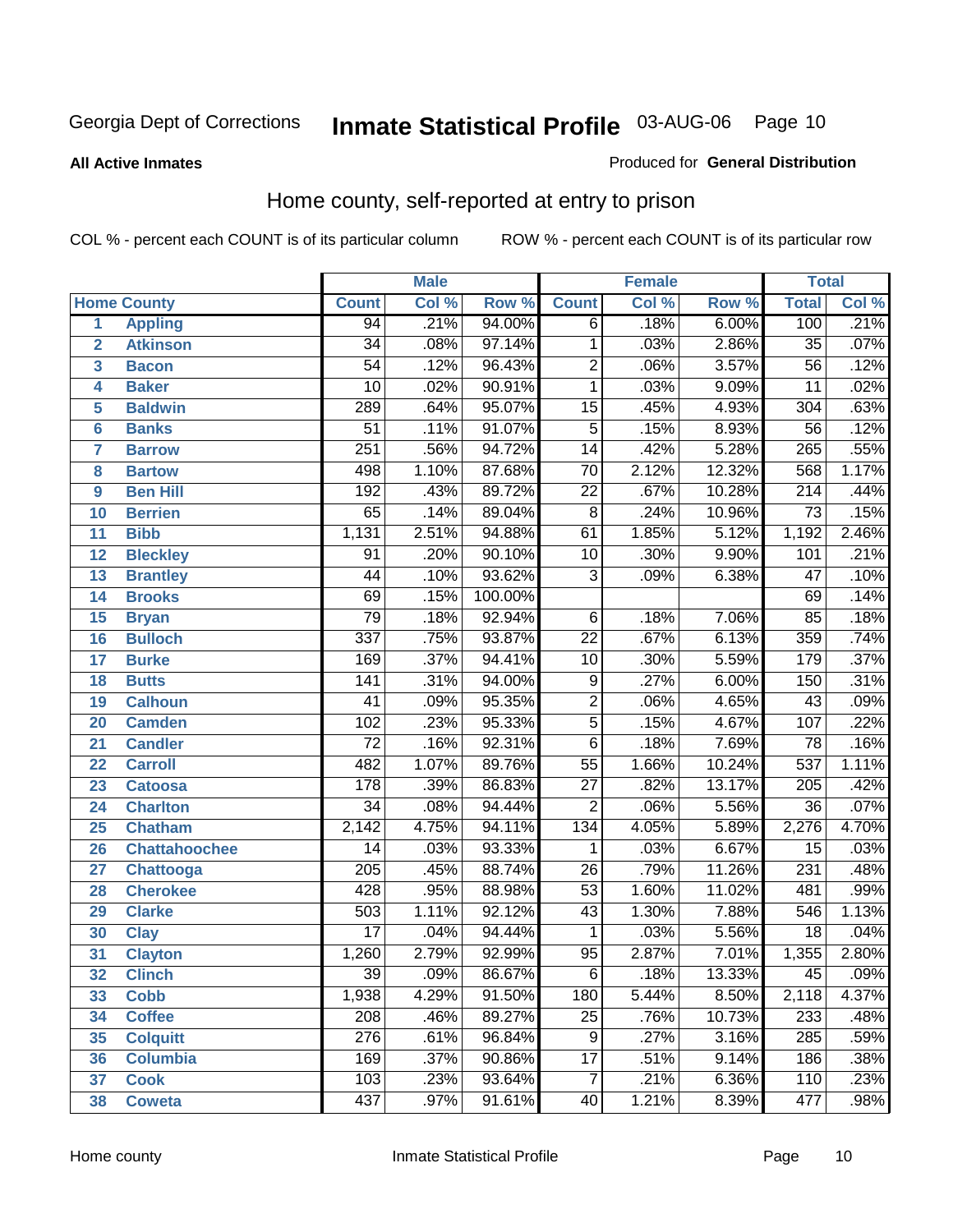#### **All Active Inmates**

#### Produced for **General Distribution**

### Home county, self-reported at entry to prison

|    |                    |                  | <b>Male</b> |         |                         | <b>Female</b> |        | <b>Total</b>     |        |
|----|--------------------|------------------|-------------|---------|-------------------------|---------------|--------|------------------|--------|
|    | <b>Home County</b> | <b>Count</b>     | Col %       | Row %   | <b>Count</b>            | Col %         | Row %  | <b>Total</b>     | Col %  |
| 39 | <b>Crawford</b>    | $\overline{23}$  | .05%        | 92.00%  | $\overline{2}$          | .06%          | 8.00%  | $\overline{25}$  | .05%   |
| 40 | <b>Crisp</b>       | $\overline{228}$ | .51%        | 91.57%  | $\overline{21}$         | .64%          | 8.43%  | 249              | .51%   |
| 41 | <b>Dade</b>        | $\overline{70}$  | .16%        | 94.59%  | $\overline{\mathbf{4}}$ | .12%          | 5.41%  | $\overline{74}$  | .15%   |
| 42 | <b>Dawson</b>      | $\overline{70}$  | .16%        | 92.11%  | $\overline{6}$          | .18%          | 7.89%  | $\overline{76}$  | .16%   |
| 43 | <b>Decatur</b>     | $\overline{227}$ | .50%        | 96.60%  | $\overline{8}$          | .24%          | 3.40%  | 235              | .49%   |
| 44 | <b>Dekalb</b>      | 2,505            | 5.55%       | 94.49%  | 146                     | 4.42%         | 5.51%  | 2,651            | 5.47%  |
| 45 | <b>Dodge</b>       | 149              | .33%        | 93.71%  | 10                      | .30%          | 6.29%  | 159              | .33%   |
| 46 | <b>Dooly</b>       | $\overline{75}$  | .17%        | 96.15%  | $\overline{3}$          | .09%          | 3.85%  | $\overline{78}$  | .16%   |
| 47 | <b>Dougherty</b>   | $\overline{940}$ | 2.08%       | 93.91%  | $\overline{61}$         | 1.85%         | 6.09%  | 1,001            | 2.07%  |
| 48 | <b>Douglas</b>     | 533              | 1.18%       | 90.65%  | $\overline{55}$         | 1.66%         | 9.35%  | 588              | 1.21%  |
| 49 | <b>Early</b>       | $\overline{57}$  | .13%        | 96.61%  | $\overline{2}$          | .06%          | 3.39%  | $\overline{59}$  | .12%   |
| 50 | <b>Echols</b>      | $\overline{5}$   | .01%        | 100.00% |                         |               |        | $\overline{5}$   | .01%   |
| 51 | <b>Effingham</b>   | $\overline{125}$ | .28%        | 88.03%  | $\overline{17}$         | .51%          | 11.97% | $\overline{142}$ | .29%   |
| 52 | <b>Elbert</b>      | 147              | .33%        | 93.63%  | $\overline{10}$         | .30%          | 6.37%  | 157              | .32%   |
| 53 | <b>Emanuel</b>     | 153              | .34%        | 93.29%  | $\overline{11}$         | .33%          | 6.71%  | 164              | .34%   |
| 54 | <b>Evans</b>       | $\overline{85}$  | .19%        | 96.59%  | $\overline{3}$          | .09%          | 3.41%  | $\overline{88}$  | .18%   |
| 55 | <b>Fannin</b>      | $\overline{96}$  | .21%        | 93.20%  | $\overline{7}$          | .21%          | 6.80%  | 103              | .21%   |
| 56 | <b>Fayette</b>     | $\overline{147}$ | .33%        | 93.63%  | $\overline{10}$         | .30%          | 6.37%  | 157              | .32%   |
| 57 | <b>Floyd</b>       | 698              | 1.55%       | 90.30%  | $\overline{75}$         | 2.27%         | 9.70%  | $\overline{773}$ | 1.60%  |
| 58 | <b>Forsyth</b>     | 183              | .41%        | 92.42%  | $\overline{15}$         | .45%          | 7.58%  | 198              | .41%   |
| 59 | <b>Franklin</b>    | $\overline{119}$ | .26%        | 91.54%  | $\overline{11}$         | .33%          | 8.46%  | 130              | .27%   |
| 60 | <b>Fulton</b>      | 5,713            | 12.66%      | 95.58%  | 264                     | 7.99%         | 4.42%  | 5,977            | 12.34% |
| 61 | <b>Gilmer</b>      | 116              | .26%        | 91.34%  | $\overline{11}$         | .33%          | 8.66%  | 127              | .26%   |
| 62 | <b>Glascock</b>    | 6                | .01%        | 100.00% |                         |               |        | $\overline{6}$   | .01%   |
| 63 | <b>Glynn</b>       | 380              | .84%        | 95.48%  | $\overline{18}$         | .54%          | 4.52%  | 398              | .82%   |
| 64 | <b>Gordon</b>      | $\overline{264}$ | .59%        | 89.49%  | $\overline{31}$         | .94%          | 10.51% | 295              | .61%   |
| 65 | <b>Grady</b>       | 155              | .34%        | 90.12%  | $\overline{17}$         | .51%          | 9.88%  | 172              | .36%   |
| 66 | <b>Greene</b>      | $\overline{76}$  | .17%        | 95.00%  | $\overline{\mathbf{4}}$ | .12%          | 5.00%  | $\overline{80}$  | .17%   |
| 67 | <b>Gwinnett</b>    | 1,277            | 2.83%       | 93.21%  | $\overline{93}$         | 2.81%         | 6.79%  | 1,370            | 2.83%  |
| 68 | <b>Habersham</b>   | 127              | .28%        | 92.03%  | $\overline{11}$         | .33%          | 7.97%  | 138              | .28%   |
| 69 | <b>Hall</b>        | 650              | 1.44%       | 91.94%  | $\overline{57}$         | 1.72%         | 8.06%  | 707              | 1.46%  |
| 70 | <b>Hancock</b>     | 67               | .15%        | 95.71%  | 3                       | .09%          | 4.29%  | 70               | .14%   |
| 71 | <b>Haralson</b>    | 111              | .25%        | 92.50%  | $\overline{9}$          | .27%          | 7.50%  | 120              | .25%   |
| 72 | <b>Harris</b>      | 80               | .18%        | 95.24%  | 4                       | .12%          | 4.76%  | 84               | .17%   |
| 73 | <b>Hart</b>        | $\overline{90}$  | .20%        | 92.78%  | 7                       | .21%          | 7.22%  | $\overline{97}$  | .20%   |
| 74 | <b>Heard</b>       | $\overline{58}$  | .13%        | 93.55%  | 4                       | .12%          | 6.45%  | 62               | .13%   |
| 75 | <b>Henry</b>       | 455              | 1.01%       | 91.37%  | 43                      | 1.30%         | 8.63%  | 498              | 1.03%  |
| 76 | <b>Houston</b>     | 506              | 1.12%       | 93.01%  | $\overline{38}$         | 1.15%         | 6.99%  | 544              | 1.12%  |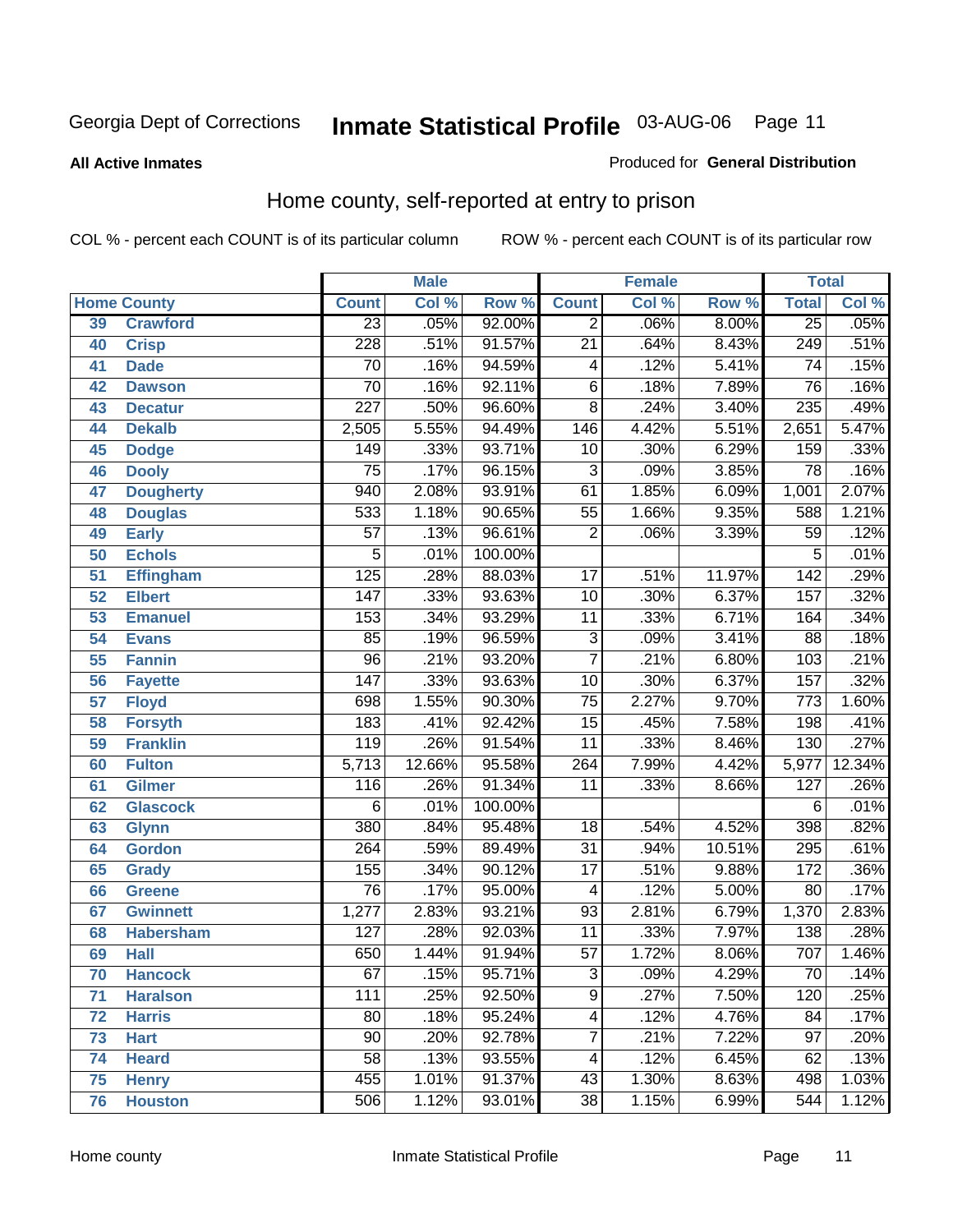#### **All Active Inmates**

#### Produced for **General Distribution**

### Home county, self-reported at entry to prison

|                 |                    | <b>Male</b>      |       |         | <b>Female</b>           |       |        | <b>Total</b>     |       |
|-----------------|--------------------|------------------|-------|---------|-------------------------|-------|--------|------------------|-------|
|                 | <b>Home County</b> | <b>Count</b>     | Col % | Row %   | <b>Count</b>            | Col % | Row %  | <b>Total</b>     | Col % |
| $\overline{77}$ | <b>Irwin</b>       | 66               | .15%  | 98.51%  | 1                       | .03%  | 1.49%  | 67               | .14%  |
| 78              | <b>Jackson</b>     | 195              | .43%  | 93.75%  | $\overline{13}$         | .39%  | 6.25%  | $\overline{208}$ | .43%  |
| 79              | <b>Jasper</b>      | 61               | .14%  | 96.83%  | $\overline{2}$          | .06%  | 3.17%  | 63               | .13%  |
| 80              | <b>Jeff Davis</b>  | 68               | .15%  | 97.14%  | $\overline{2}$          | .06%  | 2.86%  | $\overline{70}$  | .14%  |
| 81              | <b>Jefferson</b>   | 104              | .23%  | 98.11%  | $\overline{2}$          | .06%  | 1.89%  | 106              | .22%  |
| 82              | <b>Jenkins</b>     | 61               | .14%  | 95.31%  | $\overline{3}$          | .09%  | 4.69%  | 64               | .13%  |
| 83              | <b>Johnson</b>     | $\overline{54}$  | .12%  | 93.10%  | $\overline{4}$          | .12%  | 6.90%  | $\overline{58}$  | .12%  |
| 84              | <b>Jones</b>       | 60               | .13%  | 93.75%  | 4                       | .12%  | 6.25%  | 64               | .13%  |
| 85              | <b>Lamar</b>       | 80               | .18%  | 91.95%  | $\overline{7}$          | .21%  | 8.05%  | $\overline{87}$  | .18%  |
| 86              | <b>Lanier</b>      | $\overline{31}$  | .07%  | 83.78%  | $\overline{6}$          | .18%  | 16.22% | $\overline{37}$  | .08%  |
| 87              | <b>Laurens</b>     | $\overline{267}$ | .59%  | 94.01%  | $\overline{17}$         | .51%  | 5.99%  | 284              | .59%  |
| 88              | Lee                | $\overline{58}$  | .13%  | 100.00% |                         |       |        | $\overline{58}$  | .12%  |
| 89              | <b>Liberty</b>     | $\overline{214}$ | .47%  | 93.04%  | $\overline{16}$         | .48%  | 6.96%  | $\overline{230}$ | .47%  |
| 90              | <b>Lincoln</b>     | $\overline{38}$  | .08%  | 97.44%  | 1                       | .03%  | 2.56%  | $\overline{39}$  | .08%  |
| 91              | Long               | $\overline{29}$  | .06%  | 93.55%  | $\overline{2}$          | .06%  | 6.45%  | $\overline{31}$  | .06%  |
| 92              | <b>Lowndes</b>     | 449              | .99%  | 95.13%  | $\overline{23}$         | .70%  | 4.87%  | 472              | .97%  |
| 93              | <b>Lumpkin</b>     | $\overline{79}$  | .18%  | 91.86%  | $\overline{7}$          | .21%  | 8.14%  | $\overline{86}$  | .18%  |
| 94              | <b>Macon</b>       | $\overline{80}$  | .18%  | 96.39%  | $\overline{3}$          | .09%  | 3.61%  | $\overline{83}$  | .17%  |
| 95              | <b>Madison</b>     | $\overline{124}$ | .27%  | 91.85%  | $\overline{11}$         | .33%  | 8.15%  | $\overline{135}$ | .28%  |
| 96              | <b>Marion</b>      | $\overline{36}$  | .08%  | 90.00%  | $\overline{\mathbf{4}}$ | .12%  | 10.00% | 40               | .08%  |
| 97              | <b>Mcduffie</b>    | 124              | .27%  | 94.66%  | $\overline{7}$          | .21%  | 5.34%  | $\overline{131}$ | .27%  |
| 98              | <b>Mcintosh</b>    | $\overline{42}$  | .09%  | 97.67%  | $\mathbf{1}$            | .03%  | 2.33%  | $\overline{43}$  | .09%  |
| 99              | <b>Meriwether</b>  | $\overline{183}$ | .41%  | 92.89%  | $\overline{14}$         | .42%  | 7.11%  | 197              | .41%  |
| 100             | <b>Miller</b>      | $\overline{32}$  | .07%  | 96.97%  | 1                       | .03%  | 3.03%  | $\overline{33}$  | .07%  |
| 101             | <b>Mitchell</b>    | 177              | .39%  | 93.16%  | $\overline{13}$         | .39%  | 6.84%  | 190              | .39%  |
| 102             | <b>Monroe</b>      | 129              | .29%  | 91.49%  | $\overline{12}$         | .36%  | 8.51%  | 141              | .29%  |
| 103             | <b>Montgomery</b>  | $\overline{37}$  | .08%  | 94.87%  | $\overline{2}$          | .06%  | 5.13%  | $\overline{39}$  | .08%  |
| 104             | <b>Morgan</b>      | $\overline{73}$  | .16%  | 93.59%  | $\overline{5}$          | .15%  | 6.41%  | $\overline{78}$  | .16%  |
| 105             | <b>Murray</b>      | $\overline{204}$ | .45%  | 90.27%  | $\overline{22}$         | .67%  | 9.73%  | 226              | .47%  |
| 106             | <b>Muscogee</b>    | 1,372            | 3.04% | 92.77%  | 107                     | 3.24% | 7.23%  | 1,479            | 3.05% |
| 107             | <b>Newton</b>      | 453              | 1.00% | 91.15%  | $\overline{44}$         | 1.33% | 8.85%  | 497              | 1.03% |
| 108             | <b>Oconee</b>      | 51               | .11%  | 91.07%  | 5                       | .15%  | 8.93%  | 56               | .12%  |
| 109             | <b>Oglethorpe</b>  | $\overline{53}$  | .12%  | 92.98%  | 4                       | .12%  | 7.02%  | $\overline{57}$  | .12%  |
| 110             | <b>Paulding</b>    | $\overline{242}$ | .54%  | 92.37%  | $\overline{20}$         | .60%  | 7.63%  | 262              | .54%  |
| 111             | <b>Peach</b>       | 108              | .24%  | 95.58%  | 5                       | .15%  | 4.42%  | 113              | .23%  |
| 112             | <b>Pickens</b>     | $\overline{93}$  | .21%  | 90.29%  | 10                      | .30%  | 9.71%  | 103              | .21%  |
| 113             | <b>Pierce</b>      | $\overline{51}$  | .11%  | 94.44%  | $\overline{3}$          | .09%  | 5.56%  | $\overline{54}$  | .11%  |
| 114             | <b>Pike</b>        | $\overline{56}$  | .12%  | 91.80%  | $\overline{5}$          | .15%  | 8.20%  | 61               | .13%  |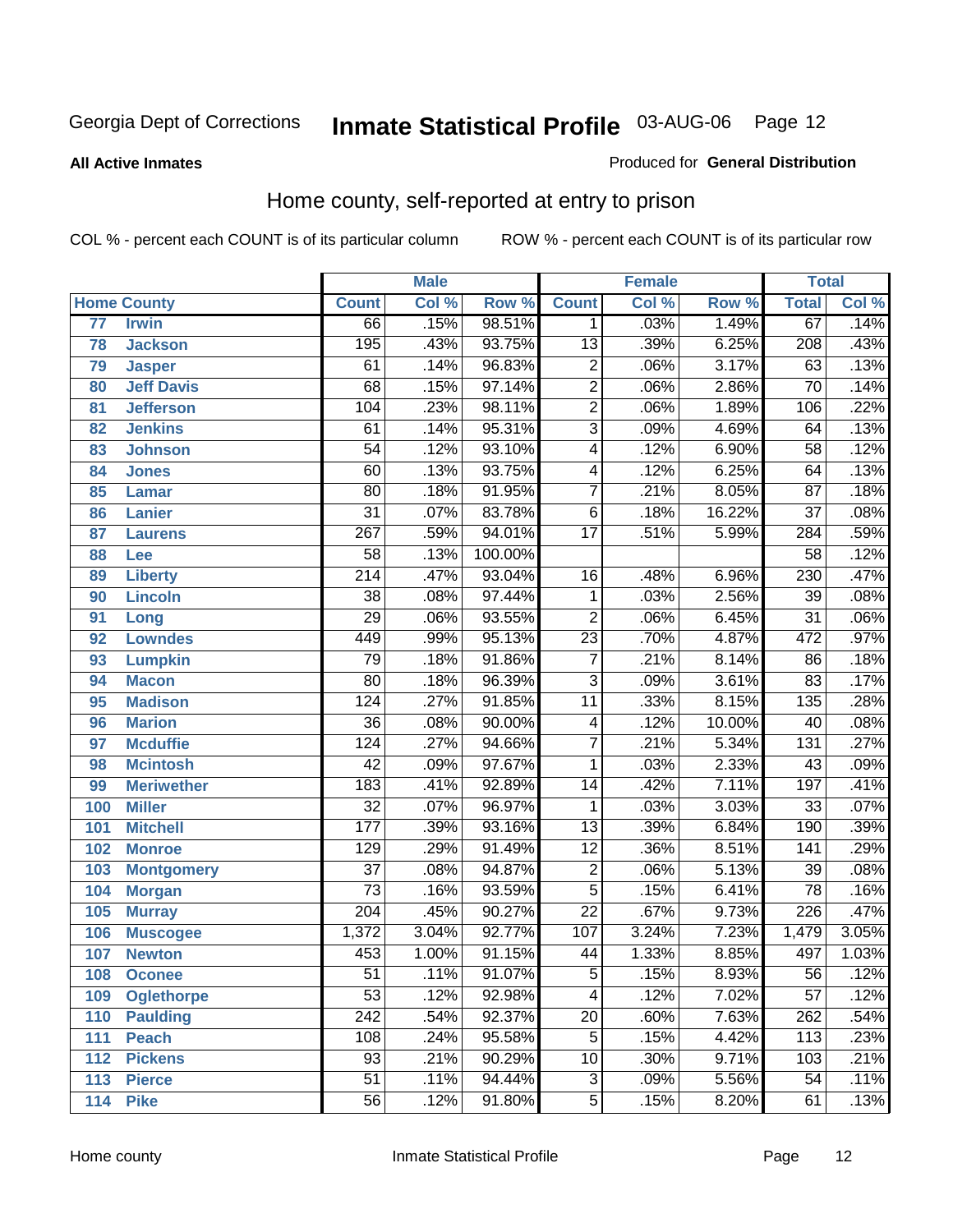#### **All Active Inmates**

#### Produced for **General Distribution**

### Home county, self-reported at entry to prison

|     | <b>Male</b>        |                  | Female |         |                 | <b>Total</b> |        |                  |       |
|-----|--------------------|------------------|--------|---------|-----------------|--------------|--------|------------------|-------|
|     | <b>Home County</b> | <b>Count</b>     | Col %  | Row %   | <b>Count</b>    | Col %        | Row %  | <b>Total</b>     | Col % |
| 115 | <b>Polk</b>        | 214              | .47%   | 93.04%  | $\overline{16}$ | .48%         | 6.96%  | 230              | .47%  |
| 116 | <b>Pulaski</b>     | 86               | .19%   | 87.76%  | $\overline{12}$ | .36%         | 12.24% | $\overline{98}$  | .20%  |
| 117 | <b>Putnam</b>      | 113              | .25%   | 94.96%  | 6               | .18%         | 5.04%  | 119              | .25%  |
| 118 | Quitman            | $\overline{9}$   | .02%   | 100.00% |                 |              |        | $\overline{9}$   | .02%  |
| 119 | <b>Rabun</b>       | 61               | .14%   | 92.42%  | 5               | .15%         | 7.58%  | 66               | .14%  |
| 120 | <b>Randolph</b>    | $\overline{59}$  | .13%   | 100.00% |                 |              |        | 59               | .12%  |
| 121 | <b>Richmond</b>    | 1,745            | 3.87%  | 93.87%  | 114             | 3.45%        | 6.13%  | 1,859            | 3.84% |
| 122 | <b>Rockdale</b>    | 279              | .62%   | 92.38%  | $\overline{23}$ | .70%         | 7.62%  | 302              | .62%  |
| 123 | <b>Schley</b>      | $\overline{18}$  | .04%   | 100.00% |                 |              |        | $\overline{18}$  | .04%  |
| 124 | <b>Screven</b>     | $\overline{112}$ | .25%   | 95.73%  | 5               | .15%         | 4.27%  | 117              | .24%  |
| 125 | <b>Seminole</b>    | $\overline{58}$  | .13%   | 92.06%  | $\overline{5}$  | .15%         | 7.94%  | 63               | .13%  |
| 126 | <b>Spalding</b>    | 555              | 1.23%  | 90.69%  | $\overline{57}$ | 1.72%        | 9.31%  | 612              | 1.26% |
| 127 | <b>Stephens</b>    | 166              | .37%   | 93.79%  | $\overline{11}$ | .33%         | 6.21%  | 177              | .37%  |
| 128 | <b>Stewart</b>     | $\overline{37}$  | .08%   | 100.00% |                 |              |        | $\overline{37}$  | .08%  |
| 129 | <b>Sumter</b>      | 221              | .49%   | 94.04%  | 14              | .42%         | 5.96%  | 235              | .49%  |
| 130 | <b>Talbot</b>      | $\overline{51}$  | .11%   | 92.73%  | 4               | .12%         | 7.27%  | $\overline{55}$  | .11%  |
| 131 | <b>Taliaferro</b>  | $\overline{6}$   | .01%   | 100.00% |                 |              |        | $\overline{6}$   | .01%  |
| 132 | <b>Tattnall</b>    | 150              | .33%   | 92.59%  | $\overline{12}$ | .36%         | 7.41%  | 162              | .33%  |
| 133 | <b>Taylor</b>      | $\overline{74}$  | .16%   | 94.87%  | 4               | .12%         | 5.13%  | $\overline{78}$  | .16%  |
| 134 | <b>Telfair</b>     | 126              | .28%   | 92.65%  | 10              | .30%         | 7.35%  | 136              | .28%  |
| 135 | <b>Terrell</b>     | $\overline{74}$  | .16%   | 96.10%  | $\overline{3}$  | .09%         | 3.90%  | $\overline{77}$  | .16%  |
| 136 | <b>Thomas</b>      | 296              | .66%   | 96.10%  | $\overline{12}$ | .36%         | 3.90%  | $\overline{308}$ | .64%  |
| 137 | <b>Tift</b>        | $\overline{277}$ | .61%   | 95.85%  | $\overline{12}$ | .36%         | 4.15%  | 289              | .60%  |
| 138 | <b>Toombs</b>      | 235              | .52%   | 93.63%  | 16              | .48%         | 6.37%  | 251              | .52%  |
| 139 | <b>Towns</b>       | $\overline{19}$  | .04%   | 100.00% |                 |              |        | $\overline{19}$  | .04%  |
| 140 | <b>Treutlen</b>    | $\overline{42}$  | .09%   | 95.45%  | $\overline{2}$  | .06%         | 4.55%  | $\overline{44}$  | .09%  |
| 141 | <b>Troup</b>       | 600              | 1.33%  | 91.46%  | $\overline{56}$ | 1.69%        | 8.54%  | 656              | 1.35% |
| 142 | <b>Turner</b>      | $\overline{73}$  | .16%   | 94.81%  | 4               | .12%         | 5.19%  | 77               | .16%  |
| 143 | <b>Twiggs</b>      | $\overline{44}$  | .10%   | 97.78%  | 1               | .03%         | 2.22%  | $\overline{45}$  | .09%  |
| 144 | <b>Union</b>       | $\overline{56}$  | .12%   | 91.80%  | $\overline{5}$  | .15%         | 8.20%  | 61               | .13%  |
| 145 | <b>Upson</b>       | $\overline{211}$ | .47%   | 92.54%  | $\overline{17}$ | .51%         | 7.46%  | 228              | .47%  |
| 146 | <b>Walker</b>      | 323              | .72%   | 91.76%  | 29              | .88%         | 8.24%  | 352              | .73%  |
| 147 | <b>Walton</b>      | 281              | .62%   | 93.67%  | $\overline{19}$ | .57%         | 6.33%  | 300              | .62%  |
| 148 | <b>Ware</b>        | 284              | .63%   | 95.30%  | 14              | .42%         | 4.70%  | 298              | .62%  |
| 149 | <b>Warren</b>      | $\overline{47}$  | .10%   | 94.00%  | 3               | .09%         | 6.00%  | 50               | .10%  |
| 150 | <b>Washington</b>  | 122              | .27%   | 93.13%  | 9               | .27%         | 6.87%  | 131              | .27%  |
| 151 | <b>Wayne</b>       | 148              | .33%   | 89.70%  | $\overline{17}$ | .51%         | 10.30% | 165              | .34%  |
| 152 | <b>Webster</b>     | 11               | .02%   | 91.67%  | 1               | .03%         | 8.33%  | $\overline{12}$  | .02%  |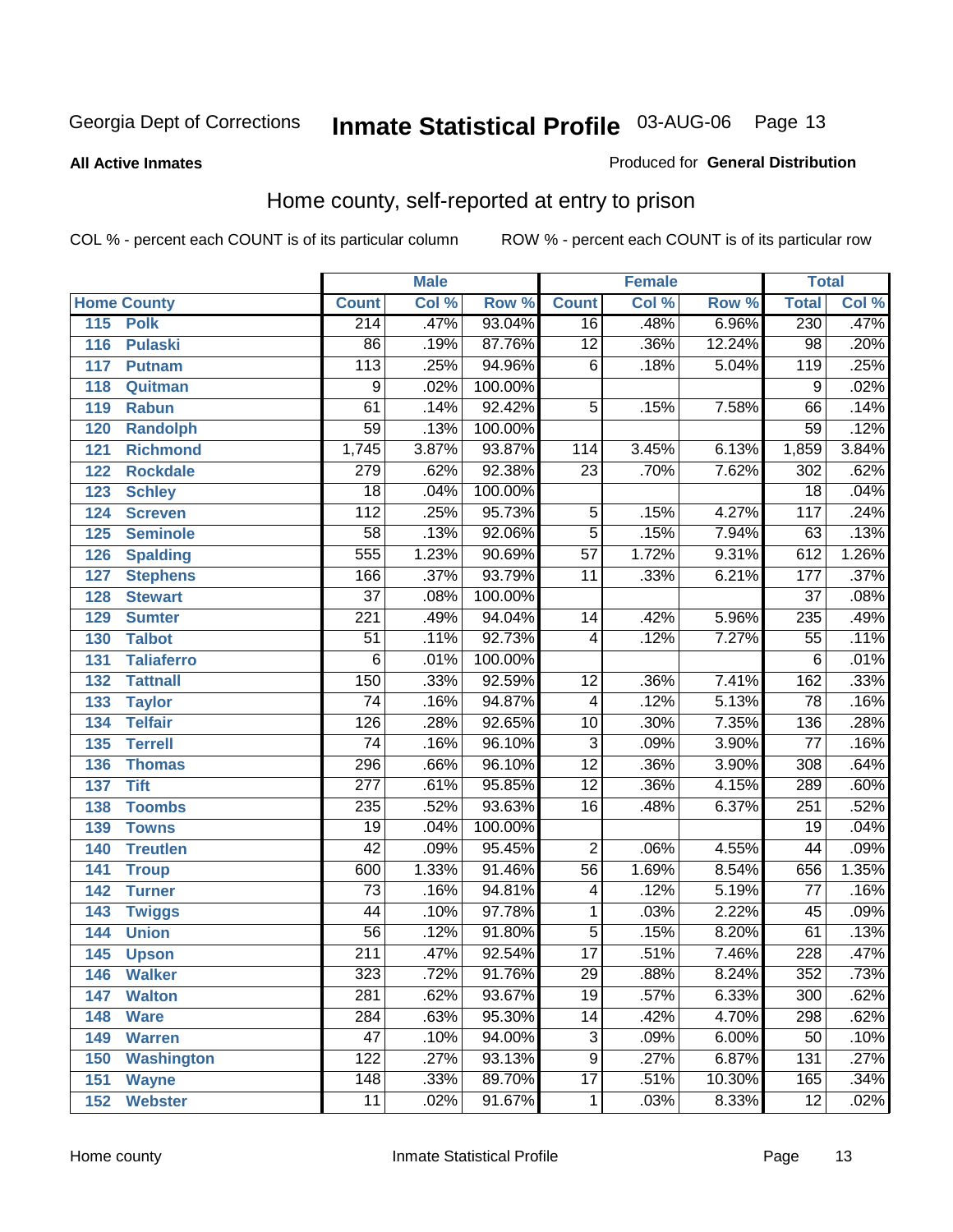#### **All Active Inmates**

#### Produced for **General Distribution**

### Home county, self-reported at entry to prison

|     |                      |              | <b>Male</b> |        |              | <b>Female</b> |        | <b>Total</b> |       |
|-----|----------------------|--------------|-------------|--------|--------------|---------------|--------|--------------|-------|
|     | <b>Home County</b>   | <b>Count</b> | Col %       | Row %  | <b>Count</b> | Col %         | Row %  | <b>Total</b> | Col % |
| 153 | <b>Wheeler</b>       | 22           | $.05\%$     | 88.00% | 3            | $.09\%$       | 12.00% | 25           | .05%  |
| 154 | <b>White</b>         | 71           | .16%        | 89.87% | 8            | .24%          | 10.13% | 79           | .16%  |
| 155 | <b>Whitfield</b>     | 634          | 1.40%       | 91.62% | 58           | 1.75%         | 8.38%  | 692          | 1.43% |
| 156 | <b>Wilcox</b>        | 65           | .14%        | 95.59% | 3            | $.09\%$       | 4.41%  | 68           | .14%  |
| 157 | <b>Wilkes</b>        | 69           | .15%        | 93.24% | 5            | .15%          | 6.76%  | 74           | .15%  |
| 158 | <b>Wilkinson</b>     | 66           | .15%        | 94.29% | 4            | .12%          | 5.71%  | 70           | .14%  |
| 159 | <b>Worth</b>         | 113          | .25%        | 92.62% | 9            | .27%          | 7.38%  | 122          | .25%  |
| 160 | <b>Unknown</b>       | 2,156        | 4.78%       | 91.51% | 200          | 6.05%         | 8.49%  | 2,356        | 4.86% |
|     | <b>Total Rported</b> | 45,126       | 100%        | 93.17% | 3,306        | 100%          | 6.83%  | 48,432       | 100%  |

| rted<br>ומשו      | 3,957  | 270<br>21 U<br>$\sim$ | דמה<br>4,ZZ . |
|-------------------|--------|-----------------------|---------------|
| <sup>-</sup> otal | 49,083 | 257C<br>J.J / O       | 52,659        |

| <b>Mode</b> | <b>ulton</b> | ⊺ulton | ultor |
|-------------|--------------|--------|-------|
|             |              |        |       |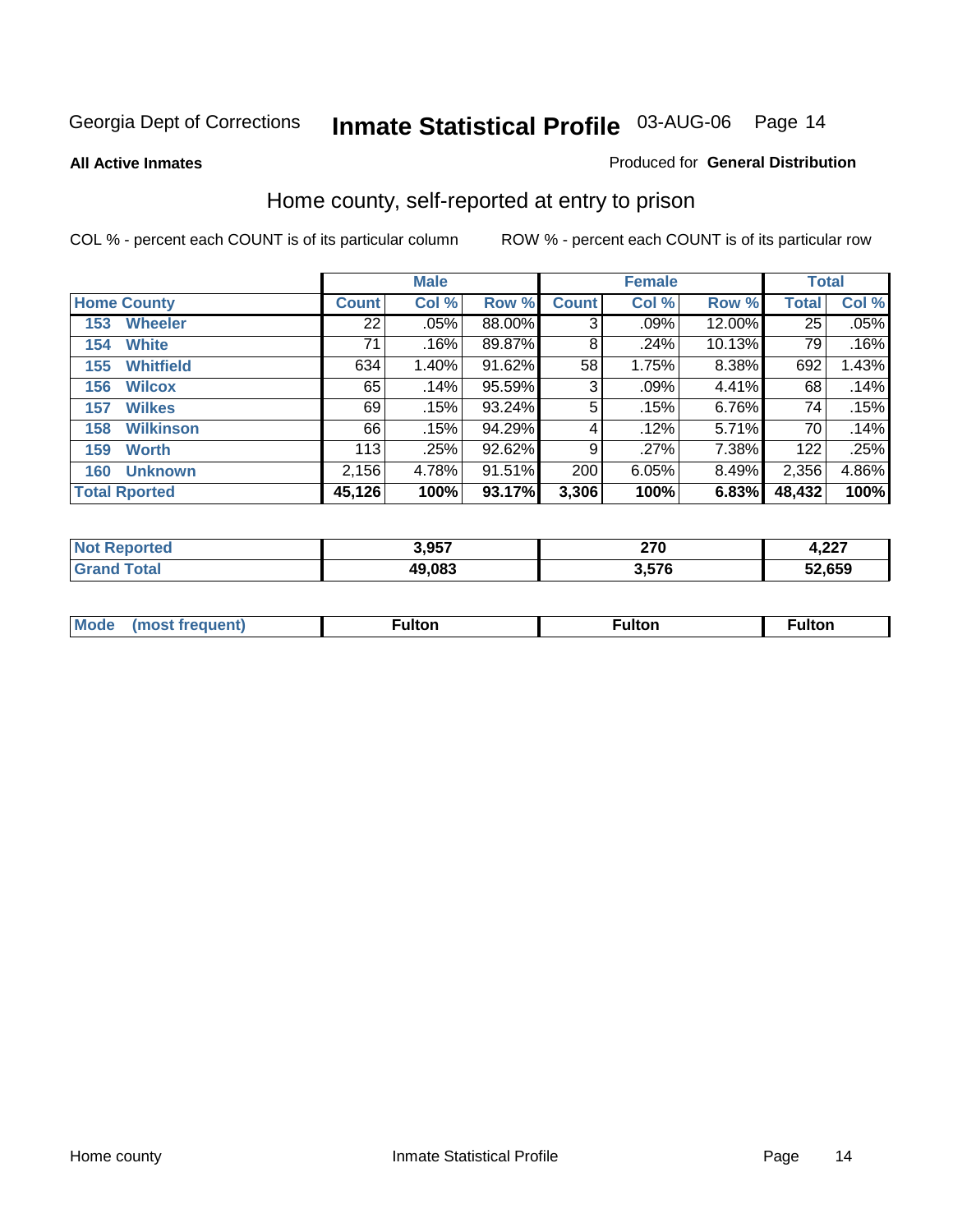#### **All Active Inmates**

#### Produced for **General Distribution**

### Environment to age 16, self-reported at entry to prison

|                              | <b>Male</b>  |        |           | <b>Female</b> |        |          | <b>Total</b> |        |
|------------------------------|--------------|--------|-----------|---------------|--------|----------|--------------|--------|
| <b>Environment to age 16</b> | <b>Count</b> | Col %  | Row %     | <b>Count</b>  | Col %  | Row %    | <b>Total</b> | Col %  |
| <b>Rural/Farm</b>            | ا 560. ا     | 3.38%  | $91.60\%$ | 143           | 4.32%  | 8.40%    | 1,703        | 3.44%  |
| <b>Rural/Nfarm</b>           | 2,322        | 5.03%  | 85.87%    | 382           | 11.54% | 14.13%   | 2,704        | 5.46%  |
| <b>S.M.S.A</b><br>3          | 15,007       | 32.48% | 96.24%    | 587           | 17.73% | $3.76\%$ | 15,594       | 31.50% |
| <b>Urban</b><br>4            | 10,594       | 22.93% | 90.32%    | 1,136         | 34.32% | $9.68\%$ | 11,730       | 23.69% |
| <b>Small Town</b><br>5.      | 16,716       | 36.18% | 94.03%    | 1,062         | 32.08% | $5.97\%$ | 17,778       | 35.91% |
| <b>Total Reported</b>        | 46,199       | 100%   | 93.31%    | 3,310         | 100%   | 6.69%    | 49,509       | 100%   |

| <b>Not Reported</b> | 2,884  | 266   | 3,150  |
|---------------------|--------|-------|--------|
| <b>Grand Total</b>  | 49,083 | 3,576 | 52,659 |

| <b>Mo</b> | own | <b>Irhar</b><br>_____ | $.0W^r$ |
|-----------|-----|-----------------------|---------|
|           |     |                       |         |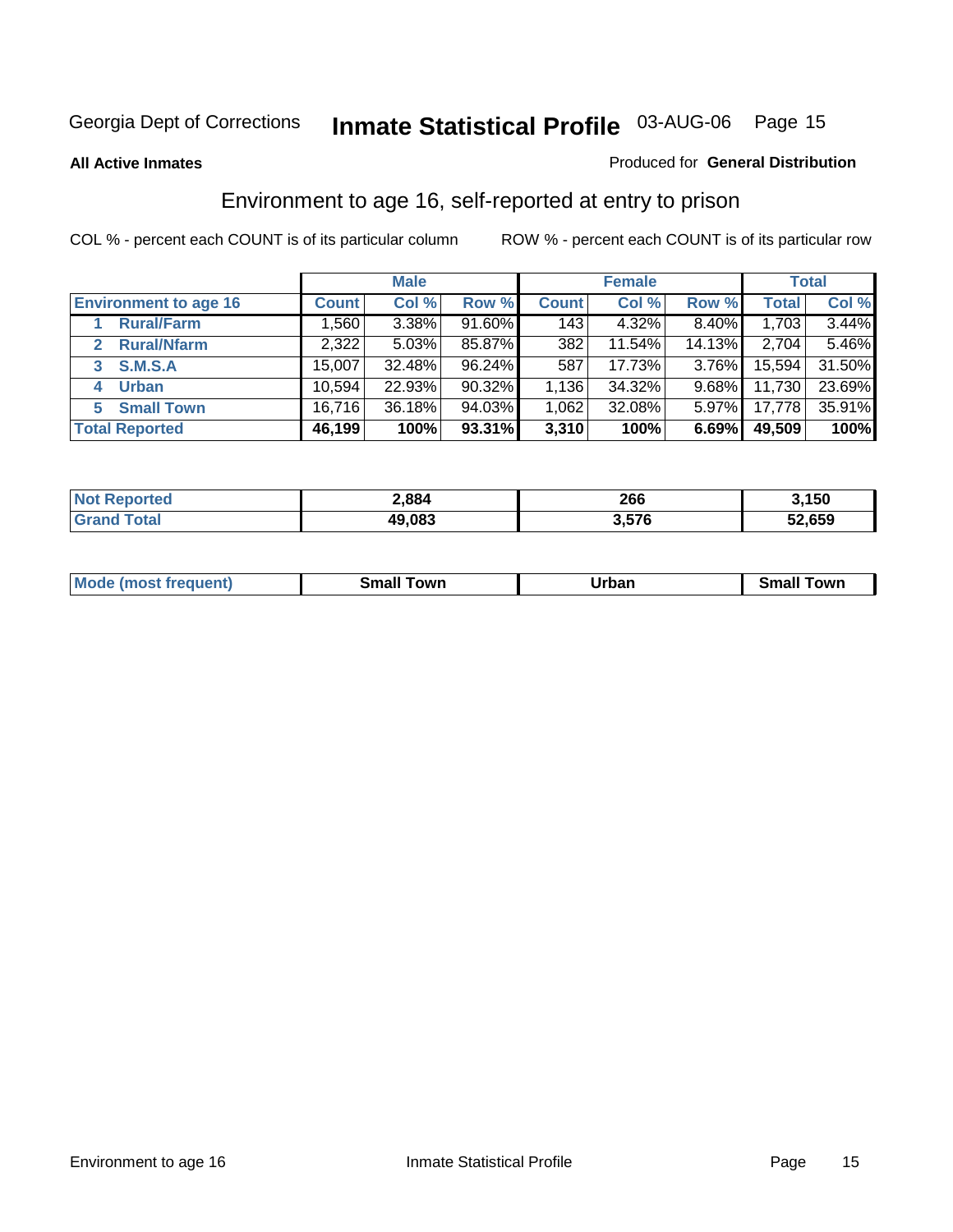#### **All Active Inmates**

#### Produced for **General Distribution**

### Guardian status to age 16, self-reported at entry to prison

|                                  | <b>Male</b>  |        | <b>Female</b> |              |        | <b>Total</b> |              |        |
|----------------------------------|--------------|--------|---------------|--------------|--------|--------------|--------------|--------|
| <b>Guardian Status To Age 16</b> | <b>Count</b> | Col %  | Row %         | <b>Count</b> | Col %  | Row %        | <b>Total</b> | Col %  |
| 1 Orphanage                      | 51           | .14%   | 92.73%        | 4            | .22%   | 7.27%        | 55           | .14%   |
| 2 Father Only                    | 1,058        | 2.92%  | 95.32%        | 52           | 2.80%  | 4.68%        | 1,110        | 2.91%  |
| 3 Ftr Mtr Hd                     | 2,302        | 6.35%  | 95.08%        | 119          | 6.40%  | 4.92%        | 2,421        | 6.36%  |
| <b>4 Mother Only</b>             | 15,287       | 42.19% | 96.34%        | 581          | 31.27% | 3.66%        | 15,868       | 41.66% |
| 5 Mtr Ftr Hd                     | 12,582       | 34.73% | 94.06%        | 795          | 42.79% | 5.94%        | 13,377       | 35.12% |
| <b>6 Oth Female</b>              | 926          | 2.56%  | 95.46%        | 44           | 2.37%  | 4.54%        | 970          | 2.55%  |
| <b>7 Oth Male</b>                | 151          | .42%   | 96.79%        | 5            | .27%   | 3.21%        | 156          | .41%   |
| 8 Step-Parnts                    | 443          | 1.22%  | 99.77%        |              | .05%   | .23%         | 444          | 1.17%  |
| 9 Foster Home                    | 498          | 1.37%  | 93.61%        | 34           | 1.83%  | 6.39%        | 532          | 1.40%  |
| <b>10 Grand Prnts</b>            | 2,935        | 8.10%  | 92.94%        | 223          | 12.00% | 7.06%        | 3,158        | 8.29%  |
| <b>Total Reported</b>            | 36,233       | 100%   | 95.12%        | 1,858        | 100%   | 4.88%        | 38,091       | 100%   |

| <b>Not Reported</b> | 12,850 | 718,  | 14,568 |
|---------------------|--------|-------|--------|
| Grand Total         | 49,083 | 3,576 | 52,659 |

| <b>Mou</b> | <b>Mother</b><br>Onlv | Hд<br>Mtr Ftr | Only<br>lMoth |
|------------|-----------------------|---------------|---------------|
|            |                       |               |               |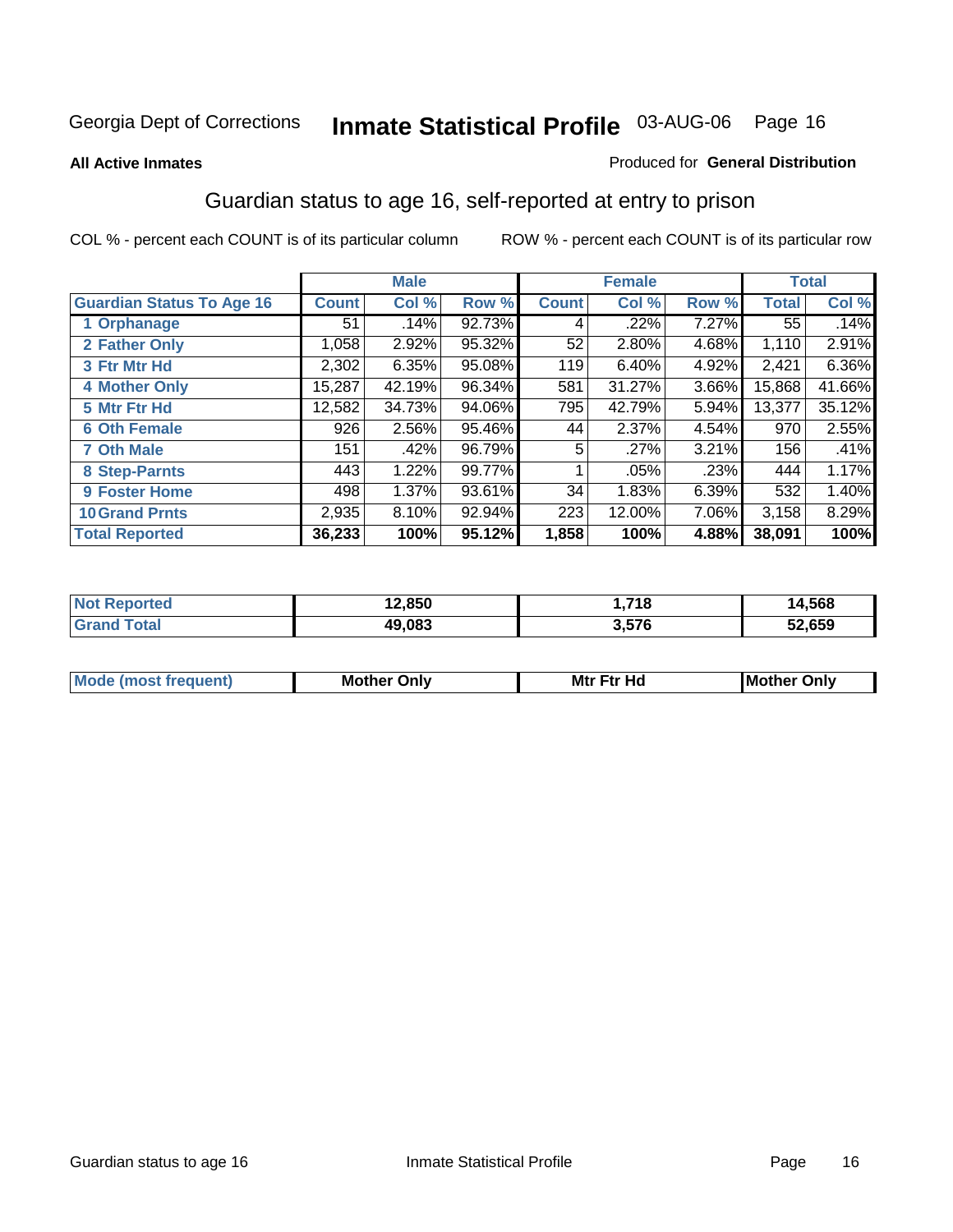#### **All Active Inmates**

Produced for **General Distribution**

### Age at admission

|                         | <b>Male</b>     |       | <b>Female</b> |                 |       | <b>Total</b> |                 |       |
|-------------------------|-----------------|-------|---------------|-----------------|-------|--------------|-----------------|-------|
| <b>Age At Admission</b> | <b>Count</b>    | Col % | Row %         | <b>Count</b>    | Col % | Row %        | <b>Total</b>    | Col % |
| 13                      | $\overline{2}$  | 0.01% | 100.00%       |                 |       |              | $\overline{2}$  | 0.01% |
| 14                      | $\overline{16}$ | 0.03% | 94.12%        | 1               | 0.03% | 5.88%        | $\overline{17}$ | 0.03% |
| $\overline{15}$         | 65              | 0.13% | 100.00%       |                 |       |              | 65              | 0.12% |
| 16                      | 179             | 0.36% | 95.72%        | 8               | 0.22% | 4.28%        | 187             | 0.36% |
| $\overline{17}$         | 827             | 1.68% | 96.73%        | $\overline{28}$ | 0.78% | 3.27%        | 855             | 1.62% |
| 18                      | 1,586           | 3.23% | 96.94%        | $\overline{50}$ | 1.40% | 3.06%        | 1,636           | 3.11% |
| 19                      | 2,107           | 4.29% | 96.87%        | 68              | 1.90% | 3.13%        | 2,175           | 4.13% |
| 20                      | 2,238           | 4.56% | 95.64%        | 102             | 2.85% | 4.36%        | 2,340           | 4.44% |
| 21                      | 2,065           | 4.21% | 95.29%        | 102             | 2.85% | 4.71%        | 2,167           | 4.12% |
| 22                      | 2,151           | 4.38% | 95.60%        | 99              | 2.77% | 4.40%        | 2,250           | 4.27% |
| 23                      | 2,037           | 4.15% | 93.66%        | 138             | 3.86% | 6.34%        | 2,175           | 4.13% |
| 24                      | 2,021           | 4.12% | 92.88%        | 155             | 4.33% | 7.12%        | 2,176           | 4.13% |
| $\overline{25}$         | 1,995           | 4.06% | 93.66%        | 135             | 3.78% | 6.34%        | 2,130           | 4.04% |
| 26                      | 1,862           | 3.79% | 93.10%        | 138             | 3.86% | 6.90%        | 2,000           | 3.80% |
| 27                      | 1,778           | 3.62% | 94.37%        | 106             | 2.96% | 5.63%        | 1,884           | 3.58% |
| 28                      | 1,668           | 3.40% | 93.92%        | 108             | 3.02% | 6.08%        | 1,776           | 3.37% |
| 29                      | 1,528           | 3.11% | 93.86%        | 100             | 2.80% | 6.14%        | 1,628           | 3.09% |
| 30                      | 1,542           | 3.14% | 92.50%        | 125             | 3.50% | 7.50%        | 1,667           | 3.17% |
| 31                      | 1,502           | 3.06% | 93.35%        | 107             | 2.99% | 6.65%        | 1,609           | 3.06% |
| 32                      | 1,415           | 2.88% | 92.18%        | 120             | 3.36% | 7.82%        | 1,535           | 2.92% |
| 33                      | 1,419           | 2.89% | 92.75%        | 111             | 3.10% | 7.25%        | 1,530           | 2.91% |
| 34                      | 1,378           | 2.81% | 91.26%        | 132             | 3.69% | 8.74%        | 1,510           | 2.87% |
| 35                      | 1,343           | 2.74% | 90.68%        | 138             | 3.86% | 9.32%        | 1,481           | 2.81% |
| 36                      | 1,349           | 2.75% | 92.14%        | 115             | 3.22% | 7.86%        | 1,464           | 2.78% |
| 37                      | 1,245           | 2.54% | 91.48%        | 116             | 3.24% | 8.52%        | 1,361           | 2.58% |
| 38                      | 1,188           | 2.42% | 91.03%        | 117             | 3.27% | 8.97%        | 1,305           | 2.48% |
| 39                      | 1,227           | 2.50% | 91.43%        | 115             | 3.22% | 8.57%        | 1,342           | 2.55% |
| 40                      | 1,170           | 2.38% | 89.93%        | 131             | 3.66% | 10.07%       | 1,301           | 2.47% |
| 41                      | 1,156           | 2.36% | 90.31%        | 124             | 3.47% | 9.69%        | 1,280           | 2.43% |
| 42                      | 1,042           | 2.12% | 90.92%        | 104             | 2.91% | 9.08%        | 1,146           | 2.18% |
| 43                      | 948             | 1.93% | 90.98%        | 94              | 2.63% | 9.02%        | 1,042           | 1.98% |
| 44                      | 892             | 1.82% | 90.01%        | 99              | 2.77% | $9.99\%$     | 991             | 1.88% |
| 45                      | 869             | 1.77% | 90.90%        | 87              | 2.43% | 9.10%        | 956             | 1.82% |
| 46                      | 718             | 1.46% | 93.01%        | 54              | 1.51% | 6.99%        | 772             | 1.47% |
| 47                      | 654             | 1.33% | 89.47%        | 77              | 2.15% | 10.53%       | 731             | 1.39% |
| 48                      | 603             | 1.23% | 92.20%        | 51              | 1.43% | 7.80%        | 654             | 1.24% |
| 49                      | 470             | 0.96% | 91.98%        | 41              | 1.15% | 8.02%        | 511             | 0.97% |
| 50                      | 443             | 0.90% | 93.86%        | 29              | 0.81% | 6.14%        | 472             | 0.90% |
| 51                      | 392             | 0.80% | 92.45%        | $\overline{32}$ | 0.89% | 7.55%        | 424             | 0.81% |
| 52                      | 361             | 0.74% | 93.77%        | 24              | 0.67% | 6.23%        | 385             | 0.73% |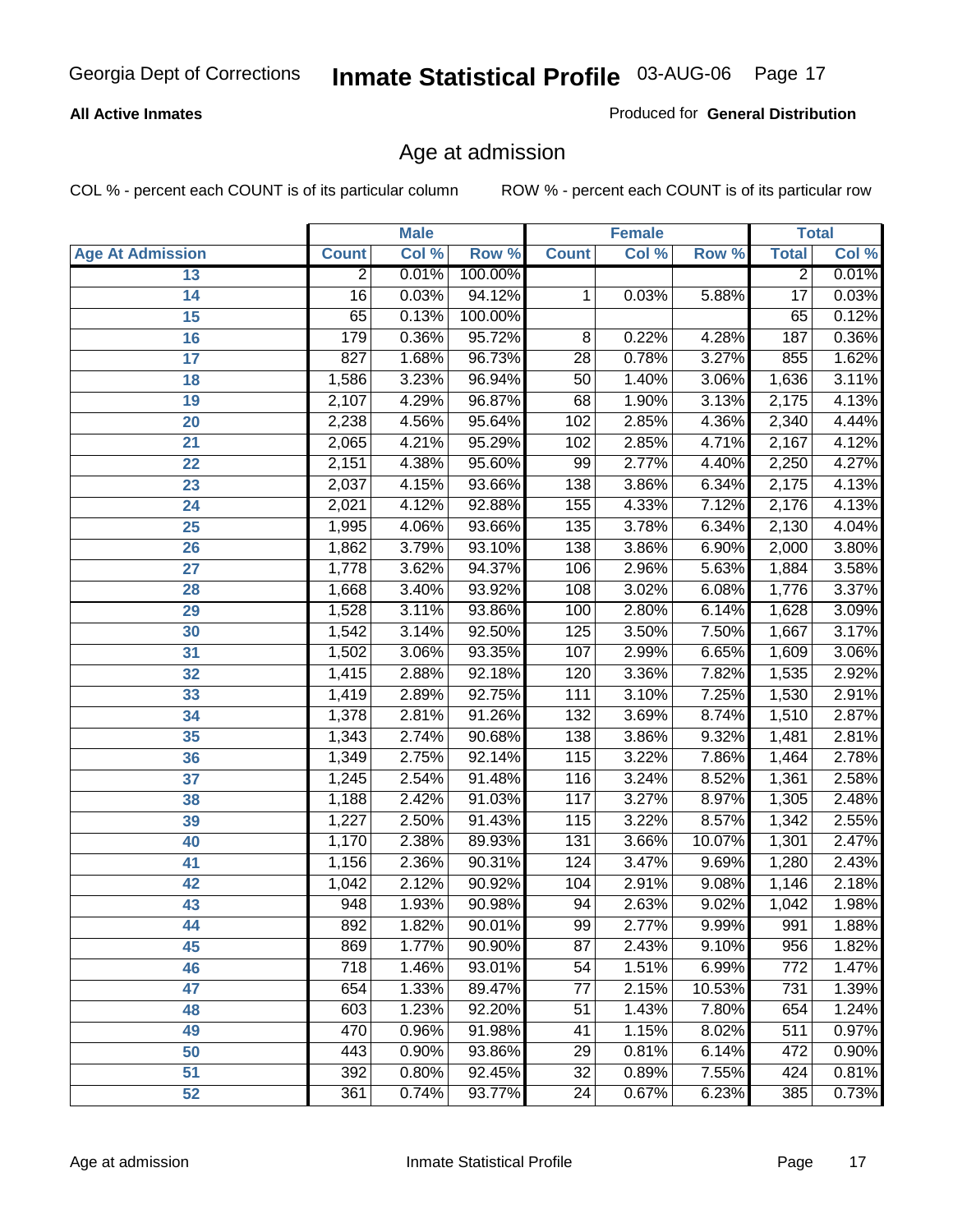#### **All Active Inmates**

Produced for **General Distribution**

### Age at admission

|                         | <b>Male</b>      |       | <b>Female</b> |                 |       | <b>Total</b> |                  |       |
|-------------------------|------------------|-------|---------------|-----------------|-------|--------------|------------------|-------|
| <b>Age At Admission</b> | <b>Count</b>     | Col % | Row %         | <b>Count</b>    | Col % | Row %        | <b>Total</b>     | Col % |
| 53                      | 268              | 0.55% | 93.38%        | $\overline{19}$ | 0.53% | 6.62%        | 287              | 0.55% |
| $\overline{54}$         | $\overline{223}$ | 0.45% | 92.92%        | $\overline{17}$ | 0.48% | 7.08%        | $\overline{240}$ | 0.46% |
| $\overline{55}$         | 196              | 0.40% | 93.33%        | $\overline{14}$ | 0.39% | 6.67%        | $\overline{210}$ | 0.40% |
| $\overline{56}$         | 168              | 0.34% | 94.38%        | $\overline{10}$ | 0.28% | 5.62%        | 178              | 0.34% |
| 57                      | 138              | 0.28% | 95.17%        | 7               | 0.20% | 4.83%        | 145              | 0.28% |
| 58                      | $\overline{113}$ | 0.23% | 94.17%        | $\overline{7}$  | 0.20% | 5.83%        | 120              | 0.23% |
| 59                      | 76               | 0.15% | 95.00%        | 4               | 0.11% | 5.00%        | 80               | 0.15% |
| 60                      | $\overline{74}$  | 0.15% | 93.67%        | $\overline{5}$  | 0.14% | 6.33%        | 79               | 0.15% |
| 61                      | $\overline{62}$  | 0.13% | 96.88%        | $\overline{2}$  | 0.06% | 3.13%        | 64               | 0.12% |
| 62                      | $\overline{59}$  | 0.12% | 100.00%       |                 |       |              | $\overline{59}$  | 0.11% |
| 63                      | $\overline{58}$  | 0.12% | 98.31%        | 1               | 0.03% | 1.69%        | $\overline{59}$  | 0.11% |
| 64                      | $\overline{37}$  | 0.08% | 94.87%        | $\overline{2}$  | 0.06% | 5.13%        | $\overline{39}$  | 0.07% |
| 65                      | $\overline{32}$  | 0.07% | 96.97%        | $\overline{1}$  | 0.03% | 3.03%        | $\overline{33}$  | 0.06% |
| 66                      | $\overline{25}$  | 0.05% | 96.15%        | 1               | 0.03% | 3.85%        | $\overline{26}$  | 0.05% |
| 67                      | $\overline{19}$  | 0.04% | 100.00%       |                 |       |              | $\overline{19}$  | 0.04% |
| 68                      | 18               | 0.04% | 94.74%        | 1               | 0.03% | 5.26%        | $\overline{19}$  | 0.04% |
| 69                      | $\overline{18}$  | 0.04% | 100.00%       |                 |       |              | $\overline{18}$  | 0.03% |
| $\overline{70}$         | $\overline{6}$   | 0.01% | 75.00%        | $\overline{2}$  | 0.06% | 25.00%       | $\overline{8}$   | 0.02% |
| $\overline{71}$         | $\overline{6}$   | 0.01% | 100.00%       |                 |       |              | $\overline{6}$   | 0.01% |
| $\overline{72}$         | $\overline{5}$   | 0.01% | 100.00%       |                 |       |              | $\overline{5}$   | 0.01% |
| $\overline{73}$         | $\overline{6}$   | 0.01% | 100.00%       |                 |       |              | $\overline{6}$   | 0.01% |
| $\overline{74}$         | $\overline{5}$   | 0.01% | 83.33%        | 1               | 0.03% | 16.67%       | $\overline{6}$   | 0.01% |
| $\overline{75}$         | $\overline{4}$   | 0.01% | 100.00%       |                 |       |              | $\overline{4}$   | 0.01% |
| 76                      | $\overline{3}$   | 0.01% | 100.00%       |                 |       |              | $\overline{3}$   | 0.01% |
| 78                      | $\overline{3}$   | 0.01% | 100.00%       |                 |       |              | $\overline{3}$   | 0.01% |
| 79                      | 4                | 0.01% | 80.00%        | 1               | 0.03% | 20.00%       | $\overline{5}$   | 0.01% |
| 81                      | $\overline{3}$   | 0.01% | 100.00%       |                 |       |              | $\overline{3}$   | 0.01% |
| $\overline{82}$         | $\mathbf{1}$     | 0.01% | 100.00%       |                 |       |              | 1                | 0.01% |
| 83                      | 1                | 0.01% | 100.00%       |                 |       |              | 1                | 0.01% |
| <b>Total Reported</b>   | 49,082           | 100%  | 93.21%        | 3,576           | 100%  | 6.79%        | 52,658           | 100%  |

| ported<br><b>NOT</b><br>ner |        |       |        |
|-----------------------------|--------|-------|--------|
| ⊺otai                       | 49,083 | 3,576 | 52,659 |

| Mean (average)       | 31.56 | 33.66    | 24, 74<br>31.7T |
|----------------------|-------|----------|-----------------|
| Median (middle)      | 30    | n.<br>33 | 30              |
| Mode (most frequent) | 20    |          | 20              |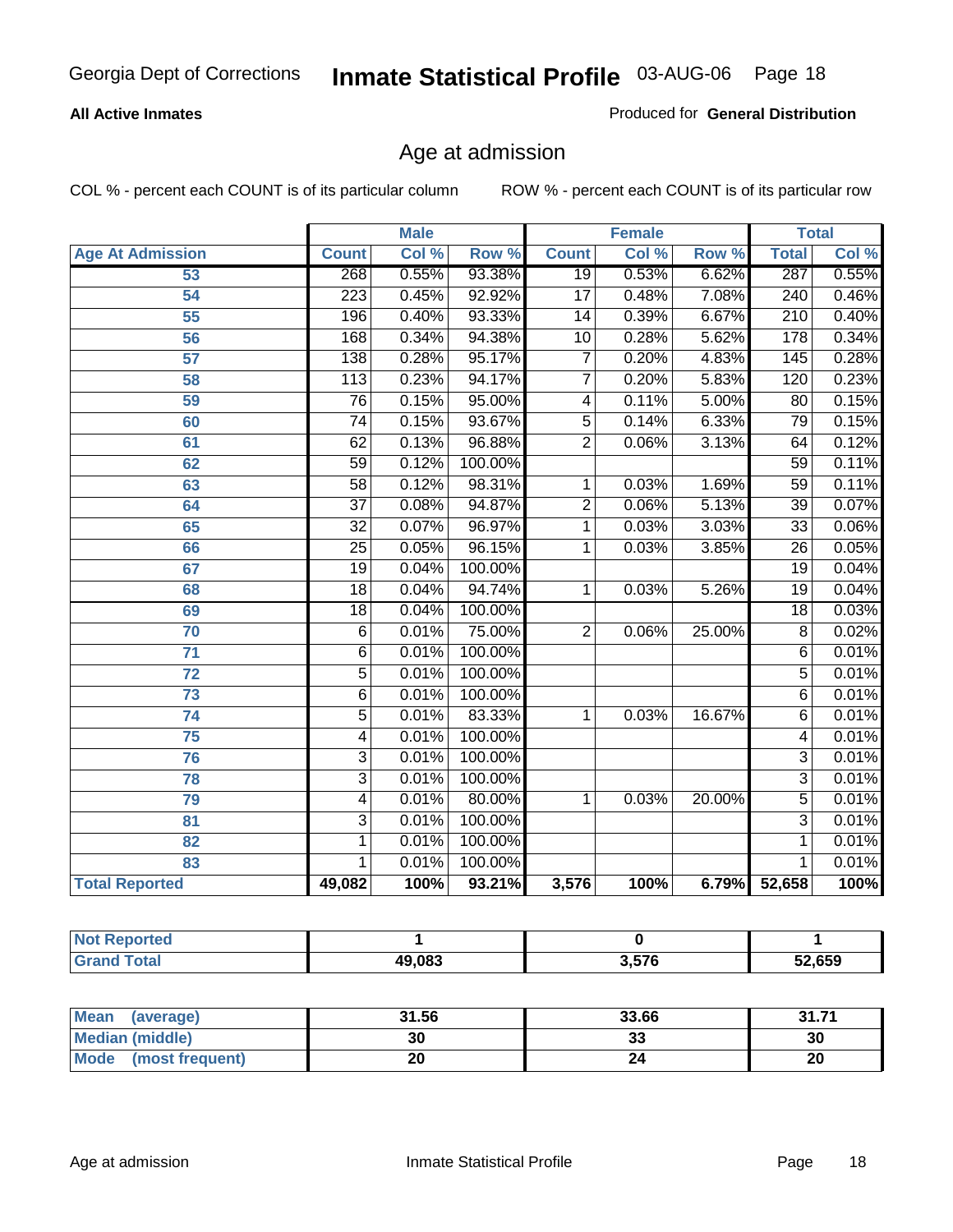#### **All Active Inmates**

Produced for **General Distribution**

### Age at release

|                       | <b>Male</b>  |      | <b>Female</b> |              |       | <b>Total</b> |              |       |
|-----------------------|--------------|------|---------------|--------------|-------|--------------|--------------|-------|
| <b>Age At Release</b> | <b>Count</b> | Col% | Row %         | <b>Count</b> | Col % | Row %        | <b>Total</b> | Col % |
| <b>Total Reported</b> |              |      |               |              |       |              |              |       |

| <b>Still Active</b> | 49,083 | 3,576 | 52,659 |
|---------------------|--------|-------|--------|
| <b>Not Reported</b> |        |       |        |
| <b>Grand Total</b>  | 49,083 | 3,576 | 52,659 |

| Mean (average)       | N/A | N/A | N/A |
|----------------------|-----|-----|-----|
| Median (middle)      | N/A | N/A | N/A |
| Mode (most frequent) | N/A | N/A | N/A |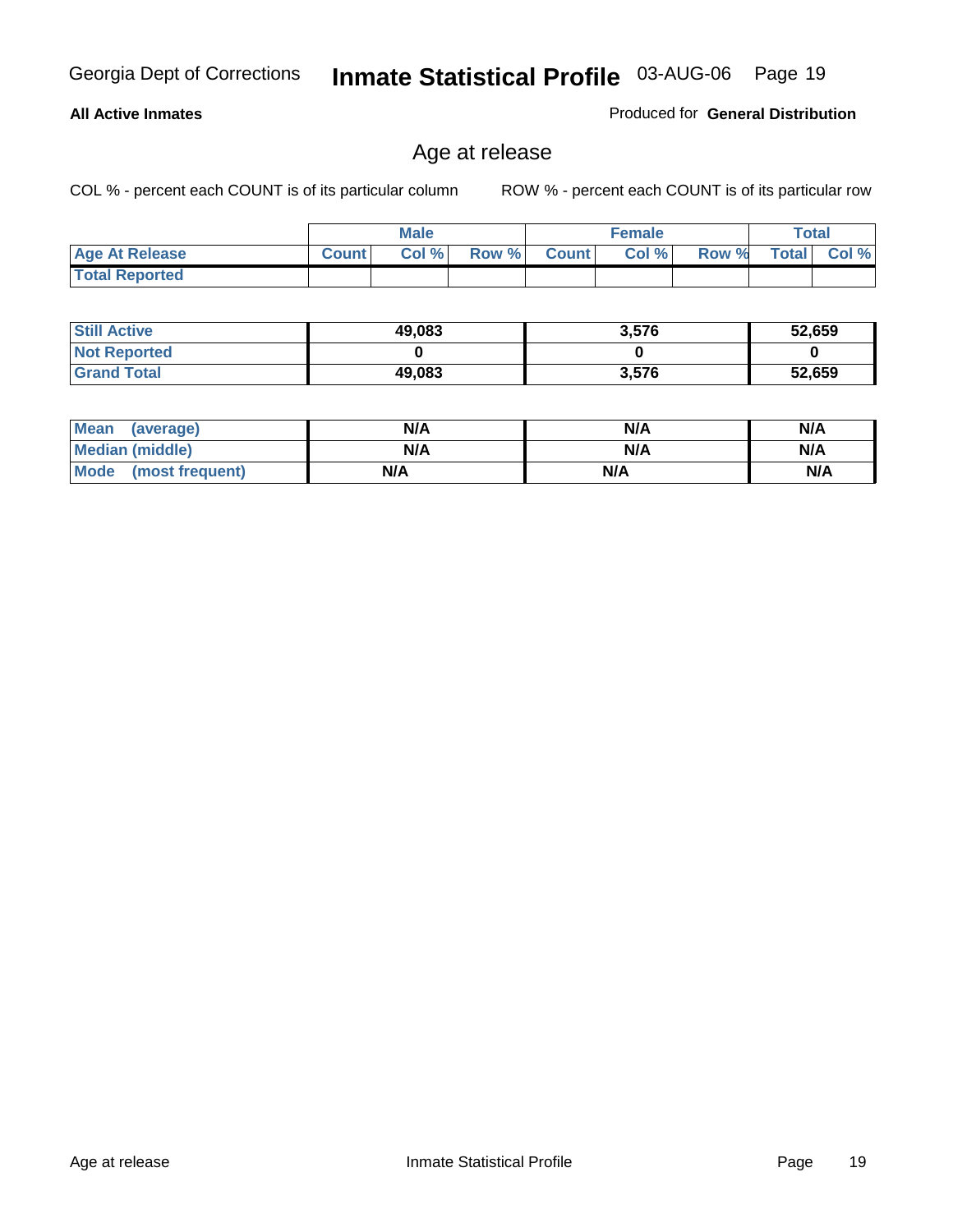#### **All Active Inmates**

Produced for **General Distribution**

### Height, measured at entry to prison

|                        |                  | <b>Male</b> |                  |                         | <b>Female</b> |         | <b>Total</b>     |        |
|------------------------|------------------|-------------|------------------|-------------------------|---------------|---------|------------------|--------|
| <b>Height</b>          | <b>Count</b>     | Col %       | Row <sup>%</sup> | <b>Count</b>            | Col %         | Row %   | <b>Total</b>     | Col %  |
| <b>Under four feet</b> | $\overline{8}$   | 0.02%       | 80.00%           | $\overline{2}$          | 0.06%         | 20.00%  | 10               | 0.02%  |
| 4'01"                  |                  |             |                  | $\overline{2}$          | 0.06%         | 100.00% | $\overline{2}$   | 0.01%  |
| 4'05"                  | $\mathbf{1}$     | 0.01%       | 50.00%           | $\overline{1}$          | 0.03%         | 50.00%  | $\overline{2}$   | 0.01%  |
| 4'06"                  | $\overline{2}$   | 0.01%       | 66.67%           | 1                       | 0.03%         | 33.33%  | $\overline{3}$   | 0.01%  |
| 4'07"                  | $\overline{2}$   | 0.01%       | 50.00%           | $\overline{2}$          | 0.06%         | 50.00%  | 4                | 0.01%  |
| 4'08"                  |                  |             |                  | $\overline{5}$          | 0.14%         | 100.00% | 5                | 0.01%  |
| 4'09"                  | $\overline{c}$   | 0.01%       | 22.22%           | $\overline{7}$          | 0.20%         | 77.78%  | $\overline{9}$   | 0.02%  |
| 4'10"                  | 4                | 0.01%       | 36.36%           | $\overline{7}$          | 0.20%         | 63.64%  | 11               | 0.02%  |
| 4'11''                 | $\overline{8}$   | 0.02%       | 10.39%           | 69                      | 1.98%         | 89.61%  | $\overline{77}$  | 0.15%  |
| 5'00''                 | $\overline{95}$  | 0.20%       | 42.22%           | $\overline{130}$        | 3.74%         | 57.78%  | $\overline{225}$ | 0.44%  |
| 5'01''                 | $\overline{92}$  | 0.19%       | 31.08%           | $\overline{204}$        | 5.86%         | 68.92%  | 296              | 0.57%  |
| 5'02''                 | 232              | 0.48%       | 39.39%           | $\overline{357}$        | 10.26%        | 60.61%  | 589              | 1.14%  |
| 5'03''                 | $\overline{372}$ | 0.77%       | 49.21%           | 384                     | 11.04%        | 50.79%  | 756              | 1.46%  |
| 5'04''                 | $\overline{772}$ | 1.60%       | 59.43%           | $\overline{527}$        | 15.15%        | 40.57%  | 1,299            | 2.52%  |
| 5'05''                 | 1,560            | 3.24%       | 78.55%           | 426                     | 12.24%        | 21.45%  | 1,986            | 3.85%  |
| 5'06''                 | 3,169            | 6.58%       | 86.87%           | 479                     | 13.77%        | 13.13%  | 3,648            | 7.07%  |
| 5'07''                 | 4,215            | 8.76%       | 91.93%           | 370                     | 10.64%        | 8.07%   | 4,585            | 8.88%  |
| 5'08''                 | 5,028            | 10.45%      | 96.27%           | 195                     | 5.61%         | 3.73%   | 5,223            | 10.12% |
| 5'09''                 | 5,878            | 12.21%      | 97.71%           | 138                     | 3.97%         | 2.29%   | 6,016            | 11.66% |
| 5'10''                 | 5,558            | 11.55%      | 98.65%           | $\overline{76}$         | 2.18%         | 1.35%   | 5,634            | 10.92% |
| 5'11''                 | 5,902            | 12.26%      | 98.94%           | 63                      | 1.81%         | 1.06%   | 5,965            | 11.56% |
| 6'00''                 | 5,594            | 11.62%      | 99.70%           | $\overline{17}$         | 0.49%         | 0.30%   | 5,611            | 10.87% |
| 6'01''                 | 3,804            | 7.90%       | 99.79%           | 8                       | 0.23%         | 0.21%   | 3,812            | 7.39%  |
| 6'02''                 | 2,810            | 5.84%       | 99.86%           | $\overline{\mathbf{4}}$ | 0.11%         | 0.14%   | 2,814            | 5.45%  |
| 6'03''                 | 1,549            | 3.22%       | 99.81%           | $\overline{3}$          | 0.09%         | 0.19%   | 1,552            | 3.01%  |
| 6'04''                 | 783              | 1.63%       | 99.87%           | $\overline{1}$          | 0.03%         | 0.13%   | 784              | 1.52%  |
| 6'05''                 | $\overline{315}$ | 0.65%       | 99.68%           | 1                       | 0.03%         | 0.32%   | $\overline{316}$ | 0.61%  |
| 6'06''                 | $\overline{145}$ | 0.30%       | 100.00%          |                         |               |         | 145              | 0.28%  |
| 6'07''                 | 68               | 0.14%       | 100.00%          |                         |               |         | 68               | 0.13%  |
| 6'08''                 | $\overline{34}$  | 0.07%       | 100.00%          |                         |               |         | $\overline{34}$  | 0.07%  |
| 6'09''                 | $\overline{21}$  | 0.04%       | 100.00%          |                         |               |         | $\overline{21}$  | 0.04%  |
| 6'10''                 | $\overline{22}$  | 0.05%       | 100.00%          |                         |               |         | $\overline{22}$  | 0.04%  |
| 6'11''                 | $\overline{37}$  | 0.08%       | 100.00%          |                         |               |         | $\overline{37}$  | 0.07%  |
| Seven feet +           | $\overline{45}$  | 0.09%       | 100.00%          |                         |               |         | $\overline{45}$  | 0.09%  |
| <b>Total Reported</b>  | 48,127           | 100%        | 93.26%           | 3,479                   | 100%          | 6.74%   | 51,606           | 100%   |

| <b>Reported</b><br>' NOT | 956    | ~-    | ,053   |
|--------------------------|--------|-------|--------|
| <b>Total</b><br>. Grar   | 49,083 | 3,576 | 52,659 |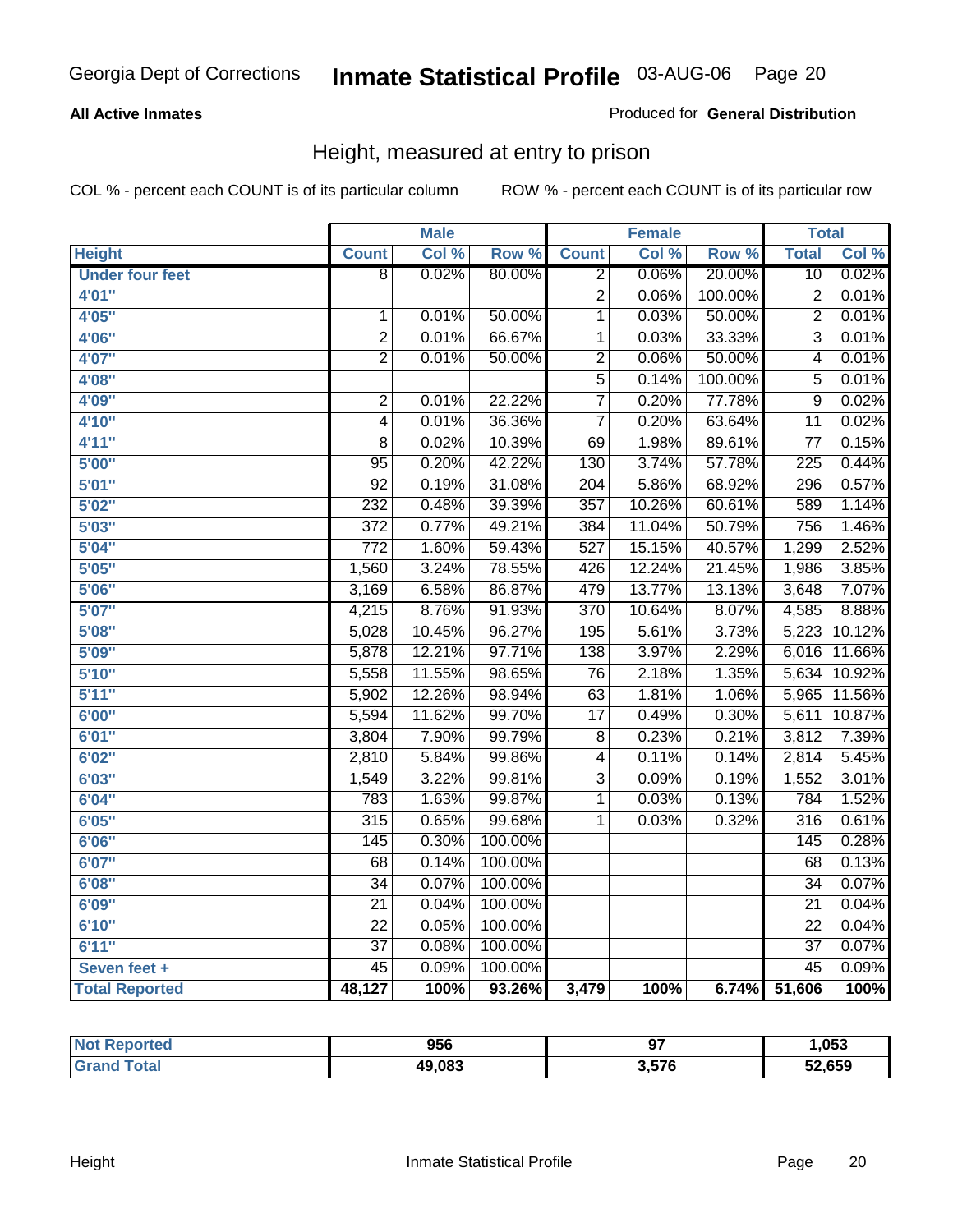#### **All Active Inmates**

Produced for **General Distribution**

### Height, measured at entry to prison

|                        | <b>Male</b> | <b>Female</b> | <b>Total</b> |
|------------------------|-------------|---------------|--------------|
| Mean (average)         | 5'10"       | 5'05"         | 5'10''       |
| <b>Median (middle)</b> | 5'10''      | 5'05"         | 5'10''       |
| Mode (most frequent)   | 5'11"       | 5'04"         | 5'09"        |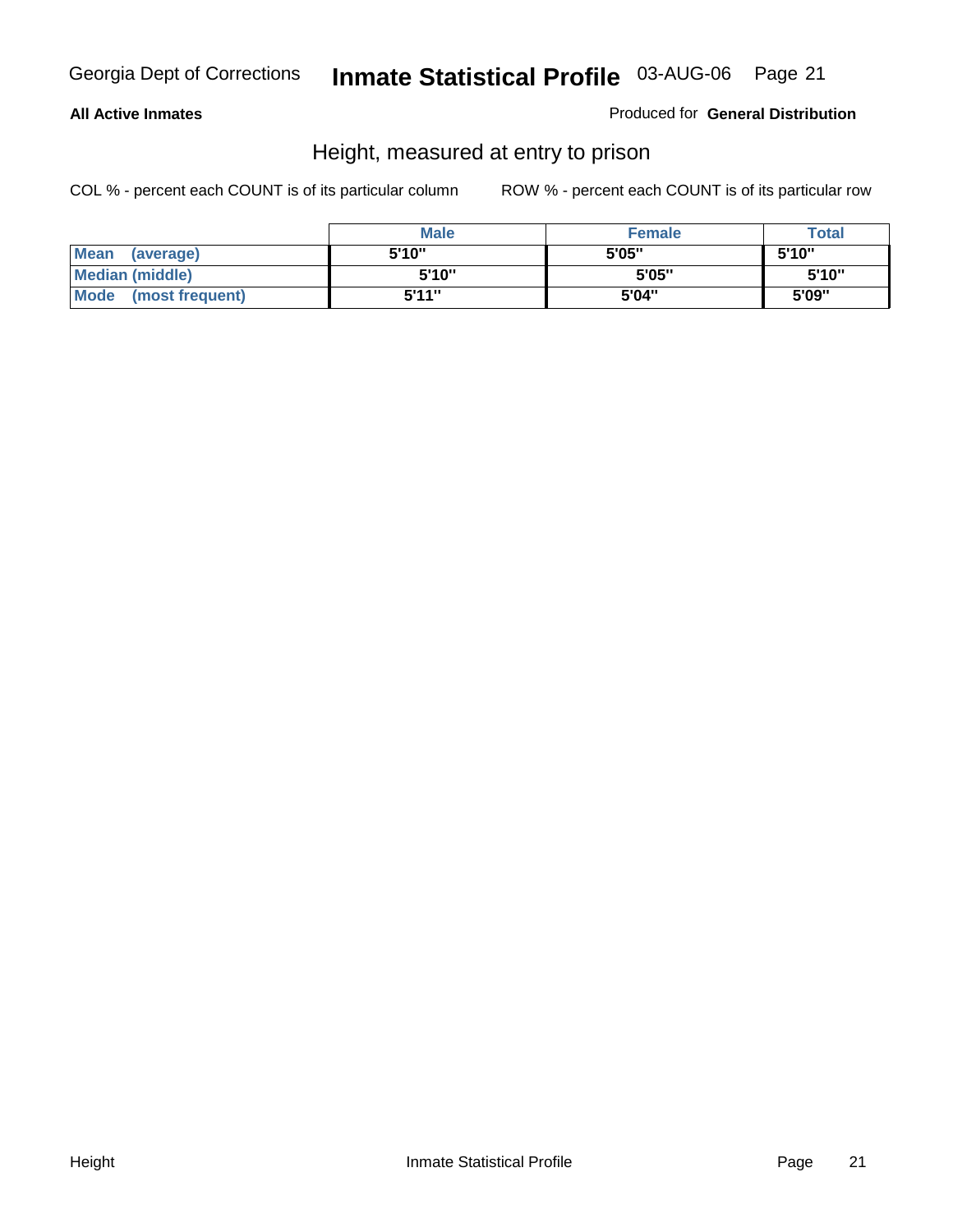#### **All Active Inmates**

#### Produced for **General Distribution**

### Weight, measured at entry to prison

|                        |                  | <b>Male</b> |         |                  | <b>Female</b> |        | <b>Total</b>     |        |
|------------------------|------------------|-------------|---------|------------------|---------------|--------|------------------|--------|
| Weight                 | <b>Count</b>     | Col %       | Row %   | <b>Count</b>     | Col %         | Row %  | <b>Total</b>     | Col %  |
| <b>Under 80 pounds</b> | $\overline{3}$   | 0.01%       | 100.00% |                  |               |        | $\overline{3}$   | 0.01%  |
| 80 - 89 pounds         | $\overline{5}$   | 0.01%       | 100.00% |                  |               |        | $\overline{5}$   | 0.01%  |
| 90 - 99 pounds         | $\overline{5}$   | 0.01%       | 62.50%  | $\overline{3}$   | 0.09%         | 37.50% | $\overline{8}$   | 0.02%  |
| 100 - 109 pounds       | $\overline{31}$  | 0.06%       | 45.59%  | $\overline{37}$  | 1.06%         | 54.41% | 68               | 0.13%  |
| 110 - 119 pounds       | $\overline{133}$ | 0.28%       | 56.12%  | 104              | 2.99%         | 43.88% | 237              | 0.46%  |
| 120 - 129 pounds       | 552              | 1.15%       | 73.80%  | 196              | 5.63%         | 26.20% | 748              | 1.45%  |
| 130 - 139 pounds       | 1,514            | 3.15%       | 83.65%  | 296              | 8.51%         | 16.35% | 1,810            | 3.51%  |
| 140 - 149 pounds       | 3,250            | 6.75%       | 89.43%  | 384              | 11.04%        | 10.57% | 3,634            | 7.04%  |
| 150 - 159 pounds       | 4,957            | 10.30%      | 92.93%  | $\overline{377}$ | 10.84%        | 7.07%  | 5,334            | 10.34% |
| 160 - 169 pounds       | 6,339            | 13.17%      | 94.58%  | $\overline{363}$ | 10.43%        | 5.42%  | 6,702            | 12.99% |
| 170 - 179 pounds       | 6,251            | 12.99%      | 95.12%  | 321              | 9.23%         | 4.88%  | 6,572            | 12.73% |
| 180 - 189 pounds       | 6,193            | 12.87%      | 95.78%  | $\overline{273}$ | 7.85%         | 4.22%  | 6,466            | 12.53% |
| 190 - 199 pounds       | 4,796            | 9.97%       | 95.67%  | $\overline{217}$ | 6.24%         | 4.33%  | 5,013            | 9.71%  |
| 200 - 209 pounds       | 3,968            | 8.24%       | 94.52%  | 230              | 6.61%         | 5.48%  | 4,198            | 8.13%  |
| 210 - 219 pounds       | 2,859            | 5.94%       | 94.36%  | 171              | 4.92%         | 5.64%  | 3,030            | 5.87%  |
| 220 - 229 pounds       | 2,269            | 4.71%       | 95.06%  | $\overline{118}$ | 3.39%         | 4.94%  | 2,387            | 4.63%  |
| 230 - 239 pounds       | 1,490            | 3.10%       | 93.48%  | 104              | 2.99%         | 6.52%  | 1,594            | 3.09%  |
| 240 - 249 pounds       | 1,131            | 2.35%       | 93.86%  | $\overline{74}$  | 2.13%         | 6.14%  | 1,205            | 2.33%  |
| 250 - 259 pounds       | $\overline{718}$ | 1.49%       | 93.13%  | $\overline{53}$  | 1.52%         | 6.87%  | $\overline{771}$ | 1.49%  |
| 260 - 269 pounds       | $\overline{505}$ | 1.05%       | 91.65%  | 46               | 1.32%         | 8.35%  | $\overline{551}$ | 1.07%  |
| 270 - 279 pounds       | 333              | 0.69%       | 93.54%  | $\overline{23}$  | 0.66%         | 6.46%  | 356              | 0.69%  |
| 280 - 289 pounds       | 258              | 0.54%       | 88.97%  | $\overline{32}$  | 0.92%         | 11.03% | 290              | 0.56%  |
| 290 - 299 pounds       | 177              | 0.37%       | 90.77%  | $\overline{18}$  | 0.52%         | 9.23%  | 195              | 0.38%  |
| 300 - 309 pounds       | 116              | 0.24%       | 93.55%  | $\overline{8}$   | 0.23%         | 6.45%  | 124              | 0.24%  |
| 310 - 319 pounds       | 84               | 0.17%       | 90.32%  | $\overline{9}$   | 0.26%         | 9.68%  | $\overline{93}$  | 0.18%  |
| 320 - 329 pounds       | 60               | 0.12%       | 90.91%  | $\overline{6}$   | 0.17%         | 9.09%  | 66               | 0.13%  |
| 330 - 339 pounds       | 18               | 0.04%       | 85.71%  | $\overline{3}$   | 0.09%         | 14.29% | $\overline{21}$  | 0.04%  |
| 340 - 349 pounds       | $\overline{31}$  | 0.06%       | 88.57%  | $\overline{4}$   | 0.11%         | 11.43% | $\overline{35}$  | 0.07%  |
| 350 - 359 pounds       | $\overline{29}$  | 0.06%       | 93.55%  | $\overline{2}$   | 0.06%         | 6.45%  | $\overline{31}$  | 0.06%  |
| 360 - 369 pounds       | $\overline{13}$  | 0.03%       | 68.42%  | $\overline{6}$   | 0.17%         | 31.58% | $\overline{19}$  | 0.04%  |
| 370 - 379 pounds       | $\overline{9}$   | 0.02%       | 100.00% |                  |               |        | 9                | 0.02%  |
| 380 - 389 pounds       | $\overline{2}$   | 0.01%       | 100.00% |                  |               |        | $\overline{2}$   | 0.01%  |
| 390 - 399 pounds       | $\overline{4}$   | 0.01%       | 100.00% |                  |               |        | 4                | 0.01%  |
| 400 pounds and over    | $\overline{24}$  | 0.05%       | 96.00%  | $\mathbf{1}$     | 0.03%         | 4.00%  | $\overline{25}$  | 0.05%  |
| <b>Total Reported</b>  | 48,127           | 100%        | 93.26%  | 3,479            | 100%          | 6.74%  | 51,606           | 100.0% |

| <b>Not</b><br><b>Reported</b> | 956    | -21             | ,053   |
|-------------------------------|--------|-----------------|--------|
| <b>Total</b>                  | 49.083 | E7C<br>- J.J/ L | 52,659 |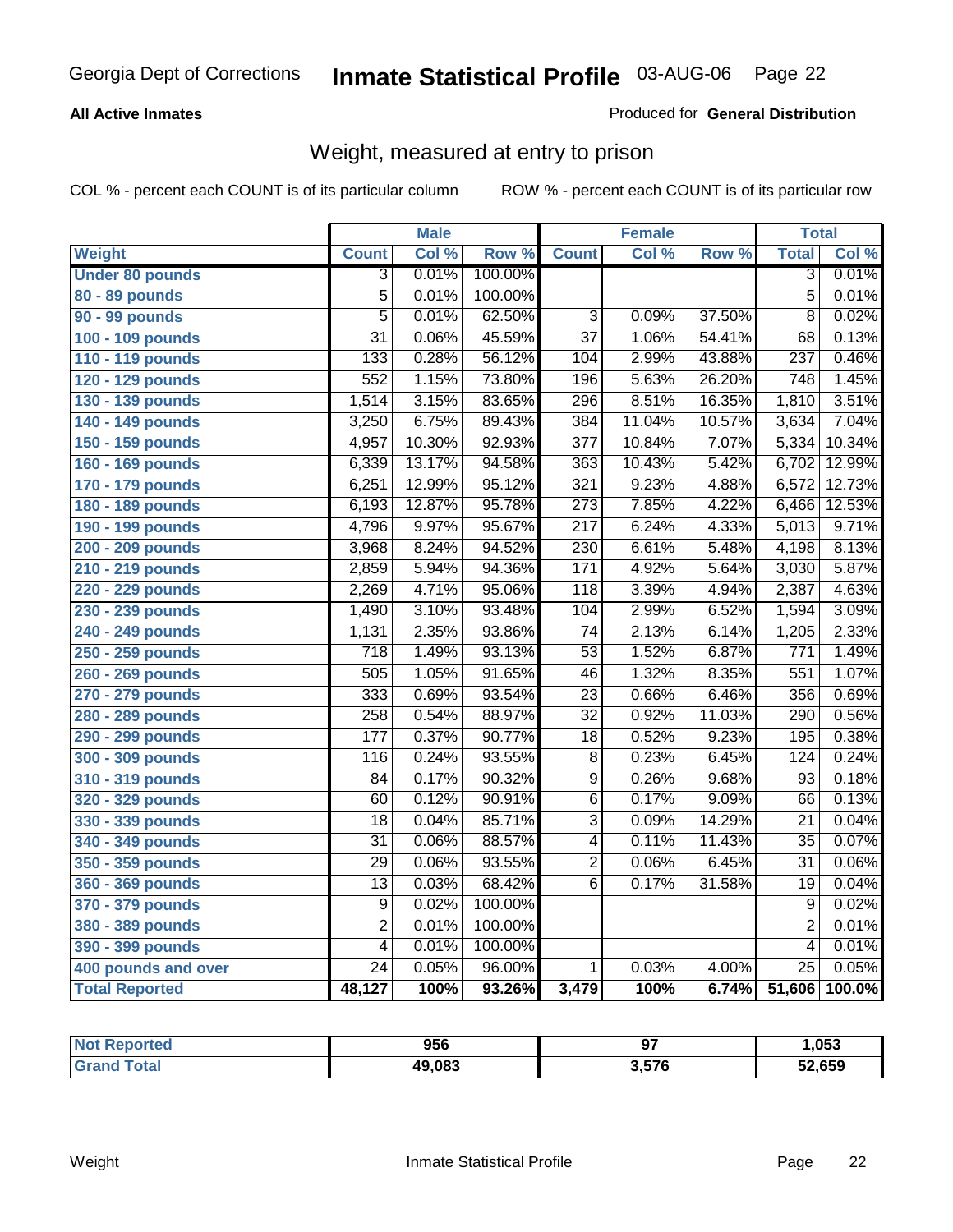#### **All Active Inmates**

#### Produced for **General Distribution**

### Weight, measured at entry to prison

|                          | <b>Male</b> | <b>Female</b> | Total |
|--------------------------|-------------|---------------|-------|
| <b>Mean</b><br>(average) | 185         | 176           | 185   |
| <b>Median (middle)</b>   | 180         | 169           | 180   |
| Mode<br>(most frequent)  | 180         | 160           | 180   |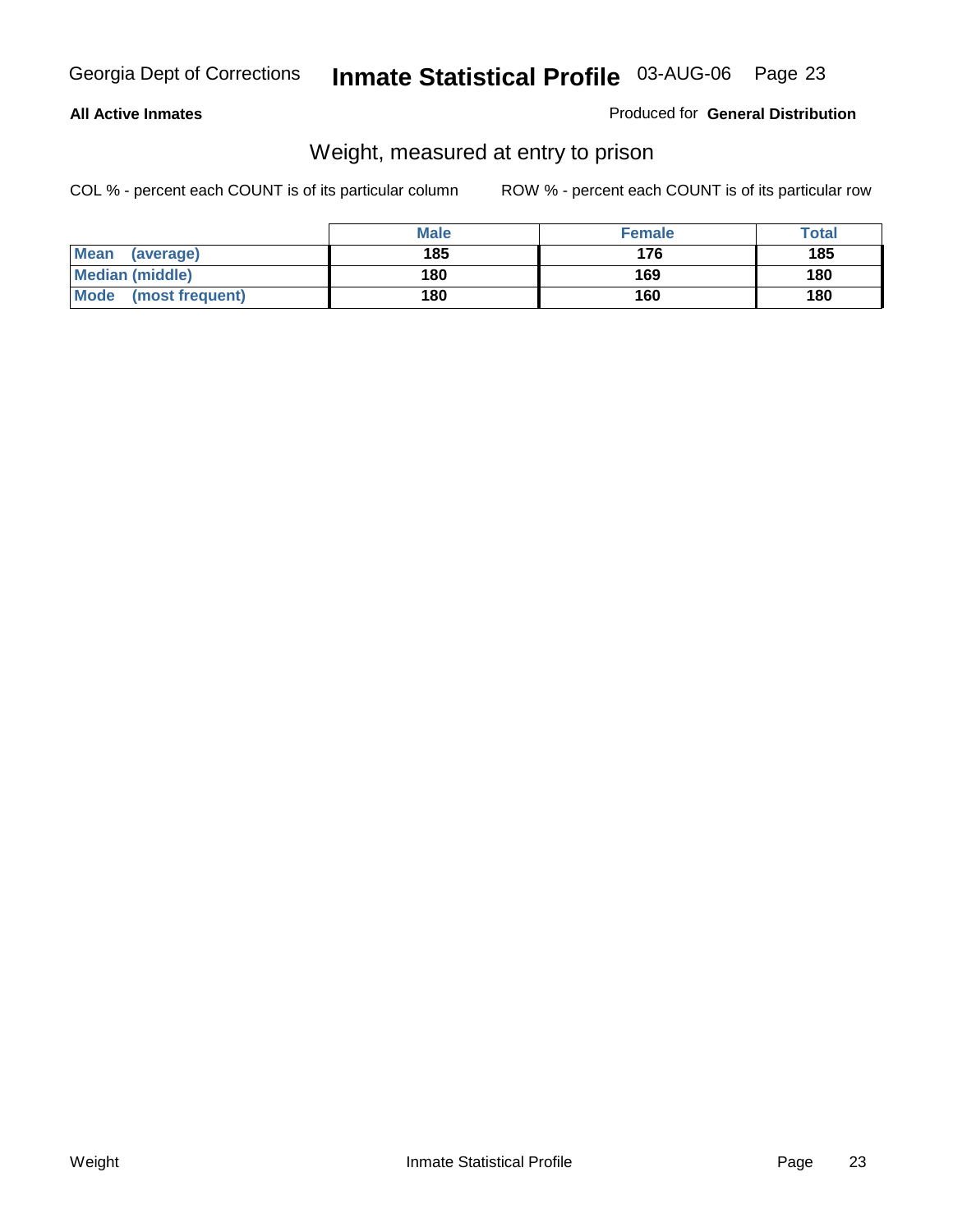#### **All Active Inmates**

#### Produced for **General Distribution**

### Type of admission to prison

|                |                             |              | <b>Male</b> |                    |     | <b>Female</b> |        |              | <b>Total</b> |
|----------------|-----------------------------|--------------|-------------|--------------------|-----|---------------|--------|--------------|--------------|
|                | <b>Type of Admission</b>    | <b>Count</b> | Col %       | <b>Row % Count</b> |     | Col %         | Row %  | <b>Total</b> | Col %        |
| 1              | <b>Committed From Court</b> | 33,215       | 68.90%      | 93.53% 2,299       |     | 66.01%        | 6.47%  | 35,514       | 68.70%       |
| $\overline{2}$ | <b>Return Appeal/Bond</b>   |              | .01%        | 100.00%            |     |               |        |              | .01%         |
| 3              | <b>Parole Rev/New Sent</b>  | 5,111        | 10.60%      | 95.11%             | 263 | 7.55%         | 4.89%  | 5,374        | 10.40%       |
| 4              | <b>Par Rev/No New Sent</b>  | 1,724        | 3.58%       | 92.84%             | 133 | 3.82%         | 7.16%  | 1,857        | 3.59%        |
| 5              | <b>Prob Viol/Total Rev</b>  | 2            | .01%        | 100.00%            |     |               |        |              | .01%         |
| 6              | <b>Prob Viol/Partial</b>    | 2,960        | 6.14%       | 89.37%             | 352 | 10.11%        | 10.63% | 3,312        | 6.41%        |
| 7              | <b>Admit Fm Other Cust</b>  | 42           | .09%        | 93.33%             | 3   | .09%          | 6.67%  | 45           | .09%         |
| 9              | <b>Prob Rev/Remainder</b>   | 4,273        | 8.86%       | 91.13%             | 416 | 11.94%        | 8.87%  | 4,689        | 9.07%        |
| 10             | <b>New Sent/Par Rev Pnd</b> | 30           | .06%        | 100.00%            |     |               |        | 30           | .06%         |
| 11             | <b>Life W/O Parole</b>      | 265          | .55%        | 98.88%             | 3   | .09%          | 1.12%  | 268          | .52%         |
| 30             | <b>Par Rev/Rsn Unknown</b>  | 75           | .16%        | 100.00%            |     |               |        | 75           | .15%         |
| 32             | <b>Pb Parole Rescinded</b>  | 12           | .02%        | 100.00%            |     |               |        | 12           | .02%         |
| 33             | <b>Prob Revoc/Spec Cond</b> | 130          | .27%        | 90.91%             | 13  | .37%          | 9.09%  | 143          | .28%         |
| 40             | <b>Par Rev/Revoc Center</b> | 296          | .61%        | 99.66%             |     | .03%          | .34%   | 297          | .57%         |
| 44             | <b>Whitworth Detention</b>  | 59           | .12%        | 100.00%            |     |               |        | 59           | .11%         |
| 50             | <b>Dcys At Risk</b>         | 7            | .01%        | 100.00%            |     |               |        |              | .01%         |
|                | <b>Total Reported</b>       | 48,208       | 100%        | 93.26% 3,483       |     | 100%          | 6.74%  | 51,691       | 100%         |

| Reported<br><b>NOT</b> | 87F<br>U I J | ื้งง  | 968    |
|------------------------|--------------|-------|--------|
| ota<br>Gr              | 49.083       | 3.576 | 52.659 |

| Mo<br>Cmmt<br>Cmmt<br>Court Cmmt<br>:nurt<br>∵∩urt เ<br>most trea |  |  |
|-------------------------------------------------------------------|--|--|
|                                                                   |  |  |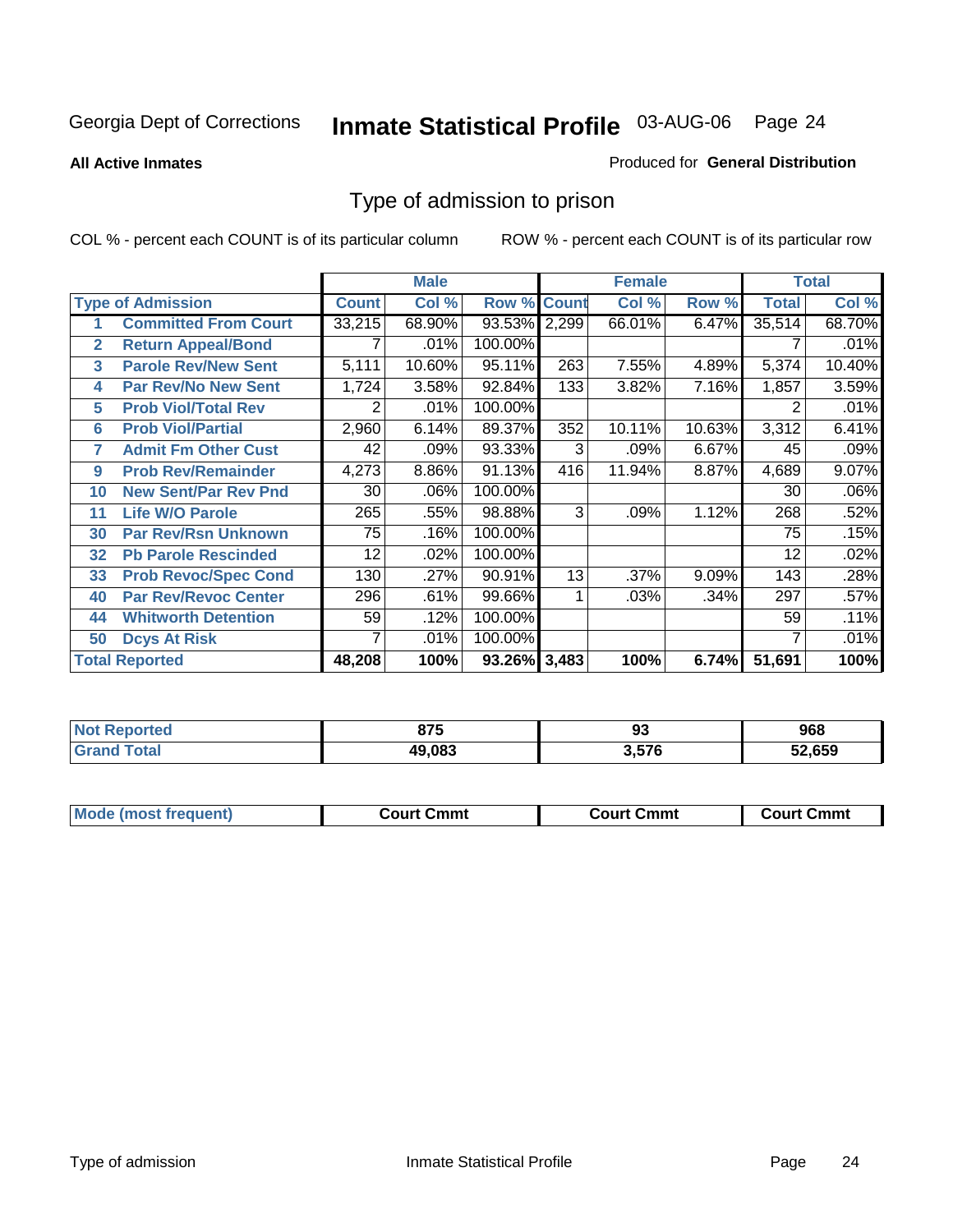**All Active Inmates**

#### Produced for **General Distribution**

### Current / last security status

|                        |              | <b>Male</b> |             |       | <b>Female</b> |          |              | <b>Total</b> |
|------------------------|--------------|-------------|-------------|-------|---------------|----------|--------------|--------------|
| <b>Security Status</b> | <b>Count</b> | Col %       | Row % Count |       | Col %         | Row %    | <b>Total</b> | Col %        |
| 0 Diag Incom           |              | .01%        | 100.00%     |       | $.00\%$       |          |              | .01%         |
| 1 Wrk Releas           | 734          | 1.58%       | 80.31%      | 180   | 5.50%         | 19.69%   | 914          | 1.83%        |
| 2 Trusty               | ,632         | $3.50\%$    | 93.74%      | 109   | 3.33%         | 6.26%    | 1,741        | 3.49%        |
| 3 Minimum              | 17,523       | 37.62%      | 89.85%      | 1,979 | 60.50%        | 10.15%   | 19,502       | 39.12%       |
| 4 Medium               | 19,497       | 41.86%      | 96.19%      | 772   | 23.60%        | $3.81\%$ | 20,269       | 40.66%       |
| 5 Close                | 6,580        | 14.13%      | 96.67%      | 227   | 6.94%         | 3.33%    | 6,807        | 13.66%       |
| <b>6 Maximum</b>       | 611          | 1.31%       | 99.35%      | 4     | .12%          | .65%     | 615          | 1.23%        |
| <b>Total Reported</b>  | 46,578       | 100%        | 93.44%      | 3,271 | 100%          | 6.56%    | 49,849       | 100%         |

| <b>Still being diagnosed</b> | 2,497  | 305   | 2,802  |
|------------------------------|--------|-------|--------|
| <b>Not Reported</b>          |        |       |        |
| <b>Grand Total</b>           | 49,083 | 3,576 | 52,659 |

| $M_{\Omega}$<br>יחב | M۵<br>dium | <b>BAL.</b><br>num | Mer<br>dium |
|---------------------|------------|--------------------|-------------|
|                     |            |                    |             |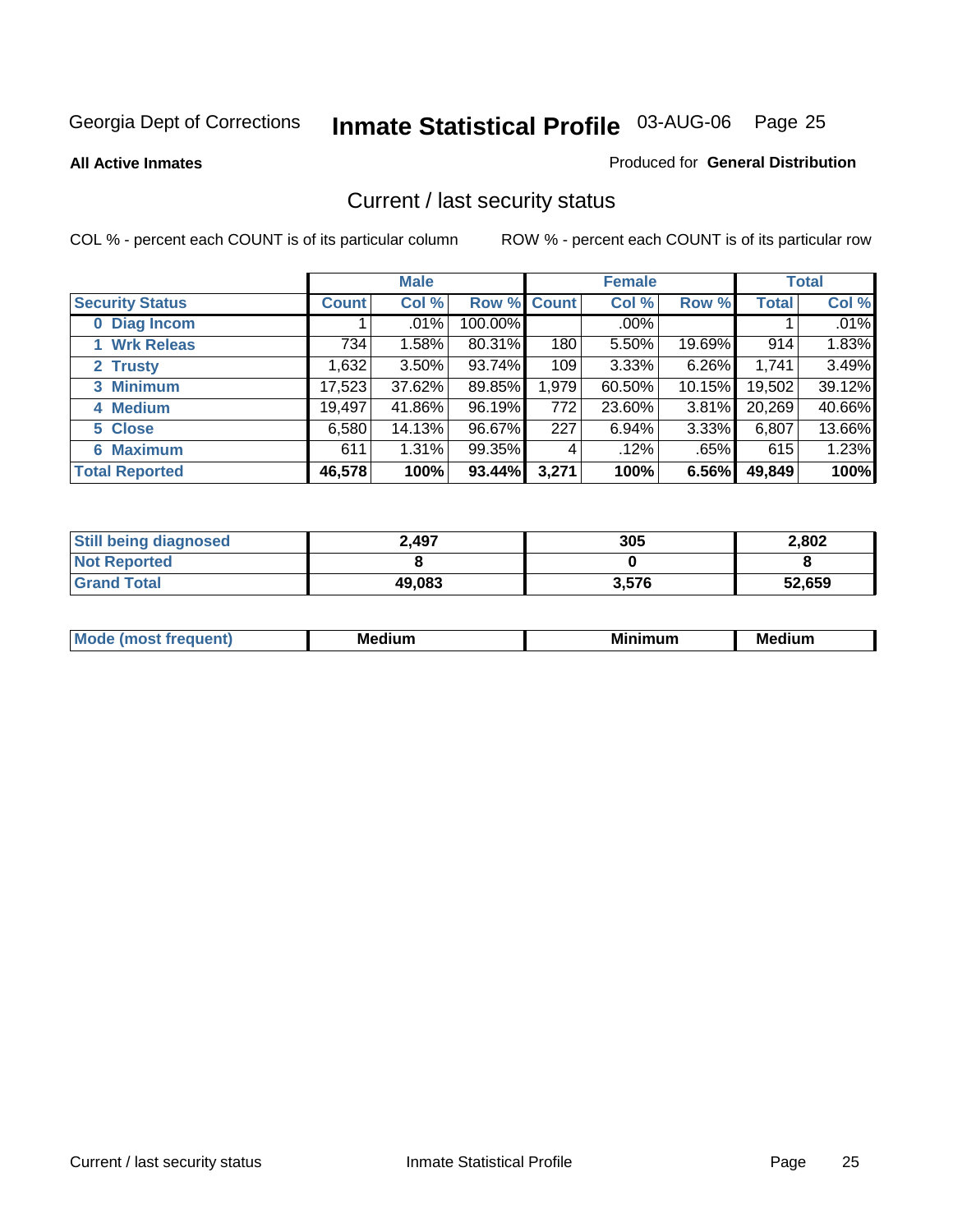**All Active Inmates**

#### Produced for **General Distribution**

### Current / last type of institution

|                            |              | <b>Male</b> |             |       | <b>Female</b> |        |              | <b>Total</b> |
|----------------------------|--------------|-------------|-------------|-------|---------------|--------|--------------|--------------|
| <b>Type of Institution</b> | <b>Count</b> | Col %       | Row % Count |       | Col %         | Row %  | <b>Total</b> | Col %        |
| <b>Transitional Center</b> | 1,793        | 3.65%       | 88.46%      | 234   | 6.54%         | 11.54% | 2,027        | 3.85%        |
| <b>State Hospital</b>      |              | $.01\%$     | 100.00%     |       |               |        |              | .01%         |
| <b>County Camp</b>         | 5,083        | 10.36%      | 100.00%     |       |               |        | 5,083        | 9.65%        |
| <b>State Prison</b>        | 35,267       | 71.85%      | 91.34%      | 3,342 | 93.46%        | 8.66%  | 38,609       | 73.32%       |
| <b>Private Prison</b>      | 5,174        | 10.54%      | 100.00%     |       |               |        | 5,174        | 9.83%        |
| <b>Prison Annex</b>        | 1,425        | $2.90\%$    | 100.00%     |       |               |        | 1,425        | 2.71%        |
| <b>Inmate Boot Camp</b>    | 340          | .69%        | 100.00%     |       |               |        | 340          | .65%         |
| <b>Total Rported</b>       | 49,083       | 100%        | 93.21%      | 3,576 | 100%          | 6.79%  | 52,659       | 100%         |

| τeα         |        |       |        |
|-------------|--------|-------|--------|
| <b>otal</b> | 49,083 | 3.576 | 52,659 |

| <b>Mode (most frequent)</b> | <b>State Prison</b> | <b>State Prison</b> | State Prison |
|-----------------------------|---------------------|---------------------|--------------|
|                             |                     |                     |              |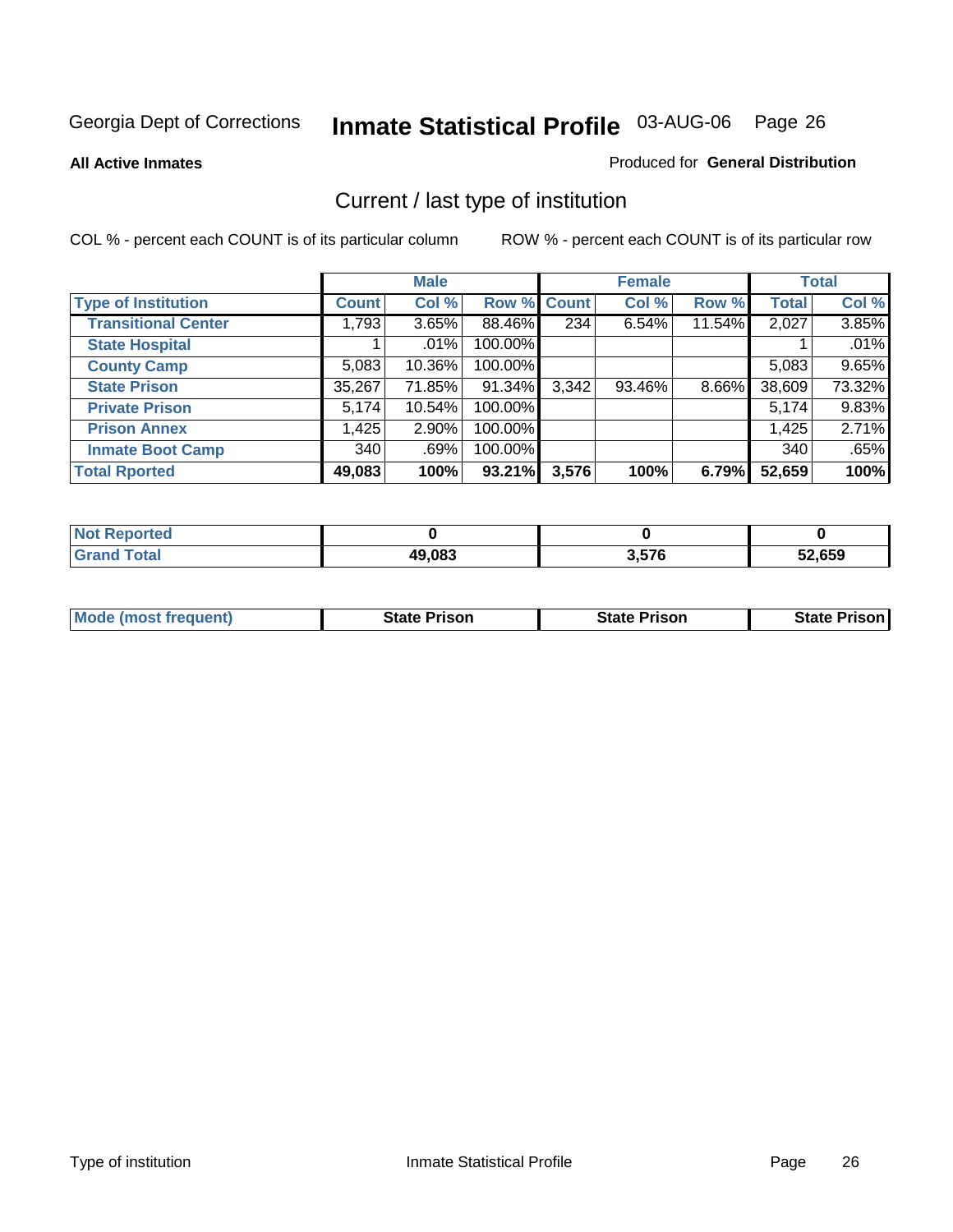**All Active Inmates**

#### Produced for **General Distribution**

### Institution type - transitional centers

|     |                                          |              | <b>Male</b> |         | <b>Female</b> |        | <b>Total</b> |              |        |
|-----|------------------------------------------|--------------|-------------|---------|---------------|--------|--------------|--------------|--------|
|     | <b>Institution Type - Trans. Centers</b> | <b>Count</b> | Col %       | Row %   | <b>Count</b>  | Col %  | Row %        | <b>Total</b> | Col %  |
| 220 | <b>Albany Trans-Ctr</b>                  | 158          | 8.81%       | 100.00% |               |        |              | 158          | 7.79%  |
| 223 | <b>Atlanta Male Trans-Ctr</b>            | 249          | 13.89%      | 100.00% |               |        |              | 249          | 12.28% |
| 246 | <b>Augusta Trans-Ctr</b>                 | 203          | 11.32%      | 100.00% |               |        |              | 203          | 10.01% |
| 249 | <b>Clayton Transitional Ctr</b>          | 237          | 13.22%      | 100.00% |               |        |              | 237          | 11.69% |
| 247 | <b>Coastal Transitional Ctr</b>          | 255          | 14.22%      | 100.00% |               |        |              | 255          | 12.58% |
| 225 | <b>Columbus Trans-Ctr</b>                | 72           | 4.02%       | 100.00% |               |        |              | 72           | 3.55%  |
| 250 | <b>Helms Trans-Ctr</b>                   | 104          | 5.80%       | 100.00% |               |        |              | 104          | 5.13%  |
| 248 | <b>Lagrange Trans Ctr</b>                | 158          | 8.81%       | 100.00% |               |        |              | 158          | 7.79%  |
| 231 | <b>Macon Male Trans-Ctr</b>              | 156          | 8.70%       | 100.00% |               |        |              | 156          | 7.70%  |
| 235 | <b>Metro Womens Trans-Ctr</b>            |              |             |         | 233           | 99.57% | 100.00%      | 233          | 11.49% |
| 242 | <b>Savannah Mens Trans-Ctr</b>           | 201          | 11.21%      | 100.00% |               |        |              | 201          | 9.92%  |
| 245 | <b>Savannah Womens Trans-</b>            |              |             |         |               | .43%   | 100.00%      |              | .05%   |
|     | Ctr                                      |              |             |         |               |        |              |              |        |
|     | <b>Total Rported</b>                     | 1,793        | 100%        | 88.46%  | 234           | 100%   | 11.54%       | 2,027        | 100%   |

| Reported<br>NOI             |       |        |        |
|-----------------------------|-------|--------|--------|
| <b>Total</b>                | .,793 | $\sim$ | דרח כ  |
| $\mathbf{v}$ . $\mathbf{u}$ |       | 204    | Z,UZ I |

| Mode (most frequent) | 247 Coastal Transitional Ctr 235 Metro Womens Trans- | 247 Coastal      |
|----------------------|------------------------------------------------------|------------------|
|                      |                                                      | Transitional Ctr |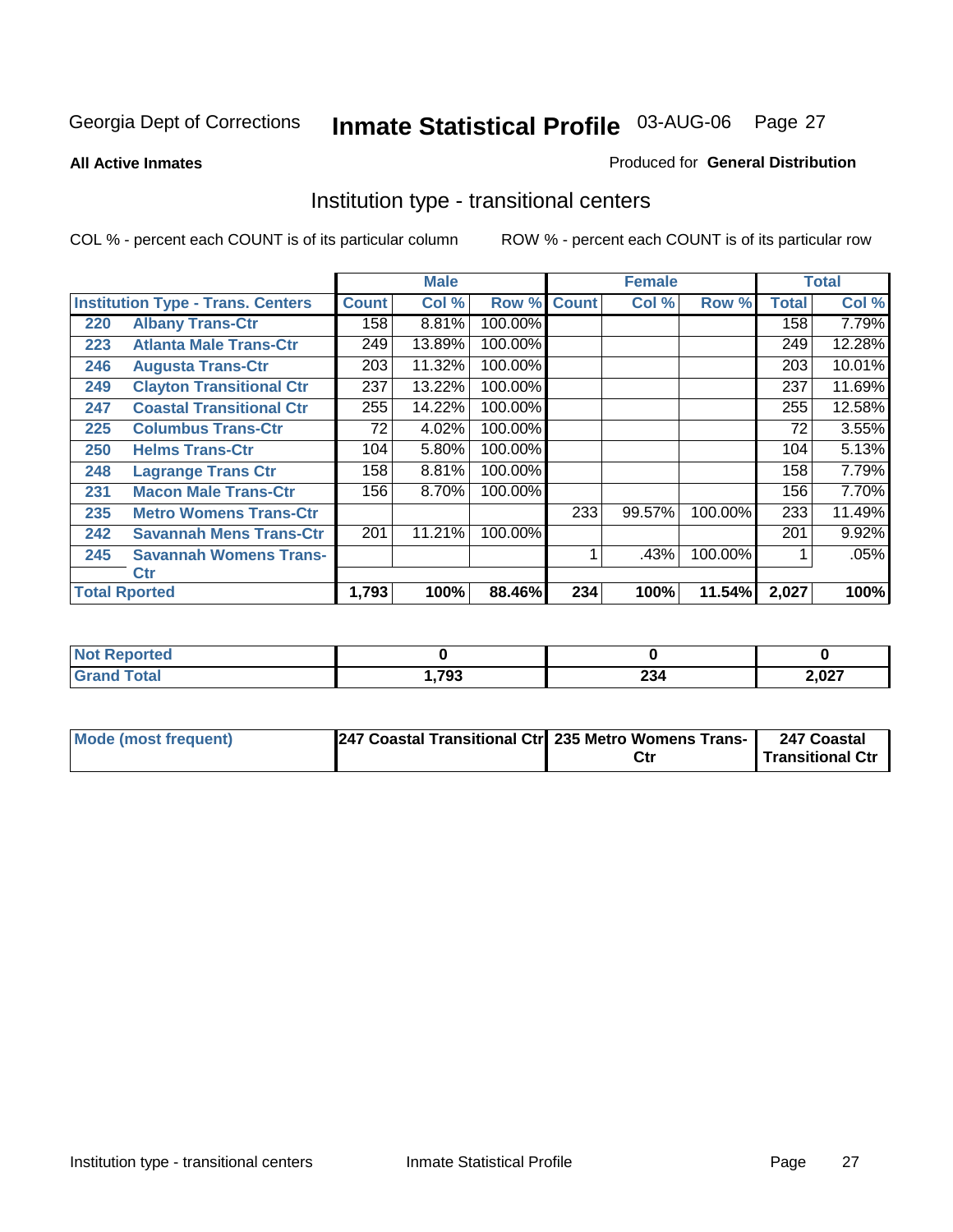**All Active Inmates**

#### Produced for **General Distribution**

### Institution type - mental hospitals

|                                                  | <b>Male</b> |            |                    | <b>Female</b> |      |                    | Total |         |
|--------------------------------------------------|-------------|------------|--------------------|---------------|------|--------------------|-------|---------|
| <b>Institution Type - Mental Hospitals Count</b> |             | Col%       | <b>Row % Count</b> |               | Col% | <b>Row % Total</b> |       | Col %   |
| <b>302 Central State Hospital</b>                |             | $100.00\%$ | 100.00%            |               |      |                    |       | 100.00% |
| <b>Total Rported</b>                             |             | 100%       | 100%               |               |      | %                  |       | 100%    |

| Not Reported |  |  |
|--------------|--|--|
| <b>otal</b>  |  |  |

| Mode (most frequent)<br>302 Central State Hospital | Null | <b>302 Central State</b><br><b>Hospital</b> |
|----------------------------------------------------|------|---------------------------------------------|
|----------------------------------------------------|------|---------------------------------------------|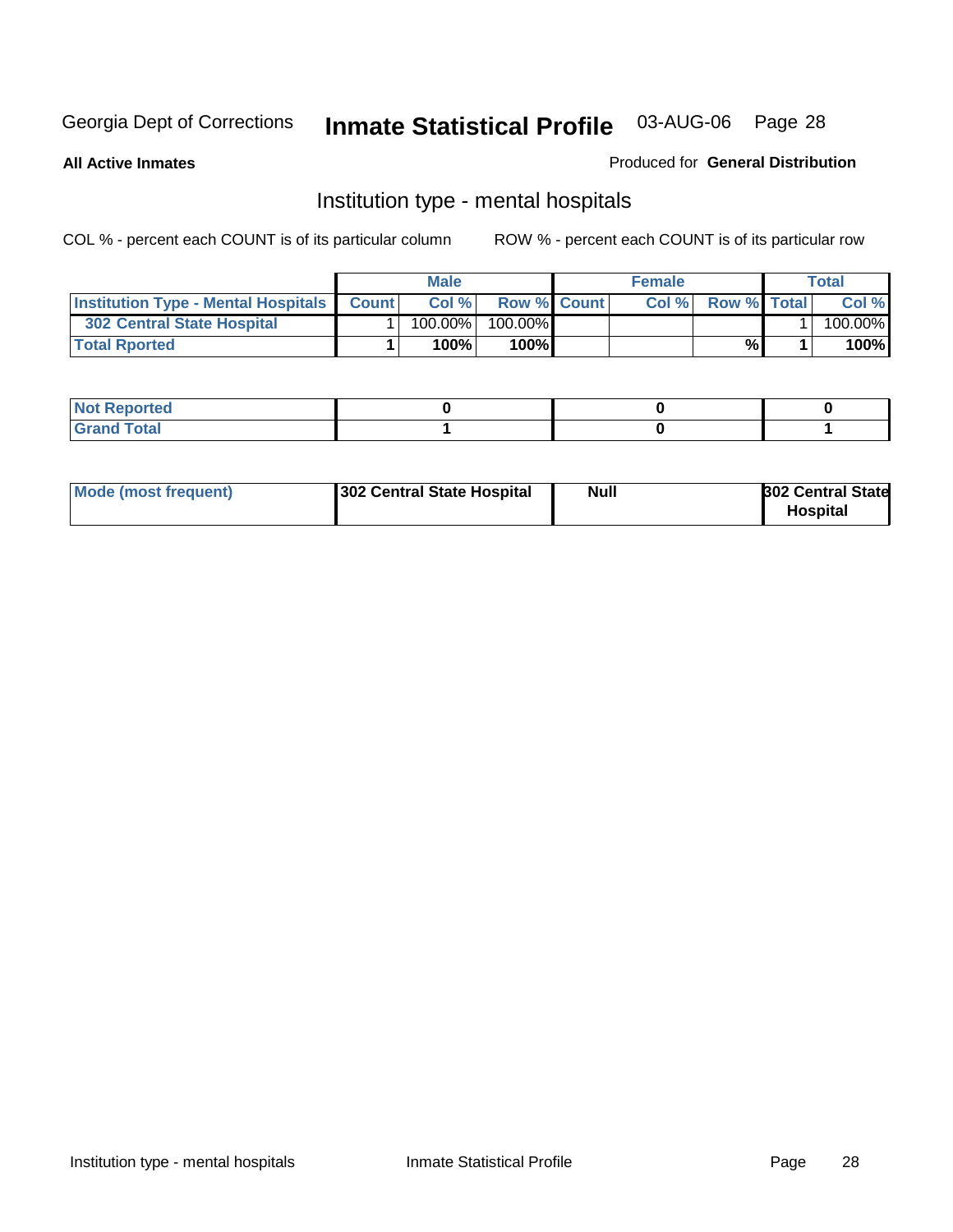#### **All Active Inmates**

#### Produced for **General Distribution**

### Institution type - county prisons

|                                          |                  | <b>Male</b> |         |              | <b>Female</b>             |                          |                  | <b>Total</b> |
|------------------------------------------|------------------|-------------|---------|--------------|---------------------------|--------------------------|------------------|--------------|
| <b>Institution Type - County Prisons</b> | <b>Count</b>     | Col %       | Row %   | <b>Count</b> | $\overline{\text{Col}}$ % | Row %                    | <b>Total</b>     | Col %        |
| <b>Bulloch County Ci</b><br>402          | 142              | 2.79%       | 100.00% |              |                           |                          | 142              | 2.79%        |
| <b>Carroll County Ci</b><br>404          | $\overline{210}$ | 4.13%       | 100.00% |              |                           |                          | $\overline{210}$ | 4.13%        |
| <b>Clarke County Ci</b><br>406           | 107              | 2.11%       | 100.00% |              |                           |                          | 107              | 2.11%        |
| <b>Clayton County Ci</b><br>456          | 221              | 4.35%       | 100.00% |              |                           |                          | 221              | 4.35%        |
| <b>Colquitt County Ci</b><br>407         | 180              | 3.54%       | 100.00% |              |                           |                          | 180              | 3.54%        |
| <b>Coweta County Ci</b><br>409           | $\overline{216}$ | 4.25%       | 100.00% |              |                           |                          | $\overline{216}$ | 4.25%        |
| <b>Decatur County Ci</b><br>411          | 213              | 4.19%       | 100.00% |              |                           |                          | 213              | 4.19%        |
| <b>Effingham County Ci</b><br>413        | 245              | 4.82%       | 100.00% |              |                           |                          | 245              | 4.82%        |
| <b>Floyd County Ci</b><br>415            | $\overline{349}$ | 6.87%       | 100.00% |              |                           |                          | 349              | 6.87%        |
| <b>Gwinnett County Ci</b><br>419         | $\overline{242}$ | 4.76%       | 100.00% |              |                           |                          | 242              | 4.76%        |
| <b>Hall County Ci</b><br>420             | 162              | 3.19%       | 100.00% |              |                           |                          | 162              | 3.19%        |
| <b>Harris County Ci</b><br>422           | 104              | 2.05%       | 100.00% |              |                           |                          | 104              | 2.05%        |
| <b>Jackson County Ci</b><br>426          | 173              | 3.40%       | 100.00% |              |                           |                          | 173              | 3.40%        |
| <b>Jefferson County Ci</b><br>428        | 187              | 3.68%       | 100.00% |              |                           |                          | 187              | 3.68%        |
| <b>Mitchell County Ci</b><br>433         | 112              | 2.20%       | 100.00% |              |                           |                          | 112              | 2.20%        |
| <b>Muscogee County Ci</b><br>435         | 517              | 10.17%      | 100.00% |              |                           |                          | 517              | 10.17%       |
| <b>Richmond County Ci</b><br>439         | $\overline{215}$ | 4.23%       | 100.00% |              |                           |                          | $\overline{215}$ | 4.23%        |
| <b>Screven County Prison</b><br>440      | 148              | 2.91%       | 100.00% |              |                           |                          | 148              | 2.91%        |
| <b>Spalding County Ci</b><br>441         | 368              | 7.24%       | 100.00% |              |                           |                          | 368              | 7.24%        |
| <b>Stewart County Ci</b><br>442          | 89               | 1.75%       | 100.00% |              |                           |                          | 89               | 1.75%        |
| <b>Sumter County Ci</b><br>443           | 329              | 6.47%       | 100.00% |              |                           |                          | 329              | 6.47%        |
| <b>Terrell County Ci</b><br>444          | 134              | 2.64%       | 100.00% |              |                           |                          | 134              | 2.64%        |
| <b>Thomas County Ci</b><br>445           | 155              | 3.05%       | 100.00% |              |                           |                          | 155              | 3.05%        |
| <b>Troup County Ci</b><br>447            | $\overline{265}$ | 5.21%       | 100.00% |              |                           |                          | 265              | 5.21%        |
| <b>Total Rported</b>                     | 5,083            | 100%        | 100%    |              |                           | $\overline{\frac{9}{6}}$ | 5,083            | 100%         |

| τeα |       |       |
|-----|-------|-------|
|     | 5.083 | 5,083 |

| Mode (most frequent) | 435 Muscogee County Ci | <b>Null</b> | 435 Muscogee     |
|----------------------|------------------------|-------------|------------------|
|                      |                        |             | <b>County Ci</b> |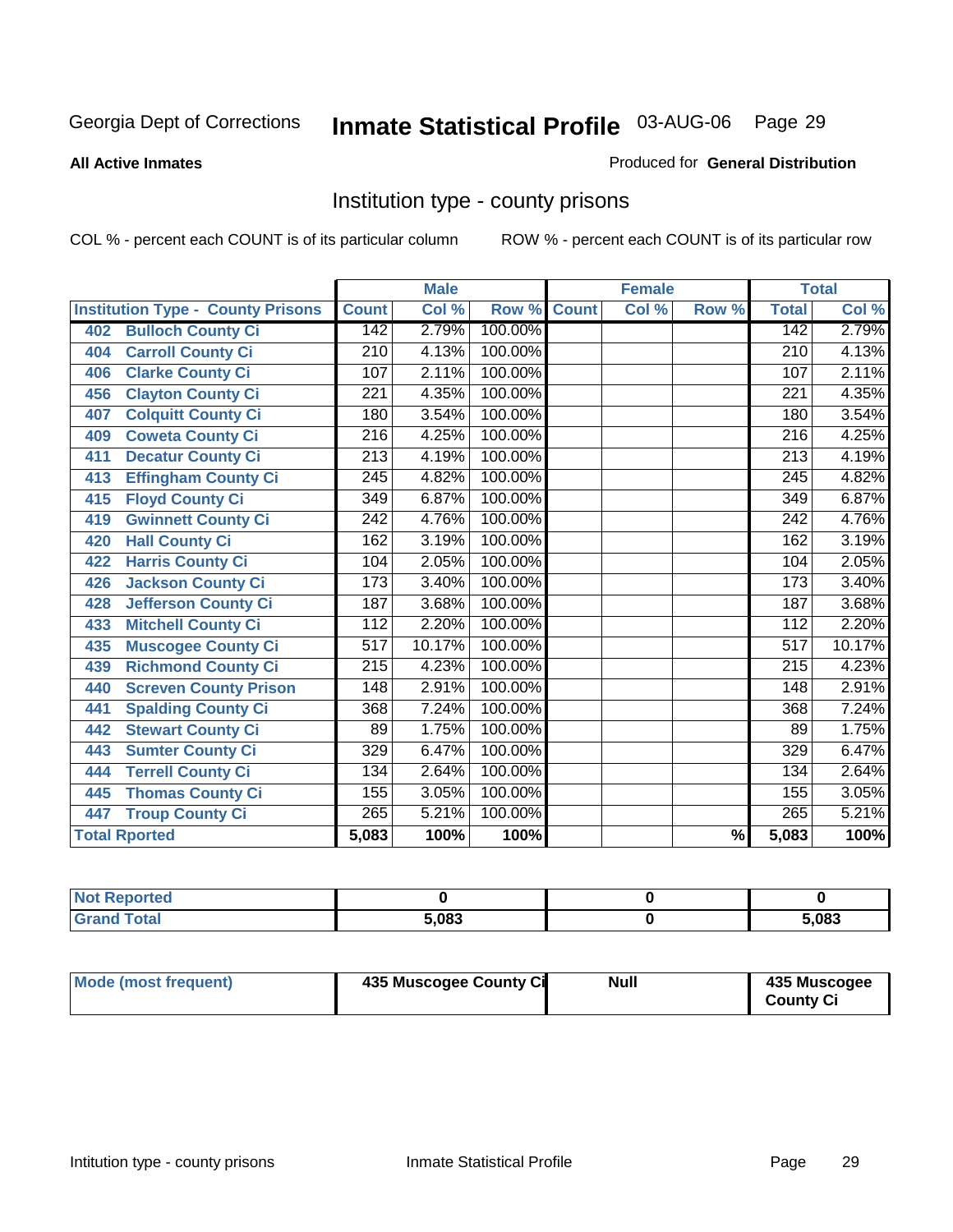#### **All Active Inmates**

#### Produced for **General Distribution**

### Institution type - state prisons

|     |                                            |              | <b>Male</b> |         |              | <b>Female</b> |         | <b>Total</b> |       |
|-----|--------------------------------------------|--------------|-------------|---------|--------------|---------------|---------|--------------|-------|
|     | <b>Institution Type - State Prisons</b>    | <b>Count</b> | Col %       | Row %   | <b>Count</b> | Col %         | Row %   | <b>Total</b> | Col % |
| 508 | <b>Arrendale State Prison</b>              |              |             |         | 1,279        | 38.27%        | 100.00% | 1,279        | 3.41% |
| 532 | <b>Augusta State Med.</b><br><b>Prison</b> | 1,239        | 3.63%       | 99.92%  | 1            | .03%          | .08%    | 1,240        | 3.31% |
| 543 | <b>Autry State Prison</b>                  | 1,478        | 4.33%       | 100.00% |              |               |         | 1,478        | 3.94% |
| 553 | <b>Baldwin State Prison</b>                | 737          | 2.16%       | 100.00% |              |               |         | 737          | 1.97% |
| 536 | <b>Bostick State Prison</b>                | 710          | 2.08%       | 100.00% |              |               |         | 710          | 1.89% |
| 534 | <b>Burrus Corr Trn Cntr</b>                | 304          | .89%        | 100.00% |              |               |         | 304          | .81%  |
| 547 | <b>Calhoun State Prison</b>                | 1,309        | 3.83%       | 100.00% |              |               |         | 1,309        | 3.49% |
| 531 | <b>Central State Prison</b>                | 807          | 2.36%       | 100.00% |              |               |         | 807          | 2.15% |
| 523 | <b>Coastal State Prison</b>                | 1,470        | 4.30%       | 100.00% |              |               |         | 1,470        | 3.92% |
| 503 | <b>Dodge State Prison</b>                  | 1,220        | 3.57%       | 100.00% |              |               |         | 1,220        | 3.25% |
| 548 | <b>Dooly State Prison</b>                  | 1,321        | 3.87%       | 100.00% |              |               |         | 1,321        | 3.52% |
| 521 | <b>Ga Diag &amp; Class Pris</b>            | 1,632        | 4.78%       | 100.00% |              |               |         | 1,632        | 4.35% |
| 522 | <b>Ga Diag &amp; Class Pris-</b>           | 342          | 1.00%       | 100.00% |              |               |         | 342          | .91%  |
|     | <b>Perm</b>                                |              |             |         |              |               |         |              |       |
| 517 | <b>Ga State Prison</b>                     | 1,169        | 3.42%       | 99.91%  | 1.           | .03%          | .09%    | 1,170        | 3.12% |
| 541 | <b>Hancock State Prison</b>                | 1,260        | 3.69%       | 100.00% |              |               |         | 1,260        | 3.36% |
| 540 | <b>Hays State Prison</b>                   | 874          | 2.56%       | 100.00% |              |               |         | 874          | 2.33% |
| 551 | <b>Homerville State Prison</b>             | 191          | .56%        | 100.00% |              |               |         | 191          | .51%  |
| 545 | <b>Johnson State Prison</b>                | 1,086        | 3.18%       | 100.00% |              |               |         | 1,086        | 2.90% |
| 510 | <b>Lee State Prison</b>                    | 751          | 2.20%       | 100.00% |              |               |         | 751          | 2.00% |
| 502 | <b>Lowndes State Prison</b>                | 293          | .86%        | 100.00% |              |               |         | 293          | .78%  |
| 549 | <b>Macon State Prison</b>                  | 1,464        | 4.29%       | 100.00% |              |               |         | 1,464        | 3.90% |
| 519 | <b>Men'S State Prison</b>                  | 655          | 1.92%       | 100.00% |              |               |         | 655          | 1.75% |
| 554 | <b>Metro State Prison (W)</b>              |              |             |         | 942          | 28.19%        | 100.00% | 942          | 2.51% |
| 561 | <b>Milan State Prison</b>                  | 253          | .74%        | 100.00% |              |               |         | 253          | .67%  |
| 509 | <b>Montgomery State Prison</b>             | 411          | 1.20%       | 100.00% |              |               |         | 411          | 1.10% |
| 505 | <b>Phillips State Prison</b>               | 838          | 2.45%       | 100.00% |              |               |         | 838          | 2.23% |
| 557 | <b>Pulaski State Prison (W)</b>            | 1            | .01%        | .09%    | 1,119        | 33.48%        | 99.91%  | 1,120        | 2.99% |
| 529 | <b>Rivers State Prison</b>                 | 1,131        | 3.31%       | 100.00% |              |               |         | 1,131        | 3.02% |
| 533 | <b>Rogers State Prison</b>                 | 1,298        | 3.80%       | 100.00% |              |               |         | 1,298        | 3.46% |
| 530 | <b>Rutledge State Prison</b>               | 596          | 1.74%       | 100.00% |              |               |         | 596          | 1.59% |
| 525 | <b>Scott State Prison</b>                  | 1,262        | 3.69%       | 100.00% |              |               |         | 1,262        | 3.37% |
| 550 | <b>Smith State Prison</b>                  | 1,224        | 3.58%       | 100.00% |              |               |         | 1,224        | 3.26% |
| 542 | <b>Telfair State Prison</b>                | 1,199        | 3.51%       | 100.00% |              |               |         | 1,199        | 3.20% |
| 537 | <b>Valdosta State Prison</b>               | 848          | 2.48%       | 100.00% |              |               |         | 848          | 2.26% |
| 506 | <b>Walker State Prison</b>                 | 623          | 1.82%       | 100.00% |              |               |         | 623          | 1.66% |
| 501 | <b>Ware State Prison</b>                   | 1,098        | 3.21%       | 100.00% |              |               |         | 1,098        | 2.93% |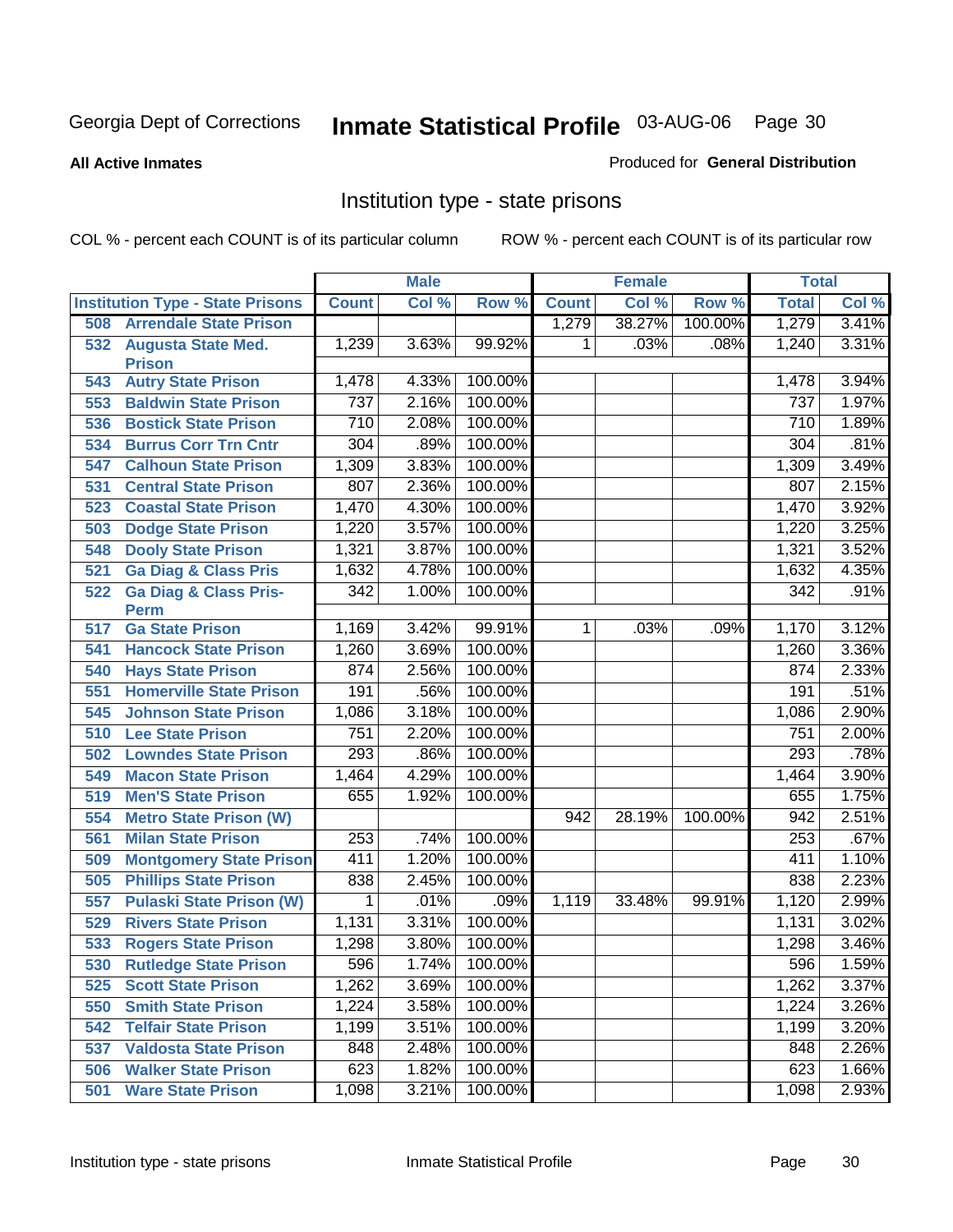**All Active Inmates**

#### Produced for **General Distribution**

### Institution type - state prisons

|                                         |              | <b>Male</b> |            |              | <b>Female</b> |       | <b>Total</b> |          |
|-----------------------------------------|--------------|-------------|------------|--------------|---------------|-------|--------------|----------|
| <b>Institution Type - State Prisons</b> | <b>Count</b> | Col %       | Row %      | <b>Count</b> | Col %         | Row % | <b>Total</b> | Col %    |
| <b>Washington Sp</b><br>552             | .152         | 3.37%       | $100.00\%$ |              |               |       | 1,152        | $3.07\%$ |
| <b>Wayne State Prison</b><br>507        | 187          | .55%        | 100.00%    |              |               |       | 187          | .50%     |
| <b>Western Pre-Release</b><br>556       | 196          | $.57\%$     | 100.00%    |              |               |       | 196          | .52%     |
| Cntr                                    |              |             |            |              |               |       |              |          |
| <b>Wilcox State Prison</b><br>546       | 1,531        | 4.48%       | 100.00%    |              |               |       | 1.531        | 4.08%    |
| <b>Total Rported</b>                    | 34,160       | 100%        | 91.09%     | 3,342        | 100%          | 8.91% | 37,502       | 100%     |

| N<br>u tet.<br>. |        |       |            |
|------------------|--------|-------|------------|
|                  | 34,160 | 3,342 | 37,502<br> |

| Mode (most frequent) | <b>521 Ga Diag &amp; Class Pris</b> | 508 Arrendale State Prison | 521 Ga Diag &<br><b>Class Pris</b> |
|----------------------|-------------------------------------|----------------------------|------------------------------------|
|----------------------|-------------------------------------|----------------------------|------------------------------------|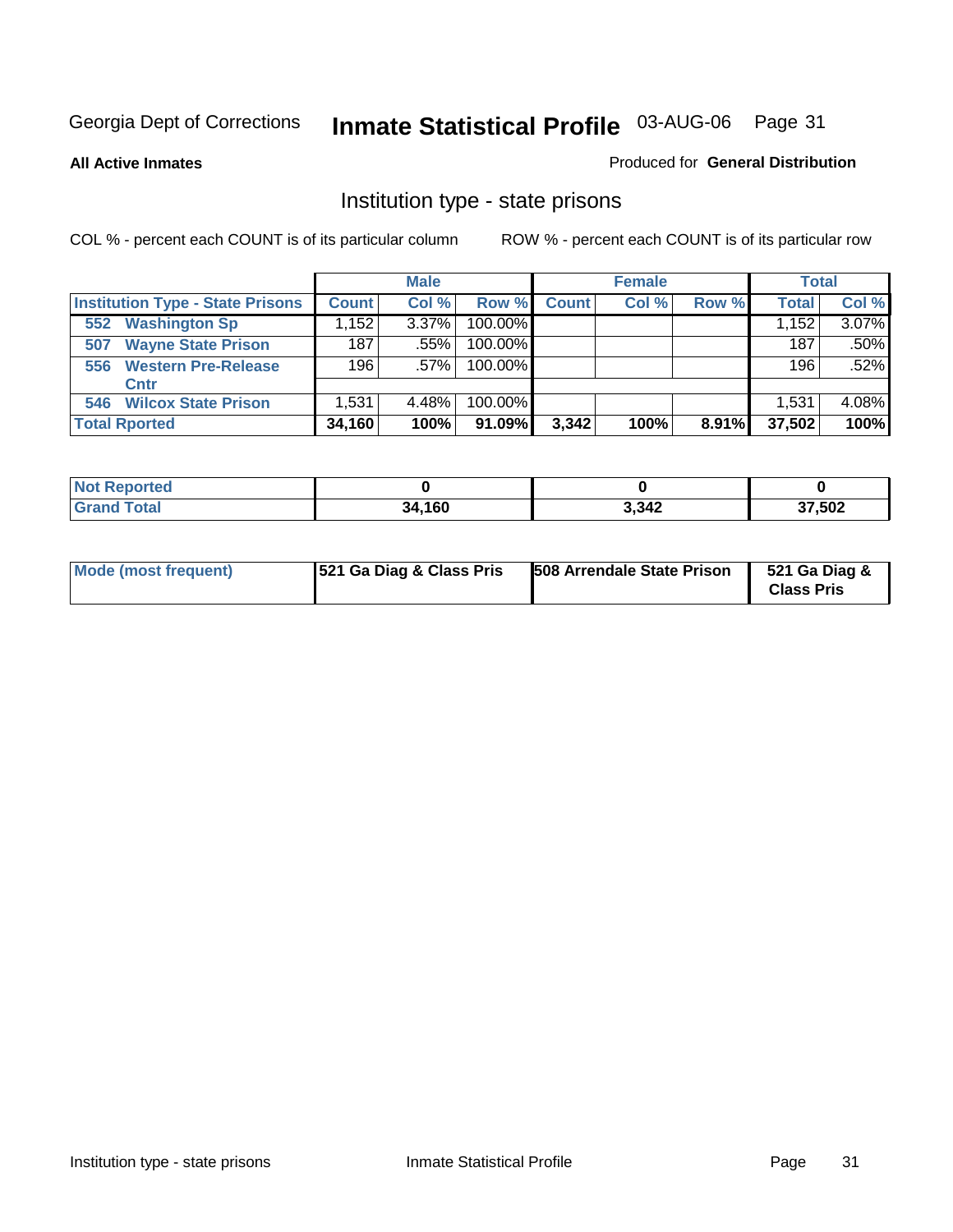#### **All Active Inmates**

#### Produced for **General Distribution**

### Institution type - private prisons

|                                           |              | <b>Male</b> |             | <b>Female</b> |       |              | <b>Total</b> |
|-------------------------------------------|--------------|-------------|-------------|---------------|-------|--------------|--------------|
| <b>Institution Type - Private Prisons</b> | <b>Count</b> | Col %       | Row % Count | Col %         | Row % | <b>Total</b> | Col %        |
| <b>Coffee Corr Facility</b><br>569        | 1.675        | 32.37%      | 100.00%     |               |       | 1,675        | 32.37%       |
| 567 D Ray James Corr Fac                  | ا 825. ا     | 35.27%      | 100.00%     |               |       | 1,825        | 35.27%       |
| <b>Wheeler Corr Facility</b><br>571       | 1.674 l      | 32.35%      | 100.00%     |               |       | 1.674        | 32.35%       |
| <b>Total Rported</b>                      | 5.174        | 100%        | 100%        |               | %     | 5.174        | 100%         |

| Reported<br>NOT     |      |               |
|---------------------|------|---------------|
| <b>Total</b><br>--- | 5174 | $\rightarrow$ |

| Mode (most frequent) | 567 D Ray James Corr Fac | <b>Null</b> | <b>567 D Ray James</b><br><b>Corr Fac</b> |
|----------------------|--------------------------|-------------|-------------------------------------------|
|----------------------|--------------------------|-------------|-------------------------------------------|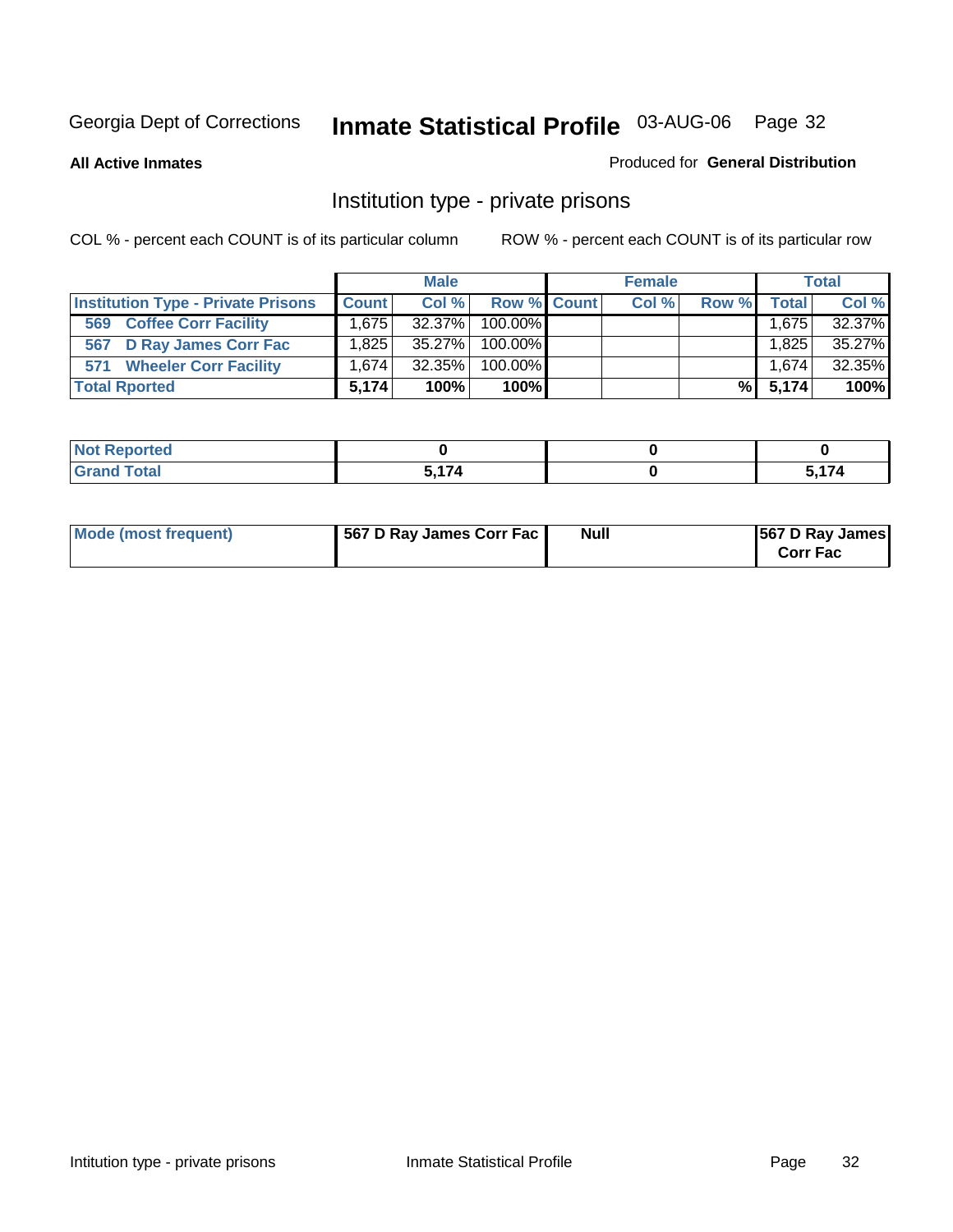#### **All Active Inmates**

#### Produced for **General Distribution**

### Institution type - prison annexes

|                                                |       | <b>Male</b> |         |              | <b>Female</b> |       |              | <b>Total</b> |
|------------------------------------------------|-------|-------------|---------|--------------|---------------|-------|--------------|--------------|
| <b>Institution Type - Prison Annexes Count</b> |       | Col %       | Row %   | <b>Count</b> | Col %         | Row % | <b>Total</b> | Col %        |
| 7507 Appling Pre-Release Ctr                   | 191   | 7.54%       | 100.00% |              |               |       | 191          | 7.54%        |
| <b>7541 Hancock Annex</b>                      | 200   | 7.90%       | 100.00% |              |               |       | 200          | 7.90%        |
| 7540 Hays Annex                                | 584   | 23.06%      | 100.00% |              |               |       | 584          | 23.06%       |
| 7521 Lamar Pre-Release Center                  | 199   | 7.86%       | 100.00% |              |               |       | 199          | 7.86%        |
| 7550 Long Pre-Release Center                   | 187   | 7.39%       | 100.00% |              |               |       | 187          | 7.39%        |
| <b>7543 Pelham Pre-Release</b>                 | 153   | 6.04%       | 100.00% |              |               |       | 153          | 6.04%        |
| <b>Center</b>                                  |       |             |         |              |               |       |              |              |
| <b>7505 Phillips Annex</b>                     | 233   | 9.20%       | 100.00% |              |               |       | 233          | 9.20%        |
| <b>7546 Turner Pre-Release Center</b>          | 186   | 7.35%       | 100.00% |              |               |       | 186          | 7.35%        |
| 7501 Ware Annex                                | 213   | 8.41%       | 100.00% |              |               |       | 213          | 8.41%        |
| <b>7552 Washington Sp Annex</b>                | 195   | 7.70%       | 100.00% |              |               |       | 195          | 7.70%        |
| <b>7572 Wilkes Pre-Release Center</b>          | 191   | 7.54%       | 100.00% |              |               |       | 191          | 7.54%        |
| <b>Total Rported</b>                           | 2,532 | 100%        | 100%    |              |               | %     | 2,532        | 100%         |

| <b>Not Reported</b>   |                |       |
|-----------------------|----------------|-------|
| <b>Total</b><br>Grand | つ につつ<br>2,33Z | 2,532 |

| Mode (most frequent) | 7540 Hays Annex | <b>Null</b> | 7540 Hays Annex |
|----------------------|-----------------|-------------|-----------------|
|----------------------|-----------------|-------------|-----------------|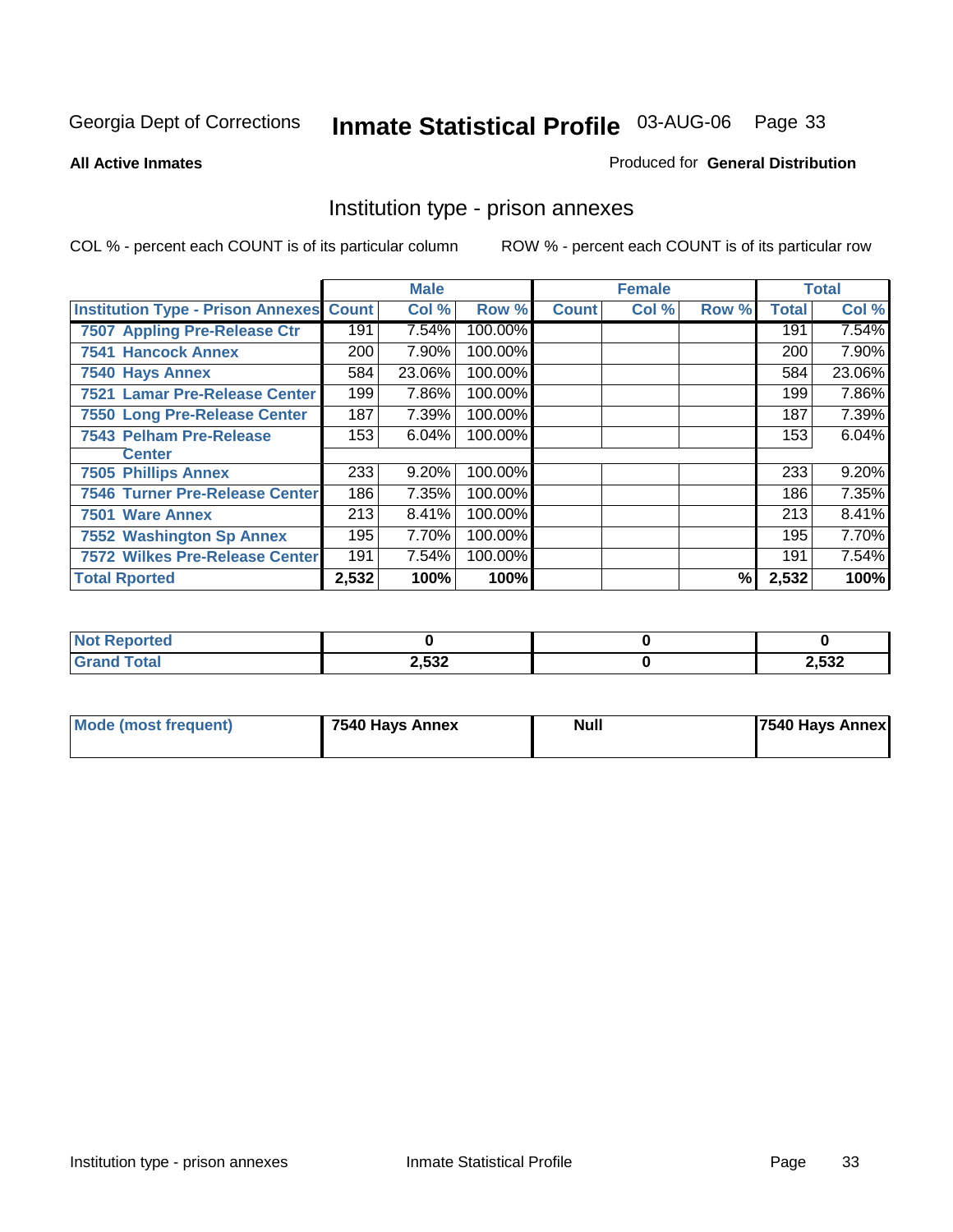**All Active Inmates**

#### Produced for **General Distribution**

### Institution type - inmate boot camp

|                                      |              | <b>Male</b> |         |              | <b>Female</b> |       |                  | <b>Total</b> |
|--------------------------------------|--------------|-------------|---------|--------------|---------------|-------|------------------|--------------|
| <b>Institution Type - Boot Camps</b> | <b>Count</b> | Col%        | Row %   | <b>Count</b> | Col %         | Row % | Totall           | Col %        |
| 9553 Baldwin Inm Boot Camp           | 158          | 46.47%      | 100.00% |              |               |       | 158 <sub>1</sub> | 46.47%       |
| 9534 Burruss Inm Boot Camp           | 182          | 53.53%      | 100.00% |              |               |       | 182              | 53.53%       |
| <b>Total Rported</b>                 | 340          | 100%        | 100%    |              |               | %     | 340              | 100%         |

| тео      |     |     |
|----------|-----|-----|
| int<br>- | 340 | 340 |

| <b>Mode (most frequent)</b> | 9534 Burruss Inm Boot<br>Camr | <b>Null</b> | 9534 Burruss Inm<br><b>Boot Camp</b> |
|-----------------------------|-------------------------------|-------------|--------------------------------------|
|-----------------------------|-------------------------------|-------------|--------------------------------------|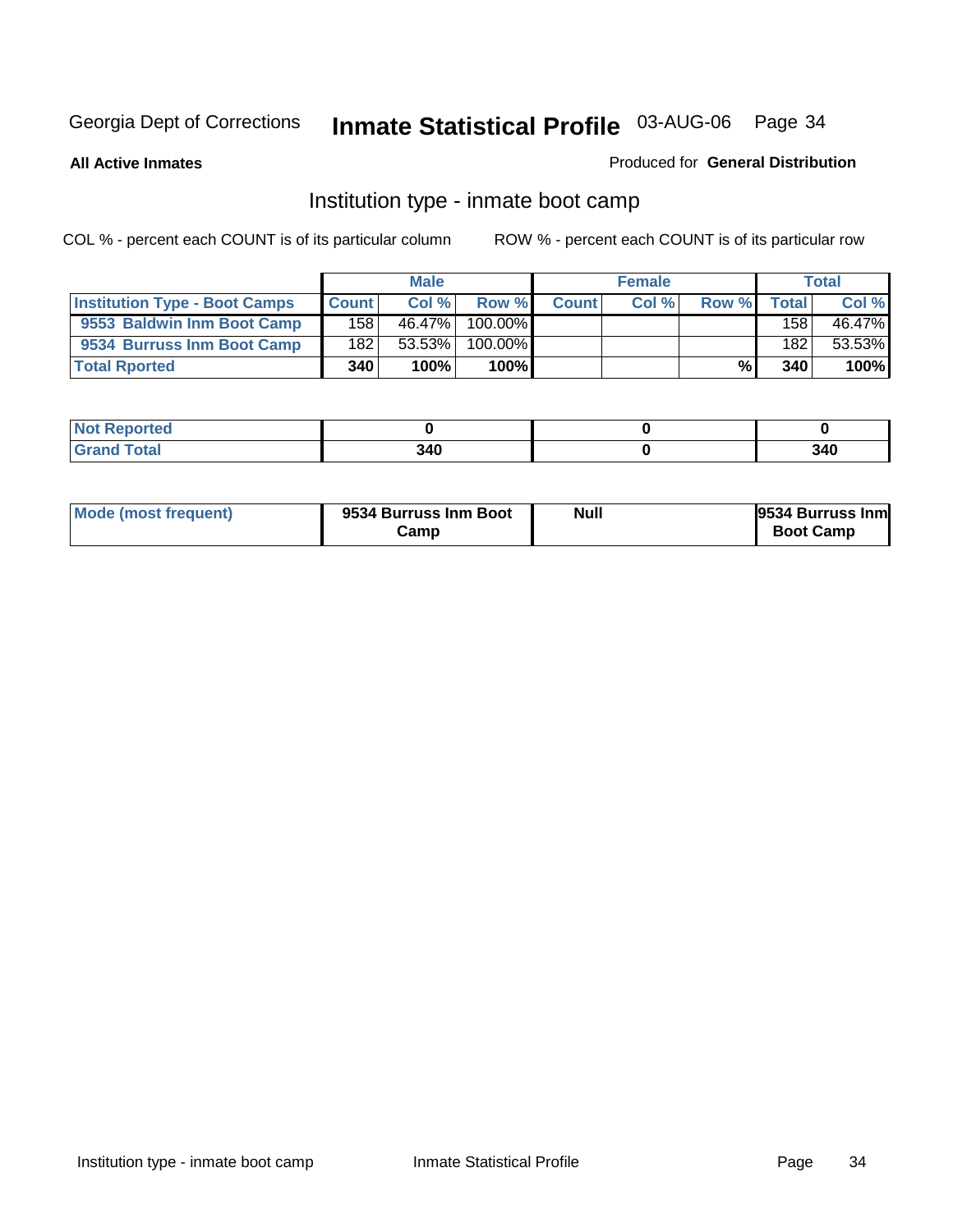**All Active Inmates**

#### Produced for **General Distribution**

### Number of disciplinary reports

|                                       |              | <b>Male</b> |        |              | <b>Female</b> |          |              | <b>Total</b> |
|---------------------------------------|--------------|-------------|--------|--------------|---------------|----------|--------------|--------------|
| <b>Number of Disciplinary Reports</b> | <b>Count</b> | Col %       | Row %  | <b>Count</b> | Col %         | Row %    | <b>Total</b> | Col %        |
|                                       | 21,095       | 42.98%      | 90.38% | 2,246        | $62.81\%$     | 9.62%    | 23,341       | 44.32%       |
|                                       | 6,586        | $13.42\%$   | 93.50% | 458          | 12.81%        | $6.50\%$ | 7,044        | 13.38%       |
| 2                                     | 3,904        | 7.95%       | 95.27% | 194          | 5.43%         | 4.73%    | 4,098        | 7.78%        |
| 3                                     | 2,559        | 5.21%       | 94.74% | 142          | 3.97%         | 5.26%    | 2,701        | 5.13%        |
|                                       | .869         | 3.81%       | 95.90% | 80           | 2.24%         | 4.10%    | 1,949        | 3.70%        |
| 5                                     | ,506         | $3.07\%$    | 95.98% | 63           | 1.76%         | 4.02%    | 1,569        | 2.98%        |
| <b>More Than 5</b>                    | 11,564       | 23.56%      | 96.71% | 393          | 10.99%        | 3.29%    | 11,957       | 22.71%       |
| <b>Total Reported</b>                 | 49,083       | 100%        | 93.21% | 3,576        | 100.0%        | 6.79%    | 52,659       | 100%         |

| orted<br>NO  |        |       |        |
|--------------|--------|-------|--------|
| <b>Total</b> | 49.083 | . 576 | 52.659 |

| Mean (average)       | 5.23 | 2.40 | 5.03 |
|----------------------|------|------|------|
| Median (middle)      |      |      |      |
| Mode (most frequent) |      |      |      |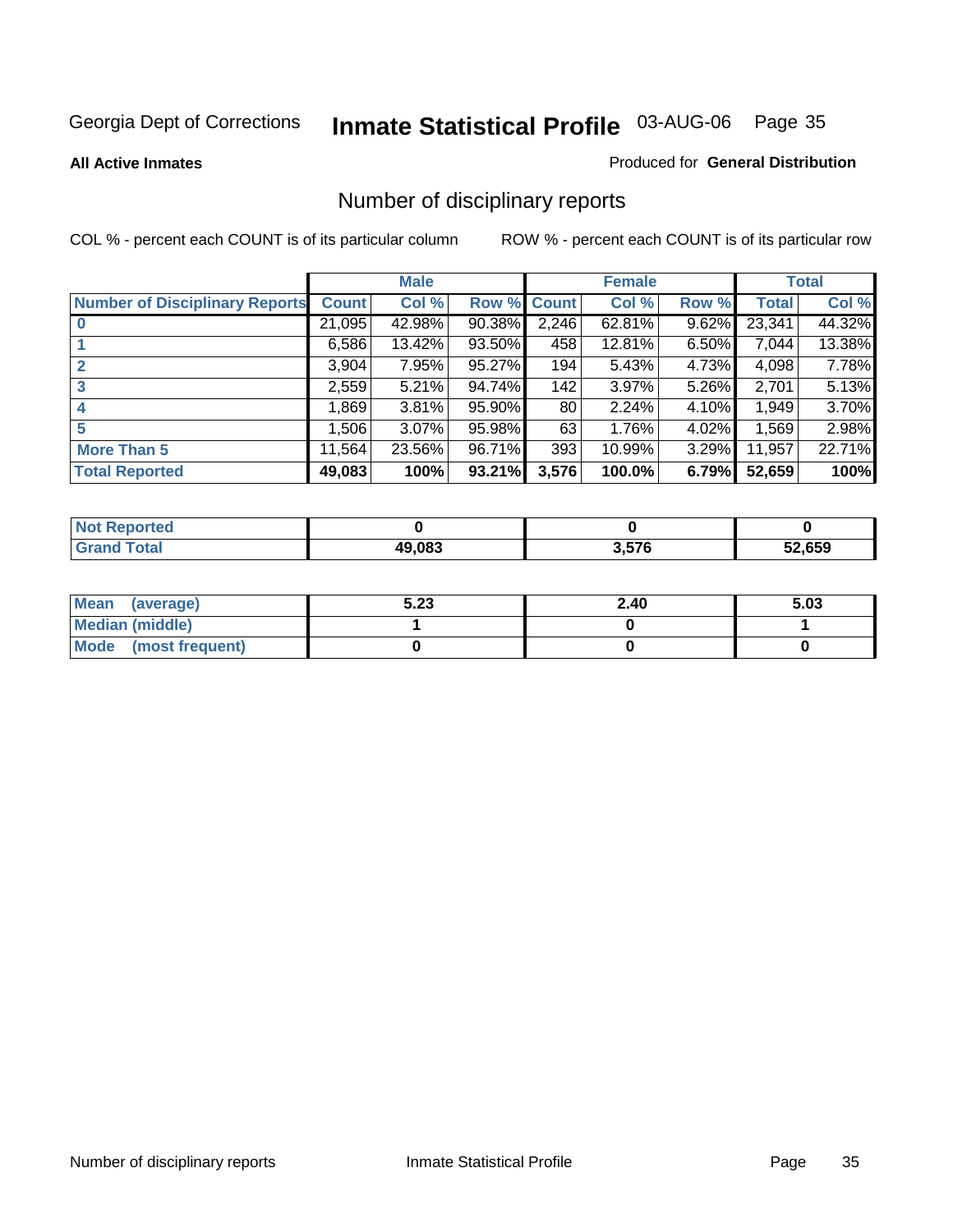**All Active Inmates**

#### Produced for **General Distribution**

#### Number of transfers

|                            |         | <b>Male</b> |        |                  | <b>Female</b> |          |              | <b>Total</b> |
|----------------------------|---------|-------------|--------|------------------|---------------|----------|--------------|--------------|
| <b>Number of Transfers</b> | Count l | Col %       | Row %  | <b>Count</b>     | Col %         | Row %    | <b>Total</b> | Col %        |
|                            | 3,406   | 6.94%       | 82.87% | $\overline{704}$ | 19.69%        | 17.13%   | 4,110        | 7.80%        |
|                            | 20,261  | 41.28%      | 91.74% | 1,825            | 51.03%        | $8.26\%$ | 22,086       | 41.94%       |
|                            | 10,056  | 20.49%      | 94.03% | 638              | 17.84%        | $5.97\%$ | 10,694       | 20.31%       |
| 3                          | 5,567   | 11.34%      | 96.10% | 226              | 6.32%         | 3.90%    | 5,793        | 11.00%       |
|                            | 3,382   | 6.89%       | 97.35% | 92               | 2.57%         | $2.65\%$ | 3,474        | 6.60%        |
| 5                          | 2,113   | $4.30\%$    | 98.42% | 34               | 0.95%         | 1.58%    | 2,147        | 4.08%        |
| <b>More Than 5</b>         | 4,298   | 8.76%       | 98.69% | 57               | 1.59%         | $1.31\%$ | 4,355        | 8.27%        |
| <b>Total Reported</b>      | 49,083  | 100%        | 93.21% | 3,576            | 100%          | 6.79%    | 52,659       | 100%         |

| N                       |        |       |        |
|-------------------------|--------|-------|--------|
| $\sim$ $\sim$<br>______ | 10.002 | 3.57f | EN CEN |

| Mean (average)       | 2.40 | 32. ا | 2.33 |
|----------------------|------|-------|------|
| Median (middle)      |      |       |      |
| Mode (most frequent) |      |       |      |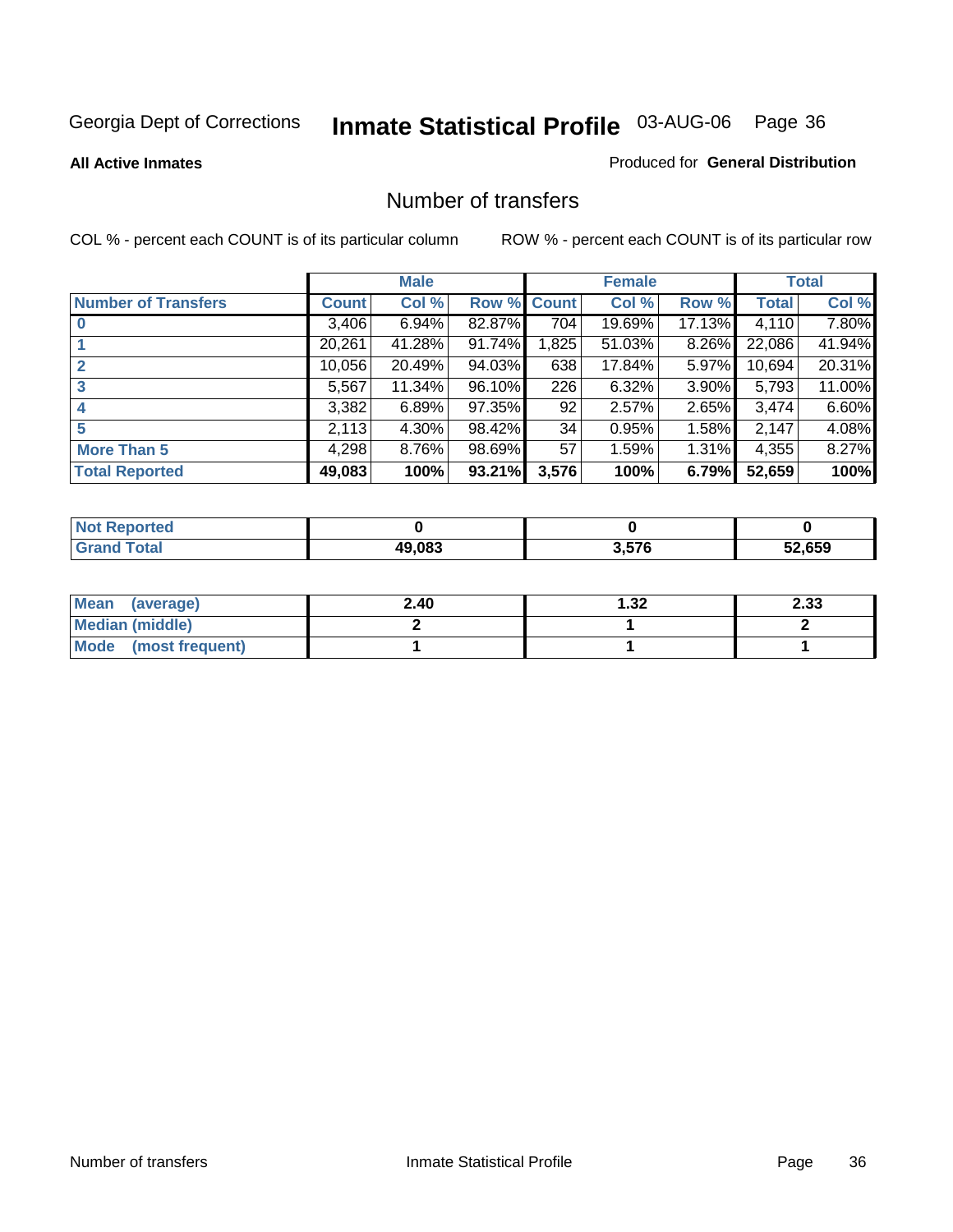**All Active Inmates**

#### Produced for **General Distribution**

# Number of escapes

|                          |              | <b>Male</b> |                    |       | <b>Female</b> |          |        | <b>Total</b> |
|--------------------------|--------------|-------------|--------------------|-------|---------------|----------|--------|--------------|
| <b>Number of Escapes</b> | <b>Count</b> | Col %       | <b>Row % Count</b> |       | Col %         | Row %    | Total  | Col %        |
|                          | 48,759       | 99.34%      | 93.18%             | 3,569 | 99.80%        | $6.82\%$ | 52,328 | 99.37%       |
|                          | 300          | 0.61%       | 97.72%             |       | 0.20%         | 2.28%    | 307    | 0.58%        |
|                          | 18           | 0.04%       | 100.00%            |       |               |          | 18     | 0.03%        |
|                          | 5            | 0.01%       | 100.00%            |       |               |          | 5      | 0.01%        |
|                          |              | 0.01%       | $100.00\%$         |       |               |          |        | 0.01%        |
| <b>Total Reported</b>    | 49,083       | 100%        | 93.21%             | 3,576 | 100%          | 6.79%    | 52,659 | 100%         |

| Reported          |        |      |        |
|-------------------|--------|------|--------|
| T <sub>ofol</sub> | 49.083 | 257C | 52.659 |

| Mean (average)       |  | ו ש. |
|----------------------|--|------|
| Median (middle)      |  |      |
| Mode (most frequent) |  |      |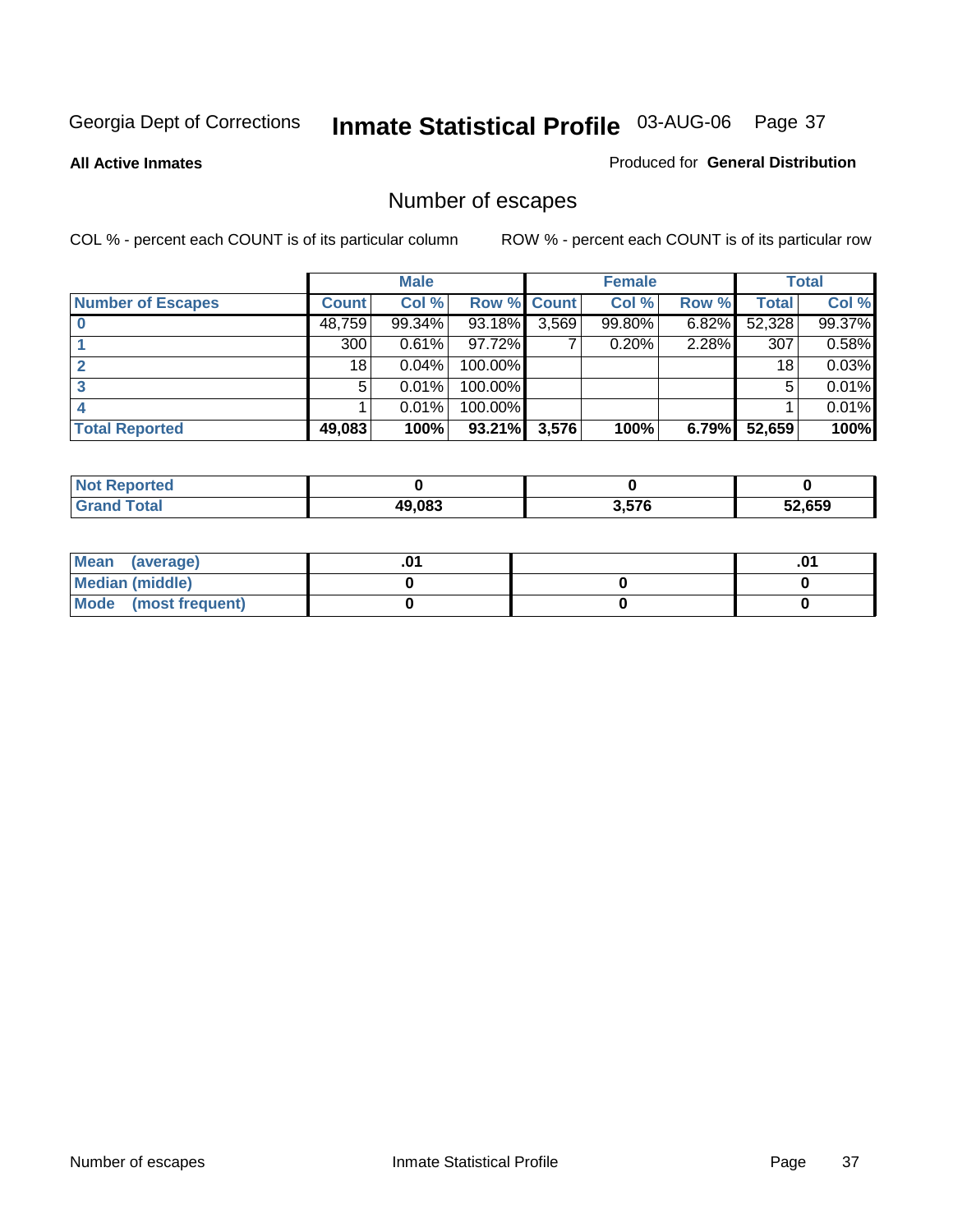**All Active Inmates**

#### Produced for **General Distribution**

# Probable future release type

|                                         |              | <b>Male</b> |                    |     | <b>Female</b> |          | <b>Total</b> |        |
|-----------------------------------------|--------------|-------------|--------------------|-----|---------------|----------|--------------|--------|
| <b>Probable Future Release Type</b>     | <b>Count</b> | Col %       | <b>Row % Count</b> |     | Col %         | Row %    | <b>Total</b> | Col %  |
| <b>Paroled with probation to follow</b> | 7,142        | 14.55%      | $92.66\%$          | 566 | 15.83%        | $7.34\%$ | 7,708        | 14.64% |
| Paroled w/o probation to follow         | 8,230        | 16.77%      | 93.51%             | 571 | $15.97\%$     | $6.49\%$ | 8,801        | 16.71% |
| <b>Maxout with probation to follow</b>  | 13,266       | 27.03%      | 92.70% 1.044       |     | 29.19%        | 7.30%    | 14,310       | 27.17% |
| <b>Maxout w/o probation to follow</b>   | 12,871       | 26.22%      | 92.71% 1.012       |     | 28.30%        | 7.29%    | 13,883       | 26.36% |
| Life, LWOP or death sentence            | 7,574        | 15.43%      | 95.19%             | 383 | 10.71%        | $4.81\%$ | 7,957        | 15.11% |
| <b>Total Reported</b>                   | 49,083       | 100%        | 93.21% 3,576       |     | 100%          | 6.79%    | 52,659       | 100%   |

| <b>Not</b><br>Reported |        |        |        |
|------------------------|--------|--------|--------|
| Total<br><b>Grand</b>  | 49,083 | 49,083 | 52,659 |

| Mode (most frequent) | Maxout with PROB follow   Maxout with PROB follow   Maxout with PROB |        |
|----------------------|----------------------------------------------------------------------|--------|
|                      |                                                                      | follow |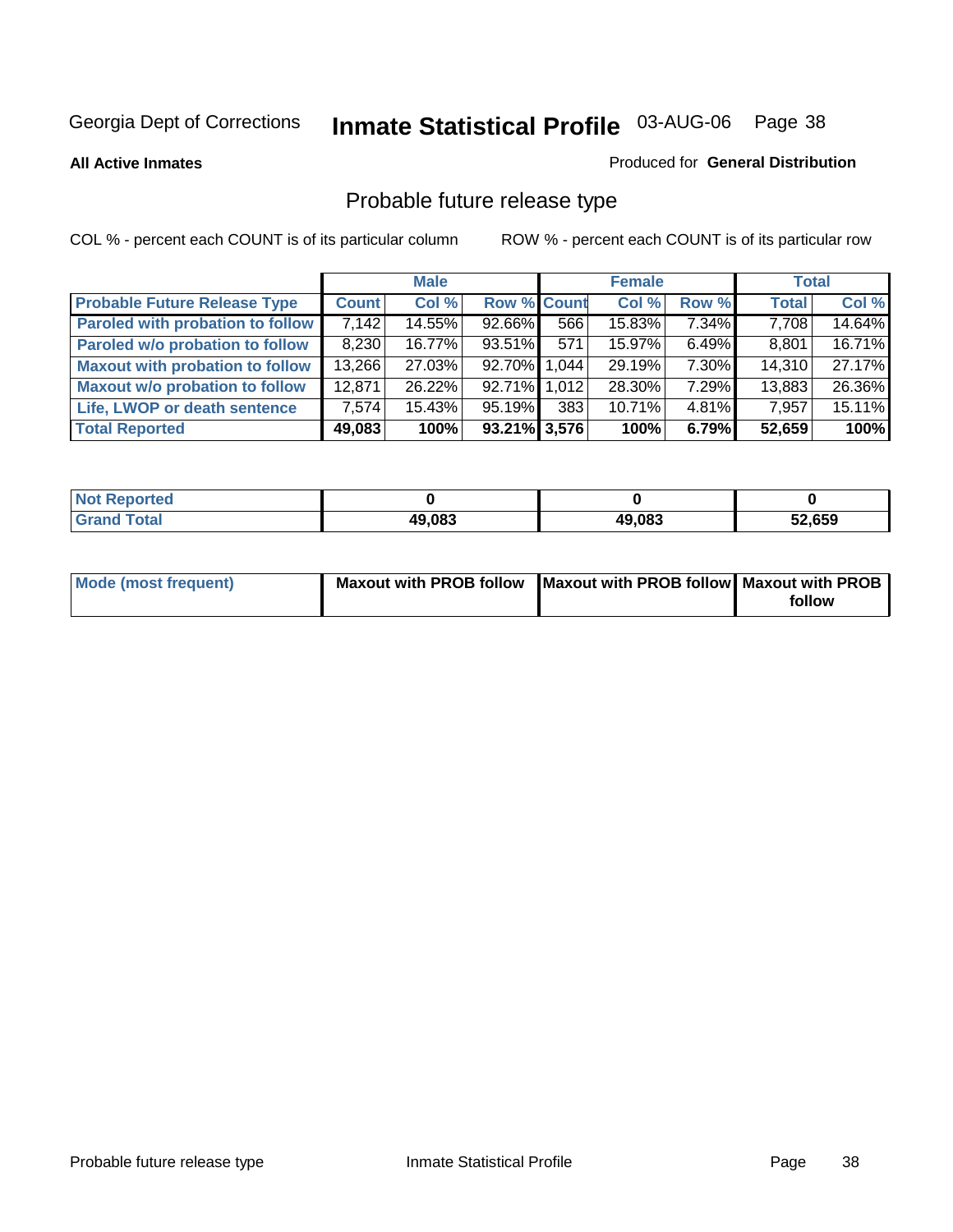**All Active Inmates**

#### Produced for **General Distribution**

### Actual release type

|                            |              | <b>Male</b> |                    | <b>Female</b> |       |       | Total |
|----------------------------|--------------|-------------|--------------------|---------------|-------|-------|-------|
| <b>Actual Release Type</b> | <b>Count</b> | Col %       | <b>Row % Count</b> | Col %1        | Row % | Total | Col % |
| <b>Total Reported</b>      |              | %           | %                  | %             | %     |       | %     |

| <b>Still Active</b> | 49,083 | 3,576 | 52,659 |
|---------------------|--------|-------|--------|
| <b>Not Reported</b> |        |       |        |
| <b>Grand Total</b>  | 49,083 | 3,576 | 52,659 |

| M<br>_____<br>_____ | NI | Null | $\cdots$ |
|---------------------|----|------|----------|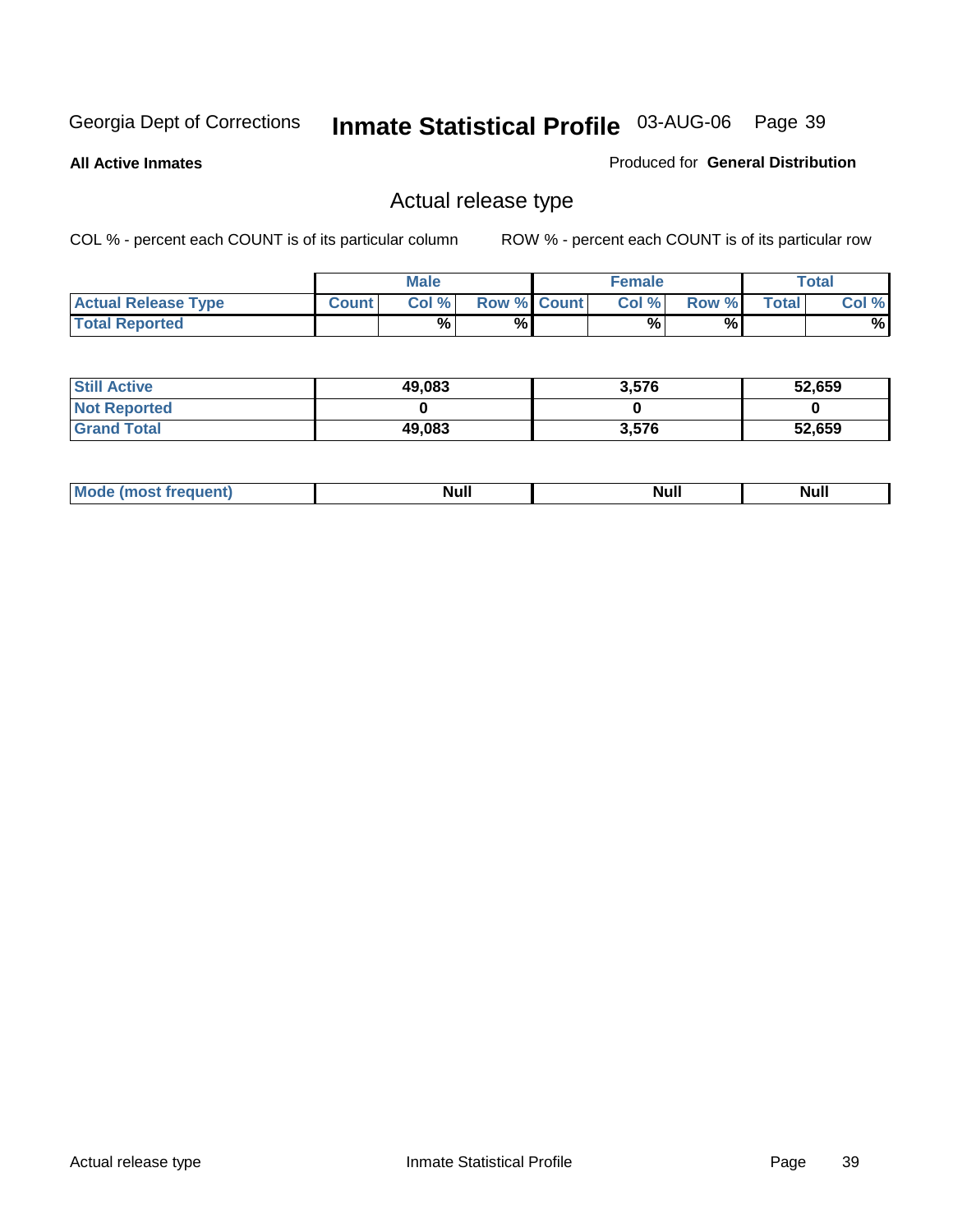### **All Active Inmates**

### Produced for **General Distribution**

### Time served in current (or last) institution

|                            |              | <b>Male</b> |        |                | <b>Female</b> |       |              | <b>Total</b> |
|----------------------------|--------------|-------------|--------|----------------|---------------|-------|--------------|--------------|
| <b>Time In Institution</b> | <b>Count</b> | Col %       | Row %  | <b>Count</b>   | Col %         | Row % | <b>Total</b> | Col %        |
| 0 to 3 months              | 13,120       | 26.73%      | 91.96% | 1,147          | 32.07%        | 8.04% | 14,267       | 27.09%       |
| 3.01 to 6 months           | 8,190        | 16.69%      | 91.91% | 721            | 20.16%        | 8.09% | 8,911        | 16.92%       |
| 6.01 to 9 months           | 5,155        | 10.50%      | 93.39% | 365            | 10.21%        | 6.61% | 5,520        | 10.48%       |
| 9.01 to 12 months          | 3,692        | 7.52%       | 93.52% | 256            | 7.16%         | 6.48% | 3,948        | 7.50%        |
| 12.01 to 18 months         | 5,405        | 11.01%      | 90.87% | 543            | 15.18%        | 9.13% | 5,948        | 11.30%       |
| <b>18.01 to 24 months</b>  | 2,792        | 5.69%       | 94.84% | 152            | 4.25%         | 5.16% | 2,944        | 5.59%        |
| 2.01 to 3 years            | 3,672        | 7.48%       | 96.94% | 116            | 3.24%         | 3.06% | 3,788        | 7.19%        |
| 3.01 to 4 years            | 1,990        | 4.05%       | 96.60% | 70             | 1.96%         | 3.40% | 2,060        | 3.91%        |
| 4.01 to 5 years            | 1,418        | 2.89%       | 96.07% | 58             | 1.62%         | 3.93% | 1,476        | 2.80%        |
| 5.01 to 6 years            | 906          | 1.85%       | 95.27% | 45             | 1.26%         | 4.73% | 951          | 1.81%        |
| 6.01 to 7 years            | 703          | 1.43%       | 96.04% | 29             | 0.81%         | 3.96% | 732          | 1.39%        |
| 7.01 to 8 years            | 658          | 1.34%       | 96.34% | 25             | 0.70%         | 3.66% | 683          | 1.30%        |
| 8.01 to 9 years            | 429          | 0.87%       | 96.40% | 16             | 0.45%         | 3.60% | 445          | 0.85%        |
| 9.01 to 10 years           | 242          | 0.49%       | 97.19% | $\overline{7}$ | 0.20%         | 2.81% | 249          | 0.47%        |
| Over 10 years              | 711          | 1.45%       | 96.47% | 26             | 0.73%         | 3.53% | 737          | 1.40%        |
| <b>Total Reported</b>      | 49,083       | 100%        | 93.21% | 3,576          | 100%          | 6.79% | 52,659       | 100%         |

| <b>NOT</b><br>orteo |        |            |        |
|---------------------|--------|------------|--------|
| `ofa⊾               | 49,083 | <b>E76</b> | 52.659 |

| Mean<br>(average)       | 18 months | 12 months | 18 months |  |  |
|-------------------------|-----------|-----------|-----------|--|--|
| Median (middle)         | 8 months  | 6 months  | 8 months  |  |  |
| Mode<br>(most frequent) | 0 months  | 1 months  | months    |  |  |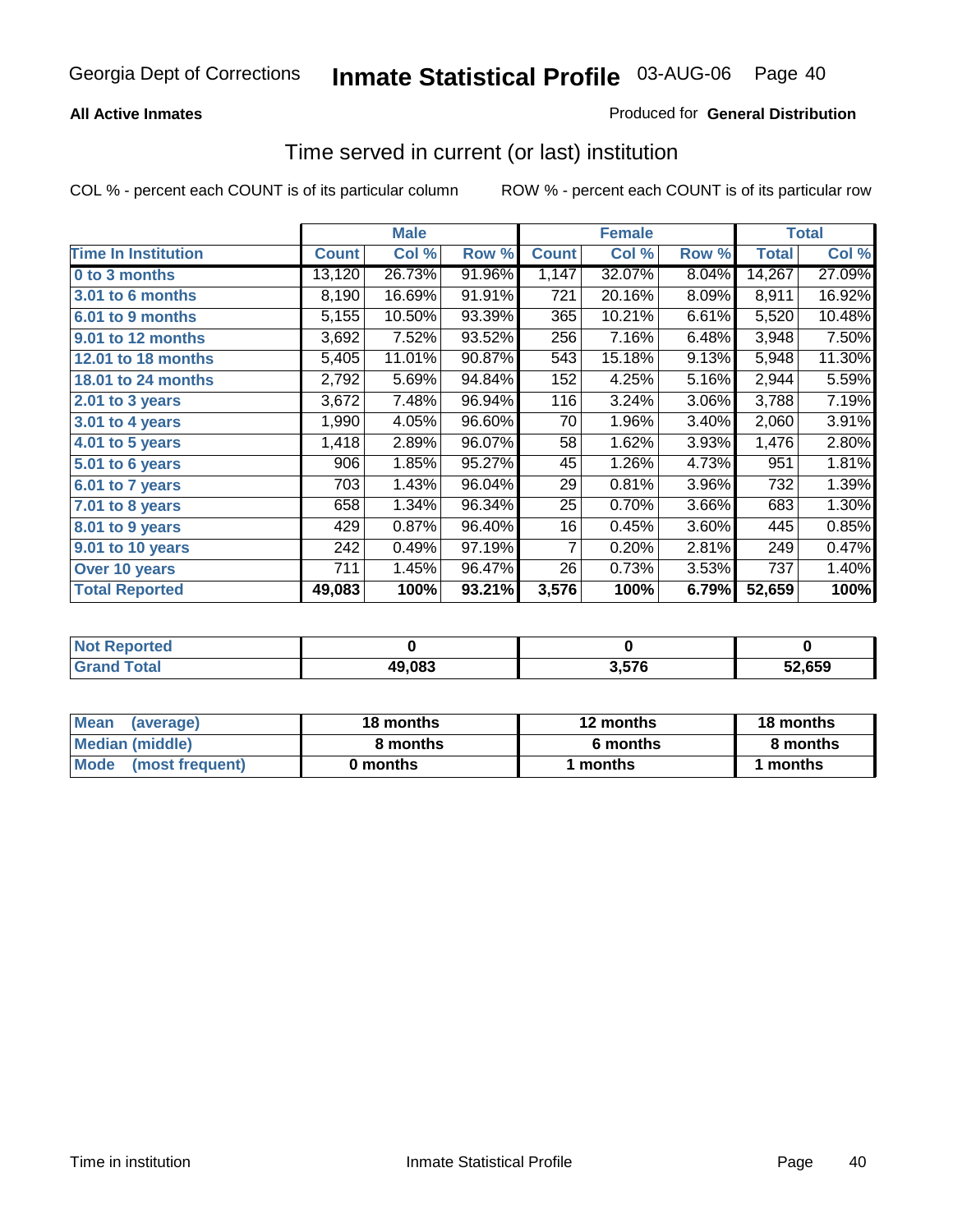**All Active Inmates**

#### Produced for **General Distribution**

### Highest grade level attained

|                              |                 | <b>Male</b> |         |                  | <b>Female</b> |        |                 | <b>Total</b> |
|------------------------------|-----------------|-------------|---------|------------------|---------------|--------|-----------------|--------------|
| <b>Grade Level</b>           | <b>Count</b>    | Col %       | Row %   | <b>Count</b>     | Col %         | Row %  | <b>Total</b>    | Col %        |
| No school at all             | 48              | 0.10%       | 97.96%  | 1                | 0.03%         | 2.04%  | 49              | 0.10%        |
| Grade 1                      | 44              | 0.09%       | 100.00% |                  |               |        | $\overline{44}$ | 0.09%        |
| <b>Grade 2</b>               | $\overline{54}$ | 0.12%       | 98.18%  | 1                | 0.03%         | 1.82%  | $\overline{55}$ | 0.11%        |
| <b>Grade 3</b>               | 133             | 0.29%       | 96.38%  | 5                | 0.15%         | 3.62%  | 138             | 0.28%        |
| Grade 4                      | 130             | 0.28%       | 97.74%  | $\overline{3}$   | 0.09%         | 2.26%  | 133             | 0.27%        |
| Grade 5                      | 228             | 0.49%       | 95.80%  | 10               | 0.31%         | 4.20%  | 238             | 0.48%        |
| Grade 6                      | 785             | 1.68%       | 94.46%  | 46               | 1.41%         | 5.54%  | 831             | 1.67%        |
| <b>Grade 7</b>               | 1,268           | 2.72%       | 93.93%  | 82               | 2.52%         | 6.07%  | 1,350           | 2.71%        |
| <b>Grade 8</b>               | 4,327           | 9.28%       | 93.84%  | 284              | 8.73%         | 6.16%  | 4,611           | 9.25%        |
| Grade 9                      | 7,368           | 15.81%      | 94.74%  | 409              | 12.57%        | 5.26%  | 7,777           | 15.60%       |
| Grade 10                     | 9,693           | 20.80%      | 95.02%  | 508              | 15.62%        | 4.98%  | 10,201          | 20.46%       |
| Grade 11                     | 8,662           | 18.59%      | 94.83%  | 472              | 14.51%        | 5.17%  | 9,134           | 18.32%       |
| <b>Grade 12 or GED</b>       | 8,770           | 18.82%      | 94.14%  | $\overline{546}$ | 16.78%        | 5.86%  | 9,316           | 18.68%       |
| <b>Some tech school</b>      | 447             | 0.96%       | 72.33%  | 171              | 5.26%         | 27.67% | 618             | 1.24%        |
| <b>Completed tech school</b> | 823             | 1.77%       | 73.22%  | 301              | 9.25%         | 26.78% | 1,124           | 2.25%        |
| College, 1 year              | 1,116           | 2.39%       | 90.29%  | 120              | 3.69%         | 9.71%  | 1,236           | 2.48%        |
| College, 2 year              | 1,541           | 3.31%       | 90.54%  | 161              | 4.95%         | 9.46%  | 1,702           | 3.41%        |
| College, 3 year              | 454             | 0.97%       | 89.37%  | $\overline{54}$  | 1.66%         | 10.63% | 508             | 1.02%        |
| <b>Bachelor's degree</b>     | 565             | 1.21%       | 89.97%  | 63               | 1.94%         | 10.03% | 628             | 1.26%        |
| <b>Master's degree</b>       | 87              | 0.19%       | 90.63%  | 9                | 0.28%         | 9.38%  | 96              | 0.19%        |
| Ph.D. degree                 | 30              | 0.06%       | 85.71%  | $\overline{5}$   | 0.15%         | 14.29% | $\overline{35}$ | 0.07%        |
| Law degree                   | $\overline{16}$ | 0.03%       | 88.89%  | $\overline{2}$   | 0.06%         | 11.11% | $\overline{18}$ | 0.04%        |
| <b>Some medical school</b>   | 8               | 0.02%       | 100.00% |                  |               |        | 8               | 0.02%        |
| <b>Medical degree</b>        | $\overline{10}$ | 0.02%       | 100.00% |                  |               |        | 10              | 0.02%        |
| <b>Total Reported</b>        | 46,607          | 100%        | 93.48%  | 3,253            | 100%          | 6.52%  | 49,860          | 100.0%       |

| ATF    | つつつ<br>د∠د<br>- - | 2,799  |
|--------|-------------------|--------|
| 19.083 | 57c               | 52 650 |

| <b>Mean</b><br>(average)       | 10.43    | 11.09           | 10.48    |
|--------------------------------|----------|-----------------|----------|
| Median (middle)                | Grade 10 | Grade 11        | Grade 10 |
| <b>Mode</b><br>(most frequent) | Grade 10 | Grade 12 or GED | Grade 10 |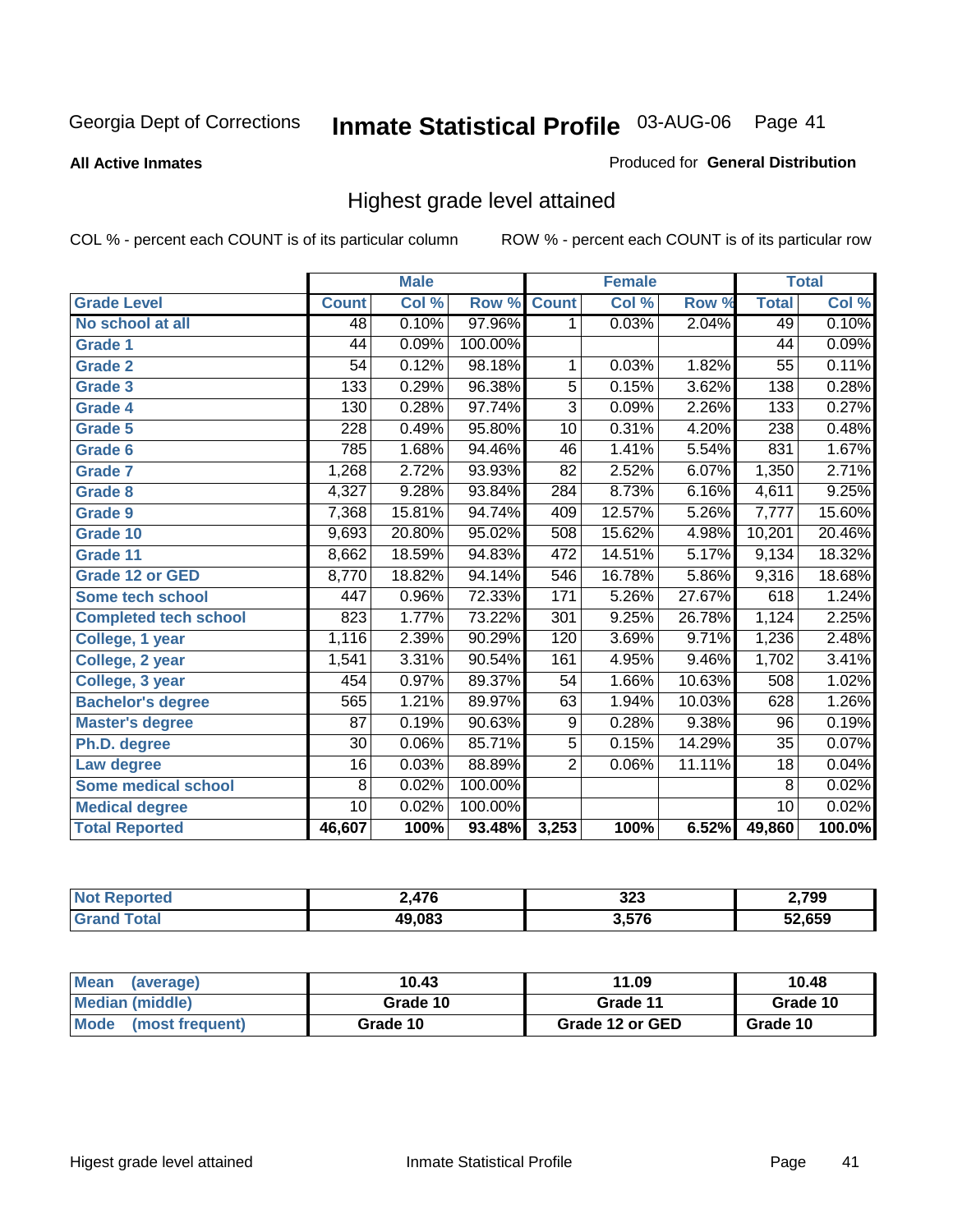**All Active Inmates**

#### Produced for **General Distribution**

### Culture fair IQ scores

|                       |              | <b>Male</b> |        |              | <b>Female</b> |          |              | <b>Total</b> |
|-----------------------|--------------|-------------|--------|--------------|---------------|----------|--------------|--------------|
| <b>IQ Scores</b>      | <b>Count</b> | Col %       | Row %  | <b>Count</b> | Col %         | Row %    | <b>Total</b> | Col %        |
| $60 - 69$             | 1,373        | 3.02%       | 94.56% | 79           | 2.80%         | 5.44%    | 1,452        | 3.01%        |
| $70 - 79$             | 3,545        | 7.80%       | 93.78% | 235          | 8.33%         | 6.22%    | 3,780        | 7.83%        |
| $80 - 89$             | 6,649        | 14.63%      | 91.06% | 653          | 23.15%        | 8.94%    | 7,302        | 15.13%       |
| $90 - 99$             | 11,008       | 24.23%      | 91.96% | 962          | 34.10%        | $8.04\%$ | 11,970       | 24.80%       |
| $100 - 109$           | 11,876       | 26.14%      | 96.47% | 434          | 15.38%        | 3.53%    | 12,310       | 25.51%       |
| $110 - 119$           | 8,574        | 18.87%      | 97.55% | 215          | 7.62%         | 2.45%    | 8,789        | 18.21%       |
| $120 - 129$           | 2,297        | 5.06%       | 94.29% | 139          | 4.93%         | 5.71%    | 2,436        | 5.05%        |
| $130 - 139$           | 92           | 0.20%       | 56.10% | 72           | 2.55%         | 43.90%   | 164          | 0.34%        |
| 140 & Up              | 26           | 0.06%       | 44.83% | 32           | 1.13%         | 55.17%   | 58           | 0.12%        |
| <b>Total Reported</b> | 45,440       | 100%        | 94.15% | 2,821        | 100%          | 5.85%    | 48,261       | 100%         |

| <b>Not Reported</b>  | 3,111  | 474   | 3,585  |
|----------------------|--------|-------|--------|
| Not Valid (under 60) | 532    | 281   | 813    |
| <b>Grand Total</b>   | 49,083 | 3,576 | 52,659 |

| <b>Mean</b><br>(average) | 99  | 96 | 98 |
|--------------------------|-----|----|----|
| Median (middle)          | 100 | 94 | 99 |
| Mode (most frequent)     | 99  | 99 | 99 |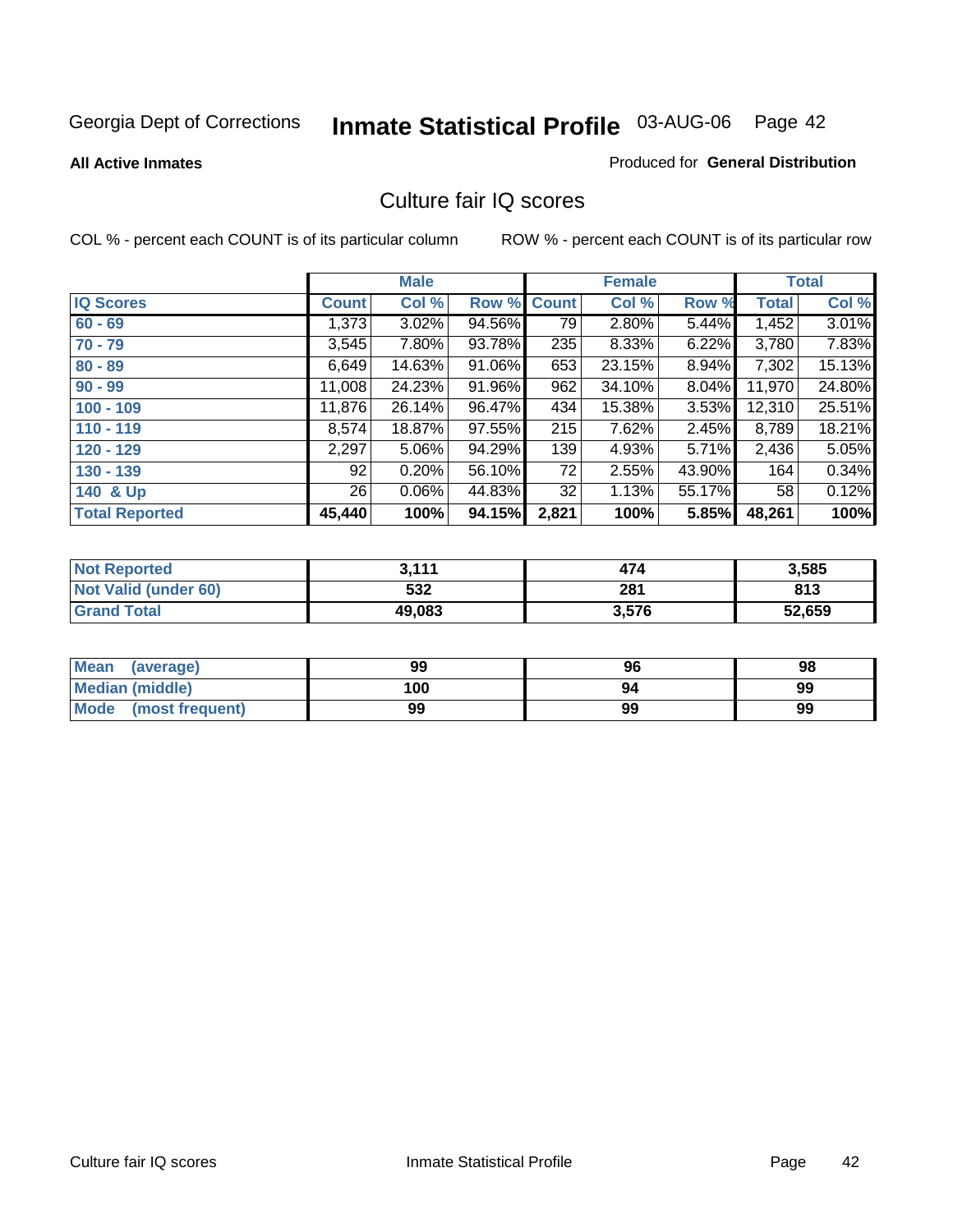#### **All Active Inmates**

#### Produced for **General Distribution**

# Wide Range Achievement Test (WRAT) reading score

|                           |              | <b>Male</b> |        |              | <b>Female</b> |          |              | <b>Total</b> |
|---------------------------|--------------|-------------|--------|--------------|---------------|----------|--------------|--------------|
| <b>WRAT Reading Score</b> | <b>Count</b> | Col %       | Row %  | <b>Count</b> | Col %         | Row %    | <b>Total</b> | Col %        |
| <b>Less than 1</b>        | 877          | 1.90%       | 98.87% | 10           | 0.32%         | 1.13%    | 887          | 1.80%        |
| 1.1 to 1.9                | 1,165        | 2.52%       | 97.00% | 36           | 1.16%         | $3.00\%$ | 1,201        | 2.44%        |
| 2.1 to 2.9                | 2,336        | 5.06%       | 95.58% | 108          | 3.48%         | 4.42%    | 2,444        | 4.96%        |
| 3.1 to 3.9                | 3,492        | 7.56%       | 96.52% | 126          | 4.06%         | 3.48%    | 3,618        | 7.34%        |
| 4.1 to 4.9                | 4,242        | 9.18%       | 95.89% | 182          | 5.87%         | 4.11%    | 4,424        | 8.97%        |
| 5.1 to 5.9                | 3,870        | 8.38%       | 94.46% | 227          | 7.32%         | 5.54%    | 4,097        | 8.31%        |
| 6.1 to 6.9                | 3,711        | 8.03%       | 93.90% | 241          | 7.77%         | 6.10%    | 3,952        | 8.02%        |
| 7.1 to 7.9                | 1,967        | 4.26%       | 94.07% | 124          | 4.00%         | 5.93%    | 2,091        | 4.24%        |
| 8.1 to 8.9                | 4,339        | 9.39%       | 94.49% | 253          | 8.16%         | 5.51%    | 4,592        | 9.31%        |
| 9.1 to 9.9                | 4,144        | 8.97%       | 94.29% | 251          | 8.09%         | 5.71%    | 4,395        | 8.91%        |
| 10.1 to 10.9              | 2,088        | 4.52%       | 93.30% | 150          | 4.84%         | 6.70%    | 2,238        | 4.54%        |
| 11.1 to 11.9              | 2,052        | 4.44%       | 93.32% | 147          | 4.74%         | 6.68%    | 2,199        | 4.46%        |
| 12.1 to 12.9              | 7,845        | 16.98%      | 96.41% | 292          | 9.41%         | 3.59%    | 8,137        | 16.50%       |
| 13                        | 4,077        | 8.82%       | 81.02% | 955          | 30.79%        | 18.98%   | 5,032        | 10.21%       |
| <b>Total Reported</b>     | 46,205       | 100%        | 93.71% | 3,102        | 100.0%        | 6.29%    | 49,307       | 100.0%       |

| חבזת | 2,878  | $\rightarrow$ | 3,352  |
|------|--------|---------------|--------|
|      | 19.083 | 576<br>ט וט ט | 52.659 |

| <b>Mean</b><br>(average)       | 8.04       | 9.36 | 912<br>0. I J |
|--------------------------------|------------|------|---------------|
| <b>Median (middle)</b>         | י ה<br>0.Z | 9.5  | o.z           |
| <b>Mode</b><br>(most frequent) | 12.8       | . .  | 12.8          |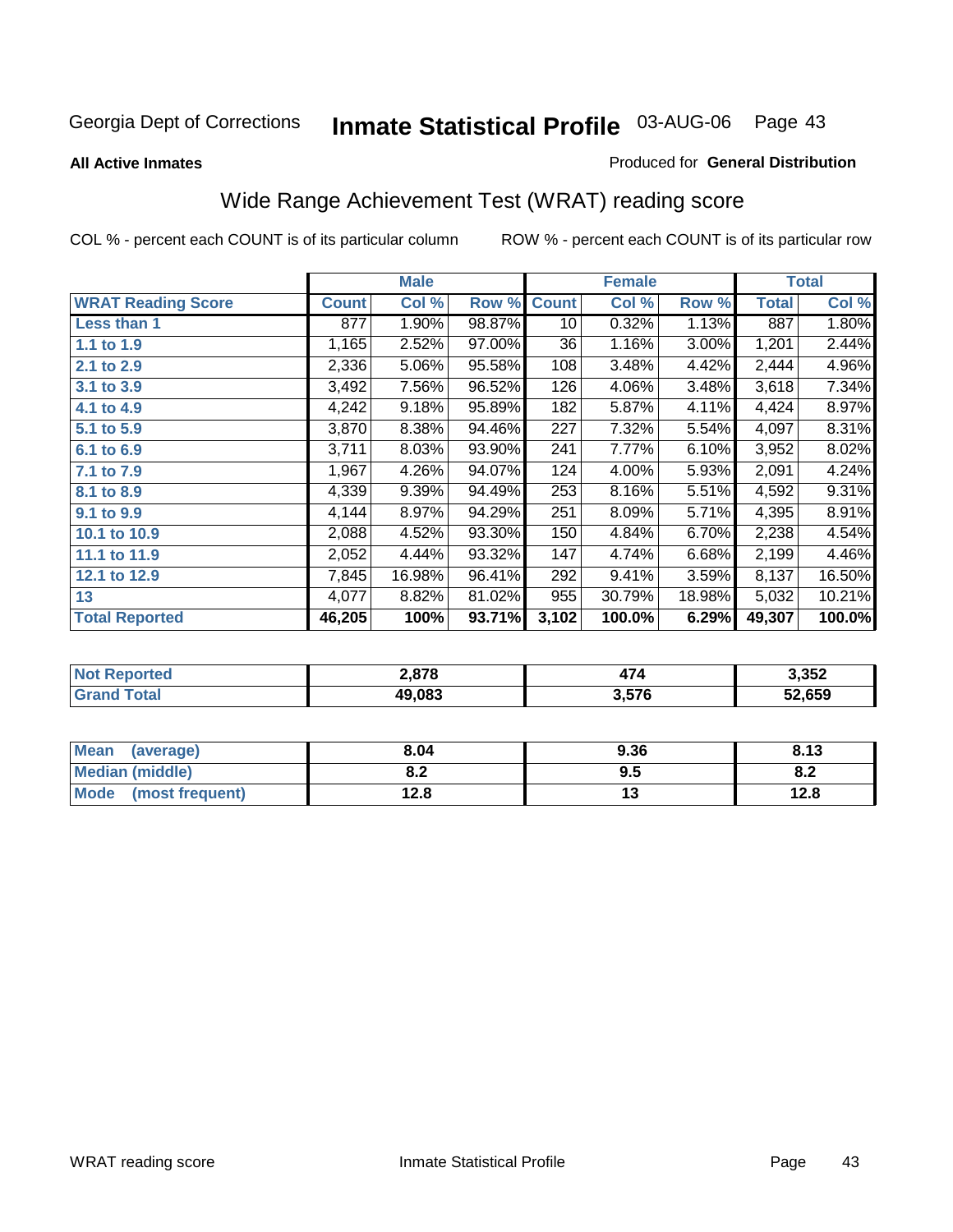#### **All Active Inmates**

#### Produced for **General Distribution**

# Wide Range Achievement Test (WRAT) math score

|                              |              | <b>Male</b> |         |              | <b>Female</b> |        |              | <b>Total</b> |
|------------------------------|--------------|-------------|---------|--------------|---------------|--------|--------------|--------------|
| <b>WRAT Mathematic Score</b> | <b>Count</b> | Col %       | Row %   | <b>Count</b> | Col %         | Row %  | <b>Total</b> | Col %        |
| Less than 1                  | 69           | 0.15%       | 100.00% |              |               |        | 69           | 0.14%        |
| 1.1 to 1.9                   | 242          | 0.52%       | 95.65%  | 11           | 0.35%         | 4.35%  | 253          | 0.51%        |
| 2.1 to 2.9                   | 1,167        | 2.53%       | 92.99%  | 88           | 2.84%         | 7.01%  | 1,255        | 2.54%        |
| 3.1 to 3.9                   | 2,909        | 6.29%       | 95.63%  | 133          | 4.29%         | 4.37%  | 3,042        | 6.17%        |
| 4.1 to 4.9                   | 4,785        | 10.35%      | 95.28%  | 237          | 7.64%         | 4.72%  | 5,022        | 10.18%       |
| 5.1 to 5.9                   | 5,937        | 12.85%      | 95.10%  | 306          | 9.86%         | 4.90%  | 6,243        | 12.66%       |
| 6.1 to 6.9                   | 11,165       | 24.16%      | 94.47%  | 654          | 21.08%        | 5.53%  | 11,819       | 23.97%       |
| 7.1 to 7.9                   | 7,124        | 15.42%      | 92.86%  | 548          | 17.66%        | 7.14%  | 7,672        | 15.56%       |
| 8.1 to 8.9                   | 3,031        | 6.56%       | 92.58%  | 243          | 7.83%         | 7.42%  | 3,274        | 6.64%        |
| 9.1 to 9.9                   | 4,115        | 8.90%       | 91.55%  | 380          | 12.25%        | 8.45%  | 4,495        | 9.11%        |
| 10.1 to 10.9                 | 2,628        | 5.69%       | 92.31%  | 219          | 7.06%         | 7.69%  | 2,847        | 5.77%        |
| 11 to 11.9                   | 1,564        | 3.38%       | 91.68%  | 142          | 4.58%         | 8.32%  | 1,706        | 3.46%        |
| 12 to 12.9                   | 1,050        | 2.27%       | 95.98%  | 44           | 1.42%         | 4.02%  | 1,094        | 2.22%        |
| 13                           | 427          | $0.92\%$    | 81.33%  | 98           | 3.16%         | 18.67% | 525          | 1.06%        |
| <b>Total Reported</b>        | 46,213       | 100%        | 93.71%  | 3,103        | 100.0%        | 6.29%  | 49,316       | 100%         |

| <b>Reported</b><br><b>NO</b> | 2,870  | ידי<br>473 | 3,343  |
|------------------------------|--------|------------|--------|
| <b>otal</b>                  | 49.083 | 3,576      | 52,659 |

| Mean<br>(average)              | 7.01 | 7.50 | 7.04 |
|--------------------------------|------|------|------|
| <b>Median (middle)</b>         | 6.9  |      | 6.9  |
| <b>Mode</b><br>(most frequent) | 6.9  | 7.4  | 6.9  |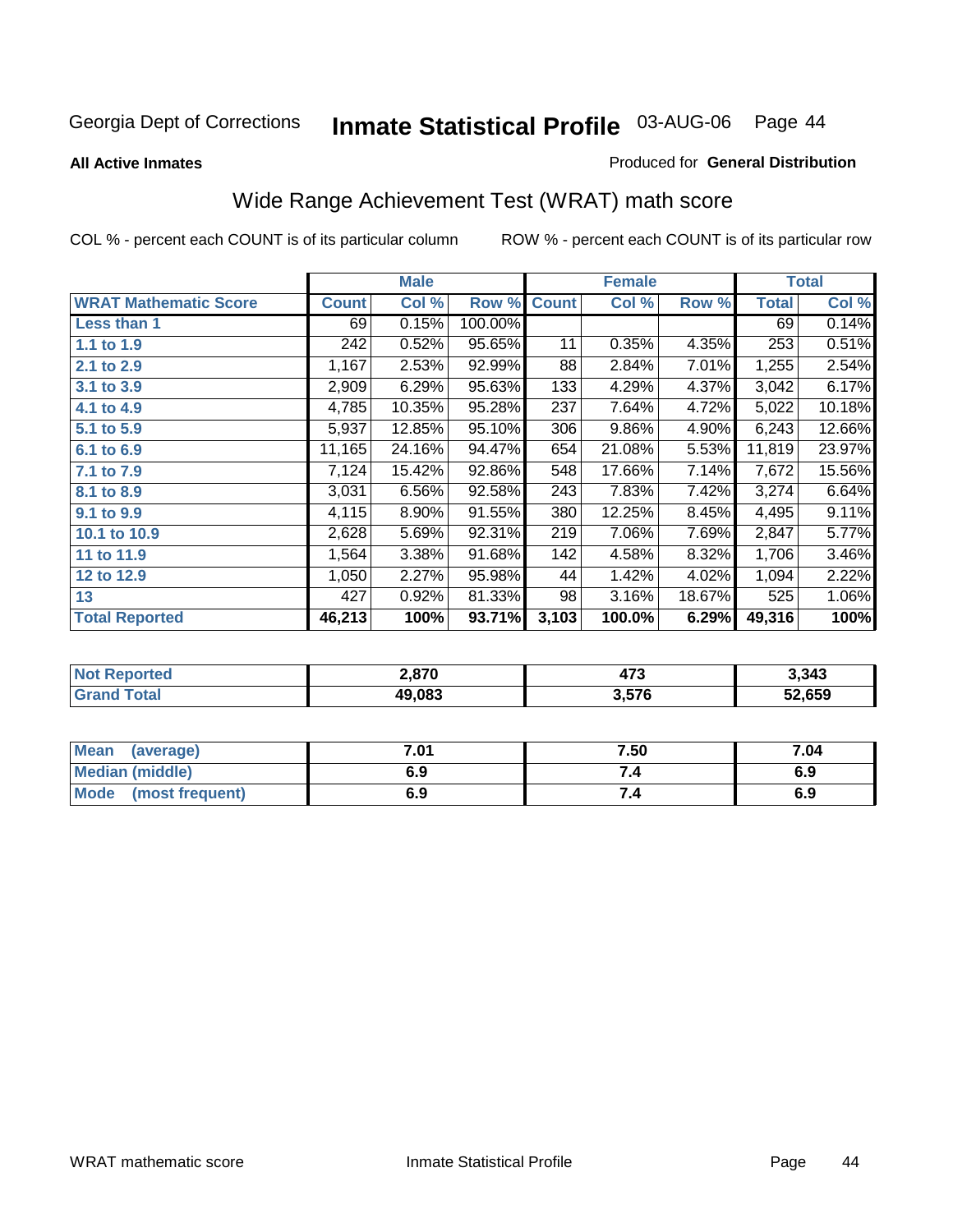**All Active Inmates**

#### Produced for **General Distribution**

### Wide Range Achievement Test (WRAT) spelling score

|                            |              | <b>Male</b> |        |              | <b>Female</b> |        |              | <b>Total</b> |
|----------------------------|--------------|-------------|--------|--------------|---------------|--------|--------------|--------------|
| <b>WRAT Spelling Score</b> | <b>Count</b> | Col %       | Row %  | <b>Count</b> | Col %         | Row %  | <b>Total</b> | Col %        |
| Less than 1                | 751          | 1.63%       | 98.56% | 11           | 0.35%         | 1.44%  | 762          | 1.55%        |
| 1.1 to 1.9                 | 2,150        | 4.65%       | 97.95% | 45           | 1.45%         | 2.05%  | 2,195        | 4.45%        |
| 2.1 to 2.9                 | 3,555        | 7.69%       | 97.83% | 79           | 2.55%         | 2.17%  | 3,634        | 7.37%        |
| 3.1 to 3.9                 | 3,387        | 7.33%       | 97.52% | 86           | 2.77%         | 2.48%  | 3,473        | 7.04%        |
| 4.1 to 4.9                 | 4,537        | 9.82%       | 96.41% | 169          | 5.45%         | 3.59%  | 4,706        | 9.54%        |
| 5.1 to 5.9                 | 5,412        | 11.71%      | 95.67% | 245          | 7.90%         | 4.33%  | 5,657        | 11.47%       |
| 6.1 to 6.9                 | 5,860        | 12.68%      | 94.52% | 340          | 10.96%        | 5.48%  | 6,200        | 12.58%       |
| 7.1 to 7.9                 | 3,780        | 8.18%       | 92.17% | 321          | 10.34%        | 7.83%  | 4,101        | 8.32%        |
| 8.1 to 8.9                 | 3,517        | 7.61%       | 92.99% | 265          | 8.54%         | 7.01%  | 3,782        | 7.67%        |
| 9.1 to 9.9                 | 3,437        | 7.44%       | 91.41% | 323          | 10.41%        | 8.59%  | 3,760        | 7.63%        |
| 10.1 to 10.9               | 3,281        | 7.10%       | 90.86% | 330          | 10.63%        | 9.14%  | 3,611        | 7.32%        |
| 11.1 to 11.9               | 1,626        | 3.52%       | 89.05% | 200          | 6.45%         | 10.95% | 1,826        | 3.70%        |
| 12.1 to 12.9               | 3,230        | 6.99%       | 95.11% | 166          | 5.35%         | 4.89%  | 3,396        | 6.89%        |
| 13                         | 1,678        | 3.63%       | 76.24% | 523          | 16.85%        | 23.76% | 2,201        | 4.46%        |
| <b>Total Reported</b>      | 46,201       | 100%        | 93.71% | 3,103        | 100%          | 6.29%  | 49,304       | 100%         |

|            | 2,882  | י ל<br>л<br>41 J | 3,355  |
|------------|--------|------------------|--------|
| <b>ota</b> | 49.083 | 3,576            | 52.659 |

| <b>Mean</b><br>(average)       | 6.88               | 8.74 | 7.00       |
|--------------------------------|--------------------|------|------------|
| <b>Median (middle)</b>         | <u>. . </u><br>0.Z | ტ.J  | o.4        |
| <b>Mode</b><br>(most frequent) | . .<br>U.Z         | יי   | . .<br>0.Z |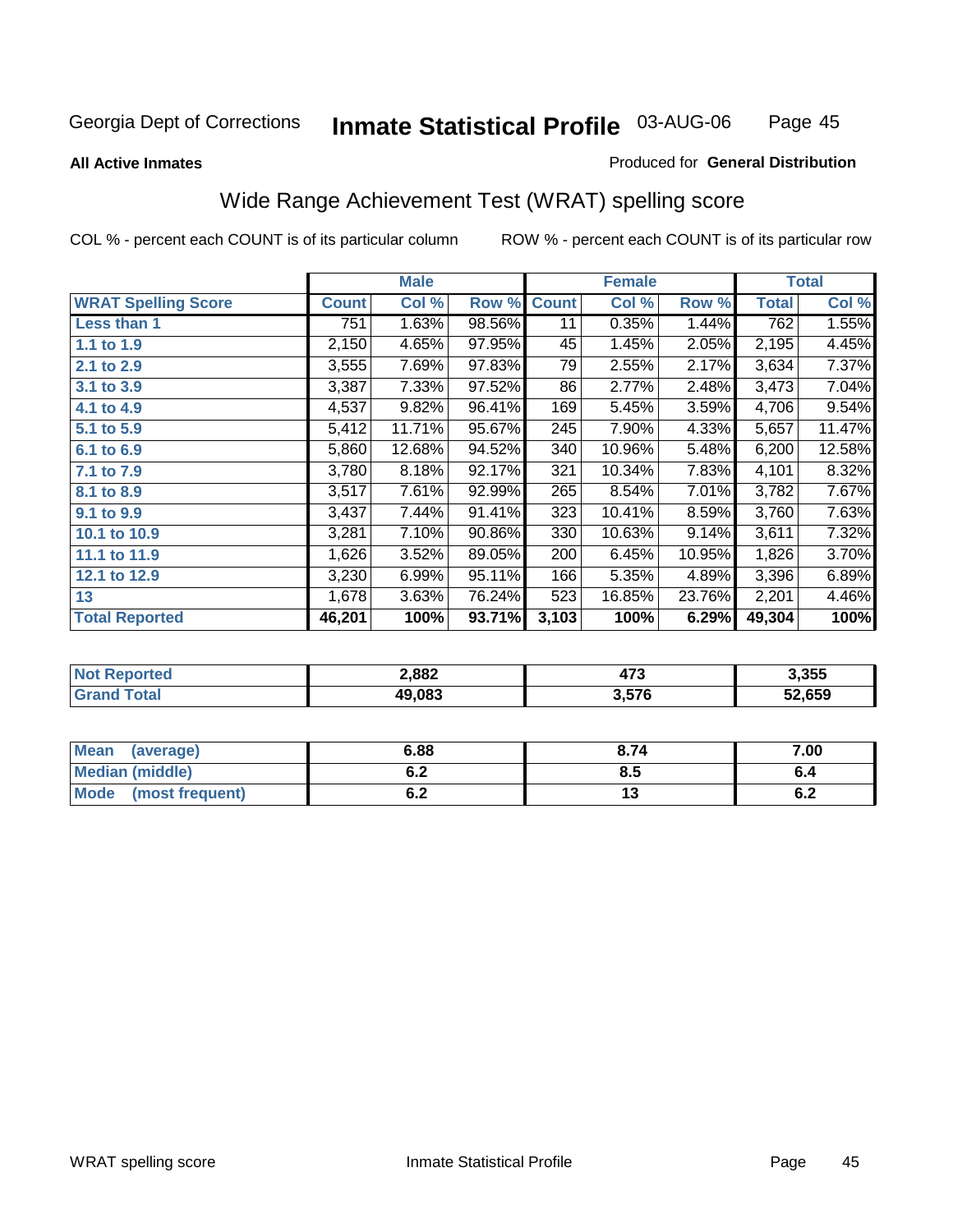#### **All Active Inmates**

#### Produced for **General Distribution**

### Scope of substance abuse - summary

|                          |              | <b>Male</b> |        |              | <b>Female</b> |       |              | <b>Total</b> |
|--------------------------|--------------|-------------|--------|--------------|---------------|-------|--------------|--------------|
| <b>Substance Abuse</b>   | <b>Count</b> | Col %       | Row %  | <b>Count</b> | Col %         | Row % | <b>Total</b> | Col %        |
| <b>None</b>              | 28,404       | 57.87%      | 92.02% | 2,464        | 68.90%        | 7.98% | 30,868       | 58.62%       |
| <b>Drugs only</b>        | 10,757       | 21.92%      | 92.76% | 840          | 23.49%        | 7.24% | 11,597       | 22.02%       |
| <b>Alcohol only</b>      | 2,205        | 4.49%       | 97.48% | 57           | 1.59%         | 2.52% | 2,262        | 4.30%        |
| <b>Drugs and alcohol</b> | 7,118        | 14.50%      | 97.35% | 194          | 5.43%         | 2.65% | 7,312        | 13.89%       |
|                          | 599          | 1.22%       | 96.61% | 21           | 0.59%         | 3.39% | 620          | 1.18%        |
| <b>Total Reported</b>    | 49,083       | 100%        | 93.21% | 3,576        | 100%          | 6.79% | 52,659       | 100.0%       |

| ted:  | 599    | п.    | 620    |
|-------|--------|-------|--------|
| ™ota⊾ | 49,682 | 3,597 | 53,279 |

|                 |             | - --  |      |
|-----------------|-------------|-------|------|
| $^{\prime}$ Mo. | <b>None</b> | one . | None |
|                 |             |       |      |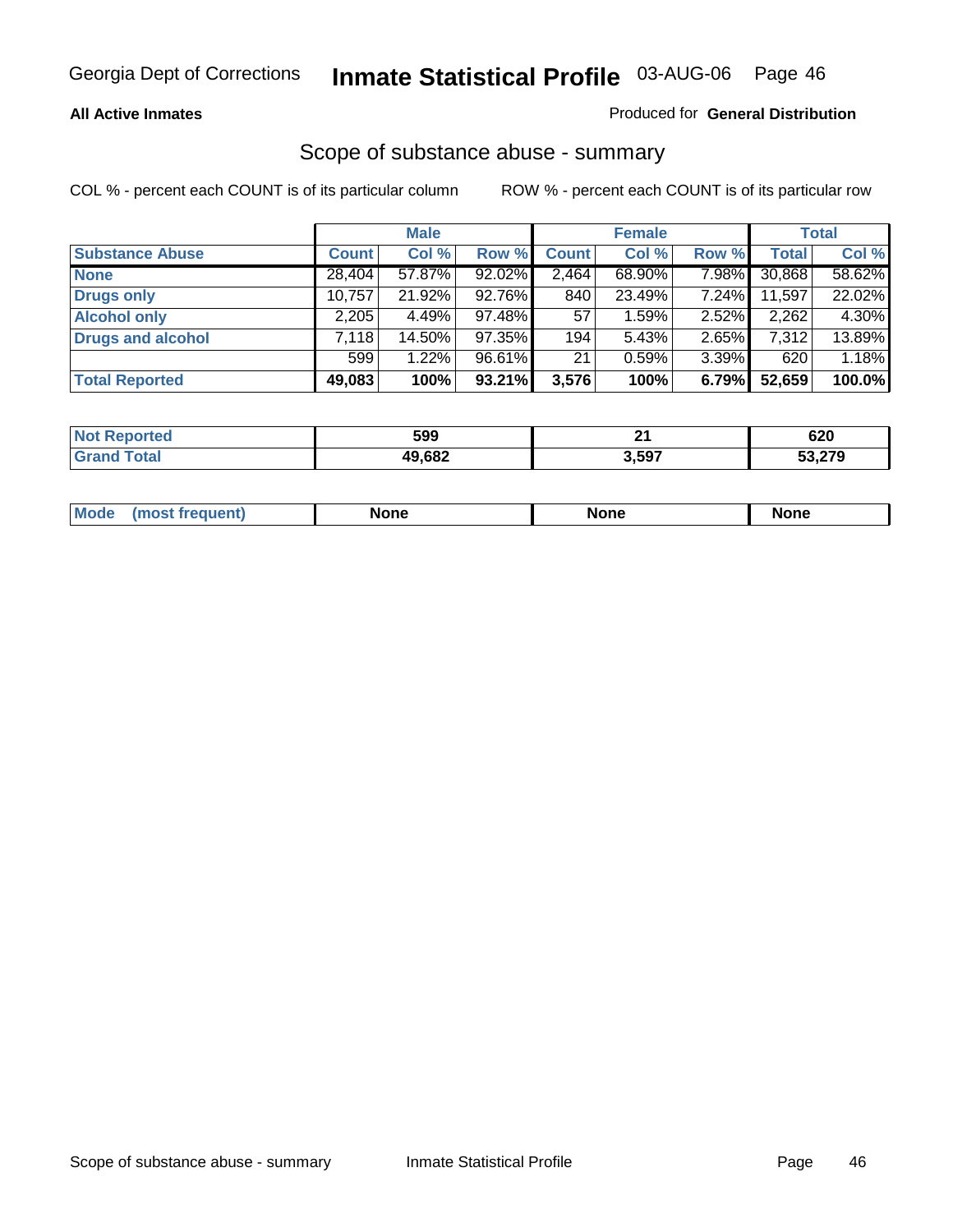### **All Active Inmates**

### Produced for **General Distribution**

### Scope of substance abuse - detail

|                                         |              | <b>Male</b> |         |              | <b>Female</b> |        |              | <b>Total</b> |
|-----------------------------------------|--------------|-------------|---------|--------------|---------------|--------|--------------|--------------|
| <b>Substance Abuse</b>                  | <b>Count</b> | Col %       | Row %   | <b>Count</b> | Col %         | Row %  | <b>Total</b> | Col %        |
| No drug or alcohol problems             | 28,404       | 57.87%      | 92.02%  | 2,464        | 68.90%        | 7.98%  | 30,868       | 58.62%       |
| <b>Drug addiction but no alcohol</b>    | 259          | 0.53%       | 89.62%  | 30           | 0.84%         | 10.38% | 289          | 0.55%        |
| <b>Drug addiction and alcohol</b>       | 146          | 0.30%       | 100.00% |              |               |        | 146          | 0.28%        |
| abuse                                   |              |             |         |              |               |        |              |              |
| <b>Drug addiction and alcoholism</b>    | 69           | 0.14%       | 95.83%  | 3            | 0.08%         | 4.17%  | 72           | 0.14%        |
| No drug problem but alcohol             | 1,785        | 3.64%       | 98.35%  | 30           | 0.84%         | 1.65%  | 1,815        | 3.45%        |
| abuse                                   |              |             |         |              |               |        |              |              |
| No drug problem but alcoholism          | 420          | 0.86%       | 93.96%  | 27           | 0.76%         | 6.04%  | 447          | 0.85%        |
| Drug experiment but no alcohol          | 5,656        | 11.52%      | 95.98%  | 237          | 6.63%         | 4.02%  | 5,893        | 11.19%       |
| <b>Drug experiment &amp; alcohol</b>    | 1,289        | 2.63%       | 99.00%  | 13           | 0.36%         | 1.00%  | 1,302        | 2.47%        |
| abuse                                   |              |             |         |              |               |        |              |              |
| <b>Drug experiment &amp; alcoholism</b> | 375          | 0.76%       | 97.91%  | 8            | 0.22%         | 2.09%  | 383          | 0.73%        |
| Drug abuse but no alcohol               | 4,842        | 9.86%       | 89.42%  | 573          | 16.02%        | 10.58% | 5,415        | 10.28%       |
| Drug abuse and alcohol abuse            | 4,565        | 9.30%       | 98.38%  | 75           | 2.10%         | 1.62%  | 4,640        | 8.81%        |
| <b>Drug abuse and alcoholism</b>        | 674          | 1.37%       | 87.65%  | 95           | 2.66%         | 12.35% | 769          | 1.46%        |
|                                         | 599          | 1.22%       | 96.61%  | 21           | 0.59%         | 3.39%  | 620          | 1.18%        |
| <b>Total Reported</b>                   | 49,083       | 100%        | 93.21%  | 3,576        | 100%          | 6.79%  | 52,659       | 100.0%       |

| æ | 599    | $\sim$<br>- -<br>$ -$ | 620                              |
|---|--------|-----------------------|----------------------------------|
|   | 49,682 | 3,597                 | $F^{\alpha}$ $\alpha \pi \alpha$ |

| Mode (most frequent) | No drug or alcohol problems No drug or alcohol problems No drug or alcohol |          |
|----------------------|----------------------------------------------------------------------------|----------|
|                      |                                                                            | problems |
|                      |                                                                            |          |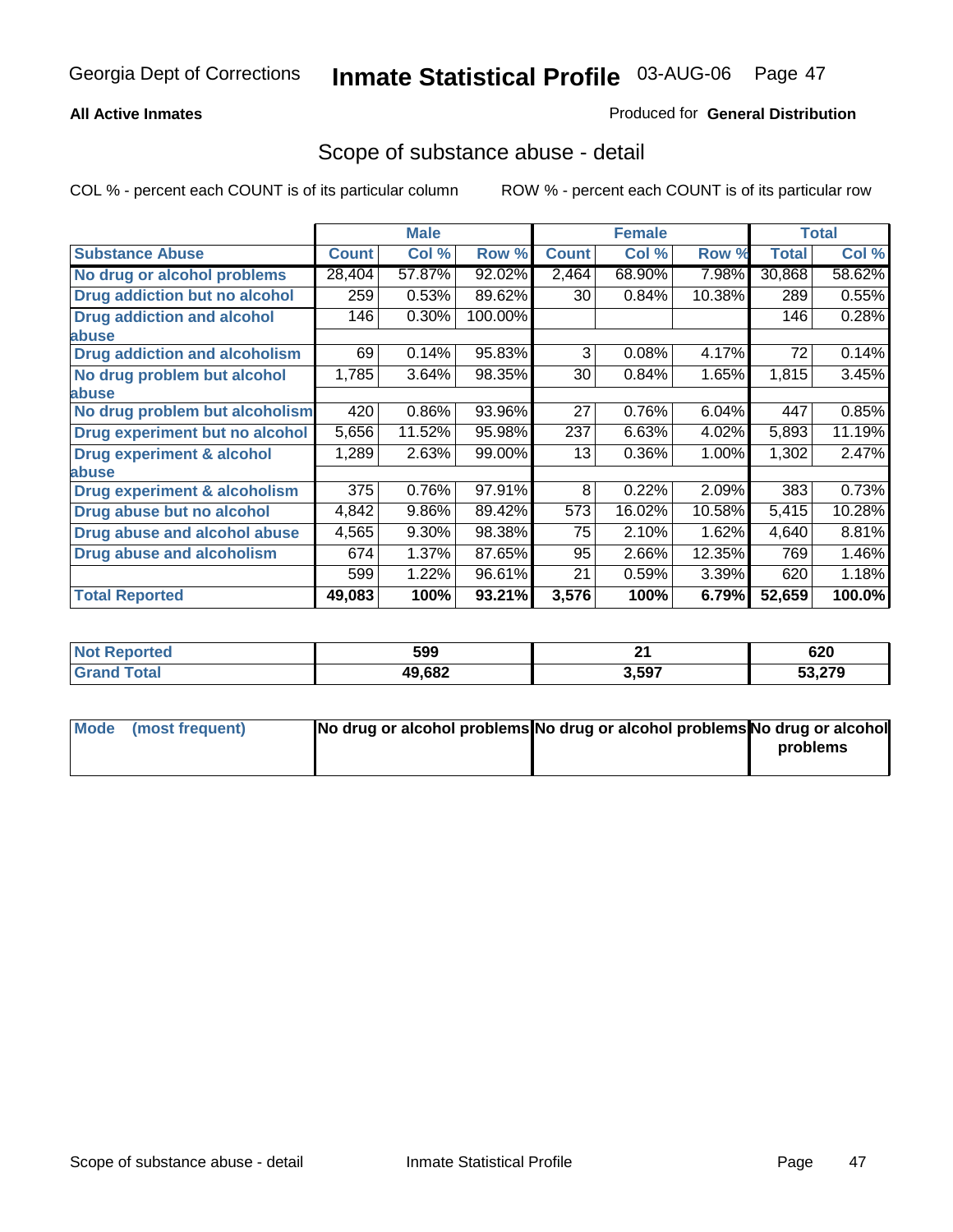#### **All Active Inmates**

#### Produced for **General Distribution**

### Current / last mental health treatment level

|                                    |              | <b>Male</b> |         |              | <b>Female</b> |        |              | <b>Total</b> |
|------------------------------------|--------------|-------------|---------|--------------|---------------|--------|--------------|--------------|
| <b>Mental Health Treatment Lev</b> | <b>Count</b> | Col %       | Row %   | <b>Count</b> | Col%          | Row %  | <b>Total</b> | Col%         |
| 1 No problem at current time       | 6,261        | 48.40%      | 92.67%  | 495          | 22.32%        | 7.33%  | 6,756        | 44.59%       |
| <b>2 Receiving outpatient</b>      | 4,893        | 37.83%      | 75.03%  | 1,628        | 73.40%        | 24.97% | 6,521        | 43.03%       |
| treatment                          |              |             |         |              |               |        |              |              |
| 3 Inpatient, moderate              | 1,445        | 11.17%      | 95.32%  | 71           | 3.20%         | 4.68%  | 1,516        | 10.00%       |
| treatment                          |              |             |         |              |               |        |              |              |
| 4 Inpatient, intensive             | 328          | 2.54%       | 93.71%  | 22           | 0.99%         | 6.29%  | 350          | 2.31%        |
| treatment                          |              |             |         |              |               |        |              |              |
| <b>5 Undergoing crisis</b>         | 6            | 0.05%       | 100.00% |              |               |        | 6            | 0.04%        |
| stabilization                      |              |             |         |              |               |        |              |              |
| <b>6 Hospital for criminally</b>   | 2            | 0.02%       | 50.00%  | 2            | 0.09%         | 50.00% | 4            | 0.03%        |
| insane                             |              |             |         |              |               |        |              |              |
| <b>Total Evaluated</b>             | 12,935       | 100%        | 85.36%  | 2,218        | 100%          | 14.64% | 15,153       | 100%         |

| Never had MH evaluation       | 36,148 | 358, ا | 37,506 |
|-------------------------------|--------|--------|--------|
| <b>Total</b><br><b>⊺Grand</b> | 49,083 | 3,576  | 52,659 |

| Median (middle) | <b>Receiving outpatient</b><br>treatment | <b>Receiving outpatient</b><br>treatment | <b>Receiving</b><br>outpatient<br>treatment |  |
|-----------------|------------------------------------------|------------------------------------------|---------------------------------------------|--|
| Mode            | No problem at current time               | <b>Receiving outpatient</b>              | No problem at                               |  |
| (most frequent) |                                          | treatment                                | current time                                |  |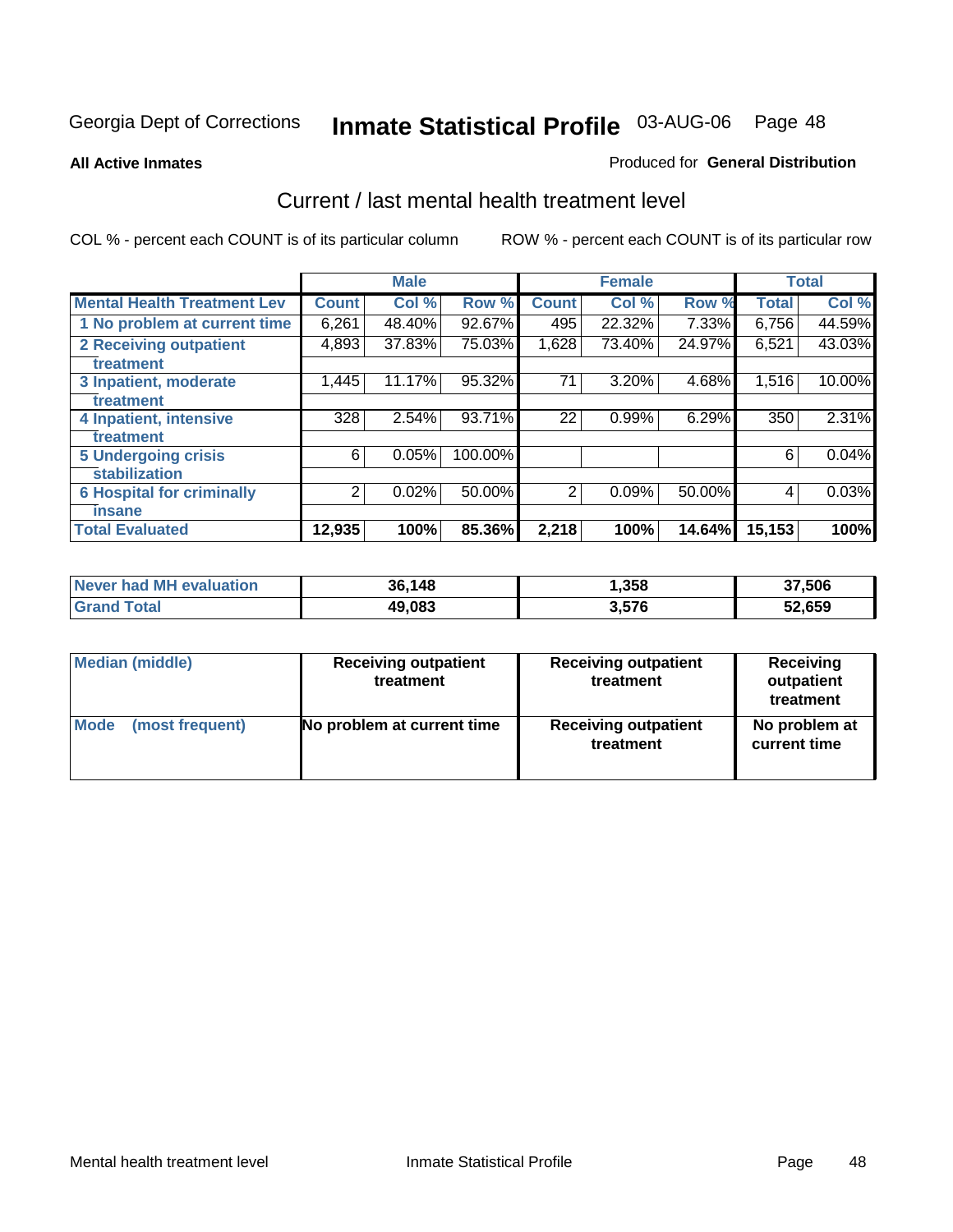### **All Active Inmates**

### Produced for **General Distribution**

### PULHESDWIT medical scale - 'P' overall condition ('P'hysical)

|                                   |              | <b>Male</b> |        |              | <b>Female</b> |         |              | <b>Total</b> |
|-----------------------------------|--------------|-------------|--------|--------------|---------------|---------|--------------|--------------|
| 'P' Overall Condition             | <b>Count</b> | Col %       | Row %  | <b>Count</b> | Col %         | Row %   | <b>Total</b> | Col %        |
| 1 No medical illness              | 36,044       | 75.36%      | 94.77% | 0.988        | 57.51%        | 5.23%   | 38,032       | 74.16%       |
| 2 Well-controlled chronic illness | 8,709        | 18.21%      | 87.30% | 1,267        | 36.65%        | 12.70%  | 9,976        | 19.45%       |
| 3 Poorly-controlled chronic       | 2,982        | 6.23%       | 96.47% | 109          | 3.15%         | 3.53%   | 3,091        | 6.03%        |
| <b>illness</b>                    |              |             |        |              |               |         |              |              |
| 4 Significant problems requiring  | 86           | 0.18%       | 94.51% | 5            | 0.14%         | 5.49%   | 91           | 0.18%        |
| special housing                   |              |             |        |              |               |         |              |              |
| 5 Terminal illness, < 6 months    | 7            | 0.01%       | 77.78% | 2            | 0.06%         | 22.22%  | 9            | 0.02%        |
| to live                           |              |             |        |              |               |         |              |              |
| Inmate is pregnant<br>6           |              |             |        | 86           | 2.49%         | 100.00% | 86           | 0.17%        |
| <b>Total Reported</b>             | 47,828       | 100%        | 93.26% | 3,457        | 100%          | 6.74%   | 51,285       | 100.0%       |

| <b>Not Reported</b> | 1,255  | 119   | 1,374  |
|---------------------|--------|-------|--------|
| <b>Grand Total</b>  | 49,083 | 3,576 | 52,659 |

| Mode (most frequent) | 1 No medical illness | 1 No medical illness | 1 No medical |
|----------------------|----------------------|----------------------|--------------|
|                      |                      |                      | illness      |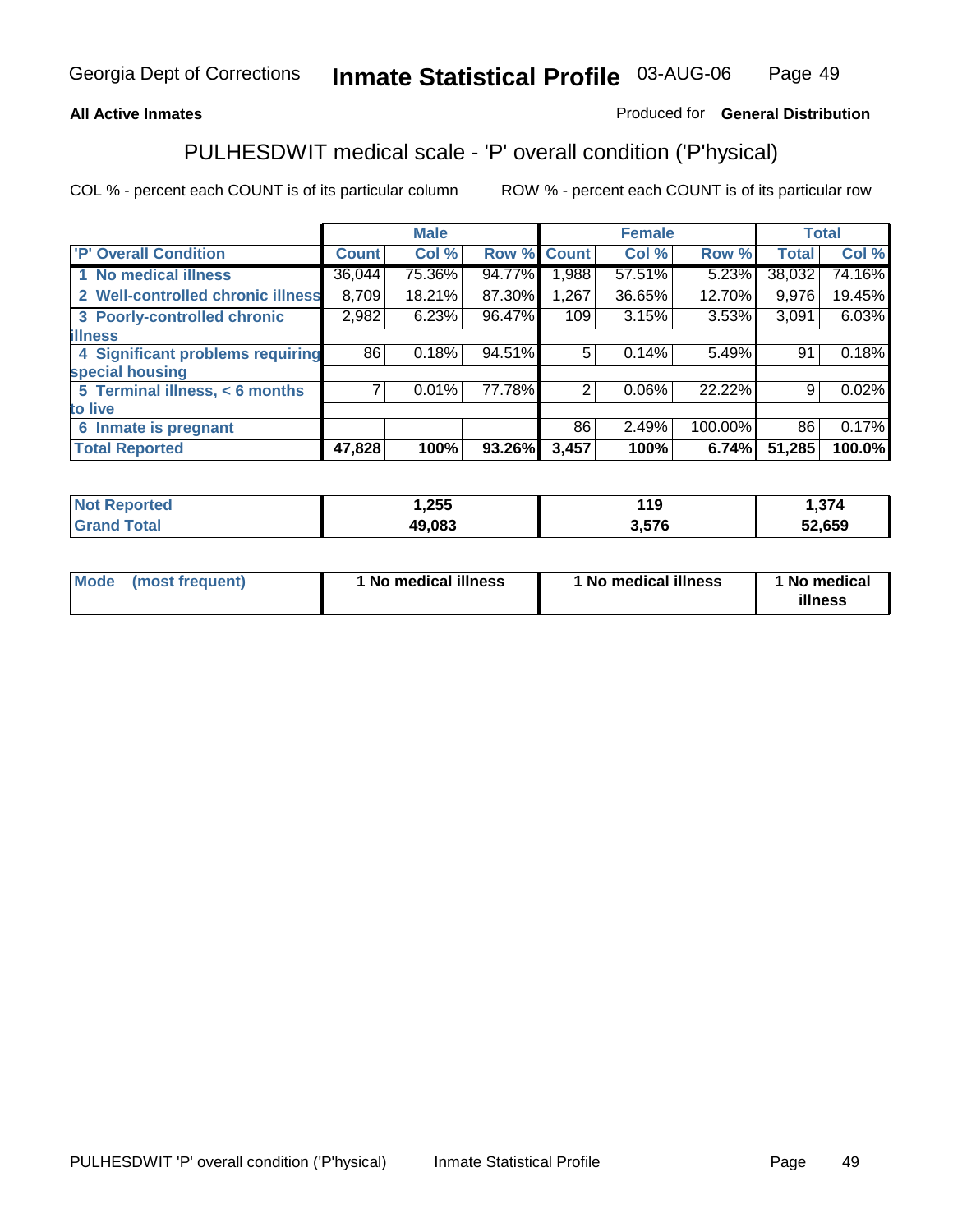### **All Active Inmates**

### Produced for **General Distribution**

# PULHESDWIT medical scale - 'U' upper body

|                              |              | <b>Male</b> |         |              | <b>Female</b> |       |              | <b>Total</b> |
|------------------------------|--------------|-------------|---------|--------------|---------------|-------|--------------|--------------|
| <b>U' Upper Body</b>         | <b>Count</b> | Col %       | Row %   | <b>Count</b> | Col %         | Row % | <b>Total</b> | Col %        |
| 1 Upper bones, joints,       | 46,203       | 96.60%      | 93.27%  | 3,335        | 96.47%        | 6.73% | 49,538       | 96.59%       |
| muscles all OK               |              |             |         |              |               |       |              |              |
| 2 One or both arms minimally | 1,347        | 2.82%       | 92.32%  | 112          | 3.24%         | 7.68% | 1,459        | 2.84%        |
| limited                      |              |             |         |              |               |       |              |              |
| 3 One or both arms           | 225          | 0.47%       | 96.15%  | 9            | 0.26%         | 3.85% | 234          | 0.46%        |
| moderately limited           |              |             |         |              |               |       |              |              |
| 4 One arm disabled,          | 49           | 0.10%       | 98.00%  |              | 0.03%         | 2.00% | 50           | 0.10%        |
| paralyzed, or amputated      |              |             |         |              |               |       |              |              |
| 5 Both arms disabled,        | 4            | 0.01%       | 100.00% |              |               |       | 4            | 0.01%        |
| paralyzed, or amputated      |              |             |         |              |               |       |              |              |
| <b>Total Reported</b>        | 47,828       | 100%        | 93.26%  | 3,457        | 100%          | 6.74% | 51,285       | 100%         |

| <b>Not</b><br><b>orted</b> | . 255, ، | 19    | 374. ا |
|----------------------------|----------|-------|--------|
| $T$ otol $T$               | 49,083   | 576,د | 52.659 |

| <b>Mode</b> | (most frequent) | 1 Upper bones, joints,<br>muscles all OK | 1 Upper bones, joints,<br>muscles all OK | 1 Upper bones,<br>joints, muscles all<br>ΟK |
|-------------|-----------------|------------------------------------------|------------------------------------------|---------------------------------------------|
|-------------|-----------------|------------------------------------------|------------------------------------------|---------------------------------------------|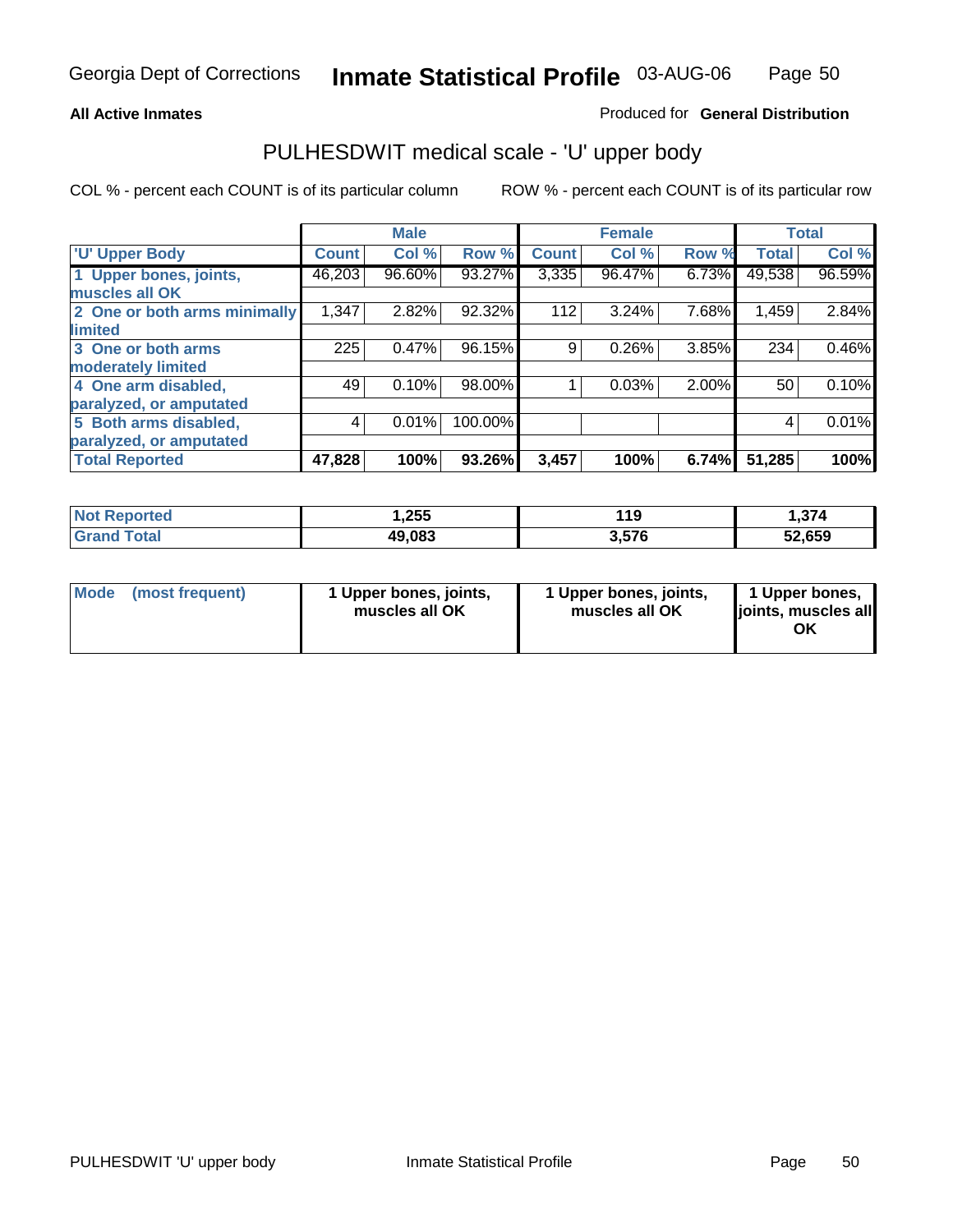#### **All Active Inmates**

#### Produced for **General Distribution**

### PULHESDWIT medical scale - 'L' lower body

|                                |              | <b>Male</b> |         |              | <b>Female</b> |       |              | <b>Total</b> |
|--------------------------------|--------------|-------------|---------|--------------|---------------|-------|--------------|--------------|
| 'L' Lower Body                 | <b>Count</b> | Col %       | Row %   | <b>Count</b> | Col %         | Row % | <b>Total</b> | Col %        |
| 1 Lower bones, joints,         | 44,190       | 92.39%      | 93.36%  | 3,141        | 90.86%        | 6.64% | 47,331       | 92.29%       |
| muscles all OK                 |              |             |         |              |               |       |              |              |
| 2 One or both legs minimally   | 2,993        | 6.26%       | 90.89%  | 300          | 8.68%         | 9.11% | 3,293        | 6.42%        |
| limited                        |              |             |         |              |               |       |              |              |
| 3 One or both legs             | 530          | 1.11%       | 97.43%  | 14           | 0.40%         | 2.57% | 544          | 1.06%        |
| moderately limited             |              |             |         |              |               |       |              |              |
| 4 One leg disabled, paralyzed, | 93           | 0.19%       | 97.89%  | 2            | 0.06%         | 2.11% | 95           | 0.19%        |
| or amputated                   |              |             |         |              |               |       |              |              |
| 5 Both legs disabled,          | 22           | 0.05%       | 100.00% |              |               |       | 22           | 0.04%        |
| paralyzed, or amputated        |              |             |         |              |               |       |              |              |
| <b>Total Reported</b>          | 47,828       | 100%        | 93.26%  | 3,457        | 100%          | 6.74% | 51,285       | 100%         |

| <b>Not Reported</b> | 1,255  | 119   | 1,374  |
|---------------------|--------|-------|--------|
| $\tau$ otal         | 49,083 | 3.576 | 52,659 |

| Mode | (most frequent) | 1 Lower bones, joints,<br>muscles all OK | 1 Lower bones, joints,<br>muscles all OK | 1 Lower bones,<br>joints, muscles all<br>OK |
|------|-----------------|------------------------------------------|------------------------------------------|---------------------------------------------|
|------|-----------------|------------------------------------------|------------------------------------------|---------------------------------------------|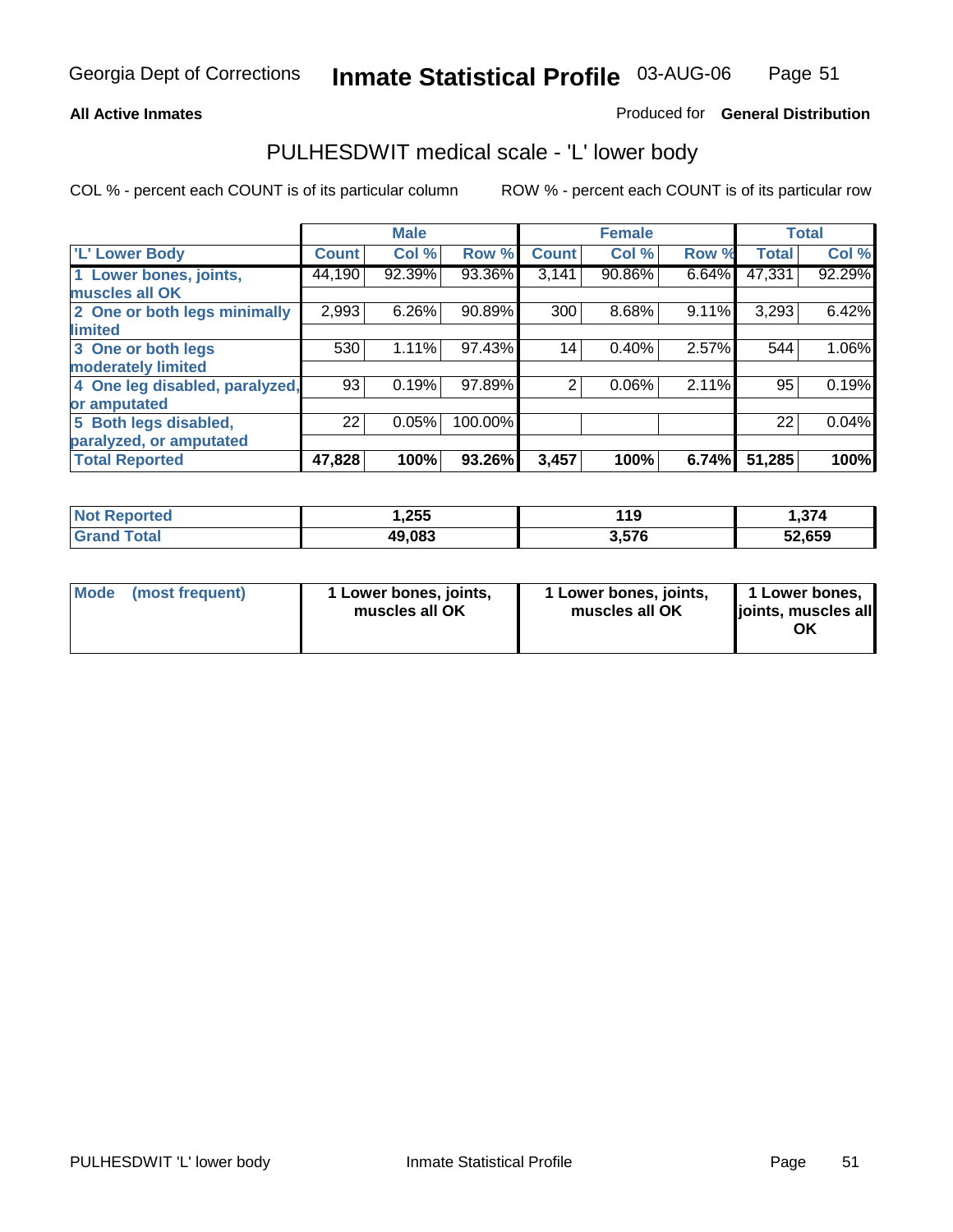#### **All Active Inmates**

#### Produced for **General Distribution**

### PULHESDWIT medical scale - 'H' hearing

|                                |        | <b>Male</b> |             |       | <b>Female</b> |       | <b>Total</b> |        |
|--------------------------------|--------|-------------|-------------|-------|---------------|-------|--------------|--------|
| <b>H'</b> Hearing              | Count  | Col %       | Row % Count |       | Col %         | Row % | <b>Total</b> | Col %  |
| 1 Normal hearing both ears     | 47,428 | 99.16%      | 93.23%      | 3,442 | 99.57%        | 6.77% | 50,870       | 99.19% |
| 2 Some loss in one ear with    | 308    | 0.64%       | 96.55%      | 11    | 0.32%         | 3.45% | 319          | 0.62%  |
| other OK, or mild loss in both |        |             |             |       |               |       |              |        |
| 3 Total loss in one ear with   | 64     | 0.13%       | 95.52%      | 3     | 0.09%         | 4.48% | 67           | 0.13%  |
| mild loss in other             |        |             |             |       |               |       |              |        |
| 4 Severe loss in both ears     | 15     | 0.03%       | 100.00%     |       |               |       | 15           | 0.03%  |
| 5 Total loss in both ears,     | 13     | 0.03%       | 92.86%      |       | 0.03%         | 7.14% | 14           | 0.03%  |
| requiring special housing      |        |             |             |       |               |       |              |        |
| <b>Total Reported</b>          | 47,828 | 100%        | 93.26%      | 3,457 | 100%          | 6.74% | 51,285       | 100%   |

| r refo | ,255   | 119                  | 271<br>. . 314 |
|--------|--------|----------------------|----------------|
|        | 49.083 | <b>676</b><br>יי ויי | .659<br>JŁ     |

| Mode (most frequent) | 1 Normal hearing both ears 11 Normal hearing both ears 1 Normal hearing |           |
|----------------------|-------------------------------------------------------------------------|-----------|
|                      |                                                                         | both ears |
|                      |                                                                         |           |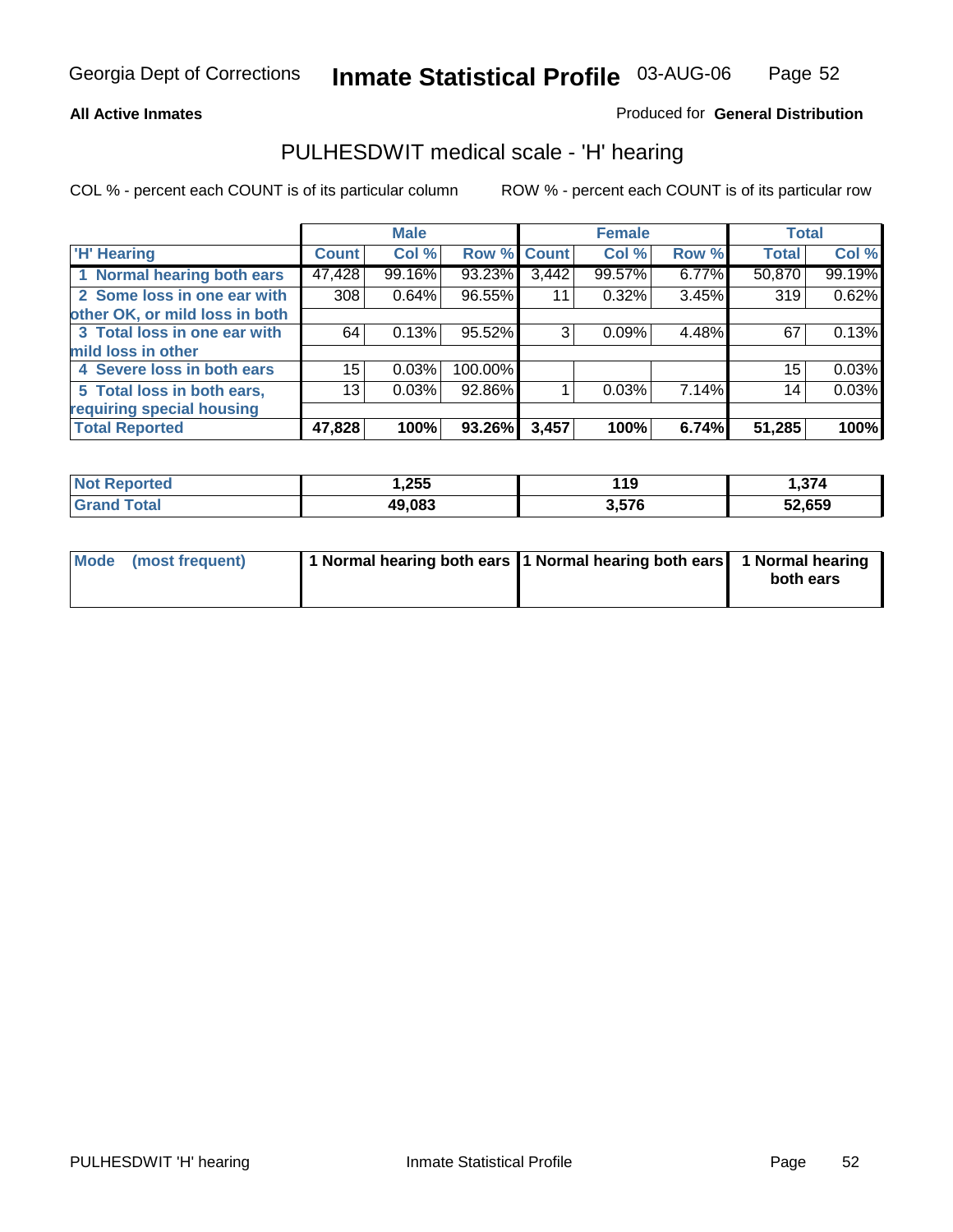#### **All Active Inmates**

### Produced for **General Distribution**

### PULHESDWIT medical scale - 'E' vision

|                                 |              | <b>Male</b> |                    |       | <b>Female</b> |        |              | <b>Total</b> |
|---------------------------------|--------------|-------------|--------------------|-------|---------------|--------|--------------|--------------|
| 'E' Vision                      | <b>Count</b> | Col %       | <b>Row % Count</b> |       | Col %         | Row %  | <b>Total</b> | Col %        |
| 1 Correctable to 20/40 in both  | 42,050       | 87.92%      | 94.73%             | 2,337 | 67.60%        | 5.27%  | 44,387       | 86.55%       |
| eyes                            |              |             |                    |       |               |        |              |              |
| 2 Correctable to 20/70 in one   | 5,051        | 10.56%      | 82.64%             | 1,061 | 30.69%        | 17.36% | 6,112        | 11.92%       |
| eye, may be blind in other      |              |             |                    |       |               |        |              |              |
| 3 Correctable to 20/200 in one  | 626          | $1.31\%$    | 91.79%             | 56    | 1.62%         | 8.21%  | 682          | 1.33%        |
| eye, may be blind in other      |              |             |                    |       |               |        |              |              |
| 4 One eye not correctable to    | 87           | 0.18%       | 96.67%             | 3     | 0.09%         | 3.33%  | 90           | 0.18%        |
| 20/200, other may be blind      |              |             |                    |       |               |        |              |              |
| 5 Blind in both eyes, requiring | 14           | 0.03%       | 100.00%            |       |               |        | 14           | 0.03%        |
| special housing                 |              |             |                    |       |               |        |              |              |
| <b>Total Reported</b>           | 47,828       | 100%        | 93.26%             | 3,457 | 100%          | 6.74%  | 51,285       | 100.0%       |

| <b>Not Reported</b> | 255, ا | 440<br>- 15 | - 274<br>- 314 |
|---------------------|--------|-------------|----------------|
| Гоtа<br>.Grar       | 49,083 | 3,576       | 52,659         |

| Mode | (most frequent) | 1 Correctable to 20/40 in<br>both eves | 1 Correctable to 20/40 in   1 Correctable to<br>both eves | 20/40 in both eyes |
|------|-----------------|----------------------------------------|-----------------------------------------------------------|--------------------|
|      |                 |                                        |                                                           |                    |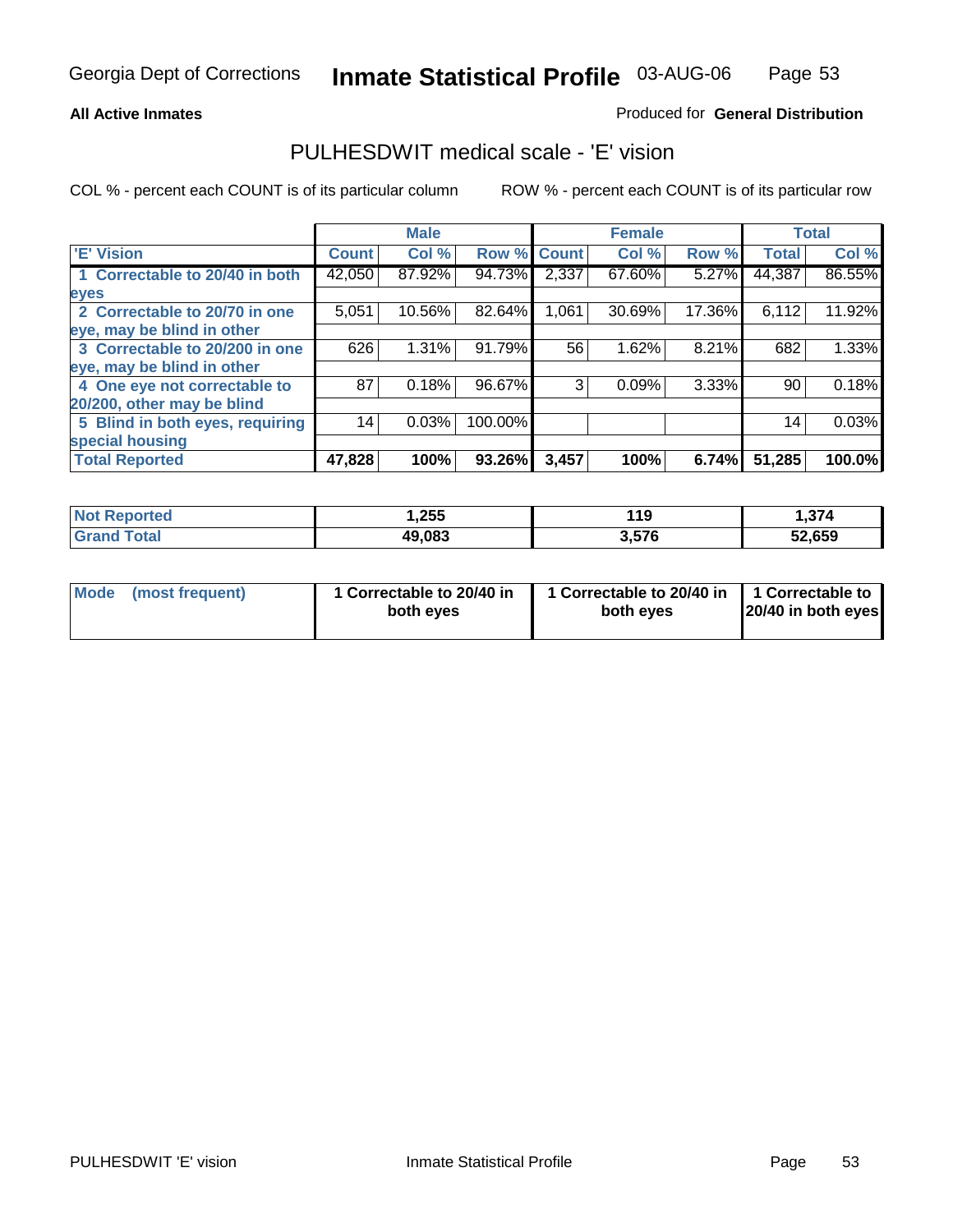#### **All Active Inmates**

#### Produced for **General Distribution**

### PULHESDWIT medical scale - 'S' pSychiatric

|                                        |              | <b>Male</b> |         |              | <b>Female</b> |        |              | <b>Total</b> |
|----------------------------------------|--------------|-------------|---------|--------------|---------------|--------|--------------|--------------|
| 'S' pSychiatric                        | <b>Count</b> | Col %       | Row %   | <b>Count</b> | Col %         | Row %  | <b>Total</b> | Col %        |
| 1 No impairment or disorders           | 41,568       | 88.23%      | 94.97%  | 2,200        | 63.77%        | 5.03%  | 43,768       | 86.56%       |
| 2 Stable, or in remission, or          | 4,410        | 9.36%       | 78.85%  | 1,183        | 34.29%        | 21.15% | 5,593        | 11.06%       |
| mild impairment or retardation         |              |             |         |              |               |        |              |              |
| 3 Requires moderate inpatient          | 1,063        | 2.26%       | 95.00%  | 56           | 1.62%         | 5.00%  | 1,119        | 2.21%        |
| treatment                              |              |             |         |              |               |        |              |              |
| 4 Requires intensive inpatient         | 64           | 0.14%       | 85.33%  | 11           | 0.32%         | 14.67% | 75           | 0.15%        |
| treatment                              |              |             |         |              |               |        |              |              |
| <b>5 Requires Crisis Stabilization</b> |              | 0.01%       | 100.00% |              |               |        |              | 0.01%        |
| Unit (CSU) inpatient care              |              |             |         |              |               |        |              |              |
| <b>Total Reported</b>                  | 47,112       | 100%        | 93.18%  | 3,450        | 100%          | 6.82%  | 50,562       | <b>100%</b>  |

| <b>Not Reported</b> | 1,971  | 126   | 2,097  |
|---------------------|--------|-------|--------|
| $\tau$ otal         | 49,083 | 3,576 | 52,659 |

| Mode (most frequent) | <b>1 No impairment or disorders</b> | 1 No impairment or<br>disorders | 1 No impairment or<br>disorders |
|----------------------|-------------------------------------|---------------------------------|---------------------------------|
|                      |                                     |                                 |                                 |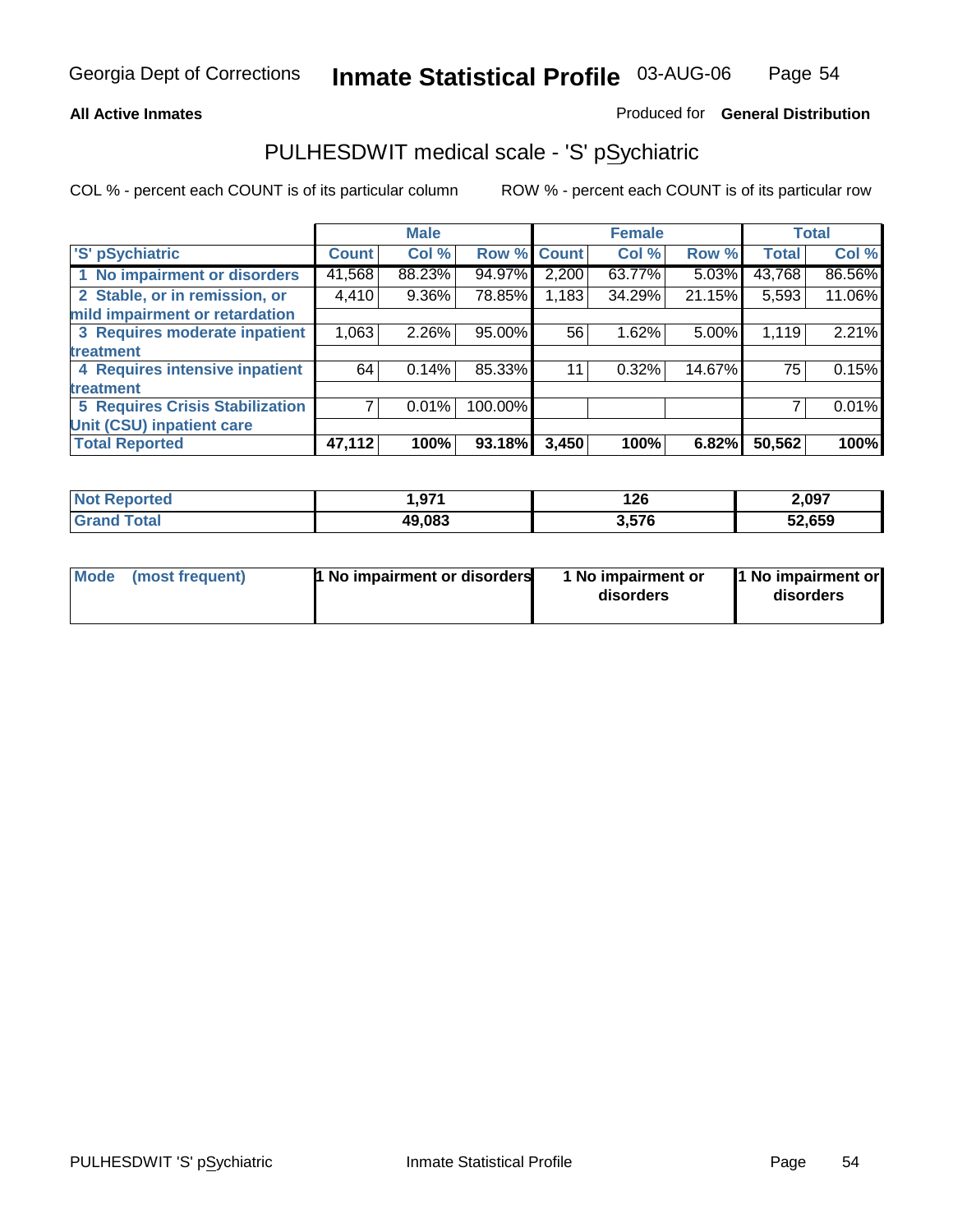#### **All Active Inmates**

#### Produced for **General Distribution**

### PULHESDWIT medical scale - 'D' dental

|                                 |              | <b>Male</b> |             |       | <b>Female</b> |         |              | <b>Total</b> |
|---------------------------------|--------------|-------------|-------------|-------|---------------|---------|--------------|--------------|
| <b>D' Dental</b>                | <b>Count</b> | Col %       | Row % Count |       | Col %         | Row %   | <b>Total</b> | Col %        |
| 1 Minimal routine dental health | 18,298       | 39.09%      | 87.51%      | 2,611 | 75.66%        | 12.49%  | 20,909       | 41.60%       |
| <b>needs</b>                    |              |             |             |       |               |         |              |              |
| 2 Moderate cavities and/or      | 23,360       | 49.90%      | 97.62%      | 570   | 16.52%        | 2.38%   | 23,930       | 47.61%       |
| gum disease                     |              |             |             |       |               |         |              |              |
| 3 Extensive gum disease         | 5,142        | 10.99%      | 95.03%      | 269   | 7.79%         | 4.97%   | 5,411        | 10.77%       |
| and/or widespread decay         |              |             |             |       |               |         |              |              |
| 4 Urgent need for dental        | 9            | 0.02%       | 100.00%     |       |               |         | 9            | 0.02%        |
| <b>services</b>                 |              |             |             |       |               |         |              |              |
| 5 Life-threatening disease or   |              |             |             |       | 0.03%         | 100.00% |              | 0.01%        |
| extreme pain or infection       |              |             |             |       |               |         |              |              |
| <b>Total Reported</b>           | 46,809       | 100%        | 93.13%      | 3,451 | 100%          | 6.87%   | 50,260       | 100.0%       |

| <b>Not Reported</b>         | 2,274  | 1 つに<br>1 Z.J | 2,399  |
|-----------------------------|--------|---------------|--------|
| <b>Total</b><br><b>Gran</b> | 49,083 | 3,576         | 52,659 |

| <b>Mode</b> | (most frequent) | 2 Moderate cavities and/or<br>qum disease | 1 Minimal routine dental<br>health needs | 2 Moderate<br>cavities and/or |
|-------------|-----------------|-------------------------------------------|------------------------------------------|-------------------------------|
|             |                 |                                           |                                          | qum disease                   |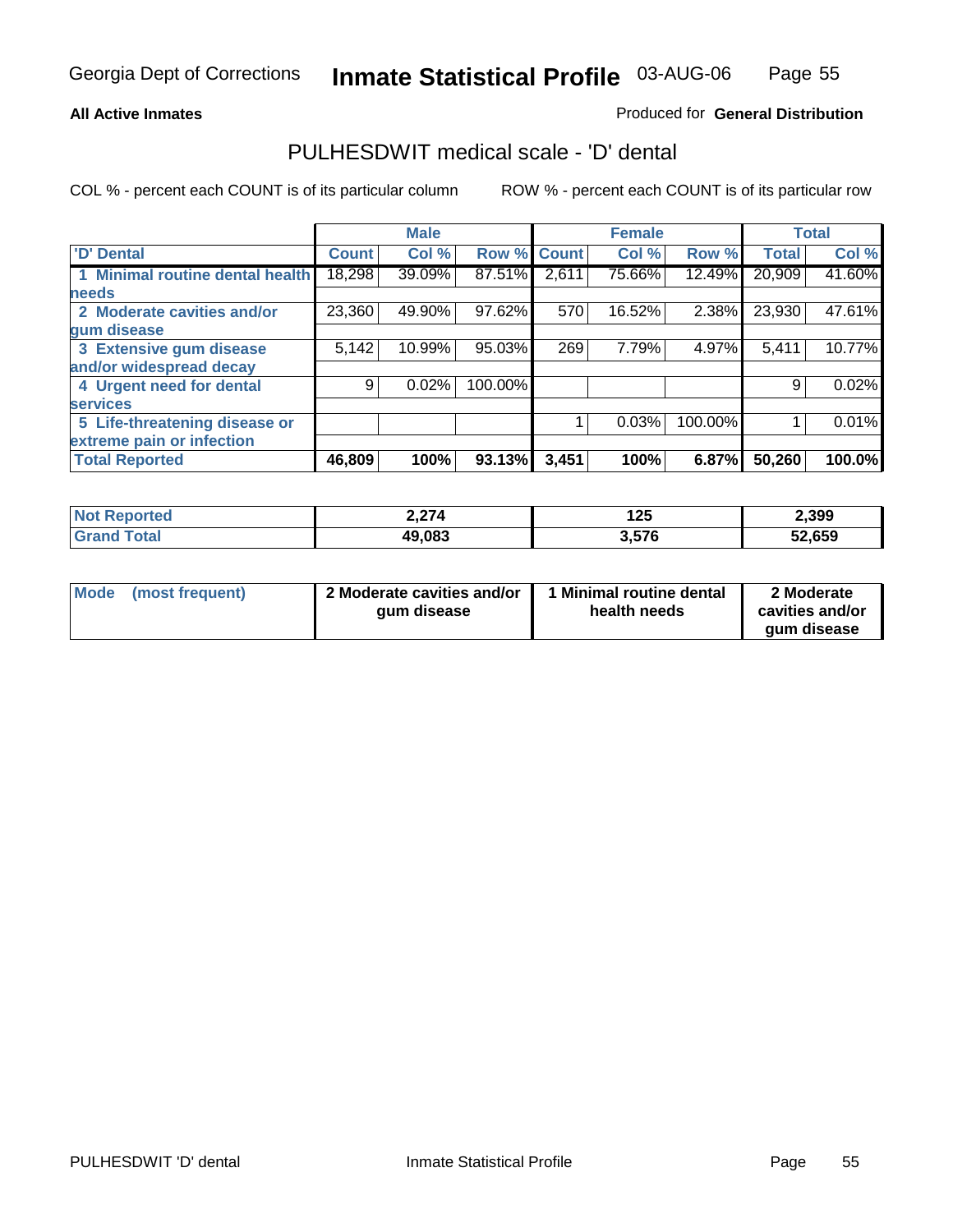#### **All Active Inmates**

#### Produced for **General Distribution**

### PULHESDWIT medical scale - 'W' work ability

|                                 |              | <b>Male</b> |        |             | <b>Female</b> |        |              | <b>Total</b> |
|---------------------------------|--------------|-------------|--------|-------------|---------------|--------|--------------|--------------|
| W' work ability                 | <b>Count</b> | Col %       |        | Row % Count | Col %         | Row %  | <b>Total</b> | Col %        |
| 1 Unrestricted work or activity | 40,837       | 85.38%      | 93.00% | 3,076       | 88.98%        | 7.00%  | 43,913       | 85.63%       |
| 2 Minor restrictions on type of | 5,385        | 11.26%      | 95.26% | 268         | 7.75%         | 4.74%  | 5,653        | 11.02%       |
| <b>work</b>                     |              |             |        |             |               |        |              |              |
| 3 Moderate restrictions on type | 1,278        | 2.67%       | 98.08% | 25          | 0.72%         | 1.92%  | 1,303        | 2.54%        |
| of work                         |              |             |        |             |               |        |              |              |
| 4 Major restrictions on type of | 269          | 0.56%       | 76.64% | 82          | 2.37%         | 23.36% | 351          | 0.68%        |
| <b>work</b>                     |              |             |        |             |               |        |              |              |
| 5 Cannot work under any         | 59           | 0.12%       | 90.77% | 6           | 0.17%         | 9.23%  | 65           | 0.13%        |
| <b>circumstances</b>            |              |             |        |             |               |        |              |              |
| <b>Total Reported</b>           | 47,828       | 100%        | 93.26% | 3,457       | 100%          | 6.74%  | 51,285       | 100%         |

| <b>Not Reported</b>          | 255. ا | 119   | .374   |
|------------------------------|--------|-------|--------|
| <b>Total</b><br><b>Grand</b> | 49,083 | 3,576 | 52,659 |

| Mode | (most frequent) | 1 Unrestricted work or<br>activity | 1 Unrestricted work or<br>activity | 1 Unrestricted<br>work or activity |
|------|-----------------|------------------------------------|------------------------------------|------------------------------------|
|------|-----------------|------------------------------------|------------------------------------|------------------------------------|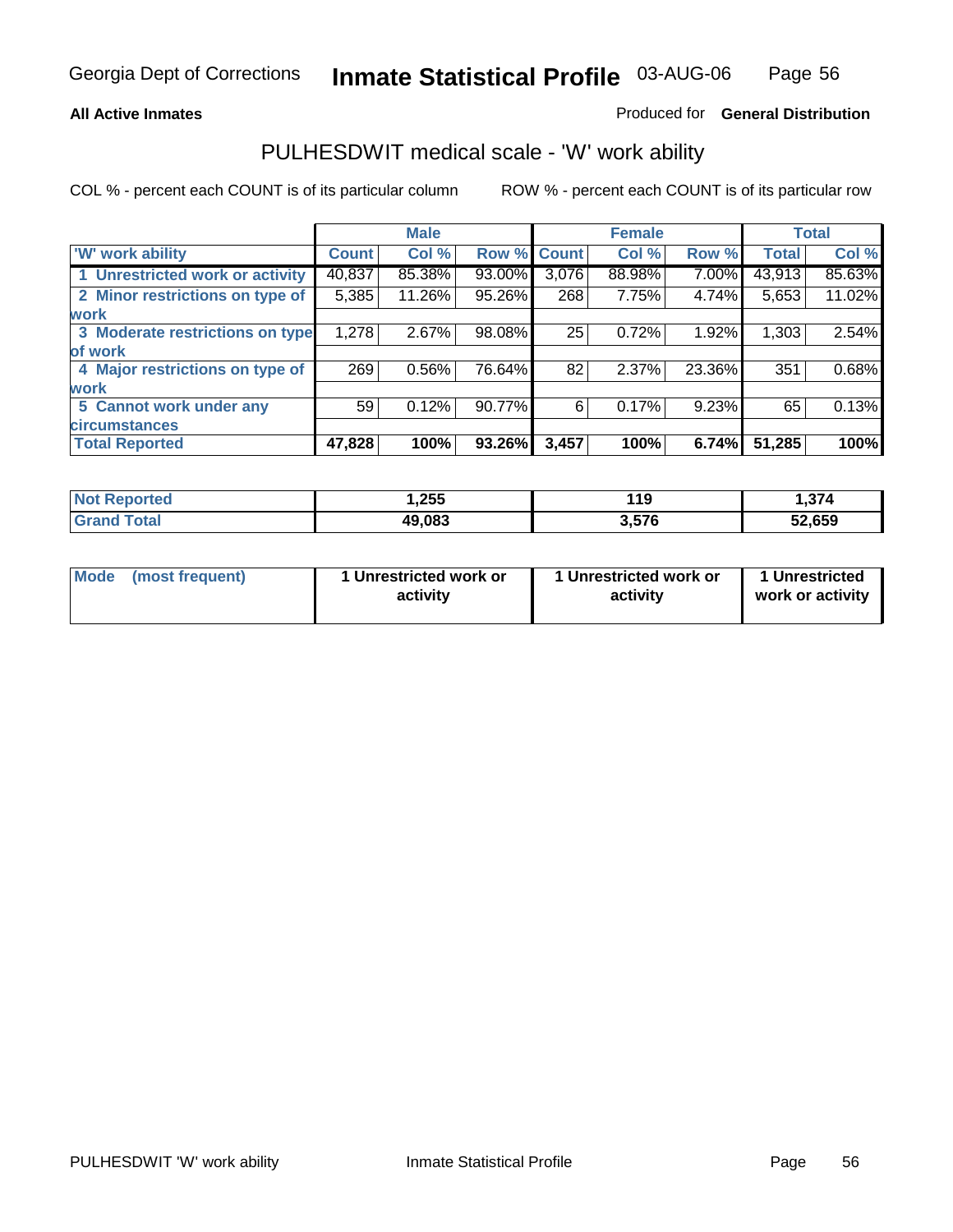#### **All Active Inmates**

### Produced for **General Distribution**

### PULHESDWIT medical scale - 'I' impairment

|                                   |              | <b>Male</b> |         |              | <b>Female</b> |          | <b>Total</b> |        |
|-----------------------------------|--------------|-------------|---------|--------------|---------------|----------|--------------|--------|
| <b>T' Impairment</b>              | <b>Count</b> | Col %       | Row %   | <b>Count</b> | Col %         | Row %    | <b>Total</b> | Col %  |
| 1 No impairments or               | 47,489       | 99.29%      | 93.22%  | 3,456        | 99.97%        | $6.78\%$ | 50,945       | 99.34% |
| disabilities                      |              |             |         |              |               |          |              |        |
| 2 Wheelchair-bound but            | 49           | 0.10%       | 100.00% |              |               |          | 49           | 0.10%  |
| otherwise OK                      |              |             |         |              |               |          |              |        |
| <b>3 Needs low-level Assisted</b> | 24           | 0.05%       | 100.00% |              |               |          | 24           | 0.05%  |
| Living (level I)                  |              |             |         |              |               |          |              |        |
| 4 Needs moderate Assisted         | 8            | 0.02%       | 100.00% |              |               |          | 8            | 0.02%  |
| <b>Living (level II)</b>          |              |             |         |              |               |          |              |        |
| <b>5 Needs maximal Assisted</b>   | 258          | 0.54%       | 99.61%  |              | 0.03%         | 0.39%    | 259          | 0.51%  |
| <b>Living (level III)</b>         |              |             |         |              |               |          |              |        |
| <b>Total Reported</b>             | 47,828       | 100%        | 93.26%  | 3,457        | 100%          | 6.74%    | 51,285       | 100.0% |

| 255, ، | 119   | 1,374  |
|--------|-------|--------|
| 49.083 | 3.576 | 52,659 |

| Mode | (most frequent) | 1 No impairments or<br>disabilities | 1 No impairments or<br>disabilities | 1 1 No impairments<br>or disabilities |
|------|-----------------|-------------------------------------|-------------------------------------|---------------------------------------|
|------|-----------------|-------------------------------------|-------------------------------------|---------------------------------------|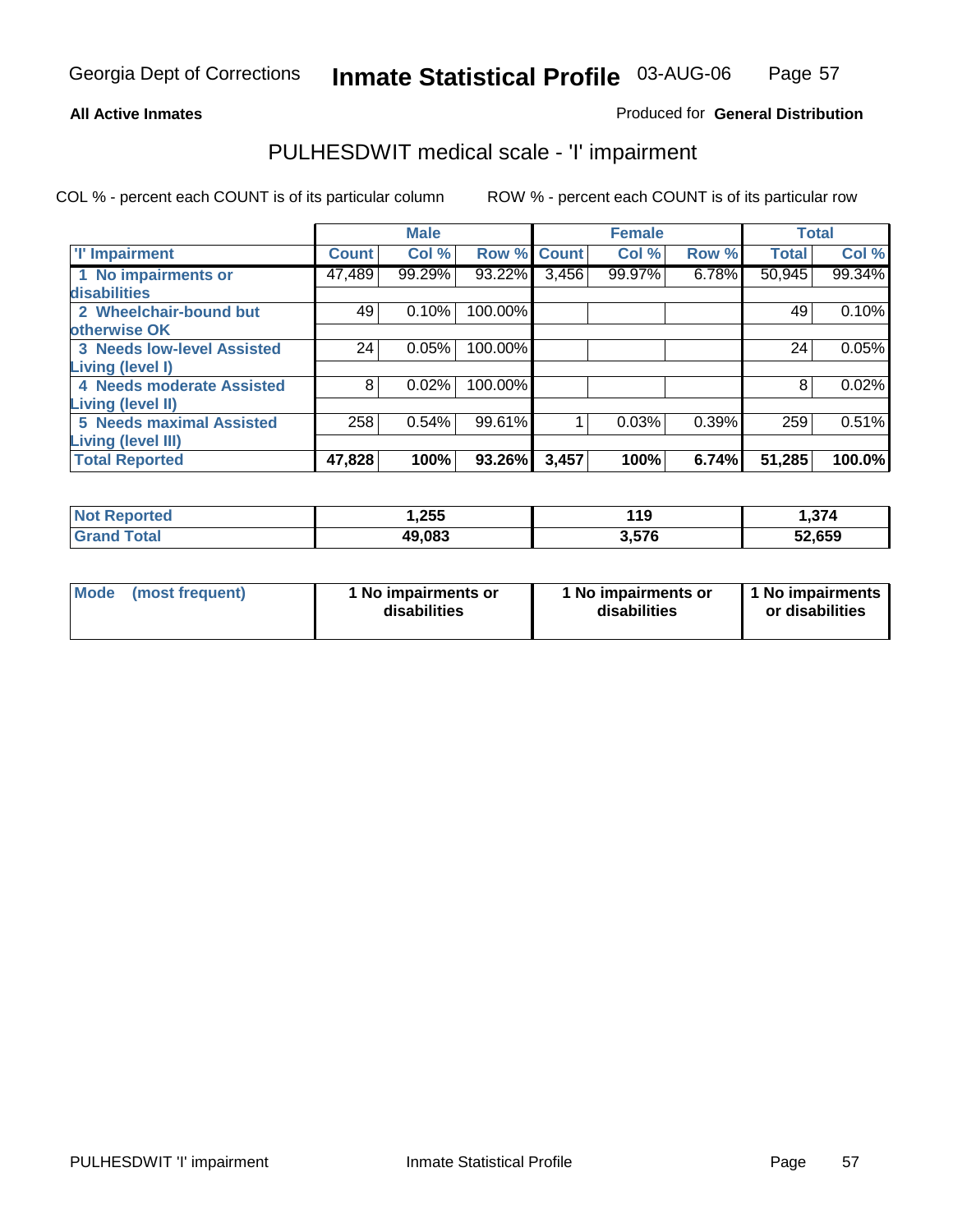#### **Inmate Statistical Profile** 03-AUG-06 Page Page 58

### **All Active Inmates Allowski** Produced fo **General Distribution**

### PULHESDWIT medical scale - 'T' transportability

|                              |              | <b>Male</b> |             |       | <b>Female</b> |       | <b>Total</b> |          |
|------------------------------|--------------|-------------|-------------|-------|---------------|-------|--------------|----------|
| <b>T' Transportability</b>   | <b>Count</b> | Col %       | Row % Count |       | Col %         | Row % | <b>Total</b> | Col %    |
| 1 Can be transported in any  | 47,728       | 99.79%      | 93.25%      | 3,457 | 100.00%       | 6.75% | 51,185       | 99.81%   |
| ordinary approved vehicle    |              |             |             |       |               |       |              |          |
| 2 Wheelchair-bound, not      | 31           | 0.06%       | 100.00%     |       |               |       | 31           | $0.06\%$ |
| needing special vehicle      |              |             |             |       |               |       |              |          |
| 3 Wheelchair-bound, requires | 18           | 0.04%       | 100.00%     |       |               |       | 18           | 0.04%    |
| special vehicle              |              |             |             |       |               |       |              |          |
| 4 Needs specially-equipped   | 4            | 0.01%       | 100.00%     |       |               |       | 4            | 0.01%    |
| medical vehicle              |              |             |             |       |               |       |              |          |
| <b>5 Requires ambulance</b>  | 47           | 0.10%       | 100.00%     |       |               |       | 47           | 0.09%    |
| transport                    |              |             |             |       |               |       |              |          |
| <b>Total Reported</b>        | 47,828       | 100%        | 93.26%      | 3,457 | 100%          | 6.74% | 51,285       | 100.0%   |

| ›rtec<br>' NOT | 1,255  | 119   | 1,374  |
|----------------|--------|-------|--------|
| $\cdot$ Grs    | 49,083 | 3,576 | 52,659 |

| Mode (most frequent) | 1 Can be transported in any 1 Can be transported in any | ordinary approved vehicle   ordinary approved vehicle   transported in any | 1 Can be<br>  ordinary approved  <br>vehicle |
|----------------------|---------------------------------------------------------|----------------------------------------------------------------------------|----------------------------------------------|
|                      |                                                         |                                                                            |                                              |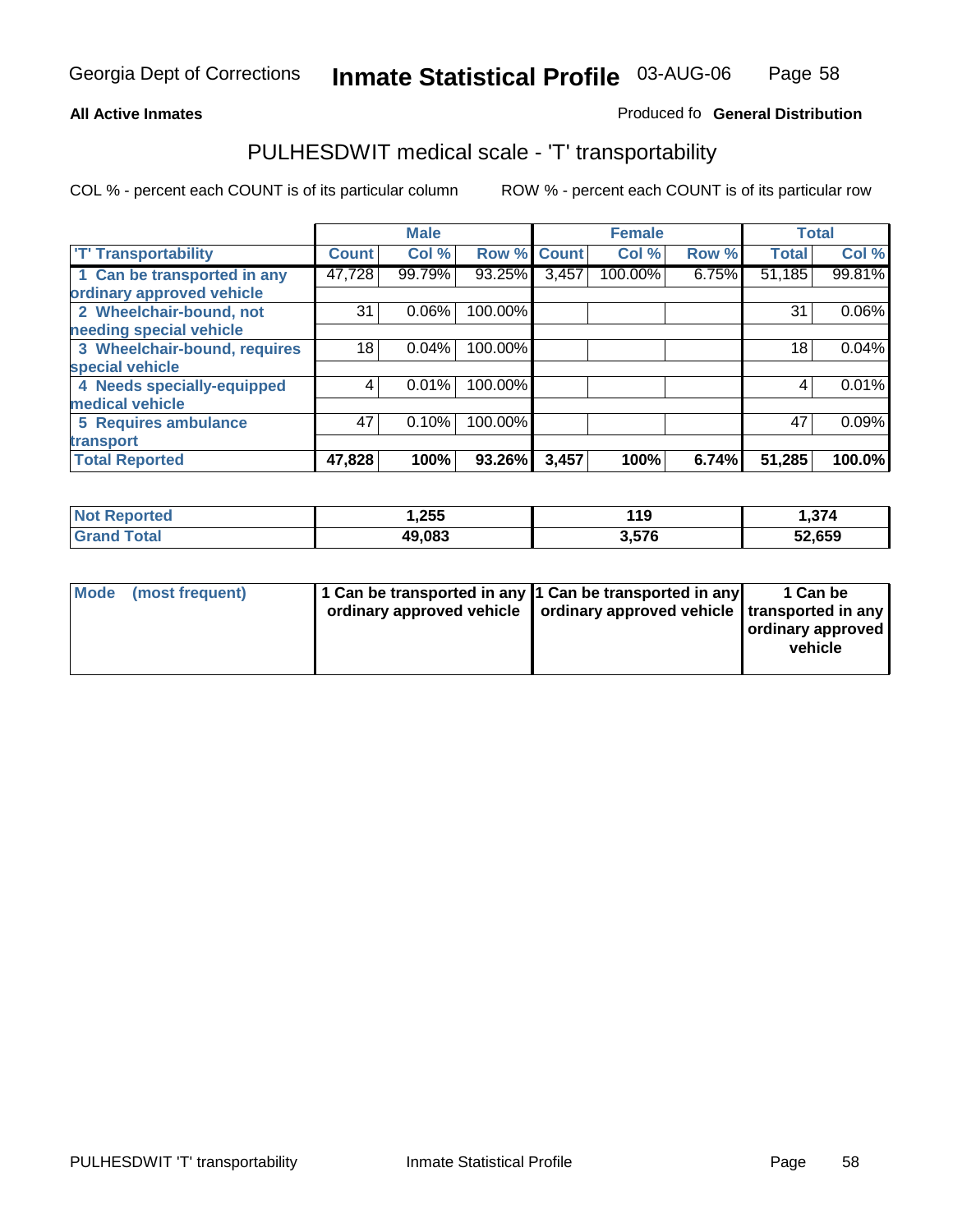#### **All Active Inmates**

### Produced for **General Distribution**

### Criminality in family, self-reported

|                              |              | <b>Male</b> |        |              | <b>Female</b> |          |              | <b>Total</b> |
|------------------------------|--------------|-------------|--------|--------------|---------------|----------|--------------|--------------|
| <b>Criminality In Family</b> | <b>Count</b> | Col %       | Row %  | <b>Count</b> | Col %         | Row %    | <b>Total</b> | Col %        |
| Yes, criminality in family   | 12,946       | 27.66%      | 91.34% | 1.228        | 36.71%        | $8.66\%$ | 14.174       | 28.26%       |
| No criminality in family     | 33,866       | 72.34%      | 94.12% | 2.117        | 63.29%        |          | 5.88% 35,983 | 71.74%       |
| <b>Total Reported</b>        | 46,812       | 100%        | 93.33% | 3,345        | 100%          |          | 6.67% 50,157 | 100%         |

| <b>Not</b>      | 271           | $\sim$ | 2.502  |
|-----------------|---------------|--------|--------|
| <b>Reported</b> | <i>L.LI</i> I | ا دے   |        |
| <b>ota</b>      | 49,083        | 3,576  | 52,659 |

| Mode (most frequent) |  | No criminality in family | No criminality in family | No criminality in<br>family |
|----------------------|--|--------------------------|--------------------------|-----------------------------|
|----------------------|--|--------------------------|--------------------------|-----------------------------|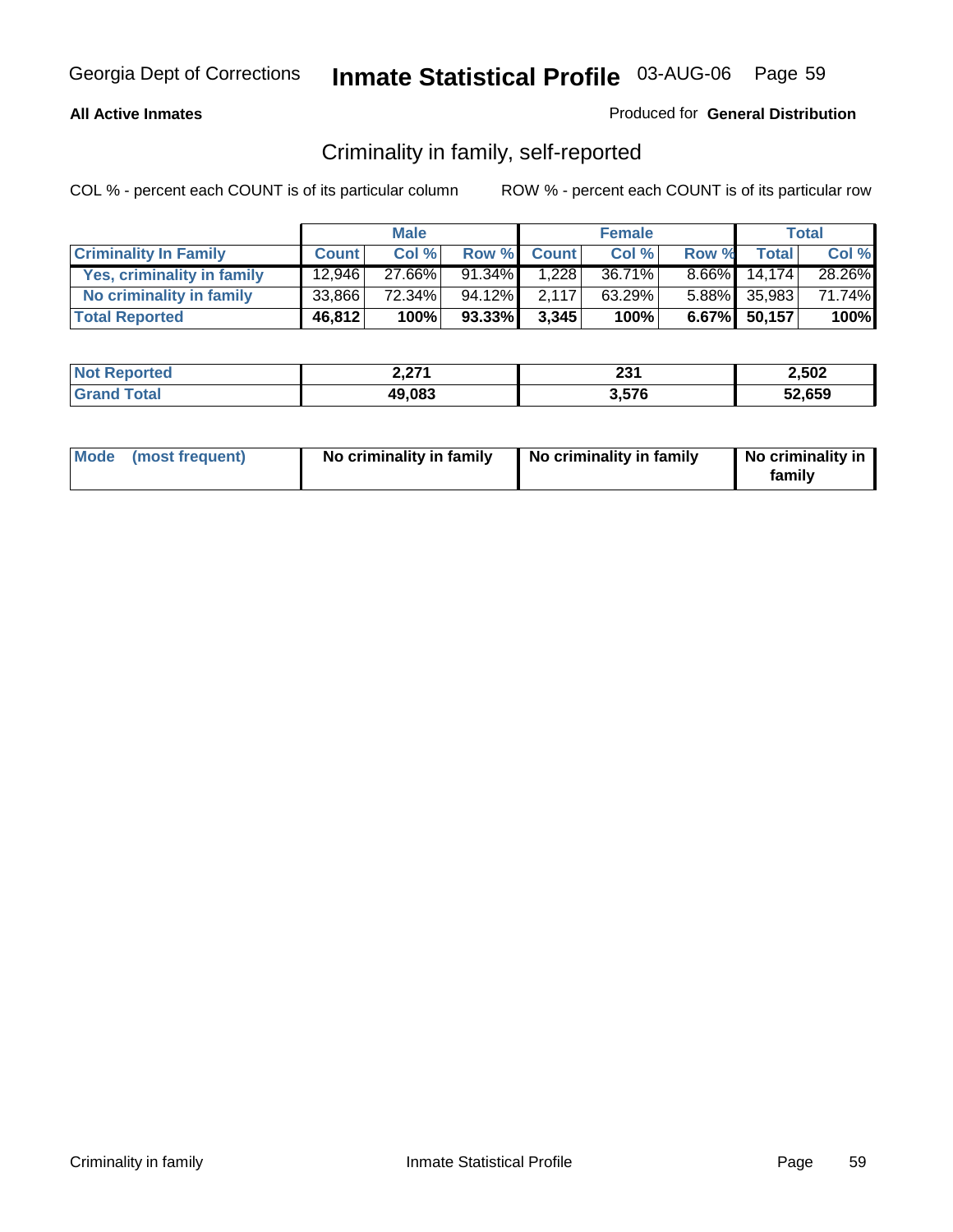#### **All Active Inmates**

### Produced for **General Distribution**

### Alcoholism in family, self-reported

|                             |              | <b>Male</b> |        |              | <b>Female</b> |          |              | <b>Total</b> |
|-----------------------------|--------------|-------------|--------|--------------|---------------|----------|--------------|--------------|
| <b>Alcoholism In Family</b> | <b>Count</b> | Col %       | Row %  | <b>Count</b> | Col %         | Row %    | <b>Total</b> | Col %        |
| Yes, alcoholism in family   | 8.386        | $17.91\%$   | 91.13% | 816          | 24.39%        | $8.87\%$ | 9,202        | 18.35%       |
| No alcoholism in family     | 38.426       | $82.09\%$   | 93.82% | 2,529        | 75.61%        | $6.18\%$ | 40,955       | 81.65%       |
| <b>Total Reported</b>       | 46,812       | 100%        | 93.33% | 3,345        | 100%          |          | 6.67% 50,157 | 100%         |

| <b>Not Reported</b> | 2 הדר<br><i>L.LI</i> | າາາ<br>ا ت | 2,502  |
|---------------------|----------------------|------------|--------|
| <b>Srand Total</b>  | 49,083               | 3,576      | 52,659 |

| Mode (most frequent) | No alcoholism in family | No alcoholism in family | No alcoholism in<br>family |
|----------------------|-------------------------|-------------------------|----------------------------|
|----------------------|-------------------------|-------------------------|----------------------------|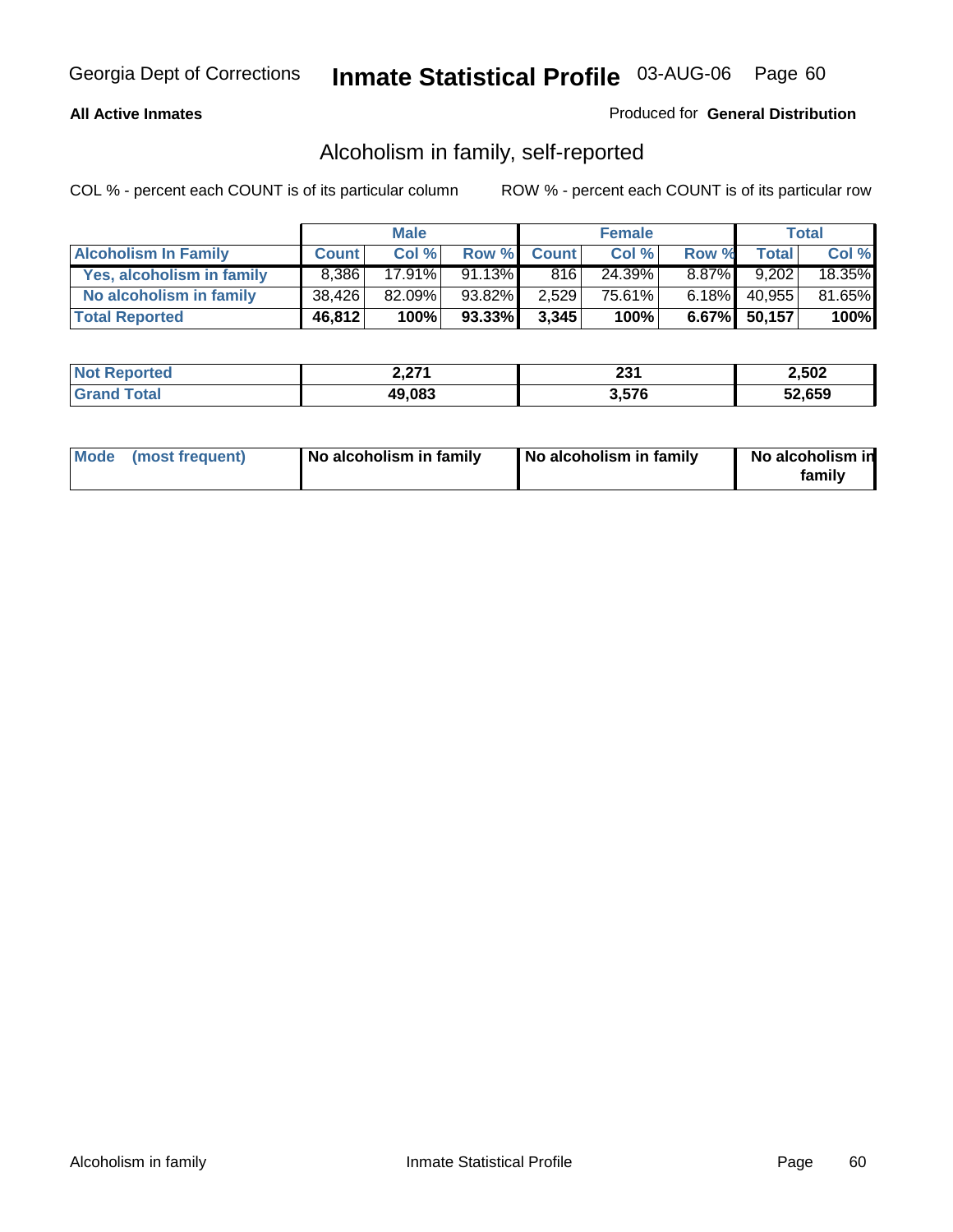#### **All Active Inmates**

Produced for **General Distribution**

### Drug abuse in family, self-reported

|                           |              | <b>Male</b> |        |              | <b>Female</b> |           |              | <b>Total</b> |
|---------------------------|--------------|-------------|--------|--------------|---------------|-----------|--------------|--------------|
| Drug Abuse In Family      | <b>Count</b> | Col %       | Row %  | <b>Count</b> | Col %         | Row %     | <b>Total</b> | Col %        |
| Yes, drug abuse in family | 4.761        | 10.17%      | 87.55% | 677          | 20.24%        | $12.45\%$ | 5.438        | 10.84%       |
| No drug abuse in family   | 42,051       | 89.83%      | 94.03% | 2,668        | 79.76%        | $5.97\%$  | 44.719       | 89.16%       |
| <b>Total Reported</b>     | 46,812       | 100%        | 93.33% | 3,345        | 100%          |           | 6.67% 50,157 | 100%         |

| <b>Not Reported</b> | ידר ר<br><i>L.LI</i> | ∗ פר<br>ا دے | 2.502  |
|---------------------|----------------------|--------------|--------|
| ⊺otal<br>l Grand    | 49,083               | 3.576        | 52,659 |

|  | Mode (most frequent) | No drug abuse in family | No drug abuse in family | No drug abuse in<br>family |
|--|----------------------|-------------------------|-------------------------|----------------------------|
|--|----------------------|-------------------------|-------------------------|----------------------------|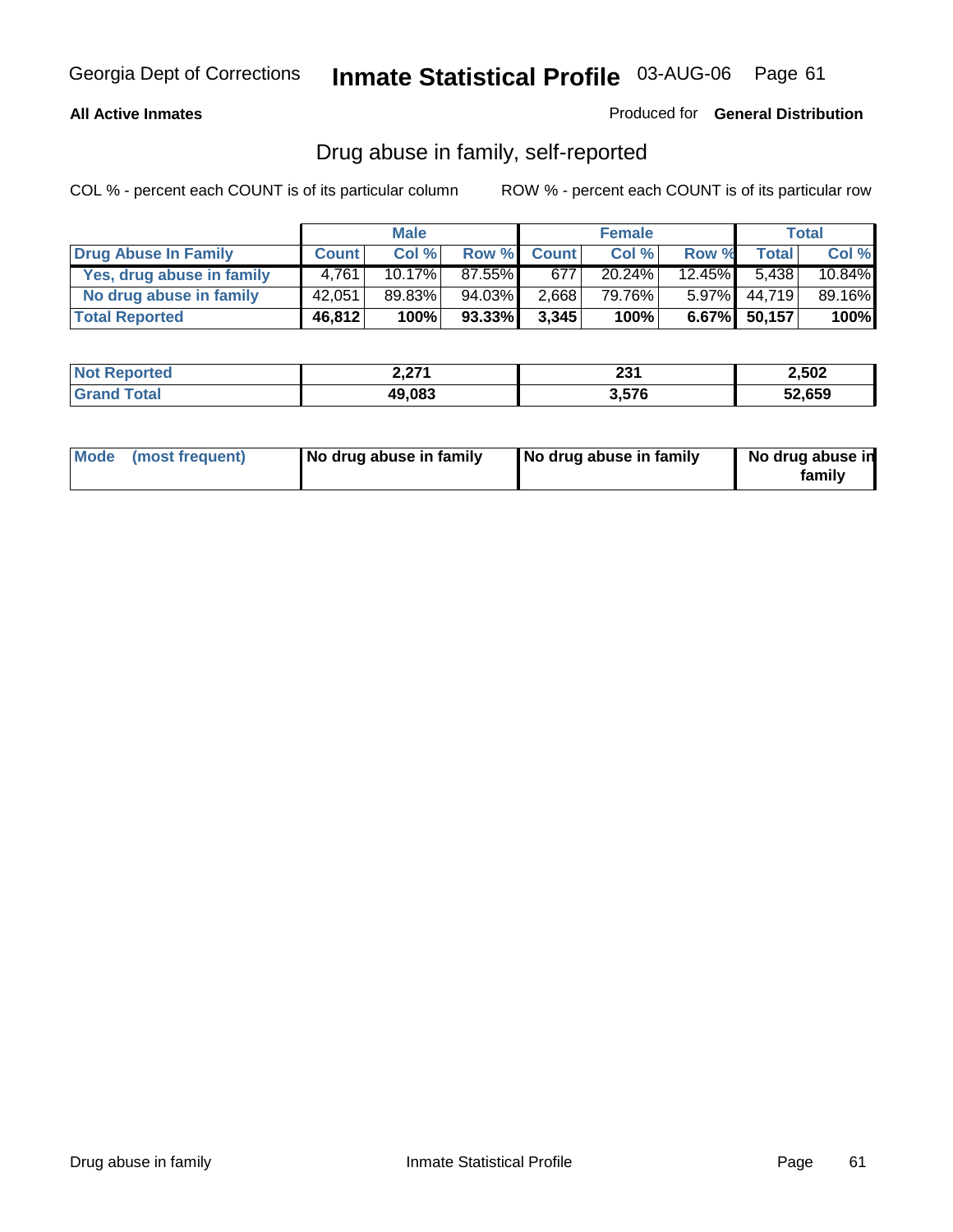#### **All Active Inmates**

### Produced for **General Distribution**

### Subjected to frequent beatings, self-reported

|                                   |              | <b>Male</b> |        |              | <b>Female</b> |          |        | Total  |
|-----------------------------------|--------------|-------------|--------|--------------|---------------|----------|--------|--------|
| <b>Frequent beatings</b>          | <b>Count</b> | Col %       | Row %  | <b>Count</b> | Col %         | Row %    | Total  | Col %  |
| <b>Yes, subjected to frequent</b> | 1,813        | $3.87\%$    | 80.01% | 453          | $13.54\%$     | 19.99%   | 2,266  | 4.52%  |
| <b>beatings</b>                   |              |             |        |              |               |          |        |        |
| Not subjected to frequent         | 44,999       | 96.13%      | 93.96% | 2,892        | 86.46%        | $6.04\%$ | 47.891 | 95.48% |
| <b>beatings</b>                   |              |             |        |              |               |          |        |        |
| <b>Total Reported</b>             | 46,812       | 100%        | 93.33% | 3,345        | 100%          | 6.67%    | 50,157 | 100%   |

| orted              | גים ו         | 994   | 2,502  |
|--------------------|---------------|-------|--------|
| NO.                | <i>L.LI</i> I | 2J I  |        |
| $\sim$ fol<br>. Gr | 49,083        | 3.576 | 52,659 |

| <b>Mode</b><br>(most frequent) | Not subjected to frequent<br>beatings | Not subjected to frequent   Not subjected to  <br>beatings | <b>frequent beatings</b> |  |
|--------------------------------|---------------------------------------|------------------------------------------------------------|--------------------------|--|
|                                |                                       |                                                            |                          |  |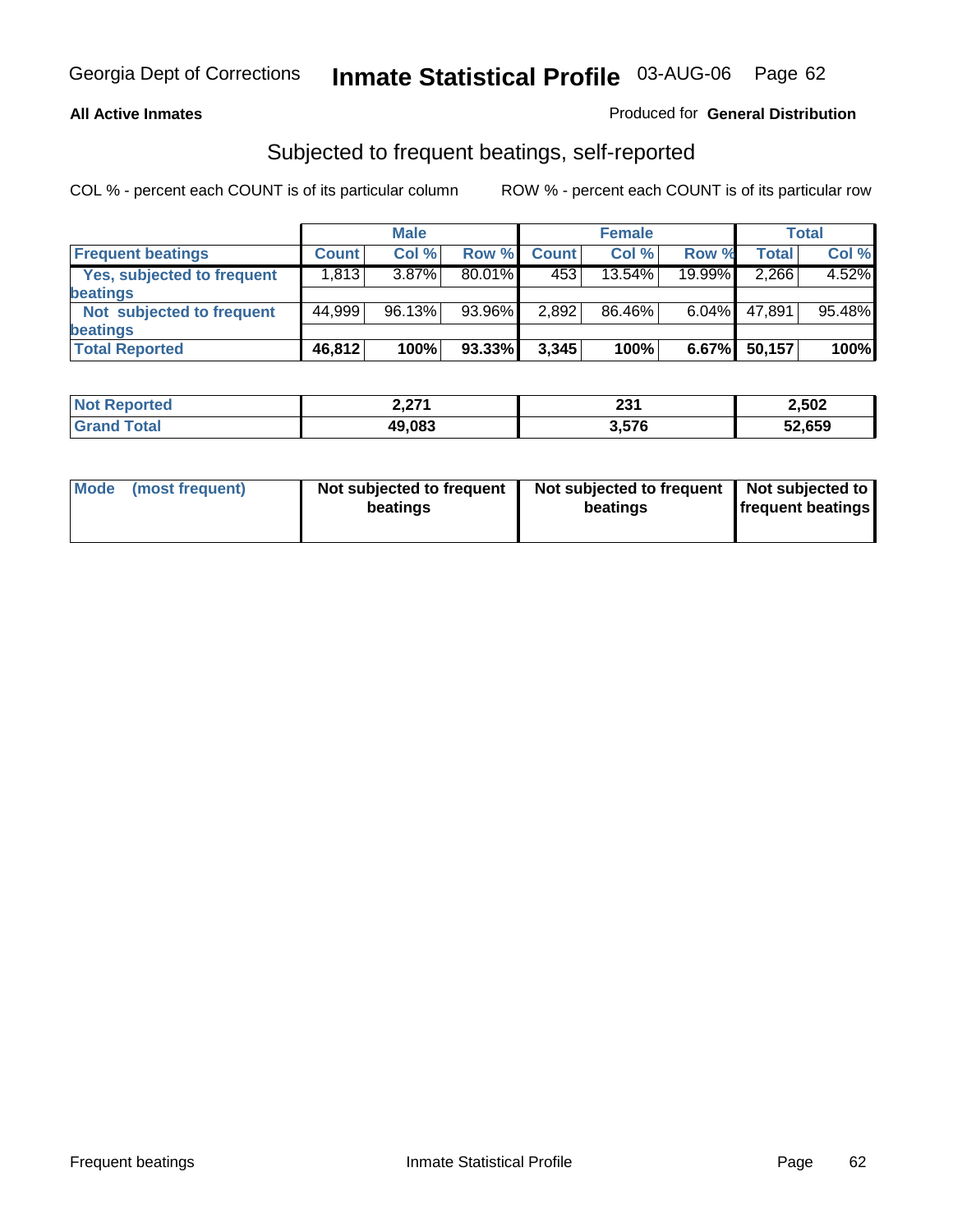### **All Active Inmates**

### Produced for **General Distribution**

### Father absent during inmate's childhood

|                           |              | <b>Male</b> |           |              | <b>Female</b> |       |                 | Total  |
|---------------------------|--------------|-------------|-----------|--------------|---------------|-------|-----------------|--------|
| <b>Father Absent</b>      | <b>Count</b> | Col %       | Row %     | <b>Count</b> | Col %         | Row % | <b>Total</b>    | Col %  |
| Yes, father was absent    | 23,248       | 49.66%      | 94.79%    | 1,278        | 38.21%        |       | $5.21\%$ 24,526 | 48.90% |
| No, father was not absent | 23,564       | 50.34%      | $91.94\%$ | 2,067        | 61.79%        |       | 8.06% 25,631    | 51.10% |
| <b>Total Reported</b>     | 46,812       | 100%        | 93.33%    | 3,345        | 100%          |       | $6.67\%$ 50,157 | 100%   |

| <b>Not Reported</b> | 2,271  | າາ4<br>ZJ I | 2,502  |
|---------------------|--------|-------------|--------|
| <b>Grand Total</b>  | 49,083 | 3,576       | 52,659 |

| Mode (most frequent) |  | 「No, father was not absent ┃No, father was not absent ┃No, father was not | absent |
|----------------------|--|---------------------------------------------------------------------------|--------|
|----------------------|--|---------------------------------------------------------------------------|--------|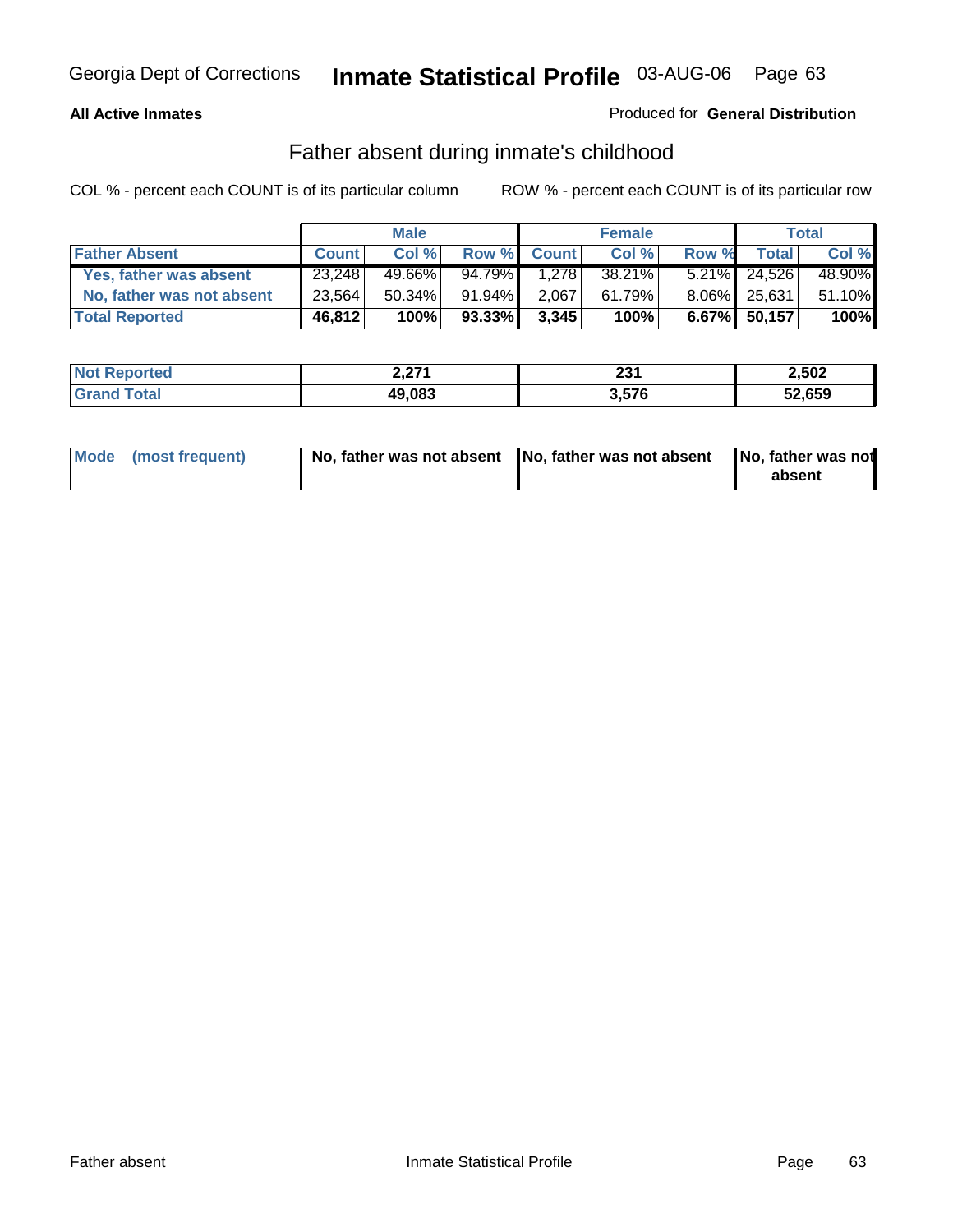#### **All Active Inmates**

### Produced for **General Distribution**

### Mother absent during inmate's childhood

|                           |              | <b>Male</b> |        |              | <b>Female</b> |          |              | Total  |
|---------------------------|--------------|-------------|--------|--------------|---------------|----------|--------------|--------|
| <b>Mother Absent</b>      | <b>Count</b> | Col %       | Row %  | <b>Count</b> | Col %         | Row %    | <b>Total</b> | Col %  |
| Yes, mother was absent    | 6.144        | $13.12\%$   | 93.46% | 430          | 12.86%        | $6.54\%$ | 6,574        | 13.11% |
| No, mother was not absent | 40,668       | 86.88%      | 93.31% | 2.915        | 87.14%        | $6.69\%$ | 43,583       | 86.89% |
| <b>Total Reported</b>     | 46,812       | 100%        | 93.33% | 3,345        | 100%          |          | 6.67% 50,157 | 100%   |

| <b>Not Reported</b> | ን ን71<br>2.ZI | າາາ<br>ا د∡ | 2,502  |
|---------------------|---------------|-------------|--------|
| <b>Srand Total</b>  | 49,083        | 3,576       | 52,659 |

| Mode (most frequent) | No, mother was not absent $\vert$ No, mother was not absent $\vert$ No, mother was | not absent |
|----------------------|------------------------------------------------------------------------------------|------------|
|                      |                                                                                    |            |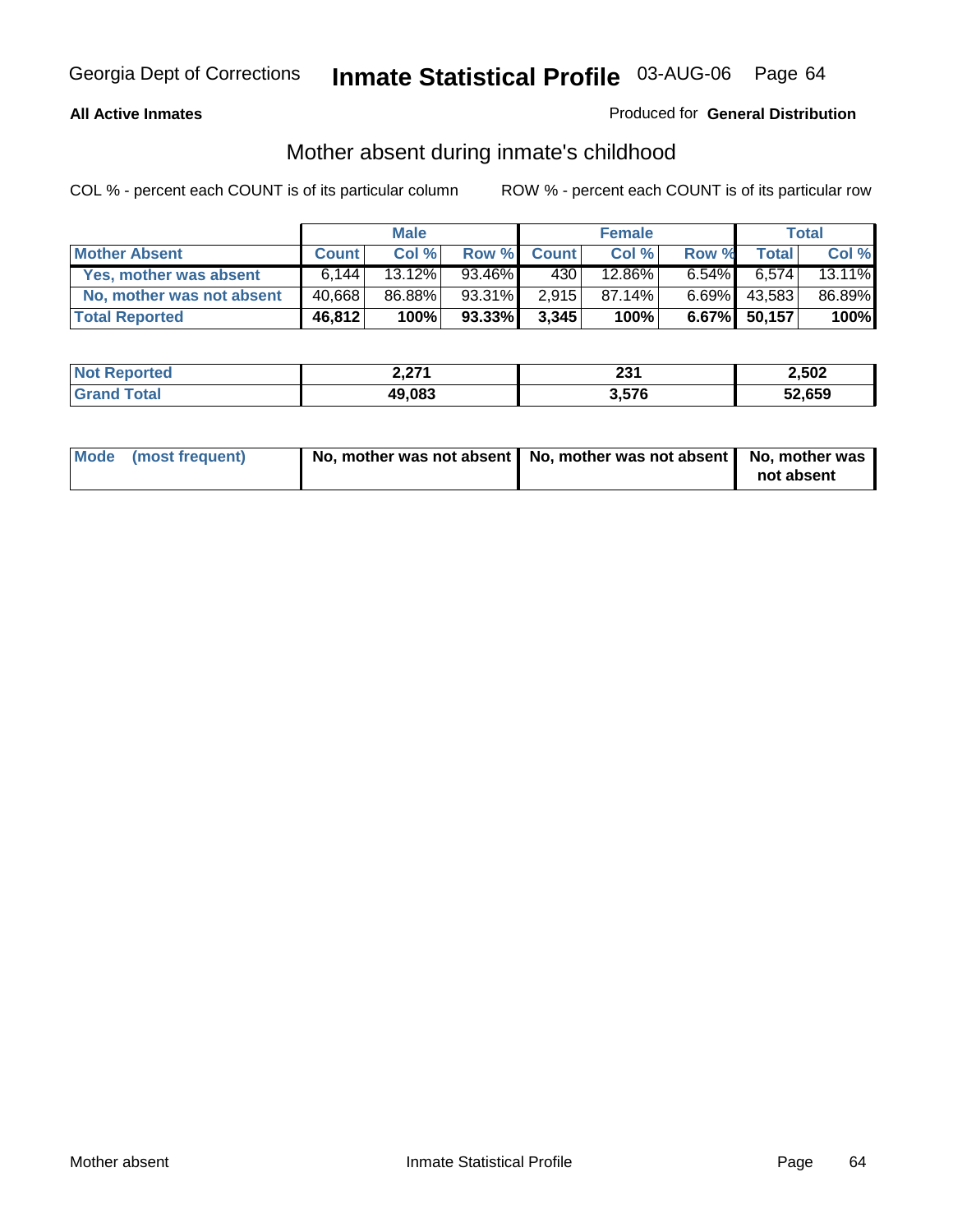### **All Active Inmates**

### Produced for **General Distribution**

### Inmate diagnosed as manipulative

|                       |              | <b>Male</b> |        |              | <b>Female</b> |          |              | Total  |
|-----------------------|--------------|-------------|--------|--------------|---------------|----------|--------------|--------|
| <b>Manipulative</b>   | <b>Count</b> | Col %       | Row %  | <b>Count</b> | Col %         | Row %    | <b>Total</b> | Col %  |
| Yes, manipulative     | 12.098       | 26.26%      | 99.55% | 55           | 1.64%         | 0.45%    | 12.153       | 24.59% |
| No, not manipulative  | 33,973       | 73.74%      | 91.17% | 3,289        | 98.36%        |          | 8.83% 37,262 | 75.41% |
| <b>Total Reported</b> | 46,071       | 100%        | 93.23% | 3,344        | 100%          | $6.77\%$ | 49.415       | 100%   |

| <b>Not Reported</b><br>3,012 |        | 232             | 3,244  |
|------------------------------|--------|-----------------|--------|
| <b>Total</b><br>l Grand      | 49,083 | 3 57R<br>ט וטוט | 52,659 |

| <b>Mode</b> | (most frequent) | No. not manipulative | No. not manipulative | No. not<br>I manipulative |
|-------------|-----------------|----------------------|----------------------|---------------------------|
|-------------|-----------------|----------------------|----------------------|---------------------------|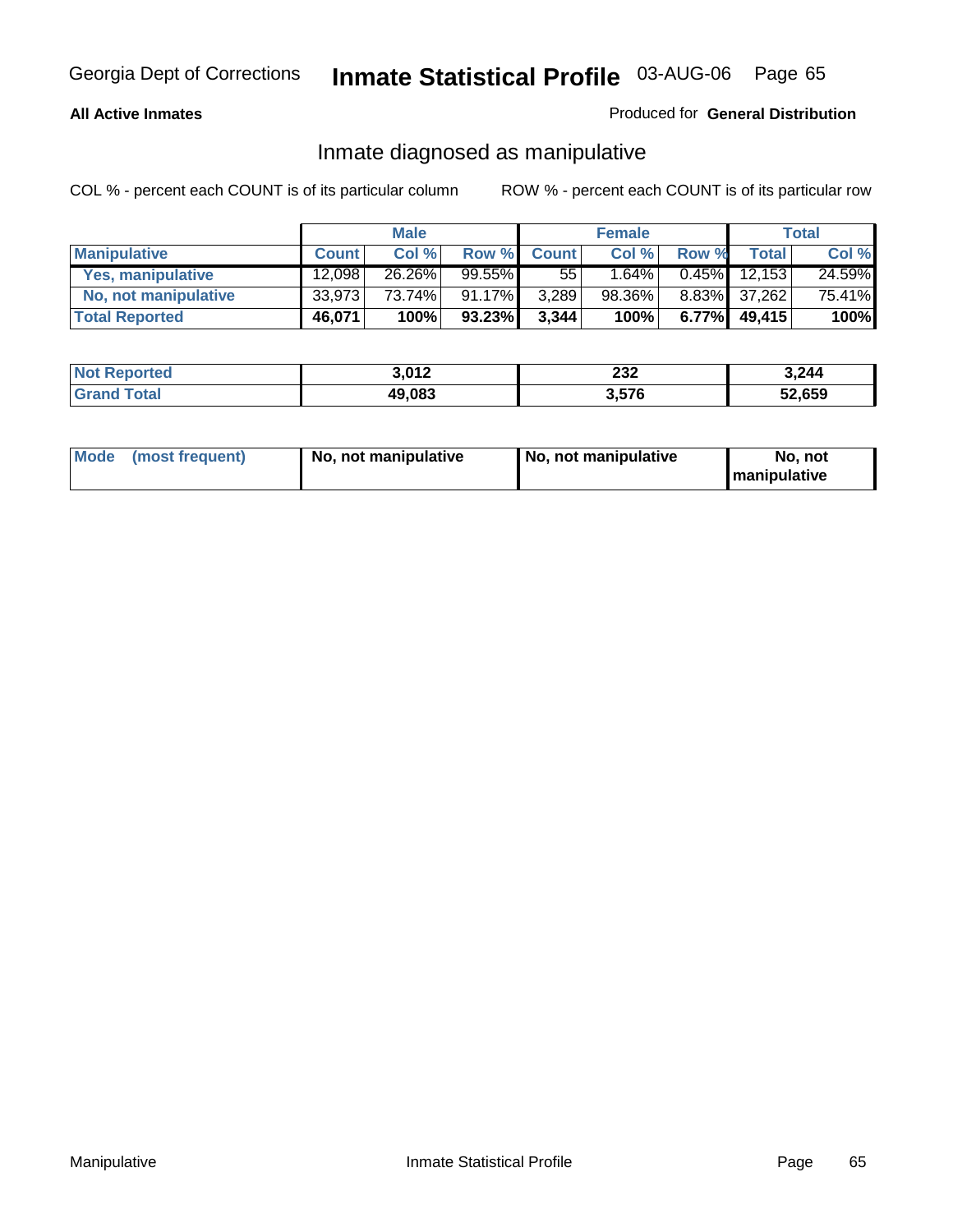#### **All Active Inmates**

#### Produced for **General Distribution**

### Inmate diagnosed as assaultive

|                       |              | <b>Male</b> |           |              | <b>Female</b> |       |              | <b>Total</b> |
|-----------------------|--------------|-------------|-----------|--------------|---------------|-------|--------------|--------------|
| <b>Assaultive</b>     | <b>Count</b> | Col %       | Row %     | <b>Count</b> | Col %         | Row % | Total        | Col %        |
| Yes, assaultive       | 20.355       | 44.18%      | $94.74\%$ | 1,131        | 33.82%        |       | 5.26% 21,486 | 43.48%       |
| No, not assaultive    | 25,716       | 55.82%      | $92.08\%$ | 2,213        | 66.18%        |       | 7.92% 27,929 | 56.52%       |
| <b>Total Reported</b> | 46,071       | 100%        | $93.23\%$ | 3,344        | 100%          | 6.77% | 49,415       | 100%         |

| 3,012<br><b>Not Reported</b> |        | າາາ<br>ZJZ | 3,244  |
|------------------------------|--------|------------|--------|
| <b>Srand Total</b>           | 49,083 | 3,576      | 52,659 |

| Mode | ↑ (most frequent) | No, not assaultive | No, not assaultive | [No, not assaultive] |
|------|-------------------|--------------------|--------------------|----------------------|
|------|-------------------|--------------------|--------------------|----------------------|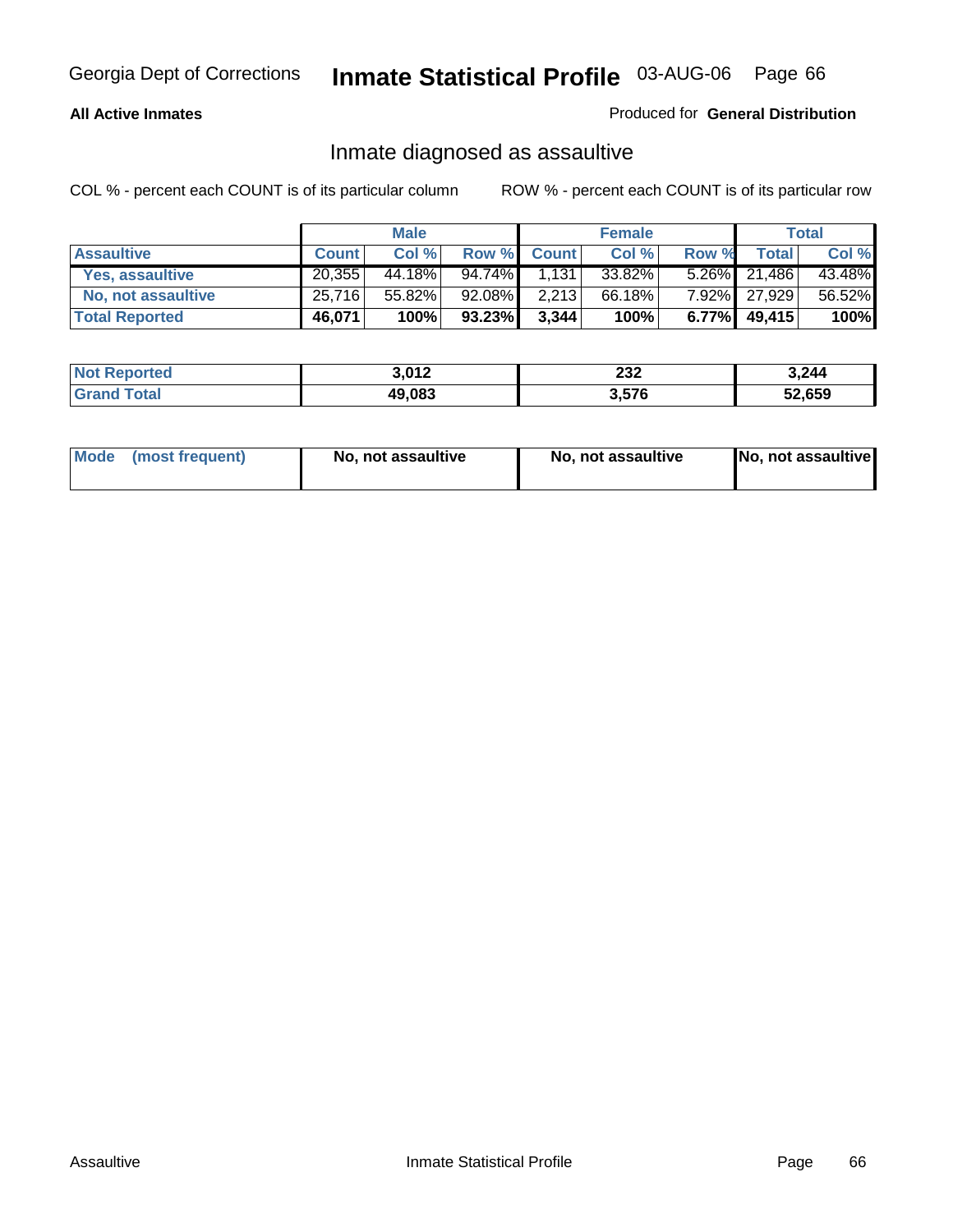#### **All Active Inmates**

#### Produced for **General Distribution**

### Number of prior Georgia incarcerations

|                                       |              | <b>Male</b> |                    |       | <b>Female</b> |       |        | <b>Total</b> |
|---------------------------------------|--------------|-------------|--------------------|-------|---------------|-------|--------|--------------|
| <b>Num of Prior GA Incarcerations</b> | <b>Count</b> | Col %       | <b>Row % Count</b> |       | Col %         | Row % | Total  | Col %        |
| $\bf{0}$                              | 27,932       | 56.91%      | 92.05%             | 2,414 | 67.51%        | 7.95% | 30,346 | 57.63%       |
|                                       | 8,680        | 17.68%      | 93.82%             | 572   | 16.00%        | 6.18% | 9,252  | 17.57%       |
|                                       | 4,998        | 10.18%      | 95.13%             | 256   | 7.16%         | 4.87% | 5,254  | 9.98%        |
| 3                                     | 3,072        | 6.26%       | 95.17%             | 156   | 4.36%         | 4.83% | 3,228  | 6.13%        |
|                                       | 1,927        | 3.93%       | 96.11%             | 78 I  | 2.18%         | 3.89% | 2,005  | 3.81%        |
| 5                                     | 1,072        | 2.18%       | 96.23%             | 42    | 1.17%         | 3.77% | 1,114  | 2.12%        |
| <b>More Than 5</b>                    | 1,402        | 2.86%       | 96.03%             | 58    | 1.62%         | 3.97% | 1,460  | 2.77%        |
| <b>Total Reported</b>                 | 49,083       | 100%        | 93.21%             | 3,576 | 100%          | 6.79% | 52,659 | 100.0%       |

| orted<br>NC        |        |       |        |
|--------------------|--------|-------|--------|
| <b>otal</b><br>Gr: | 49.083 | 3.576 | 52,659 |

| Mean (average)       | l.O3 | .69 | 1.01 |
|----------------------|------|-----|------|
| Median (middle)      |      |     |      |
| Mode (most frequent) |      |     |      |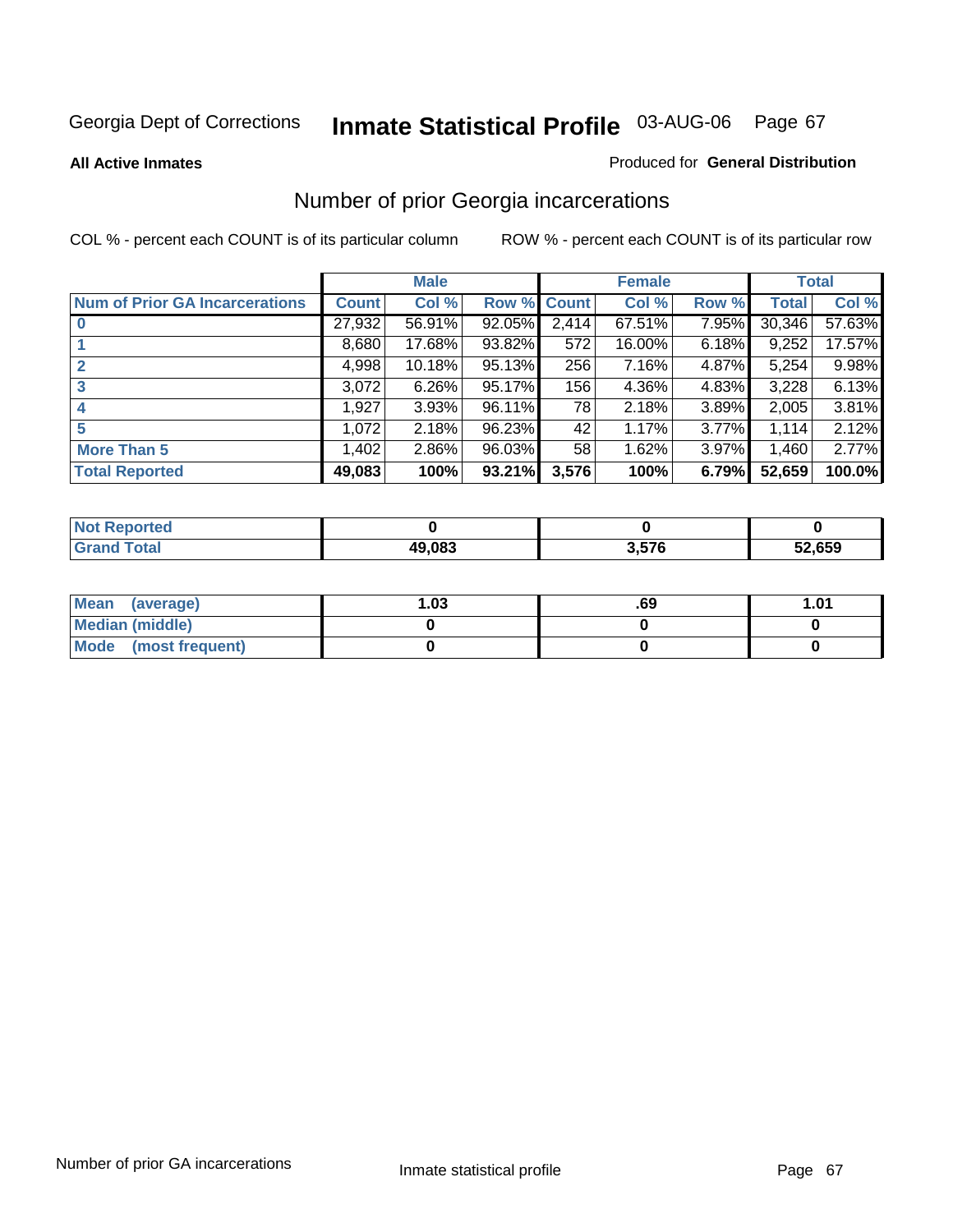#### **All Active Inmates**

#### Produced for **General Distribution**

### Prison sentence in years

COL % - percent each COUNT is of its particular column ROW % - percent each COUNT is of its particular row

|                                 |              | <b>Male</b> |         |                 | <b>Female</b> |          |              | <b>Total</b> |
|---------------------------------|--------------|-------------|---------|-----------------|---------------|----------|--------------|--------------|
| <b>Prison Sentence In Years</b> | <b>Count</b> | Col %       | Row %   | <b>Count</b>    | Col %         | Row %    | <b>Total</b> | Col %        |
| $0 - 1$                         | 2,204        | 4.49%       | 89.70%  | 253             | 7.07%         | 10.30%   | 2,457        | 4.67%        |
| $1.1 - 2$                       | 3,839        | 7.82%       | 88.40%  | 504             | 14.09%        | 11.60%   | 4,343        | 8.25%        |
| $2.1 - 3$                       | 3,936        | 8.02%       | 88.31%  | 521             | 14.57%        | 11.69%   | 4,457        | 8.46%        |
| $3.1 - 4$                       | 2,826        | 5.76%       | 90.64%  | 292             | 8.17%         | $9.36\%$ | 3,118        | 5.92%        |
| $4.1 - 5$                       | 4,917        | 10.02%      | 91.39%  | 463             | 12.95%        | 8.61%    | 5,380        | 10.22%       |
| $5.1 - 6$                       | 2,074        | 4.23%       | 92.67%  | 164             | 4.59%         | 7.33%    | 2,238        | 4.25%        |
| $6.1 - 7$                       | 2,024        | 4.12%       | 93.96%  | 130             | 3.64%         | 6.04%    | 2,154        | 4.09%        |
| $7.1 - 8$                       | 1,843        | 3.75%       | 93.70%  | 124             | 3.47%         | 6.30%    | 1,967        | 3.74%        |
| $8.1 - 9$                       | 774          | 1.58%       | 93.14%  | $\overline{57}$ | 1.59%         | 6.86%    | 831          | 1.58%        |
| $9.1 - 10$                      | 6,068        | 12.36%      | 94.86%  | 329             | 9.20%         | 5.14%    | 6,397        | 12.15%       |
| $10.1 - 12$                     | 2,307        | 4.70%       | 95.29%  | 114             | 3.19%         | 4.71%    | 2,421        | 4.60%        |
| $12.1 - 15$                     | 3,455        | 7.04%       | 95.89%  | 148             | 4.14%         | 4.11%    | 3,603        | 6.84%        |
| $15.1 - 20$                     | 3,425        | 6.98%       | 96.48%  | 125             | 3.50%         | 3.52%    | 3,550        | 6.74%        |
| 20.1 - Over                     | 2,704        | 5.51%       | 97.62%  | 66              | 1.85%         | 2.38%    | 2,770        | 5.26%        |
| <b>Life</b>                     | 6,159        | 12.55%      | 95.67%  | 279             | 7.80%         | 4.33%    | 6,438        | 12.23%       |
| <b>Life Without Parole</b>      | 423          | 0.86%       | 98.60%  | 6               | 0.17%         | 1.40%    | 429          | 0.81%        |
| <b>Death</b>                    | 101          | 0.21%       | 99.02%  |                 | 0.03%         | 0.98%    | 102          | 0.19%        |
| <b>Youthful Offenders</b>       | 3            | 0.01%       | 100.00% |                 |               |          | 3            | 0.01%        |
|                                 | 1            | 0.01%       | 100.00% |                 |               |          | 1            | 0.01%        |
| <b>Total Reported</b>           | 49,083       | 100%        | 93.21%  | 3,576           | 100.0%        | 6.79%    | 52,659       | 100.0%       |

| . Reported<br>' NOT I |        |     |        |
|-----------------------|--------|-----|--------|
| ™otal                 | 19.083 | E7C | 52,659 |

#### **Determinate (numeric) sentences only**

| <b>Mean</b><br>ane | c | 8.96 |
|--------------------|---|------|

#### **All sentences (including determinate), with life, life without parole, and death sentences figured at 45 years**

| anre<br>ш.<br>4.UL<br>J.LJ<br>__ |  | Mea | אה ו |  | $\sim$ 70<br>$\overline{\phantom{a}}$ |
|----------------------------------|--|-----|------|--|---------------------------------------|
|----------------------------------|--|-----|------|--|---------------------------------------|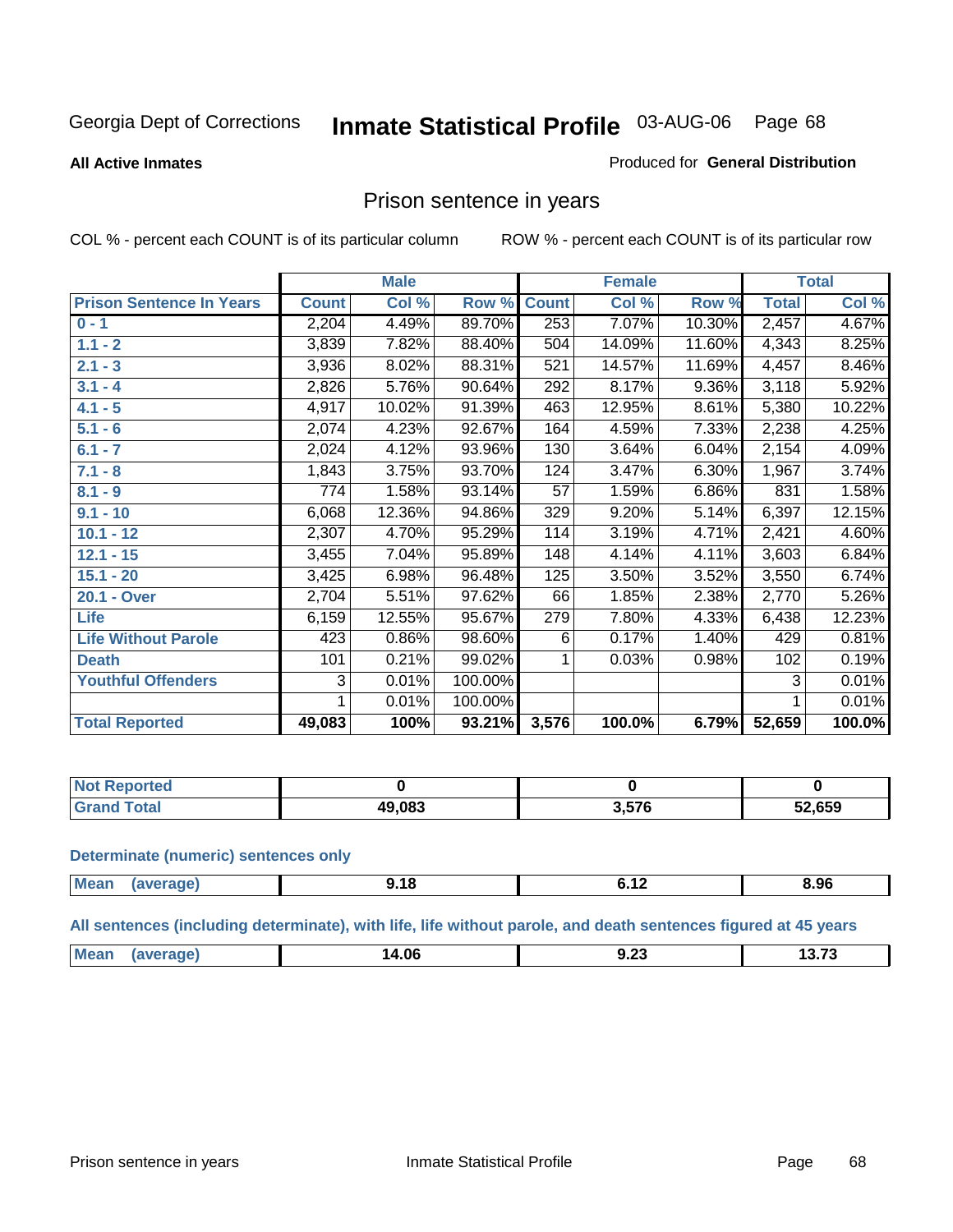#### **All Active Inmates**

#### Produced for **General Distribution**

# Primary offense, broken out into felonies vs misdemeanors

|                                  | <b>Male</b>  |           |                    |       | <b>Female</b> | Total    |              |         |
|----------------------------------|--------------|-----------|--------------------|-------|---------------|----------|--------------|---------|
| <b>Felonies and Misdemeanors</b> | <b>Count</b> | Col%      | <b>Row % Count</b> |       | Col %         | Row %    | <b>Total</b> | Col %   |
| <b>Felonies</b>                  | 48,052       | $99.95\%$ | 93.26%             | 3.472 | 100.00%       | $6.74\%$ | 51.524       | 99.96%  |
| <b>Misdemeanors</b>              | 22           | $.05\%$   | 100.00%            |       |               |          | 22           | $.04\%$ |
| <b>Total Reported</b>            | 48,074       | 100%      | 93.26%             | 3,472 | 100%          | 6.74%    | 51,546       | 100%    |

| N <sub>of</sub><br>ted:<br>⋯ | 1009   | l V4         | 1113   |
|------------------------------|--------|--------------|--------|
| Grar                         | 19.083 | 10 170<br>лу | 52,659 |

| Mode (most frequent) | elonies | elonies | onies<br>-е к |
|----------------------|---------|---------|---------------|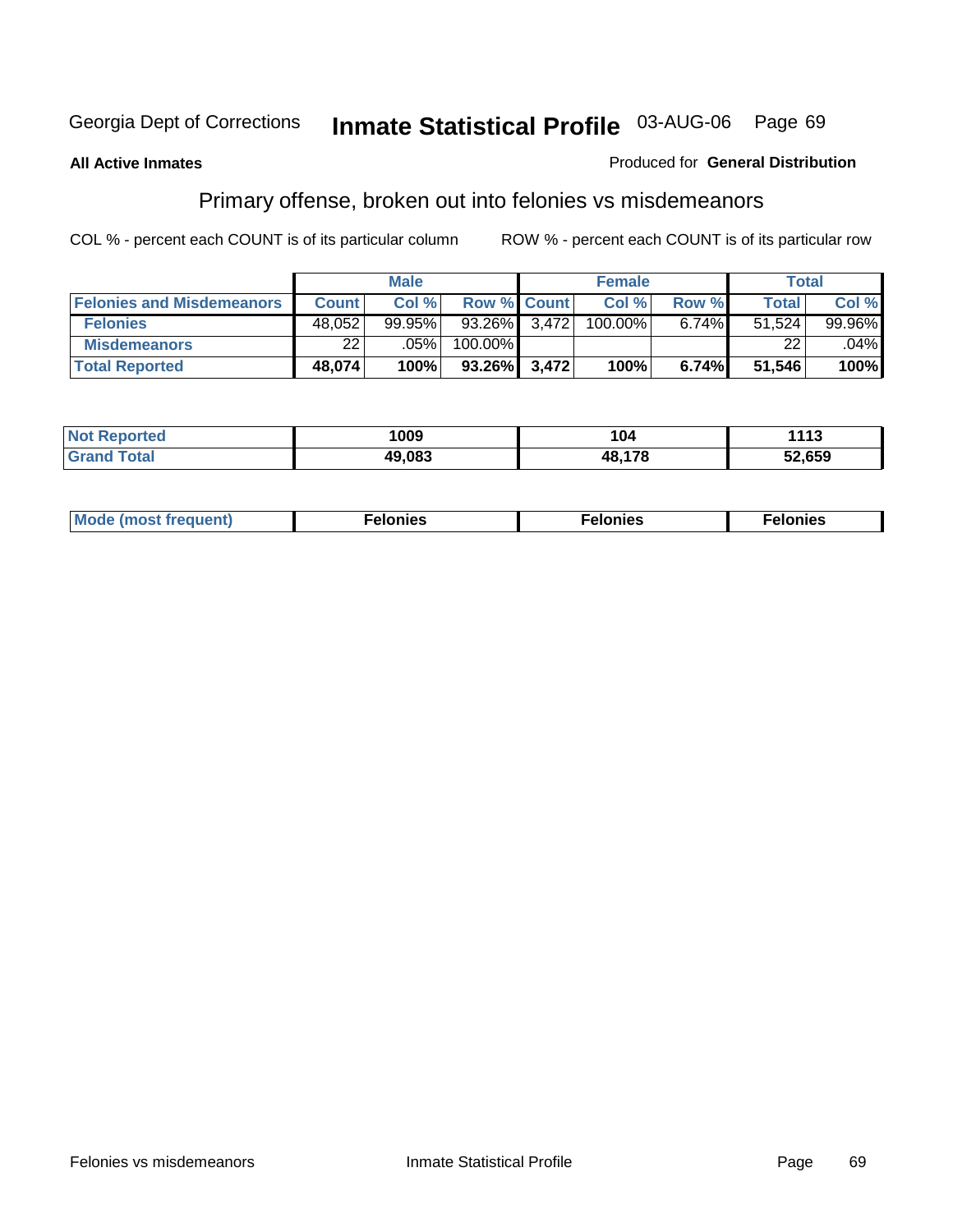#### **All Active Inmates**

#### Produced for **General Distribution**

### Primary offense, broken out into six broad crime categories

|                         |                       |              | <b>Male</b> |             |                  | <b>Female</b> |        |              | <b>Total</b> |
|-------------------------|-----------------------|--------------|-------------|-------------|------------------|---------------|--------|--------------|--------------|
| <b>Crime Categories</b> |                       | <b>Count</b> | Col %       | Row % Count |                  | Col %         | Row %  | <b>Total</b> | Col %        |
|                         | <b>Violent</b>        | 21,413       | 44.54%      | 94.41%      | 1,269            | 36.55%        | 5.59%  | 22,682       | 44.00%       |
| 2                       | <b>Sex Crime</b>      | 7,067        | 14.70%      | 98.70%      | 93               | 2.68%         | 1.30%  | 7,160        | 13.89%       |
| 3                       | <b>Property</b>       | 9,481        | 19.72%      | 89.19%      | 1,149            | 33.09%        | 10.81% | 10,630       | 20.62%       |
| 4                       | <b>Drug</b>           | 7,583        | 15.77%      | 90.22%      | 822              | 23.68%        | 9.78%  | 8,405        | 16.31%       |
| 5                       | <b>Habit/DUI</b>      | 198          | .41%        | 97.06%      | 6                | $.17\%$       | 2.94%  | 204          | $.40\%$      |
| 6                       | <b>Other</b>          | 2,332        | 4.85%       | 94.60%      | 133 <sub>1</sub> | 3.83%         | 5.40%  | 2,465        | 4.78%        |
|                         | <b>Total Reported</b> | 48,074       | 100%        | 93.26%      | 3,472            | 100%          | 6.74%  | 51,546       | 100%         |

| orted<br>NO. | 1009   | 104   | $-144o$<br>,,, |
|--------------|--------|-------|----------------|
| `otal<br>Gr. | 49,083 | 3,576 | 52,659         |

| IМ      | .        | $-$      | -------- |
|---------|----------|----------|----------|
| 1119000 | -------- | -------- |          |
|         |          |          |          |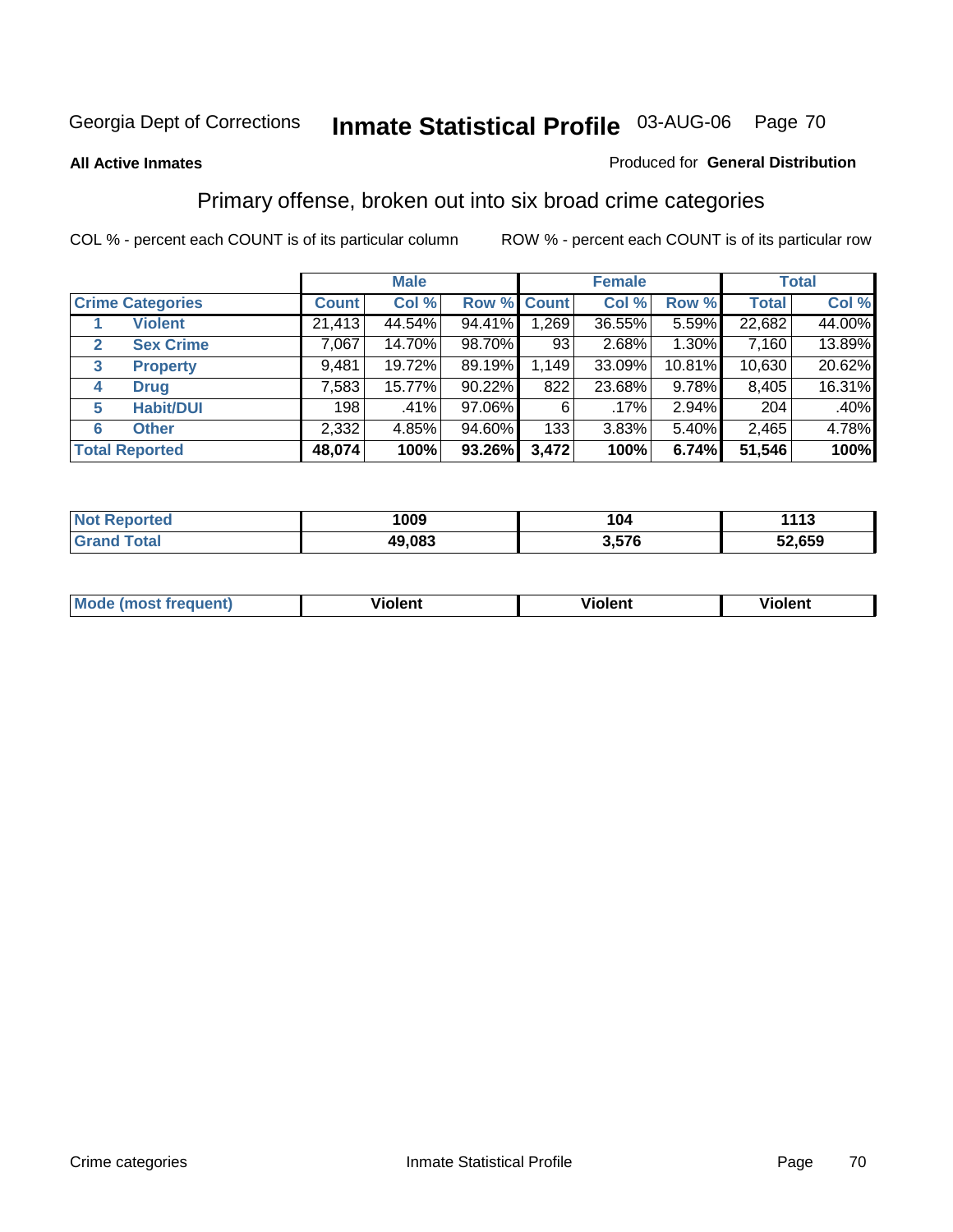**All Active Inmates**

#### Produced for **General Distribution**

# Primary offense, detailed offense code

|      |                                           |                  | <b>Male</b> |         |                  | <b>Female</b> |        |                 | <b>Total</b> |
|------|-------------------------------------------|------------------|-------------|---------|------------------|---------------|--------|-----------------|--------------|
|      | <b>Primary Offense</b>                    | <b>Count</b>     | Col %       | Row %   | <b>Count</b>     | Col %         | Row %  | <b>Total</b>    | Col %        |
| 33   | <b>Reckless Conduct</b>                   | 1                | .01%        | 100.00% |                  |               |        | 1               | .01%         |
|      | <b>C/Harm</b>                             |                  |             |         |                  |               |        |                 |              |
| 70   | <b>Poss Of Marijuana</b>                  | 7                | .01%        | 100.00% |                  |               |        | 7               | .01%         |
| 71   | <b>Viol Motor Veh Law</b>                 | $\overline{2}$   | .01%        | 100.00% |                  |               |        | $\overline{2}$  | .01%         |
| 72   | Dui                                       | $\overline{5}$   | .01%        | 100.00% |                  |               |        | 5               | .01%         |
| 73   | <b>Obstr Of Law Enf Officer</b>           | 1                | .01%        | 100.00% |                  |               |        | 1               | .01%         |
| 93   | <b>Cpwl &amp; Concealed</b>               | $\overline{1}$   | .01%        | 100.00% |                  |               |        | $\mathbf{1}$    | .01%         |
|      | <b>Weapon</b>                             |                  |             |         |                  |               |        |                 |              |
| 97   | <b>Deadly Weapons In</b>                  | $\overline{1}$   | .01%        | 100.00% |                  |               |        | 1               | .01%         |
| 99   | <b>Public</b><br><b>Other Misdemeanor</b> | 1                | .01%        | 100.00% |                  |               |        | 1               | .01%         |
| 500  | <b>Misc Misdemeanor</b>                   | $\overline{3}$   | .01%        | 100.00% |                  |               |        | $\overline{3}$  | .01%         |
| 1100 | <b>Misc Homicide Offense</b>              | $\overline{16}$  | .03%        | 88.89%  | $\overline{2}$   | .06%          | 11.11% | $\overline{18}$ | .03%         |
| 1101 | <b>Murder</b>                             | 4,510            | 9.38%       | 94.47%  | $\overline{264}$ | 7.60%         | 5.53%  | 4,774           | 9.26%        |
|      | <b>Voluntary Manslaughter</b>             | 1,064            | 2.21%       | 87.86%  | 147              | 4.23%         | 12.14% | 1,211           | 2.35%        |
| 1102 |                                           |                  |             |         |                  |               |        |                 |              |
| 1103 | <b>Involuntary</b><br><b>Manslaughter</b> | 124              | .26%        | 86.71%  | $\overline{19}$  | .55%          | 13.29% | 143             | .28%         |
| 1120 | <b>Reckless Abandonment</b>               | 1                | .01%        | 50.00%  | 1                | .03%          | 50.00% | 2               | .01%         |
| 1121 | <b>Feticide</b>                           | $\overline{3}$   | .01%        | 100.00% |                  |               |        | $\overline{3}$  | .01%         |
| 1123 | <b>Vehicular Homicide</b>                 | 331              | .69%        | 91.44%  | $\overline{31}$  | .89%          | 8.56%  | 362             | .70%         |
| 1125 | <b>Conceal Death Of</b>                   | 11               | .02%        | 91.67%  | 1                | .03%          | 8.33%  | $\overline{12}$ | .02%         |
|      | <b>Another</b>                            |                  |             |         |                  |               |        |                 |              |
| 1190 | <b>Atmpt Murder</b>                       | 4                | .01%        | 66.67%  | $\overline{2}$   | .06%          | 33.33% | 6               | .01%         |
| 1300 | <b>Misc Assault/Battery</b>               | $\overline{42}$  | .09%        | 93.33%  | $\overline{3}$   | .09%          | 6.67%  | 45              | .09%         |
| 1301 | <b>Family Violence Battery</b>            | $\overline{78}$  | .16%        | 98.73%  | $\overline{1}$   | .03%          | 1.27%  | 79              | .15%         |
| 1302 | <b>Aggrav Assault</b>                     | 4,431            | 9.22%       | 94.24%  | 271              | 7.81%         | 5.76%  | 4,702           | 9.12%        |
| 1303 | <b>Atmpt Aggrav Assault</b>               | 4                | .01%        | 100.00% |                  |               |        | 4               | .01%         |
| 1305 | <b>Aggrav Battery</b>                     | $\overline{715}$ | 1.49%       | 93.34%  | 51               | 1.47%         | 6.66%  | 766             | 1.49%        |
| 1307 | <b>Terrorist Threats &amp; Acts</b>       | 349              | .73%        | 94.84%  | $\overline{19}$  | .55%          | 5.16%  | 368             | .71%         |
| 1308 | <b>False Imprisonment</b>                 | 163              | .34%        | 97.02%  | $\overline{5}$   | .14%          | 2.98%  | 168             | .33%         |
| 1311 | <b>Kidnapping</b>                         | 1,384            | 2.88%       | 97.19%  | 40               | 1.15%         | 2.81%  | 1,424           | 2.76%        |
| 1312 | <b>Interference With</b>                  | $\overline{2}$   | .01%        | 100.00% |                  |               |        | $\overline{2}$  | .01%         |
|      | <b>Custody</b>                            |                  |             |         |                  |               |        |                 |              |
| 1314 | <b>Aggrav Assault Peace</b>               | $\overline{317}$ | .66%        | 97.24%  | 9                | .26%          | 2.76%  | 326             | .63%         |
|      | <b>Ofcr</b>                               |                  |             |         |                  |               |        |                 |              |
| 1315 | <b>Aggrav Battery Peace</b>               | 16               | .03%        | 100.00% |                  |               |        | 16              | .03%         |
|      | <b>Ofcr</b>                               |                  |             |         |                  |               |        |                 |              |
| 1316 | <b>Simple Battery</b>                     | $\overline{5}$   | .01%        | 100.00% |                  |               |        | 5               | .01%         |
| 1317 | <b>Reck Cond Infected</b>                 | $\overline{8}$   | .02%        | 72.73%  | $\overline{3}$   | .09%          | 27.27% | $\overline{11}$ | .02%         |
|      | <b>Person</b>                             |                  |             |         |                  |               |        |                 |              |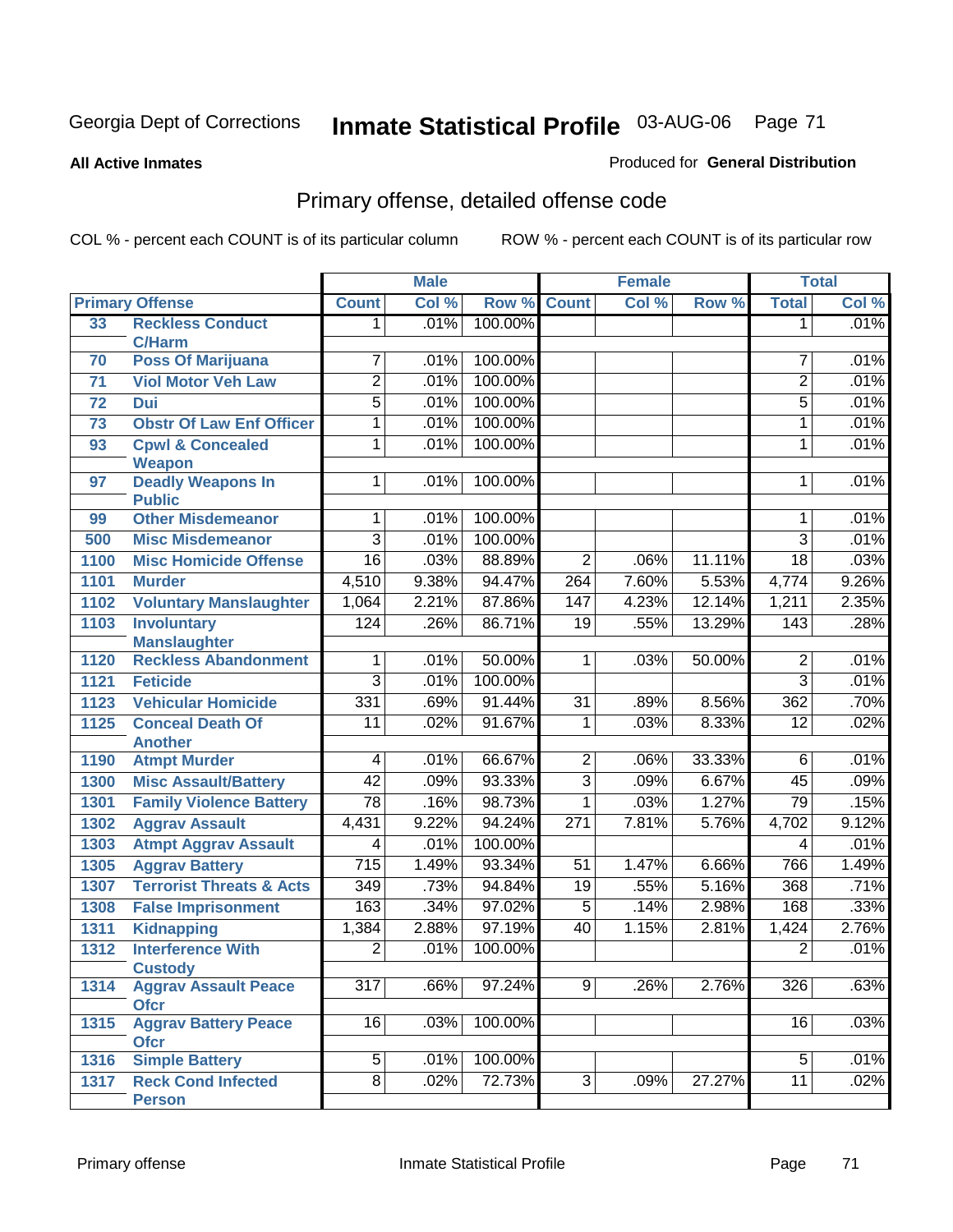#### **All Active Inmates**

#### Produced for **General Distribution**

# Primary offense, detailed offense code

|      |                                           |                 | <b>Male</b> |         |                 | <b>Female</b> |        |                 | <b>Total</b> |
|------|-------------------------------------------|-----------------|-------------|---------|-----------------|---------------|--------|-----------------|--------------|
|      | <b>Primary Offense</b>                    | <b>Count</b>    | Col %       | Row %   | <b>Count</b>    | Col %         | Row %  | <b>Total</b>    | Col %        |
| 1318 | <b>Injury By Vehicle</b>                  | 64              | .13%        | 90.14%  | $\overline{7}$  | .20%          | 9.86%  | $\overline{71}$ | .14%         |
| 1320 | <b>Stalking</b>                           | 3               | .01%        | 100.00% |                 |               |        | $\overline{3}$  | .01%         |
| 1321 | <b>Aggrav Stalking</b>                    | 280             | .58%        | 96.89%  | 9               | .26%          | 3.11%  | 289             | .56%         |
| 1390 | <b>Atmpt Kidnap</b>                       | 4               | .01%        | 100.00% |                 |               |        | 4               | .01%         |
| 1400 | <b>Arson Misc</b>                         | $\overline{2}$  | .01%        | 100.00% |                 |               |        | $\overline{2}$  | .01%         |
| 1401 | <b>Arson 1st Degree</b>                   | 90              | .19%        | 85.71%  | $\overline{15}$ | .43%          | 14.29% | 105             | .20%         |
| 1402 | <b>Arson 2nd Degree</b>                   | 8               | .02%        | 100.00% |                 |               |        | 8               | .02%         |
| 1403 | <b>Arson 3rd Degree</b>                   | 1               | .01%        | 100.00% |                 |               |        | 1               | .01%         |
| 1501 | <b>Crmnl Damage 1st</b><br><b>Degree</b>  | $\overline{27}$ | .06%        | 100.00% |                 |               |        | $\overline{27}$ | .05%         |
| 1502 | <b>Crmnl Damage 2nd</b>                   | 84              | .17%        | 94.38%  | 5               | .14%          | 5.62%  | 89              | .17%         |
| 1506 | <b>Degree</b><br><b>Alter Id</b>          | $\overline{3}$  | .01%        | 75.00%  | 1               | .03%          | 25.00% | 4               | .01%         |
| 1601 | <b>Burglary</b>                           | 5,036           | 10.48%      | 96.29%  | 194             | 5.59%         | 3.71%  | 5,230           | 10.15%       |
| 1602 | <b>Poss Burglar Tools</b>                 | $\overline{38}$ | .08%        | 97.44%  | 1               | .03%          | 2.56%  | 39              | .08%         |
| 1690 | <b>Atmpt Burglary</b>                     | 34              | .07%        | 100.00% |                 |               |        | 34              | .07%         |
| 1700 | <b>Misc Forgery</b>                       | $\overline{5}$  | .01%        | 71.43%  | $\overline{2}$  | .06%          | 28.57% | $\overline{7}$  | .01%         |
| 1701 | <b>Forgery 1st Degree</b>                 | 1,139           | 2.37%       | 70.66%  | 473             | 13.62%        | 29.34% | 1,612           | 3.13%        |
| 1702 | <b>Forgery 2nd Degree</b>                 | $\overline{43}$ | .09%        | 78.18%  | $\overline{12}$ | .35%          | 21.82% | 55              | .11%         |
| 1704 | <b>Bad Checks</b>                         | 19              | .04%        | 90.48%  | $\overline{2}$  | .06%          | 9.52%  | $\overline{21}$ | .04%         |
| 1751 | <b>Theft Credit Card</b>                  | $\overline{29}$ | .06%        | 80.56%  | $\overline{7}$  | .20%          | 19.44% | 36              | .07%         |
| 1753 | <b>Fraudulent Credit Card</b>             | $\overline{57}$ | .12%        | 73.08%  | $\overline{21}$ | .60%          | 26.92% | 78              | .15%         |
| 1755 | <b>Recv Gds, Srvs Fraud</b>               | 1               | .01%        | 100.00% |                 |               |        | 1               | .01%         |
|      | <b>Obtnd</b>                              |                 |             |         |                 |               |        |                 |              |
| 1756 | <b>Financial Identity Fraud</b>           | $\overline{38}$ | .08%        | 66.67%  | $\overline{19}$ | .55%          | 33.33% | $\overline{57}$ | .11%         |
| 1759 | <b>Telecommunications</b><br><b>Fraud</b> | $\overline{2}$  | .01%        | 100.00% |                 |               |        | $\overline{c}$  | .01%         |
| 1761 | <b>Computer Theft</b>                     | $\overline{6}$  | .01%        | 75.00%  | $\overline{2}$  | .06%          | 25.00% | 8               | .02%         |
| 1762 | <b>Computer Trespass</b>                  | $\overline{2}$  | .01%        | 100.00% |                 |               |        | $\overline{2}$  | .01%         |
| 1790 | <b>Atmpt Forgery</b>                      | $\overline{1}$  | .01%        | 100.00% |                 |               |        | 1               | .01%         |
| 1796 | <b>Fraudulent Access</b>                  | 1               | .01%        | 50.00%  | 1               | .03%          | 50.00% | $\overline{2}$  | .01%         |
|      | <b>Compute</b>                            |                 |             |         |                 |               |        |                 |              |
| 1799 | <b>Misc Fraud</b>                         | 13              | .03%        | 68.42%  | $\overline{6}$  | .17%          | 31.58% | 19              | .04%         |
| 1802 | <b>Theft By Taking</b>                    | 858             | 1.78%       | 88.36%  | 113             | 3.25%         | 11.64% | 971             | 1.88%        |
| 1803 | <b>Theft By Deception</b>                 | 43              | .09%        | 71.67%  | 17              | .49%          | 28.33% | 60              | .12%         |
| 1805 | <b>Theft Of Lost Property</b>             | 1               | .01%        | 50.00%  | $\mathbf{1}$    | .03%          | 50.00% | $\overline{2}$  | .01%         |
| 1806 | <b>Theft By Rec Stolen Prop</b>           | 979             | 2.04%       | 95.14%  | 50              | 1.44%         | 4.86%  | 1,029           | 2.00%        |
| 1807 | <b>Theft Of Services</b>                  | 5               | .01%        | 100.00% |                 |               |        | 5               | .01%         |
| 1808 | <b>Theft By Conversion</b>                | $\overline{34}$ | .07%        | 85.00%  | 6               | .17%          | 15.00% | 40              | .08%         |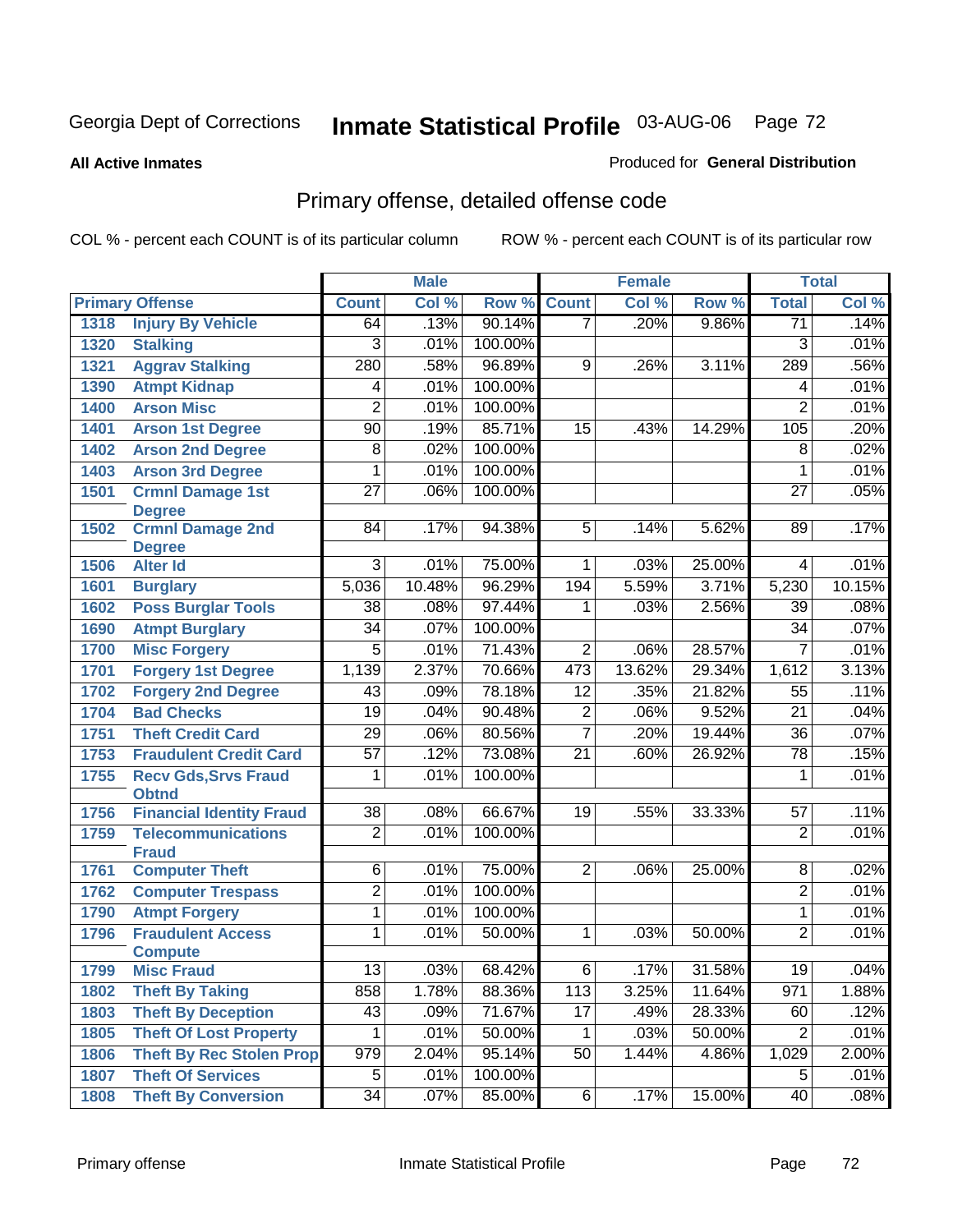**All Active Inmates**

#### Produced for **General Distribution**

# Primary offense, detailed offense code

|      |                                            |                 | <b>Male</b> |         |                 | <b>Female</b> |        |                  | <b>Total</b> |
|------|--------------------------------------------|-----------------|-------------|---------|-----------------|---------------|--------|------------------|--------------|
|      | <b>Primary Offense</b>                     | <b>Count</b>    | Col %       | Row %   | <b>Count</b>    | Col %         | Row %  | <b>Total</b>     | Col %        |
| 1811 | <b>Convsn Paymnts Real</b>                 | 1.              | .01%        | 100.00% |                 |               |        | 1                | .01%         |
|      | <b>Propy</b>                               |                 |             |         |                 |               |        |                  |              |
| 1812 | <b>Atmpt Theft By Taking</b>               | $\overline{10}$ | .02%        | 100.00% |                 |               |        | 10               | .02%         |
| 1813 | <b>Theft Motorveh Or Part</b>              | 153             | .32%        | 92.17%  | 13              | .37%          | 7.83%  | 166              | .32%         |
| 1815 | <b>Theft Bring Prop In State</b>           | 14              | .03%        | 100.00% |                 |               |        | 14               | .03%         |
| 1816 | <b>Theft Recv Prop Out</b><br><b>State</b> | 4               | .01%        | 100.00% |                 |               |        | 4                | .01%         |
| 1821 | <b>Theft By Shoplifting</b>                | 449             | .93%        | 73.37%  | 163             | 4.69%         | 26.63% | 612              | 1.19%        |
| 1880 | <b>Entering Vehicle</b>                    | 173             | .36%        | 98.30%  | $\overline{3}$  | .09%          | 1.70%  | 176              | .34%         |
| 1901 | <b>Robbery</b>                             | 1,916           | 3.99%       | 93.97%  | 123             | 3.54%         | 6.03%  | 2,039            | 3.96%        |
| 1902 | <b>Armed Robbery</b>                       | 4,651           | 9.67%       | 97.34%  | 127             | 3.66%         | 2.66%  | 4,778            | 9.27%        |
| 1903 | <b>Robbery By Force</b>                    | 171             | .36%        | 93.44%  | 12              | .35%          | 6.56%  | 183              | .36%         |
| 1904 | <b>Robbery By Intimidation</b>             | 234             | .49%        | 93.23%  | $\overline{17}$ | .49%          | 6.77%  | 251              | .49%         |
| 1905 | <b>Robbery By Sudden</b>                   | 118             | .25%        | 90.77%  | 12              | .35%          | 9.23%  | 130              | .25%         |
|      | <b>Snatch</b>                              |                 |             |         |                 |               |        |                  |              |
| 1911 | <b>Hijacking Motor Vehicle</b>             | $\overline{32}$ | .07%        | 94.12%  | $\overline{2}$  | .06%          | 5.88%  | 34               | .07%         |
| 1991 | <b>Atmpt Robbery</b>                       | $\overline{36}$ | .07%        | 94.74%  | $\overline{2}$  | .06%          | 5.26%  | $\overline{38}$  | .07%         |
| 1992 | <b>Atmpt Armed Robbery</b>                 | 67              | .14%        | 90.54%  | $\overline{7}$  | .20%          | 9.46%  | 74               | .14%         |
| 2000 | <b>Misc Sexual Offense</b>                 | 54              | .11%        | 100.00% |                 |               |        | 54               | .10%         |
| 2001 | Rape                                       | 1,794           | 3.73%       | 99.67%  | $\overline{6}$  | .17%          | .33%   | 1,800            | 3.49%        |
| 2002 | <b>Sodomy</b>                              | $\overline{18}$ | .04%        | 94.74%  | 1               | .03%          | 5.26%  | $\overline{19}$  | .04%         |
| 2003 | <b>Aggrav Sodomy</b>                       | 239             | .50%        | 99.17%  | $\overline{2}$  | .06%          | .83%   | $\overline{241}$ | .47%         |
| 2006 | <b>Incest</b>                              | 154             | .32%        | 97.47%  | $\overline{4}$  | .12%          | 2.53%  | 158              | .31%         |
| 2007 | <b>Bigamy</b>                              | 1               | .01%        | 100.00% |                 |               |        | 1                | .01%         |
| 2009 | <b>Aggrav Sexual Battery</b>               | 126             | .26%        | 98.44%  | $\overline{2}$  | .06%          | 1.56%  | 128              | .25%         |
| 2016 | <b>Pimping A Minor Under</b>               | 4               | .01%        | 100.00% |                 |               |        | 4                | .01%         |
| 2018 | 18<br><b>Statutory Rape</b>                | 782             | 1.63%       | 98.74%  | 10              | .29%          | 1.26%  | 792              | 1.54%        |
| 2019 | <b>Child Molestation</b>                   | 2,289           | 4.76%       | 98.20%  | 42              | 1.21%         | 1.80%  | 2,331            | 4.52%        |
| 2020 | <b>Enticing Child-Indec</b>                | 94              | .20%        | 94.95%  | $\overline{5}$  | .14%          | 5.05%  | 99               | .19%         |
|      | <b>Purp</b>                                |                 |             |         |                 |               |        |                  |              |
| 2021 | <b>Aggrav Child Molestation</b>            | 1,283           | 2.67%       | 98.47%  | 20              | .58%          | 1.53%  | 1,303            | 2.53%        |
| 2023 | Sexl/Asslt/Agn/Pers/Cstd                   | $\overline{1}$  | .01%        | 100.00% |                 |               |        | $\overline{1}$   | .01%         |
|      |                                            |                 |             |         |                 |               |        |                  |              |
| 2025 | <b>Solicit Sodomy From</b><br><b>Minor</b> | $\overline{2}$  | .01%        | 100.00% |                 |               |        | $\overline{2}$   | .01%         |
| 2026 | <b>Sex Offender Fail Registr</b>           | $\overline{70}$ | .15%        | 100.00% |                 |               |        | 70               | .14%         |
| 2091 | <b>Atmpt Rape</b>                          | $\overline{21}$ | .04%        | 100.00% |                 |               |        | $\overline{21}$  | .04%         |
| 2093 | <b>Atmpt Aggrav Sodomy</b>                 | 4               | .01%        | 100.00% |                 |               |        | 4                | .01%         |
| 2094 | <b>Atmpt Child Molestation</b>             | $\overline{7}$  | .01%        | 100.00% |                 |               |        | $\overline{7}$   | .01%         |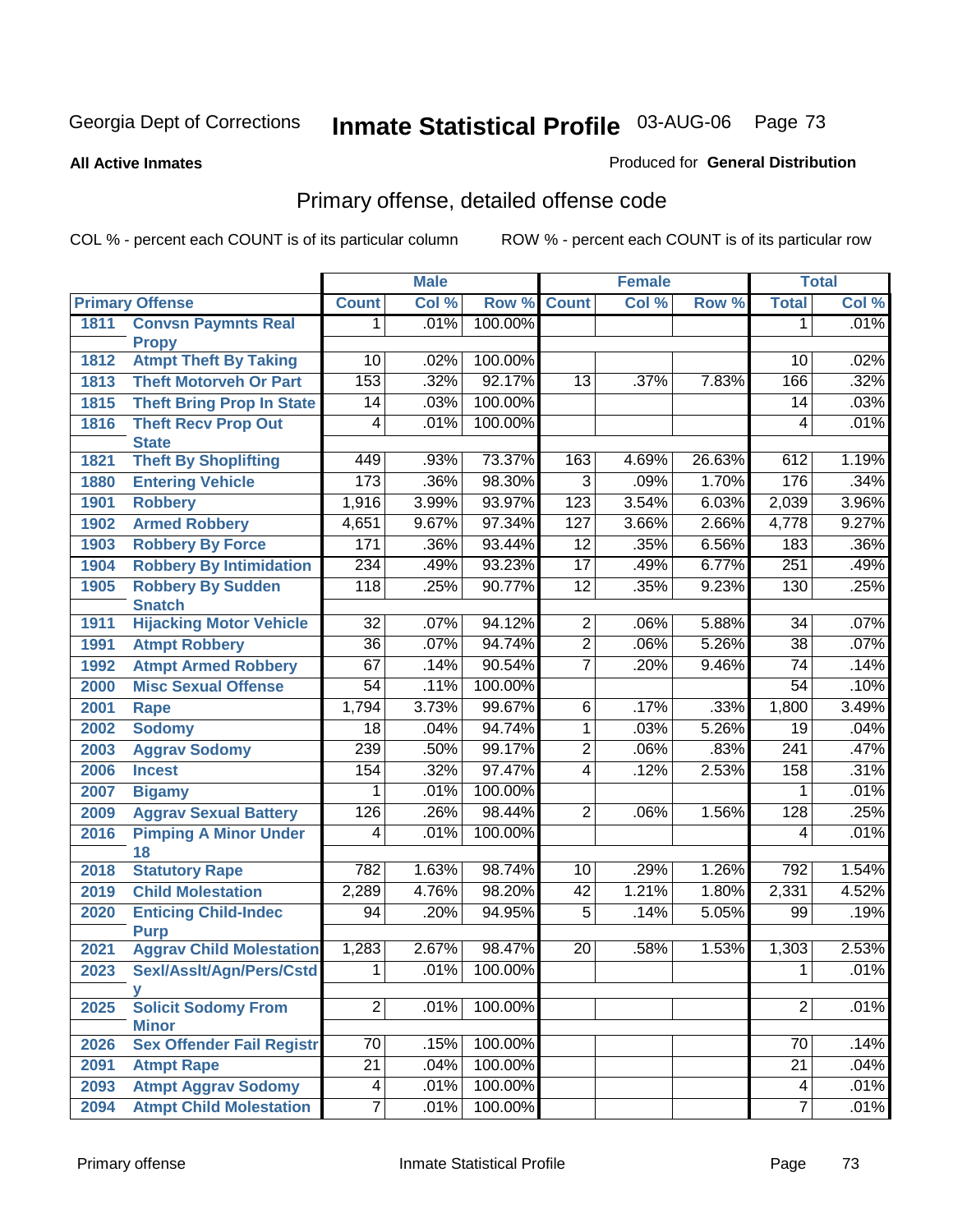**All Active Inmates**

#### Produced for **General Distribution**

# Primary offense, detailed offense code

|      |                                            |                  | <b>Male</b> |         |                 | <b>Female</b> |         |                  | <b>Total</b> |
|------|--------------------------------------------|------------------|-------------|---------|-----------------|---------------|---------|------------------|--------------|
|      | <b>Primary Offense</b>                     | <b>Count</b>     | Col %       | Row %   | <b>Count</b>    | Col %         | Row %   | <b>Total</b>     | Col %        |
| 2095 | <b>Agg Aslt W Intnt To Rape</b>            | 60               | .12%        | 100.00% |                 |               |         | 60               | .12%         |
| 2097 | <b>Statutory Rape, Atmpt</b>               | $\overline{c}$   | .01%        | 100.00% |                 |               |         | 2                | .01%         |
| 2099 | <b>Agg Sex Battery Atmpt</b>               | $\overline{2}$   | .01%        | 100.00% |                 |               |         | $\overline{2}$   | .01%         |
| 2100 | <b>Misc Obscenity</b>                      | 3                | .01%        | 100.00% |                 |               |         | 3                | .01%         |
| 2200 | <b>Misc Public Order</b>                   | $\overline{2}$   | .01%        | 100.00% |                 |               |         | $\overline{2}$   | .01%         |
| 2205 | <b>False Swearng Writtn</b><br><b>Stmt</b> | $\overline{5}$   | .01%        | 62.50%  | $\overline{3}$  | .09%          | 37.50%  | $\overline{8}$   | .02%         |
| 2300 | <b>Abuse Of Govt Office</b>                | $\overline{4}$   | .01%        | 66.67%  | $\overline{2}$  | .06%          | 33.33%  | 6                | .01%         |
| 2301 | <b>Bribery Govt Officer</b>                | $\overline{3}$   | .01%        | 100.00% |                 |               |         | $\overline{3}$   | .01%         |
| 2304 | <b>Influence Legislative Act</b>           | 1                | .01%        | 100.00% |                 |               |         | 1                | .01%         |
| 2313 | <b>Influencing Witness</b>                 |                  |             |         | 1               | .03%          | 100.00% | 1                | .01%         |
| 2314 | <b>Obstr Of Law Enf Officer</b>            | $\overline{713}$ | 1.48%       | 93.57%  | 49              | 1.41%         | 6.43%   | 762              | 1.48%        |
| 2315 | <b>Tampering With</b><br><b>Evidence</b>   | $\overline{6}$   | .01%        | 85.71%  | 1               | .03%          | 14.29%  | $\overline{7}$   | .01%         |
| 2316 | <b>Fleeing / Eluding Police</b>            | 81               | .17%        | 98.78%  | 1 <sup>1</sup>  | .03%          | 1.22%   | 82               | .16%         |
| 2400 | <b>Misc Judicial Proceeding</b>            | $\overline{2}$   | .01%        | 100.00% |                 |               |         | 2                | .01%         |
| 2401 | <b>Perjury</b>                             | $\overline{3}$   | .01%        | 60.00%  | $\overline{2}$  | .06%          | 40.00%  | $\overline{5}$   | .01%         |
| 2404 | <b>Impersonation</b>                       | $\overline{1}$   | .01%        | 100.00% |                 |               |         | 1                | .01%         |
| 2405 | <b>Impersonating Officer</b>               | $\overline{2}$   | .01%        | 100.00% |                 |               |         | $\overline{2}$   | .01%         |
| 2407 | <b>Embracery</b>                           | $\overline{2}$   | .01%        | 100.00% |                 |               |         | $\overline{2}$   | .01%         |
| 2408 | <b>False Statements Govt</b>               | $\overline{24}$  | .05%        | 85.71%  | $\overline{4}$  | .12%          | 14.29%  | $\overline{28}$  | .05%         |
| 2501 | <b>Escape</b>                              | $\overline{111}$ | .23%        | 89.52%  | $\overline{13}$ | .37%          | 10.48%  | 124              | .24%         |
| 2502 | <b>Aiding Escape</b>                       |                  |             |         | 1               | .03%          | 100.00% | 1                | .01%         |
| 2503 | <b>Hindering Appreh Or Pun</b>             | $\overline{5}$   | .01%        | 71.43%  | $\overline{2}$  | .06%          | 28.57%  | $\overline{7}$   | .01%         |
| 2507 | <b>Mutiny In Penal Inst</b>                | $\overline{3}$   | .01%        | 75.00%  | $\overline{1}$  | .03%          | 25.00%  | $\overline{4}$   | .01%         |
| 2511 | <b>Bail Jumping</b>                        | $\overline{7}$   | .01%        | 87.50%  | 1               | .03%          | 12.50%  | $\overline{8}$   | .02%         |
| 2590 | <b>Atmpt Escape</b>                        | $\overline{1}$   | .01%        | 100.00% |                 |               |         | 1                | .01%         |
| 2609 | <b>False Public Alarm</b>                  | $\overline{2}$   | .01%        | 100.00% |                 |               |         | $\overline{2}$   | .01%         |
| 2613 | <b>Crmnl Interfere Govt</b>                | $\overline{50}$  | .10%        | 100.00% |                 |               |         | 50               | .10%         |
|      | <b>Prop</b>                                |                  |             |         |                 |               |         |                  |              |
| 2730 | <b>Lottery Violation</b>                   | $\overline{2}$   | .01%        | 100.00% |                 |               |         | 2                | .01%         |
| 2761 | Removal Baggage, Cargo<br><b>Etc</b>       | $\overline{4}$   | .01%        | 100.00% |                 |               |         | 4                | .01%         |
| 2801 | <b>Cruelty To Children</b>                 | $\overline{246}$ | .51%        | 75.46%  | 80              | 2.30%         | 24.54%  | $\overline{326}$ | .63%         |
| 2803 | <b>Manufact Meth Near</b><br><b>Child</b>  | $\overline{2}$   | .01%        | 66.67%  | $\mathbf 1$     | .03%          | 33.33%  | $\overline{3}$   | .01%         |
| 2811 | <b>Cruelty To Elder Person</b>             | $\overline{3}$   | .01%        | 100.00% |                 |               |         | 3                | .01%         |
| 2843 | <b>Sex Exploitation Child</b>              | $\overline{28}$  | .06%        | 96.55%  | 1               | .03%          | 3.45%   | 29               | .06%         |
| 2852 | <b>Abandonment Of Child</b>                | $\overline{1}$   | .01%        | 50.00%  | $\overline{1}$  | .03%          | 50.00%  | $\overline{2}$   | .01%         |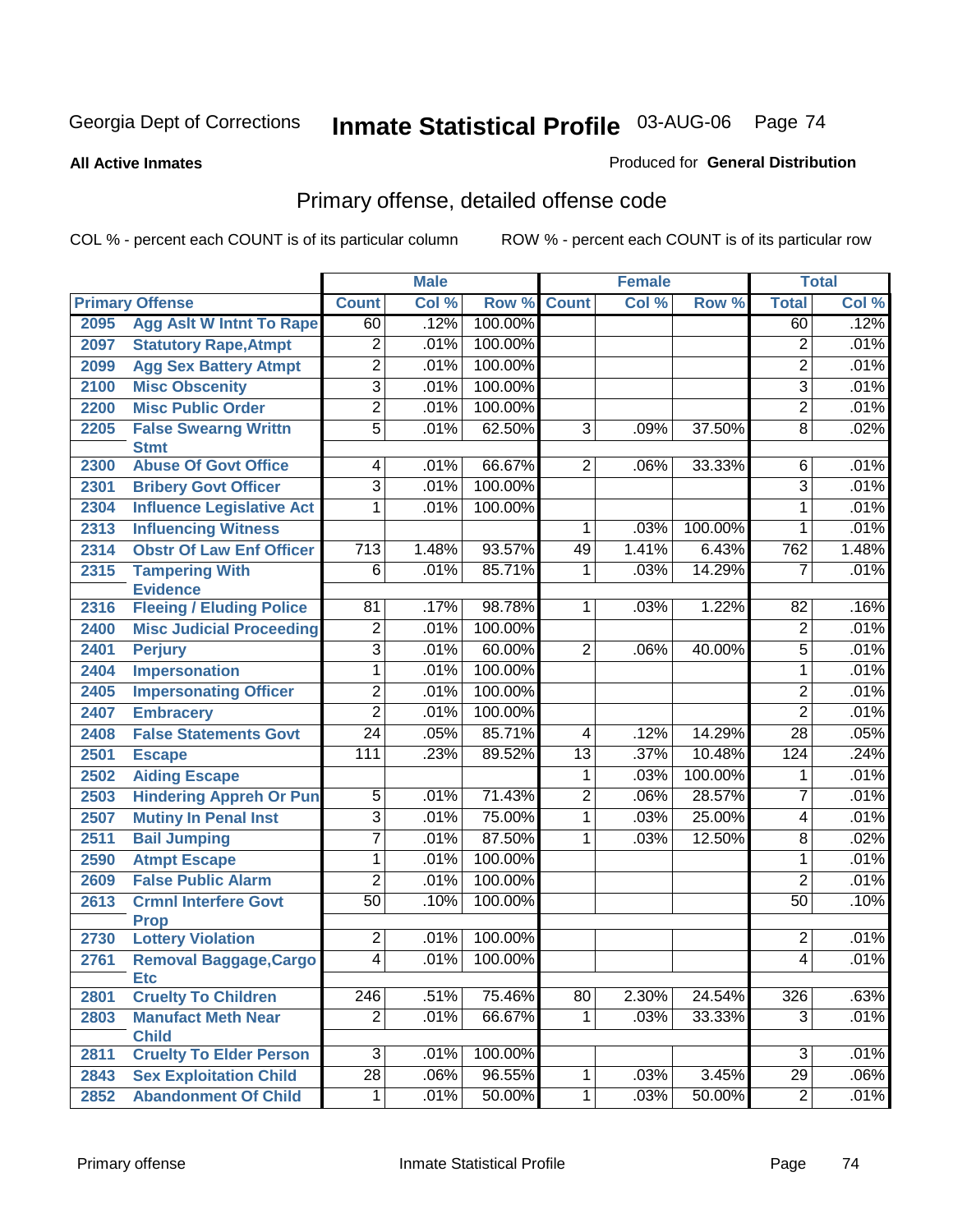**All Active Inmates**

#### Produced for **General Distribution**

# Primary offense, detailed offense code

|      |                                                              |                 | <b>Male</b> |         |                 | <b>Female</b> |         |                 | <b>Total</b> |
|------|--------------------------------------------------------------|-----------------|-------------|---------|-----------------|---------------|---------|-----------------|--------------|
|      | <b>Primary Offense</b>                                       | <b>Count</b>    | Col %       | Row %   | <b>Count</b>    | Col %         | Row %   | <b>Total</b>    | Col %        |
| 2854 | <b>Cntrbtng Delingency</b><br><b>Minor</b>                   |                 |             |         | 1.              | .03%          | 100.00% | 1               | .01%         |
| 2900 | <b>Misc Weapon/Explosive</b><br><b>Off</b>                   | $\overline{3}$  | .01%        | 100.00% |                 |               |         | 3               | .01%         |
| 2901 | <b>Carry Concealed Weapon</b>                                | $\overline{3}$  | .01%        | 100.00% |                 |               |         | 3               | .01%         |
| 2910 | <b>Poss Of Firearm Dur</b><br><b>Crime</b>                   | 249             | .52%        | 96.14%  | 10              | .29%          | 3.86%   | 259             | .50%         |
| 2911 | <b>Poss Knife During Crime</b>                               | $\overline{2}$  | .01%        | 100.00% |                 |               |         | $\overline{2}$  | .01%         |
| 2912 | <b>Poss Of Certain</b>                                       | $\overline{39}$ | .08%        | 97.50%  | 1               | .03%          | 2.50%   | 40              | .08%         |
| 2913 | <b>Weapons</b><br><b>Poss Firearm 1st</b><br><b>Offender</b> | $\overline{35}$ | .07%        | 85.37%  | 6               | .17%          | 14.63%  | 41              | .08%         |
| 2914 | <b>Poss Firearm Convct</b><br><b>Felon</b>                   | 830             | 1.73%       | 97.30%  | 23              | .66%          | 2.70%   | 853             | 1.65%        |
| 2915 | <b>Carry Weapon At School</b>                                | 10              | .02%        | 100.00% |                 |               |         | 10              | .02%         |
| 2963 | <b>Guard Line With Weapon</b>                                | 1               | .01%        | 100.00% |                 |               |         | 1               | .01%         |
| 2965 | <b>Poss Weapon By</b><br><b>Prisoner</b>                     | $\overline{6}$  | .01%        | 100.00% |                 |               |         | $\overline{6}$  | .01%         |
| 2967 | <b>Destroy/Injur Police Dog</b>                              | 1               | .01%        | 100.00% |                 |               |         | 1               | .01%         |
| 2971 | <b>Cruelty To Animals</b>                                    | $\overline{5}$  | .01%        | 100.00% |                 |               |         | $\overline{5}$  | .01%         |
| 2972 | <b>Aggrav Cruelty To</b><br><b>Animals</b>                   | 1               | .01%        | 50.00%  | $\mathbf{1}$    | .03%          | 50.00%  | $\overline{2}$  | .01%         |
| 3001 | <b>Eavesdrop &amp;</b><br><b>Surveillance</b>                | 1               | .01%        | 100.00% |                 |               |         | 1               | .01%         |
| 3002 | <b>Peeping Tom</b>                                           | $\overline{30}$ | .06%        | 100.00% |                 |               |         | $\overline{30}$ | .06%         |
| 3404 | <b>Racketeering</b>                                          | 67              | .14%        | 75.28%  | $\overline{22}$ | .63%          | 24.72%  | 89              | .17%         |
| 4001 | <b>S/D Narcotics Opiates</b>                                 | 49              | .10%        | 87.50%  | $\overline{7}$  | .20%          | 12.50%  | 56              | .11%         |
| 4002 | <b>S/D Dep Stim Cntrf Drugs</b>                              | 43              | .09%        | 81.13%  | $\overline{10}$ | .29%          | 18.87%  | $\overline{53}$ | .10%         |
| 4003 | <b>S/D Of Lsd</b>                                            | $\overline{2}$  | .01%        | 100.00% |                 |               |         | $\overline{2}$  | .01%         |
| 4004 | <b>S/D Of Marijuana</b>                                      | 296             | .62%        | 97.05%  | $9\,$           | .26%          | 2.95%   | 305             | .59%         |
| 4006 | <b>Poss Narcotics Opiates</b>                                | 91              | .19%        | 87.50%  | $\overline{13}$ | .37%          | 12.50%  | 104             | .20%         |
| 4007 | <b>Poss Dep Stim Cntrf</b>                                   | 66              | .14%        | 79.52%  | $\overline{17}$ | .49%          | 20.48%  | 83              | .16%         |
|      | <b>Drugs</b>                                                 |                 |             |         |                 |               |         |                 |              |
| 4008 | <b>Poss Of Lsd</b>                                           | $\overline{8}$  | .02%        | 100.00% |                 |               |         | $\overline{8}$  | .02%         |
| 4009 | <b>Poss Of Marijuana</b>                                     | 304             | .63%        | 94.70%  | 17              | .49%          | 5.30%   | 321             | .62%         |
| 4011 | <b>Illegal Attm To Obt Drugs</b>                             | 11              | .02%        | 52.38%  | 10              | .29%          | 47.62%  | 21              | .04%         |
| 4012 | <b>Viol Ga Cntrl Sbst Act</b>                                | $\overline{21}$ | .04%        | 80.77%  | $\overline{5}$  | .14%          | 19.23%  | 26              | .05%         |
| 4013 | <b>Viol Dngrous Drgs Act</b>                                 | $\overline{2}$  | .01%        | 100.00% |                 |               |         | $\overline{2}$  | .01%         |
| 4014 | <b>Uniwfl Mfg/Del/Dist N-C S</b>                             | $\overline{29}$ | .06%        | 93.55%  | $\overline{2}$  | .06%          | 6.45%   | $\overline{31}$ | $.06\%$      |
| 4016 | <b>Poss Drug Related Matri</b>                               | $\overline{3}$  | .01%        | 60.00%  | $\overline{2}$  | .06%          | 40.00%  | $\sqrt{5}$      | $.01\%$      |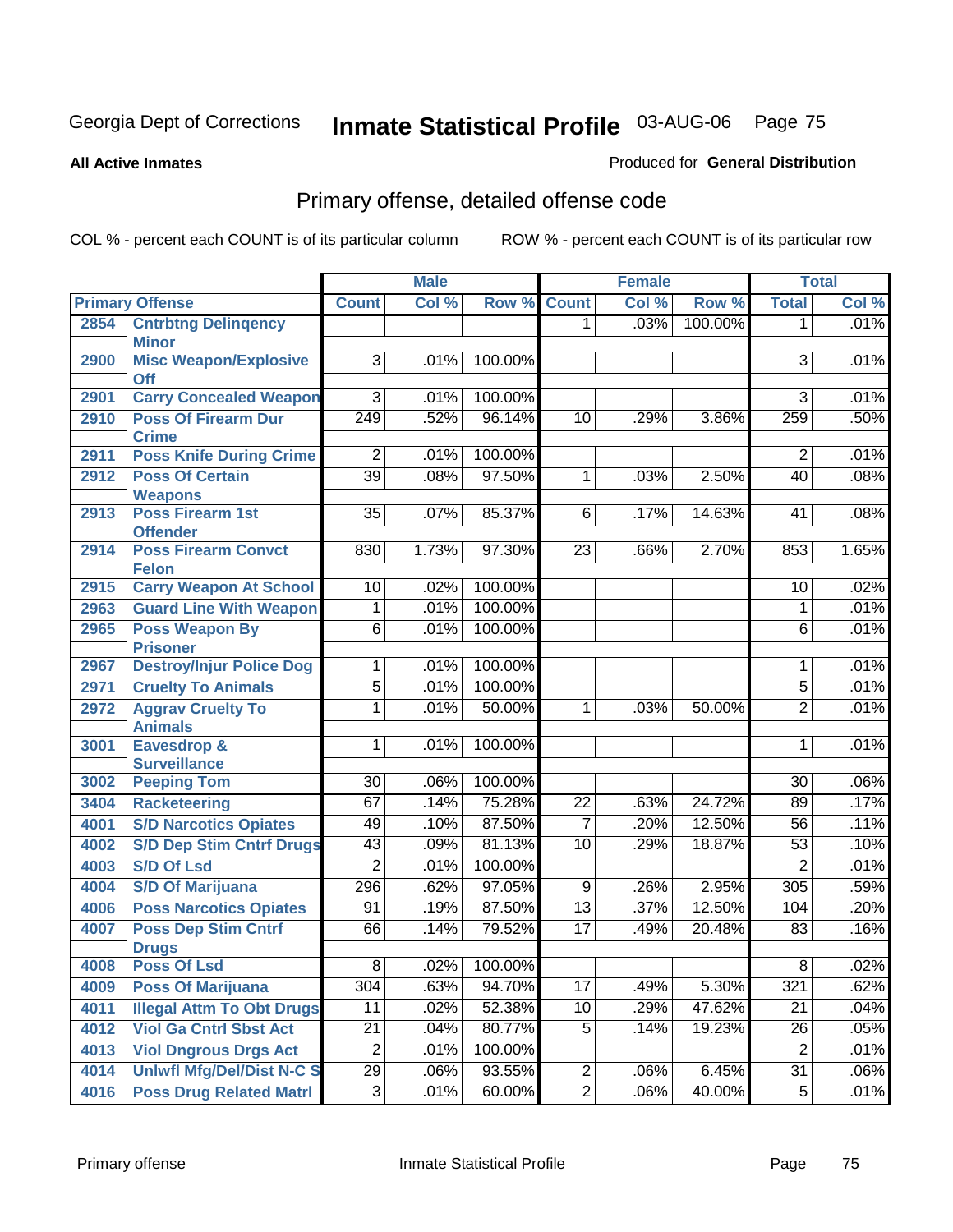#### **All Active Inmates**

#### Produced for **General Distribution**

# Primary offense, detailed offense code

|      |                                     |                  | <b>Male</b> |         |                 | <b>Female</b> |         |                  | <b>Total</b> |
|------|-------------------------------------|------------------|-------------|---------|-----------------|---------------|---------|------------------|--------------|
|      | <b>Primary Offense</b>              | <b>Count</b>     | Col %       | Row %   | <b>Count</b>    | Col %         | Row %   | <b>Total</b>     | Col %        |
| 4017 | <b>S/D Cont Sub Public</b>          | 100              | .21%        | 92.59%  | $\overline{8}$  | .23%          | 7.41%   | 108              | .21%         |
| 4018 | <b>S/D Cont Sub School</b>          | 60               | .12%        | 96.77%  | $\overline{2}$  | .06%          | 3.23%   | 62               | .12%         |
| 4021 | <b>S/D Cocaine</b>                  | 1,571            | 3.27%       | 94.30%  | 95              | 2.74%         | 5.70%   | 1,666            | 3.23%        |
| 4022 | <b>Poss Of Cocaine</b>              | 2,313            | 4.81%       | 88.89%  | 289             | 8.32%         | 11.11%  | 2,602            | 5.05%        |
| 4030 | <b>Poss Ephedrine</b>               | 13               | .03%        | 100.00% |                 |               |         | $\overline{13}$  | .03%         |
| 4031 | <b>Poss Methamphetamine</b>         | 928              | 1.93%       | 83.68%  | 181             | 5.21%         | 16.32%  | 1,109            | 2.15%        |
| 4032 | <b>Sale Methamphetamine</b>         | 168              | .35%        | 84.42%  | $\overline{31}$ | .89%          | 15.58%  | 199              | .39%         |
| 4090 | <b>Atmpt Viol Substance Act</b>     | $\overline{26}$  | .05%        | 83.87%  | $\overline{5}$  | .14%          | 16.13%  | $\overline{31}$  | .06%         |
| 4100 | <b>Misc Drugs Trafficking</b>       | 144              | .30%        | 96.64%  | $\overline{5}$  | .14%          | 3.36%   | 149              | .29%         |
| 4101 | <b>Traf Cocaine Less 200</b>        | 478              | .99%        | 95.79%  | $\overline{21}$ | .60%          | 4.21%   | 499              | .97%         |
|      | Gm                                  |                  |             |         |                 |               |         |                  |              |
| 4102 | <b>Traf Cocaine 201-400 Gm</b>      | $\overline{77}$  | .16%        | 90.59%  | $\overline{8}$  | .23%          | 9.41%   | 85               | .16%         |
| 4103 | <b>Traf Cocaine 401+ Gm</b>         | 139              | .29%        | 93.92%  | $\overline{9}$  | .26%          | 6.08%   | $\overline{148}$ | .29%         |
| 4111 | <b>Traf Narcotic Less 14 Gm</b>     | $\overline{5}$   | .01%        | 100.00% |                 |               |         | 5                | .01%         |
| 4112 | <b>Traf Narcotic 15-28 Gm</b>       | $\overline{2}$   | .01%        | 100.00% |                 |               |         | $\overline{2}$   | .01%         |
| 4113 | <b>Traf Narcotic 29+ Gm</b>         | $\overline{3}$   | .01%        | 100.00% |                 |               |         | $\overline{3}$   | .01%         |
| 4121 | Traf Marijna 10-2000 Lb             | $\overline{26}$  | .05%        | 89.66%  | $\overline{3}$  | .09%          | 10.34%  | $\overline{29}$  | .06%         |
| 4122 | Traf Marijna 2001-10k Lb            | $\overline{3}$   | .01%        | 100.00% |                 |               |         | $\overline{3}$   | .01%         |
| 4126 | <b>Traf Amphtmine 28-199</b>        | $\overline{7}$   | .01%        | 100.00% |                 |               |         | $\overline{7}$   | .01%         |
|      | Gm                                  |                  |             |         |                 |               |         |                  |              |
| 4127 | <b>Traf Amphtmine 200-399</b>       |                  |             |         | 1               | .03%          | 100.00% | 1                | .01%         |
| 4128 | Gm<br>Traf Amphtmine 400+ Gm        | $\overline{3}$   | .01%        | 100.00% |                 |               |         | $\overline{3}$   | .01%         |
| 4130 | <b>Cnspire Traffic Cntrl Sub</b>    | $\overline{6}$   | .01%        | 100.00% |                 |               |         | 6                | .01%         |
| 4131 | <b>Transactions Drug</b>            | $\overline{2}$   | .01%        | 100.00% |                 |               |         | $\overline{2}$   | .01%         |
|      | <b>Objects</b>                      |                  |             |         |                 |               |         |                  |              |
| 4132 | <b>Transactions Cntrft</b>          | $\overline{1}$   | .01%        | 100.00% |                 |               |         | 1                | .01%         |
|      | <b>Drugs</b>                        |                  |             |         |                 |               |         |                  |              |
| 4133 | <b>Use Comm Facity Vio C</b>        | $\overline{3}$   | .01%        | 50.00%  | 3               | .09%          | 50.00%  | 6                | .01%         |
|      | <b>Sub</b>                          |                  |             |         |                 |               | 25.81%  |                  | .06%         |
| 4134 | <b>Att/Consprcy Commt</b><br>C/S/Of | $\overline{23}$  | .05%        | 74.19%  | $\overline{8}$  | .23%          |         | $\overline{31}$  |              |
| 4135 | <b>Unauth Dist Contrild Sub</b>     | $\mathbf{1}$     | $.01\%$     | 100.00% |                 |               |         | $\mathbf 1$      | .01%         |
| 4140 | <b>Traf Methamph 28-199</b>         | $\overline{229}$ | .48%        | 92.34%  | $\overline{19}$ | .55%          | 7.66%   | $\overline{248}$ | .48%         |
|      | Gm                                  |                  |             |         |                 |               |         |                  |              |
| 4141 | <b>Traf Methamph 200-399</b>        | 42               | .09%        | 87.50%  | 6               | .17%          | 12.50%  | 48               | .09%         |
|      | Gm                                  |                  |             |         |                 |               |         |                  |              |
| 4142 | Traf Methamph 400+ Gm               | 64               | .13%        | 96.97%  | $\overline{2}$  | .06%          | 3.03%   | 66               | .13%         |
| 4143 | Manf Methamph 28-199                | 39               | .08%        | 88.64%  | $\overline{5}$  | .14%          | 11.36%  | 44               | .09%         |
|      | Gm                                  |                  |             |         |                 |               |         |                  |              |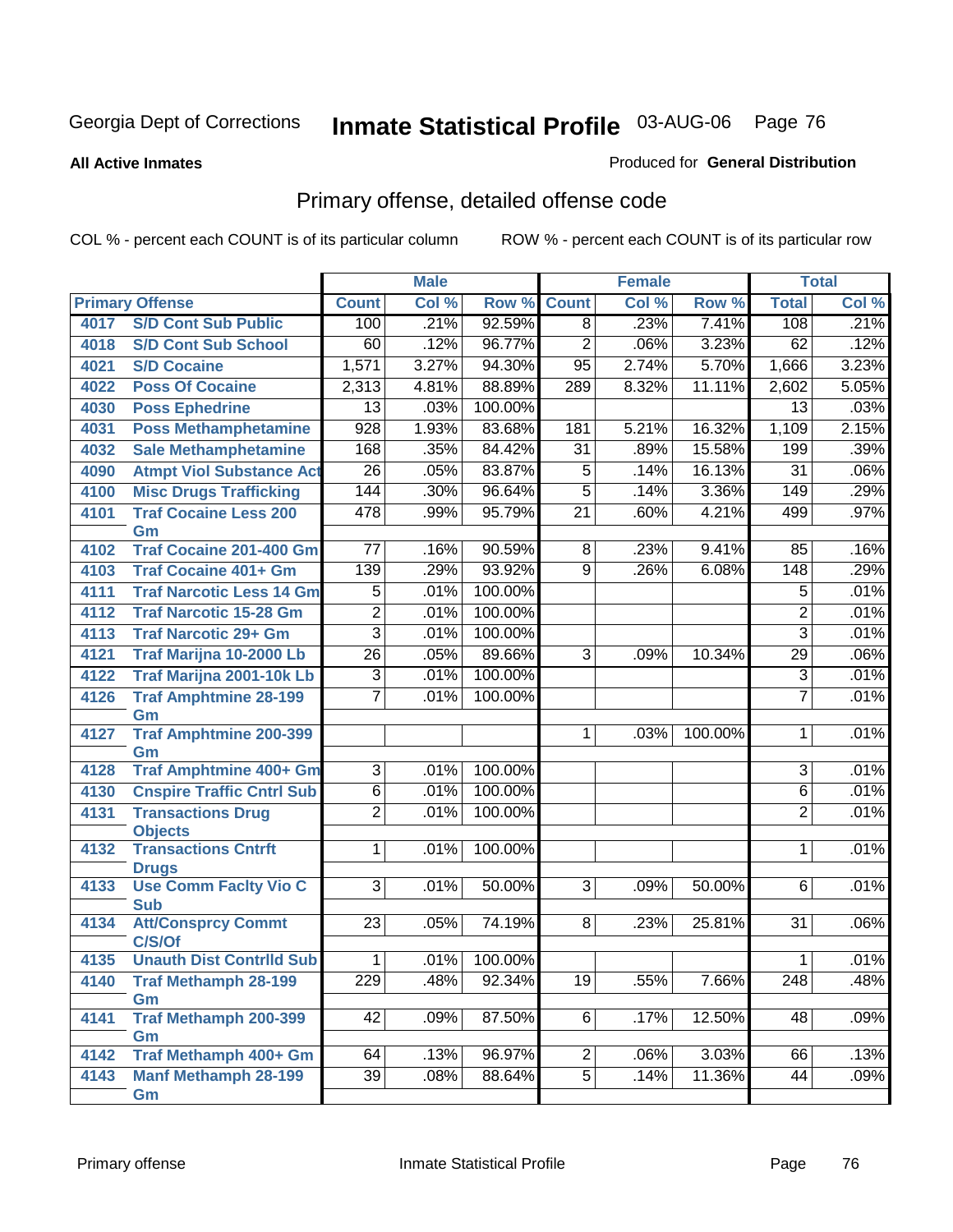**All Active Inmates**

#### Produced for **General Distribution**

# Primary offense, detailed offense code

|                      |                                  |              | <b>Male</b> |         | <b>Female</b> |       |        |              | <b>Total</b> |
|----------------------|----------------------------------|--------------|-------------|---------|---------------|-------|--------|--------------|--------------|
|                      | <b>Primary Offense</b>           | <b>Count</b> | Col %       | Row %   | <b>Count</b>  | Col % | Row %  | <b>Total</b> | Col %        |
|                      | 4146 Traf Methamph Unspec        | 92           | .19%        | 85.98%  | 15            | .43%  | 14.02% | 107          | .21%         |
|                      | Amt                              |              |             |         |               |       |        |              |              |
| 4147                 | <b>Manf Methamph Unspec</b>      | 81           | .17%        | 86.17%  | 13            | .37%  | 13.83% | 94           | .18%         |
|                      | Amt                              |              |             |         |               |       |        |              |              |
| 5001                 | <b>Viol Motor Vehicle Laws</b>   | 37           | .08%        | 92.50%  | 3             | .09%  | 7.50%  | 40           | .08%         |
| 5003                 | <b>Chop Shop Violation</b>       | 4            | .01%        | 100.00% |               |       |        | 4            | .01%         |
| 5004                 | <b>Drvng Habtl Violator</b>      | 149          | .31%        | 98.03%  | 3             | .09%  | 1.97%  | 152          | .29%         |
| 5005                 | <b>Habit Traf Viol/Impaired</b>  |              | .01%        | 100.00% |               |       |        |              | .01%         |
| 6000                 | <b>Misc Mrals/Pblic H/Safty</b>  | 21           | .04%        | 95.45%  | 1             | .03%  | 4.55%  | 22           | .04%         |
| 6200                 | <b>Misc CorrectionI Inst Off</b> | 19           | .04%        | 82.61%  | 4             | .12%  | 17.39% | 23           | .04%         |
| 9901                 | <b>Conspiracy</b>                | 45           | .09%        | 90.00%  | 5             | .14%  | 10.00% | 50           | .10%         |
| 9905                 | <b>Crmnl Atmpt</b>               | 19           | .04%        | 95.00%  |               | .03%  | 5.00%  | 20           | .04%         |
| 9907                 | <b>Unauth Dist Recrd</b>         |              | .01%        | 100.00% |               |       |        |              | .01%         |
|                      | <b>Devices</b>                   |              |             |         |               |       |        |              |              |
| 9910                 | <b>Crmnl Solicitation</b>        | 5            | .01%        | 100.00% |               |       |        | 5            | .01%         |
| 9911                 | <b>Party To A Crime</b>          |              | .01%        | 100.00% |               |       |        | 7            | .01%         |
| <b>Total Rported</b> |                                  | 48,074       | 100%        | 93.26%  | 3,472         | 100%  | 6.74%  | 51,546       | 100%         |

| rtea<br>    | ,009   | 104   | -449<br>1. I I J |
|-------------|--------|-------|------------------|
| $F$ and $F$ | 49,083 | 3,576 | 52,659           |

| Mode (most frequent) | 1601 Burglary | 1701 Forgery 1st Degree | 1601 Burglary |
|----------------------|---------------|-------------------------|---------------|
|                      |               |                         |               |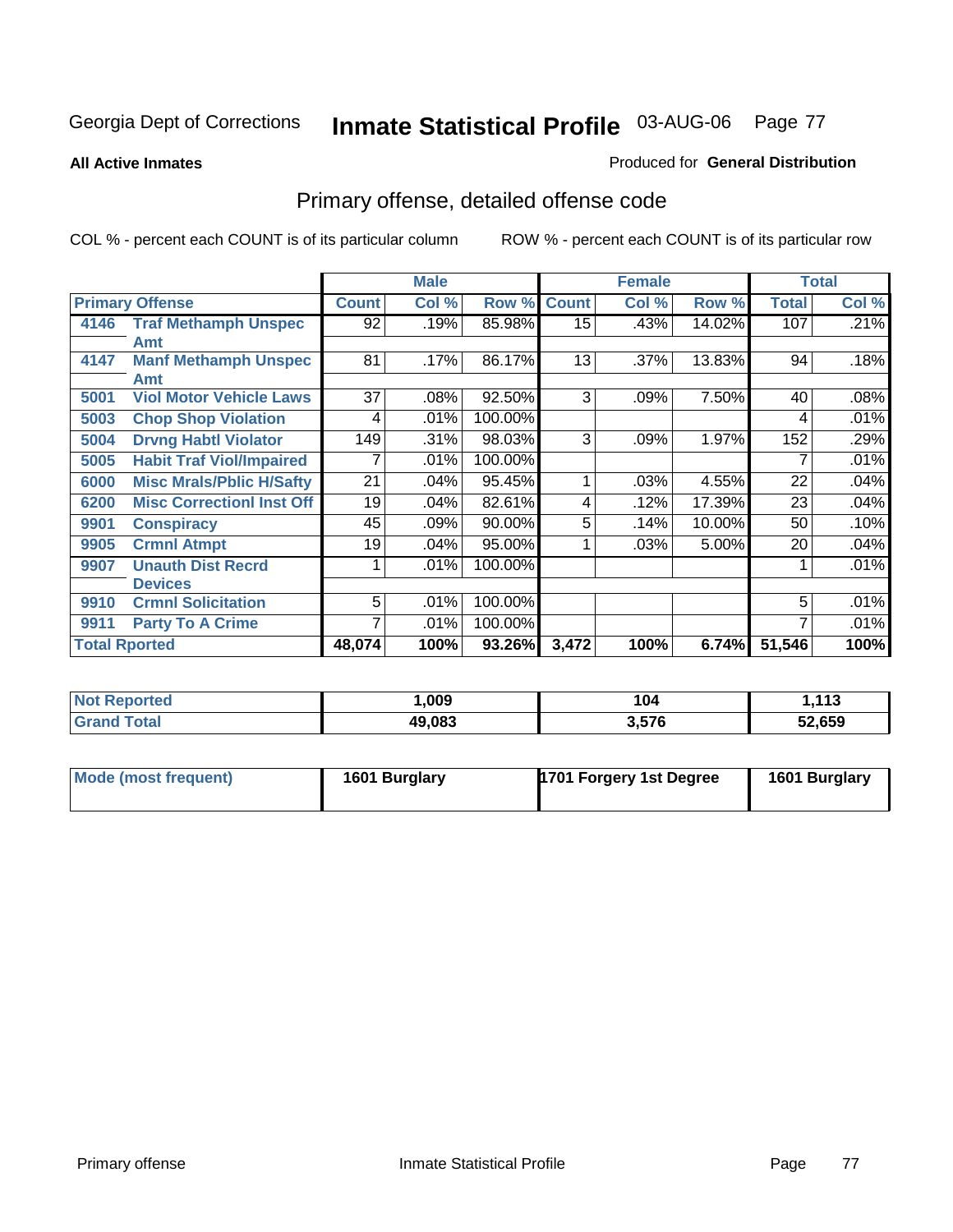#### **All Active Inmates**

### Produced for **General Distribution**

# County of conviction of primary offense

|                         |                             |                  | <b>Male</b> |         |                  | <b>Female</b> |          |                  | <b>Total</b> |
|-------------------------|-----------------------------|------------------|-------------|---------|------------------|---------------|----------|------------------|--------------|
|                         | <b>County of Conviction</b> | <b>Count</b>     | Col %       | Row %   | <b>Count</b>     | Col %         | Row %    | <b>Total</b>     | Col %        |
| 1                       | <b>Appling</b>              | 89               | .19%        | 95.70%  | $\overline{4}$   | .12%          | 4.30%    | 93               | .18%         |
| $\overline{2}$          | <b>Atkinson</b>             | $\overline{38}$  | .08%        | 92.68%  | $\overline{3}$   | .09%          | 7.32%    | 41               | .08%         |
| $\overline{\mathbf{3}}$ | <b>Bacon</b>                | $\overline{51}$  | .11%        | 100.00% |                  |               |          | $\overline{51}$  | .10%         |
| 4                       | <b>Baker</b>                | $\overline{13}$  | .03%        | 92.86%  | 1                | .03%          | 7.14%    | 14               | .03%         |
| 5                       | <b>Baldwin</b>              | 361              | .75%        | 94.01%  | $\overline{23}$  | .66%          | 5.99%    | 384              | .74%         |
| 6                       | <b>Banks</b>                | 76               | .16%        | 91.57%  | $\overline{7}$   | .20%          | 8.43%    | 83               | .16%         |
| 7                       | <b>Barrow</b>               | $\overline{248}$ | .52%        | 95.38%  | $\overline{12}$  | .35%          | 4.62%    | 260              | .50%         |
| 8                       | <b>Bartow</b>               | $\overline{519}$ | 1.08%       | 88.72%  | 66               | 1.90%         | 11.28%   | 585              | 1.13%        |
| 9                       | <b>Ben Hill</b>             | 229              | .48%        | 93.47%  | 16               | .46%          | 6.53%    | $\overline{245}$ | .48%         |
| 10                      | <b>Berrien</b>              | 81               | .17%        | 87.10%  | $\overline{12}$  | .35%          | 12.90%   | 93               | .18%         |
| 11                      | <b>Bibb</b>                 | 999              | 2.08%       | 94.69%  | 56               | 1.61%         | 5.31%    | 1,055            | 2.05%        |
| 12                      | <b>Bleckley</b>             | 101              | .21%        | 92.66%  | $\,8\,$          | .23%          | 7.34%    | 109              | .21%         |
| $\overline{13}$         | <b>Brantley</b>             | $\overline{55}$  | .11%        | 94.83%  | $\overline{3}$   | .09%          | 5.17%    | $\overline{58}$  | .11%         |
| 14                      | <b>Brooks</b>               | $\overline{68}$  | .14%        | 100.00% |                  |               |          | 68               | .13%         |
| 15                      | <b>Bryan</b>                | 101              | .21%        | 88.60%  | $\overline{13}$  | .37%          | 11.40%   | 114              | .22%         |
| 16                      | <b>Bulloch</b>              | 454              | .94%        | 93.61%  | $\overline{31}$  | .89%          | 6.39%    | 485              | .94%         |
| 17                      | <b>Burke</b>                | 199              | .41%        | 95.22%  | $\overline{10}$  | .29%          | 4.78%    | $\overline{209}$ | .41%         |
| 18                      | <b>Butts</b>                | 148              | .31%        | 95.48%  | $\overline{7}$   | .20%          | 4.52%    | 155              | .30%         |
| 19                      | <b>Calhoun</b>              | $\overline{36}$  | .07%        | 90.00%  | 4                | .12%          | 10.00%   | 40               | .08%         |
| 20                      | <b>Camden</b>               | $\overline{131}$ | .27%        | 94.93%  | $\overline{7}$   | .20%          | 5.07%    | $\overline{138}$ | .27%         |
| 21                      | <b>Candler</b>              | $\overline{78}$  | .16%        | 96.30%  | $\overline{3}$   | .09%          | 3.70%    | $\overline{81}$  | .16%         |
| 22                      | <b>Carroll</b>              | 528              | 1.10%       | 91.19%  | $\overline{51}$  | 1.47%         | 8.81%    | $\overline{579}$ | 1.12%        |
| 23                      | <b>Catoosa</b>              | $\overline{251}$ | .52%        | 91.94%  | $\overline{22}$  | .63%          | 8.06%    | $\overline{273}$ | .53%         |
| 24                      | <b>Charlton</b>             | 62               | .13%        | 93.94%  | 4                | .12%          | 6.06%    | 66               | .13%         |
| 25                      | <b>Chatham</b>              | 2,341            | 4.87%       | 93.83%  | 154              | 4.44%         | 6.17%    | 2,495            | 4.84%        |
| 26                      | <b>Chattahoochee</b>        | 28               | .06%        | 96.55%  | $\mathbf 1$      | .03%          | 3.45%    | $\overline{29}$  | .06%         |
| 27                      | <b>Chattooga</b>            | $\overline{222}$ | .46%        | 87.75%  | $\overline{31}$  | .89%          | 12.25%   | 253              | .49%         |
| 28                      | <b>Cherokee</b>             | 540              | 1.12%       | 90.91%  | 54               | 1.56%         | 9.09%    | 594              | 1.15%        |
| 29                      | <b>Clarke</b>               | 477              | .99%        | 93.16%  | $\overline{35}$  | 1.01%         | 6.84%    | $\overline{512}$ | .99%         |
| 30                      | <b>Clay</b>                 | $\overline{28}$  | .06%        | 96.55%  | $\mathbf 1$      | .03%          | 3.45%    | $\overline{29}$  | .06%         |
| 31                      | <b>Clayton</b>              | 1,592            | 3.31%       | 92.29%  | $\overline{133}$ | 3.83%         | 7.71%    | 1,725            | 3.35%        |
| 32                      | <b>Clinch</b>               | 46               | .10%        | 92.00%  | 4                | .12%          | $8.00\%$ | 50               | .10%         |
| 33                      | <b>Cobb</b>                 | 2,602            | 5.41%       | 91.52%  | 241              | 6.94%         | 8.48%    | 2,843            | 5.52%        |
| 34                      | <b>Coffee</b>               | 223              | .46%        | 91.02%  | 22               | .63%          | 8.98%    | 245              | .48%         |
| 35                      | <b>Colquitt</b>             | 298              | .62%        | 96.75%  | 10               | .29%          | 3.25%    | 308              | .60%         |
| 36                      | <b>Columbia</b>             | 277              | .58%        | 92.33%  | 23               | .66%          | 7.67%    | 300              | .58%         |
| 37                      | <b>Cook</b>                 | 137              | .28%        | 94.48%  | 8                | .23%          | 5.52%    | 145              | .28%         |
| 38                      | <b>Coweta</b>               | 519              | 1.08%       | 95.58%  | 24               | .69%          | 4.42%    | 543              | 1.05%        |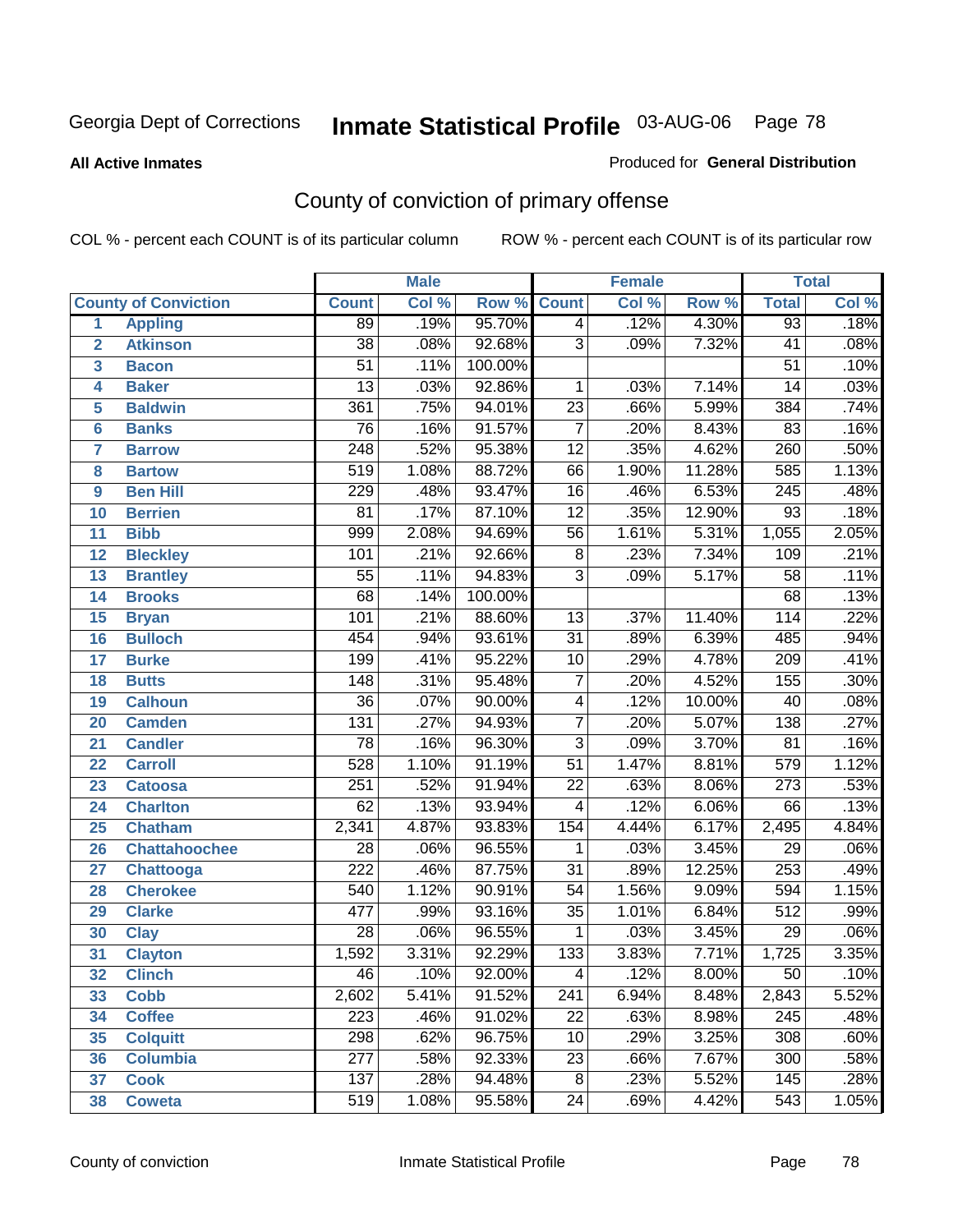#### **All Active Inmates**

### Produced for **General Distribution**

# County of conviction of primary offense

|                 |                             |                  | <b>Male</b> |         |                  | <b>Female</b> |        |                  | <b>Total</b> |
|-----------------|-----------------------------|------------------|-------------|---------|------------------|---------------|--------|------------------|--------------|
|                 | <b>County of Conviction</b> | <b>Count</b>     | Col %       | Row %   | <b>Count</b>     | Col %         | Row %  | <b>Total</b>     | Col %        |
| 39              | <b>Crawford</b>             | $\overline{20}$  | .04%        | 86.96%  | $\overline{3}$   | .09%          | 13.04% | $\overline{23}$  | .04%         |
| 40              | <b>Crisp</b>                | 291              | .61%        | 91.22%  | $\overline{28}$  | .81%          | 8.78%  | $\overline{319}$ | .62%         |
| 41              | <b>Dade</b>                 | 138              | .29%        | 92.00%  | $\overline{12}$  | .35%          | 8.00%  | 150              | .29%         |
| 42              | <b>Dawson</b>               | $\overline{92}$  | .19%        | 92.00%  | $\overline{8}$   | .23%          | 8.00%  | 100              | .19%         |
| 43              | <b>Decatur</b>              | 266              | .55%        | 94.33%  | $\overline{16}$  | .46%          | 5.67%  | 282              | .55%         |
| 44              | <b>Dekalb</b>               | 3,046            | 6.34%       | 95.25%  | $\overline{152}$ | 4.38%         | 4.75%  | 3,198            | 6.20%        |
| 45              | <b>Dodge</b>                | 167              | .35%        | 93.82%  | 11               | .32%          | 6.18%  | $\overline{178}$ | .35%         |
| 46              | <b>Dooly</b>                | 101              | .21%        | 95.28%  | $\overline{5}$   | .14%          | 4.72%  | 106              | .21%         |
| 47              | <b>Dougherty</b>            | $\overline{976}$ | 2.03%       | 94.12%  | 61               | 1.76%         | 5.88%  | 1,037            | 2.01%        |
| 48              | <b>Douglas</b>              | 1,063            | 2.21%       | 89.78%  | $\overline{121}$ | 3.49%         | 10.22% | 1,184            | 2.30%        |
| 49              | <b>Early</b>                | 75               | .16%        | 96.15%  | 3                | .09%          | 3.85%  | 78               | .15%         |
| 50              | <b>Echols</b>               | $\overline{12}$  | .02%        | 100.00% |                  |               |        | $\overline{12}$  | .02%         |
| $\overline{51}$ | <b>Effingham</b>            | 167              | .35%        | 90.76%  | $\overline{17}$  | .49%          | 9.24%  | 184              | .36%         |
| 52              | <b>Elbert</b>               | 157              | .33%        | 92.35%  | $\overline{13}$  | .37%          | 7.65%  | 170              | .33%         |
| 53              | <b>Emanuel</b>              | $\overline{178}$ | .37%        | 96.22%  | $\overline{7}$   | .20%          | 3.78%  | 185              | .36%         |
| $\overline{54}$ | <b>Evans</b>                | $\overline{81}$  | .17%        | 93.10%  | $\overline{6}$   | .17%          | 6.90%  | $\overline{87}$  | .17%         |
| 55              | <b>Fannin</b>               | $\overline{111}$ | .23%        | 93.28%  | $\overline{8}$   | .23%          | 6.72%  | $\overline{119}$ | .23%         |
| 56              | <b>Fayette</b>              | 281              | .58%        | 91.23%  | $\overline{27}$  | .78%          | 8.77%  | $\overline{308}$ | .60%         |
| 57              | <b>Floyd</b>                | 792              | 1.65%       | 89.19%  | 96               | 2.76%         | 10.81% | 888              | 1.72%        |
| 58              | <b>Forsyth</b>              | $\overline{243}$ | .51%        | 90.00%  | $\overline{27}$  | .78%          | 10.00% | 270              | .52%         |
| 59              | <b>Franklin</b>             | 129              | .27%        | 90.85%  | $\overline{13}$  | .37%          | 9.15%  | $\overline{142}$ | .28%         |
| 60              | <b>Fulton</b>               | 4,469            | 9.30%       | 96.31%  | 171              | 4.93%         | 3.69%  | 4,640            | 9.00%        |
| 61              | Gilmer                      | $\overline{132}$ | .27%        | 88.00%  | 18               | .52%          | 12.00% | 150              | .29%         |
| 62              | <b>Glascock</b>             | $\overline{10}$  | .02%        | 90.91%  | $\mathbf{1}$     | .03%          | 9.09%  | $\overline{11}$  | .02%         |
| 63              | <b>Glynn</b>                | 451              | .94%        | 95.55%  | $\overline{21}$  | .60%          | 4.45%  | 472              | .92%         |
| 64              | <b>Gordon</b>               | 282              | .59%        | 88.96%  | $\overline{35}$  | 1.01%         | 11.04% | $\overline{317}$ | .61%         |
| 65              | <b>Grady</b>                | $\overline{210}$ | .44%        | 92.51%  | $\overline{17}$  | .49%          | 7.49%  | $\overline{227}$ | .44%         |
| 66              | <b>Greene</b>               | $\overline{96}$  | .20%        | 96.97%  | $\overline{3}$   | .09%          | 3.03%  | 99               | .19%         |
| 67              | <b>Gwinnett</b>             | 1,512            | 3.15%       | 93.10%  | 112              | 3.23%         | 6.90%  | 1,624            | 3.15%        |
| 68              | <b>Habersham</b>            | $\overline{129}$ | .27%        | 90.85%  | $\overline{13}$  | .37%          | 9.15%  | $\overline{142}$ | .28%         |
| 69              | <b>Hall</b>                 | $\overline{723}$ | 1.50%       | 92.22%  | 61               | 1.76%         | 7.78%  | 784              | 1.52%        |
| 70              | <b>Hancock</b>              | 43               | .09%        | 95.56%  | 2                | .06%          | 4.44%  | 45               | .09%         |
| 71              | <b>Haralson</b>             | $\overline{77}$  | .16%        | 93.90%  | $\overline{5}$   | .14%          | 6.10%  | $\overline{82}$  | .16%         |
| 72              | <b>Harris</b>               | $\overline{102}$ | .21%        | 96.23%  | $\overline{4}$   | .12%          | 3.77%  | 106              | .21%         |
| 73              | <b>Hart</b>                 | 110              | .23%        | 94.83%  | $\overline{6}$   | .17%          | 5.17%  | 116              | .23%         |
| 74              | <b>Heard</b>                | $\overline{57}$  | .12%        | 89.06%  | $\overline{7}$   | .20%          | 10.94% | 64               | .12%         |
| 75              | <b>Henry</b>                | 473              | .98%        | 91.14%  | 46               | 1.32%         | 8.86%  | 519              | 1.01%        |
| 76              | <b>Houston</b>              | 580              | 1.21%       | 93.10%  | $\overline{43}$  | 1.24%         | 6.90%  | 623              | 1.21%        |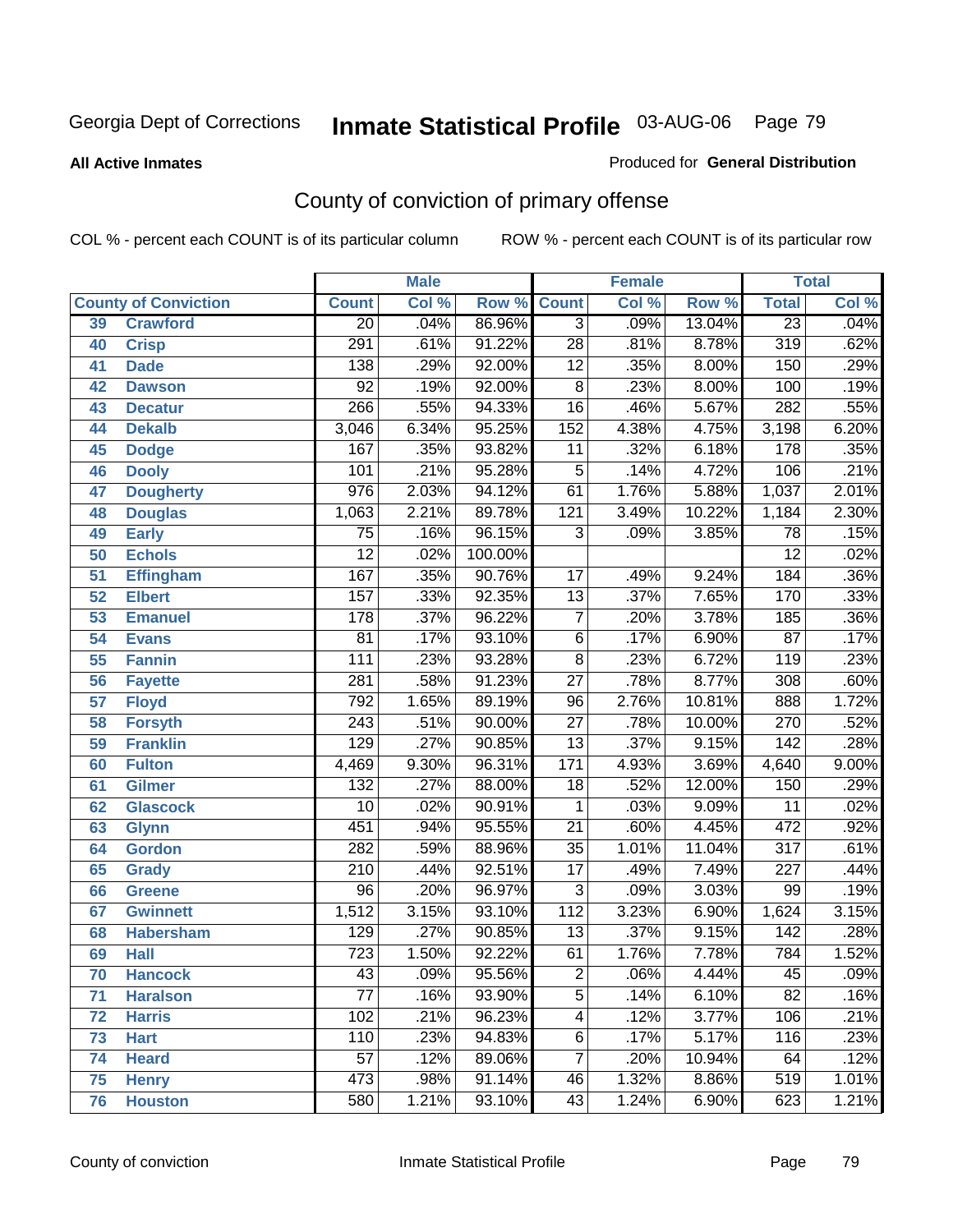**All Active Inmates**

#### Produced for **General Distribution**

# County of conviction of primary offense

|                 |                             |                  | <b>Male</b> |         |                 | <b>Female</b> |        |                  | <b>Total</b> |
|-----------------|-----------------------------|------------------|-------------|---------|-----------------|---------------|--------|------------------|--------------|
|                 | <b>County of Conviction</b> | <b>Count</b>     | Col %       | Row %   | <b>Count</b>    | Col %         | Row %  | <b>Total</b>     | Col %        |
| $\overline{77}$ | <b>Irwin</b>                | 64               | .13%        | 95.52%  | $\overline{3}$  | .09%          | 4.48%  | 67               | .13%         |
| 78              | <b>Jackson</b>              | $\overline{214}$ | .45%        | 93.04%  | 16              | .46%          | 6.96%  | 230              | .45%         |
| 79              | <b>Jasper</b>               | 68               | .14%        | 95.77%  | $\overline{3}$  | .09%          | 4.23%  | $\overline{71}$  | .14%         |
| 80              | <b>Jeff Davis</b>           | 69               | .14%        | 95.83%  | $\overline{3}$  | .09%          | 4.17%  | $\overline{72}$  | .14%         |
| 81              | <b>Jefferson</b>            | 105              | .22%        | 99.06%  | $\mathbf{1}$    | .03%          | .94%   | 106              | .21%         |
| 82              | <b>Jenkins</b>              | $\overline{73}$  | .15%        | 93.59%  | $\overline{5}$  | .14%          | 6.41%  | 78               | .15%         |
| 83              | <b>Johnson</b>              | $\overline{67}$  | .14%        | 98.53%  | 1               | .03%          | 1.47%  | 68               | .13%         |
| 84              | <b>Jones</b>                | 142              | .30%        | 92.21%  | $\overline{12}$ | .35%          | 7.79%  | 154              | .30%         |
| 85              | <b>Lamar</b>                | 79               | .16%        | 94.05%  | $\overline{5}$  | .14%          | 5.95%  | $\overline{84}$  | .16%         |
| 86              | <b>Lanier</b>               | 43               | .09%        | 91.49%  | 4               | .12%          | 8.51%  | $\overline{47}$  | .09%         |
| 87              | <b>Laurens</b>              | 282              | .59%        | 92.46%  | $\overline{23}$ | .66%          | 7.54%  | 305              | .59%         |
| 88              | Lee                         | 70               | .15%        | 95.89%  | $\overline{3}$  | .09%          | 4.11%  | $\overline{73}$  | .14%         |
| 89              | <b>Liberty</b>              | 236              | .49%        | 95.16%  | $\overline{12}$ | .35%          | 4.84%  | $\overline{248}$ | .48%         |
| 90              | <b>Lincoln</b>              | 43               | .09%        | 100.00% |                 |               |        | 43               | .08%         |
| 91              | Long                        | 85               | .18%        | 93.41%  | $\overline{6}$  | .17%          | 6.59%  | $\overline{91}$  | .18%         |
| 92              | <b>Lowndes</b>              | $\overline{572}$ | 1.19%       | 94.86%  | $\overline{31}$ | .89%          | 5.14%  | 603              | 1.17%        |
| 93              | <b>Lumpkin</b>              | $\overline{88}$  | .18%        | 91.67%  | $\overline{8}$  | .23%          | 8.33%  | $\overline{96}$  | .19%         |
| 94              | <b>Macon</b>                | $\overline{71}$  | .15%        | 94.67%  | 4               | .12%          | 5.33%  | $\overline{75}$  | .15%         |
| 95              | <b>Madison</b>              | $\overline{143}$ | .30%        | 93.46%  | 10              | .29%          | 6.54%  | 153              | .30%         |
| 96              | <b>Marion</b>               | 49               | .10%        | 94.23%  | $\overline{3}$  | .09%          | 5.77%  | $\overline{52}$  | .10%         |
| 97              | <b>Mcduffie</b>             | $\overline{218}$ | .45%        | 95.20%  | $\overline{11}$ | .32%          | 4.80%  | 229              | .44%         |
| 98              | <b>Mcintosh</b>             | 66               | .14%        | 97.06%  | $\overline{2}$  | .06%          | 2.94%  | 68               | .13%         |
| 99              | <b>Meriwether</b>           | 185              | .38%        | 93.91%  | $\overline{12}$ | .35%          | 6.09%  | 197              | .38%         |
| 100             | <b>Miller</b>               | $\overline{31}$  | .06%        | 96.88%  | 1               | .03%          | 3.13%  | $\overline{32}$  | .06%         |
| 101             | <b>Mitchell</b>             | 199              | .41%        | 93.43%  | 14              | .40%          | 6.57%  | $\overline{213}$ | .41%         |
| 102             | <b>Monroe</b>               | 167              | .35%        | 90.27%  | 18              | .52%          | 9.73%  | 185              | .36%         |
| 103             | <b>Montgomery</b>           | 46               | .10%        | 95.83%  | $\overline{2}$  | .06%          | 4.17%  | 48               | .09%         |
| 104             | <b>Morgan</b>               | 85               | .18%        | 89.47%  | 10              | .29%          | 10.53% | 95               | .18%         |
| 105             | <b>Murray</b>               | 230              | .48%        | 92.74%  | $\overline{18}$ | .52%          | 7.26%  | 248              | .48%         |
| 106             | <b>Muscogee</b>             | 1,699            | 3.53%       | 93.40%  | 120             | 3.46%         | 6.60%  | 1,819            | 3.53%        |
| 107             | <b>Newton</b>               | 503              | 1.05%       | 90.96%  | 50              | 1.44%         | 9.04%  | 553              | 1.07%        |
| 108             | <b>Oconee</b>               | 65               | .14%        | 97.01%  | 2               | .06%          | 2.99%  | 67               | .13%         |
| 109             | <b>Oglethorpe</b>           | 64               | .13%        | 92.75%  | $\overline{5}$  | .14%          | 7.25%  | 69               | .13%         |
| 110             | <b>Paulding</b>             | 192              | .40%        | 94.12%  | $\overline{12}$ | .35%          | 5.88%  | 204              | .40%         |
| 111             | <b>Peach</b>                | $\overline{87}$  | .18%        | 97.75%  | $\overline{c}$  | .06%          | 2.25%  | 89               | .17%         |
| 112             | <b>Pickens</b>              | 86               | .18%        | 95.56%  | 4               | .12%          | 4.44%  | 90               | .17%         |
| 113             | <b>Pierce</b>               | $\overline{53}$  | .11%        | 96.36%  | $\overline{2}$  | .06%          | 3.64%  | $\overline{55}$  | .11%         |
| 114             | <b>Pike</b>                 | 52               | .11%        | 92.86%  | 4               | .12%          | 7.14%  | 56               | .11%         |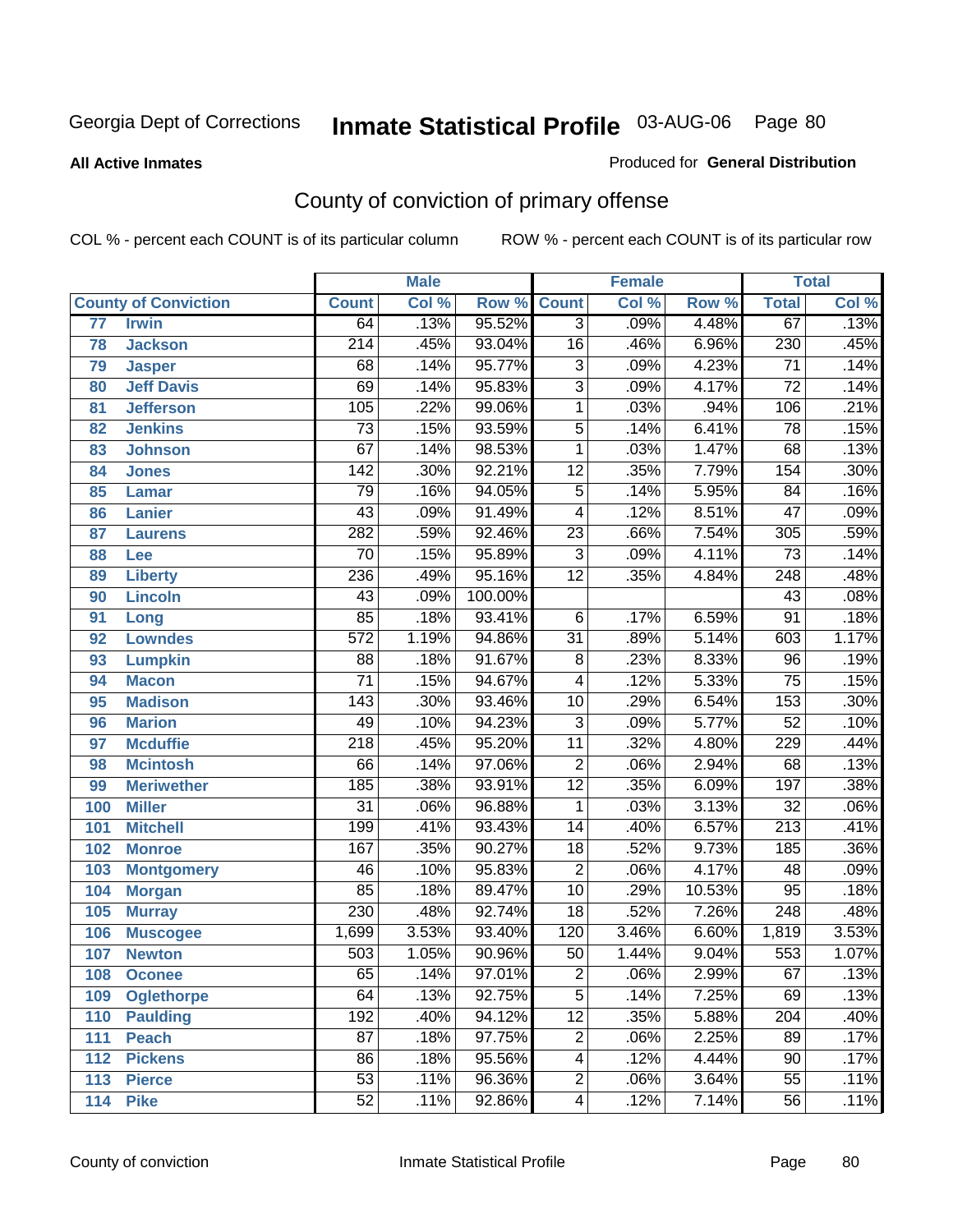**All Active Inmates**

#### Produced for **General Distribution**

# County of conviction of primary offense

|                             |                  | <b>Male</b> |                    |                 | <b>Female</b> |        |                  | <b>Total</b> |
|-----------------------------|------------------|-------------|--------------------|-----------------|---------------|--------|------------------|--------------|
| <b>County of Conviction</b> | <b>Count</b>     | Col %       | <b>Row % Count</b> |                 | Col %         | Row %  | <b>Total</b>     | Col %        |
| 115<br><b>Polk</b>          | 152              | .32%        | 95.00%             | $\overline{8}$  | .23%          | 5.00%  | 160              | .31%         |
| 116<br><b>Pulaski</b>       | 85               | .18%        | 87.63%             | $\overline{12}$ | .35%          | 12.37% | $\overline{97}$  | .19%         |
| 117<br><b>Putnam</b>        | $\overline{121}$ | .25%        | 96.03%             | $\overline{5}$  | .14%          | 3.97%  | 126              | .24%         |
| 118<br>Quitman              | $\overline{15}$  | .03%        | 100.00%            |                 |               |        | $\overline{15}$  | .03%         |
| 119<br><b>Rabun</b>         | $\overline{76}$  | .16%        | 93.83%             | $\overline{5}$  | .14%          | 6.17%  | $\overline{81}$  | .16%         |
| 120<br><b>Randolph</b>      | 69               | .14%        | 100.00%            |                 |               |        | 69               | .13%         |
| <b>Richmond</b><br>121      | 1,891            | 3.93%       | 93.52%             | 131             | 3.77%         | 6.48%  | 2,022            | 3.92%        |
| 122<br><b>Rockdale</b>      | 411              | .85%        | 92.78%             | $\overline{32}$ | .92%          | 7.22%  | 443              | .86%         |
| 123<br><b>Schley</b>        | $\overline{17}$  | .04%        | 100.00%            |                 |               |        | $\overline{17}$  | .03%         |
| 124<br><b>Screven</b>       | $\overline{143}$ | .30%        | 95.97%             | $\overline{6}$  | .17%          | 4.03%  | $\overline{149}$ | .29%         |
| 125<br><b>Seminole</b>      | $\overline{73}$  | .15%        | 92.41%             | $\overline{6}$  | .17%          | 7.59%  | 79               | .15%         |
| 126<br><b>Spalding</b>      | 631              | 1.31%       | 89.25%             | 76              | 2.19%         | 10.75% | 707              | 1.37%        |
| 127<br><b>Stephens</b>      | 164              | .34%        | 92.13%             | 14              | .40%          | 7.87%  | 178              | .35%         |
| 128<br><b>Stewart</b>       | $\overline{34}$  | .07%        | 94.44%             | $\overline{2}$  | .06%          | 5.56%  | $\overline{36}$  | .07%         |
| 129<br><b>Sumter</b>        | $\overline{248}$ | .52%        | 95.02%             | $\overline{13}$ | .37%          | 4.98%  | $\overline{261}$ | .51%         |
| <b>Talbot</b><br>130        | $\overline{42}$  | .09%        | 91.30%             | 4               | .12%          | 8.70%  | 46               | .09%         |
| 131<br><b>Taliaferro</b>    | $\overline{15}$  | .03%        | 88.24%             | $\overline{2}$  | .06%          | 11.76% | $\overline{17}$  | .03%         |
| <b>Tattnall</b><br>132      | 174              | .36%        | 96.13%             | $\overline{7}$  | .20%          | 3.87%  | 181              | .35%         |
| 133<br><b>Taylor</b>        | 78               | .16%        | 95.12%             | $\overline{4}$  | .12%          | 4.88%  | $\overline{82}$  | .16%         |
| <b>Telfair</b><br>134       | 146              | .30%        | 90.12%             | 16              | .46%          | 9.88%  | 162              | .31%         |
| 135<br><b>Terrell</b>       | $\overline{87}$  | .18%        | 97.75%             | $\overline{2}$  | .06%          | 2.25%  | 89               | .17%         |
| 136<br><b>Thomas</b>        | 330              | .69%        | 96.49%             | $\overline{12}$ | .35%          | 3.51%  | $\overline{342}$ | .66%         |
| 137<br><b>Tift</b>          | 325              | .68%        | 94.48%             | $\overline{19}$ | .55%          | 5.52%  | $\overline{344}$ | .67%         |
| <b>Toombs</b><br>138        | $\overline{274}$ | .57%        | 93.52%             | 19              | .55%          | 6.48%  | 293              | .57%         |
| 139<br><b>Towns</b>         | $\overline{30}$  | .06%        | 88.24%             | $\overline{4}$  | .12%          | 11.76% | $\overline{34}$  | .07%         |
| <b>Treutlen</b><br>140      | $\overline{62}$  | .13%        | 92.54%             | $\overline{5}$  | .14%          | 7.46%  | 67               | .13%         |
| 141<br><b>Troup</b>         | 709              | 1.47%       | 91.84%             | 63              | 1.81%         | 8.16%  | $\overline{772}$ | 1.50%        |
| 142<br><b>Turner</b>        | 76               | .16%        | 95.00%             | 4               | .12%          | 5.00%  | 80               | .16%         |
| 143<br><b>Twiggs</b>        | $\overline{45}$  | .09%        | 93.75%             | $\overline{3}$  | .09%          | 6.25%  | 48               | .09%         |
| 144<br><b>Union</b>         | 44               | .09%        | 95.65%             | $\overline{2}$  | .06%          | 4.35%  | 46               | .09%         |
| 145<br><b>Upson</b>         | 248              | .52%        | 91.18%             | $\overline{24}$ | .69%          | 8.82%  | $\overline{272}$ | .53%         |
| 146<br><b>Walker</b>        | 389              | .81%        | 89.02%             | 48              | 1.38%         | 10.98% | 437              | $.85\%$      |
| 147<br><b>Walton</b>        | 326              | .68%        | 93.95%             | $\overline{21}$ | .60%          | 6.05%  | $\overline{347}$ | .67%         |
| 148<br><b>Ware</b>          | 350              | .73%        | 94.09%             | $\overline{22}$ | .63%          | 5.91%  | $\overline{372}$ | .72%         |
| 149<br><b>Warren</b>        | 45               | .09%        | 95.74%             | $\overline{c}$  | .06%          | 4.26%  | 47               | .09%         |
| <b>Washington</b><br>150    | 110              | .23%        | 94.83%             | 6               | .17%          | 5.17%  | 116              | .23%         |
| 151<br><b>Wayne</b>         | 159              | .33%        | 90.34%             | $\overline{17}$ | .49%          | 9.66%  | 176              | .34%         |
| 152<br><b>Webster</b>       | $\overline{13}$  | .03%        | 92.86%             | $\mathbf{1}$    | .03%          | 7.14%  | 14               | .03%         |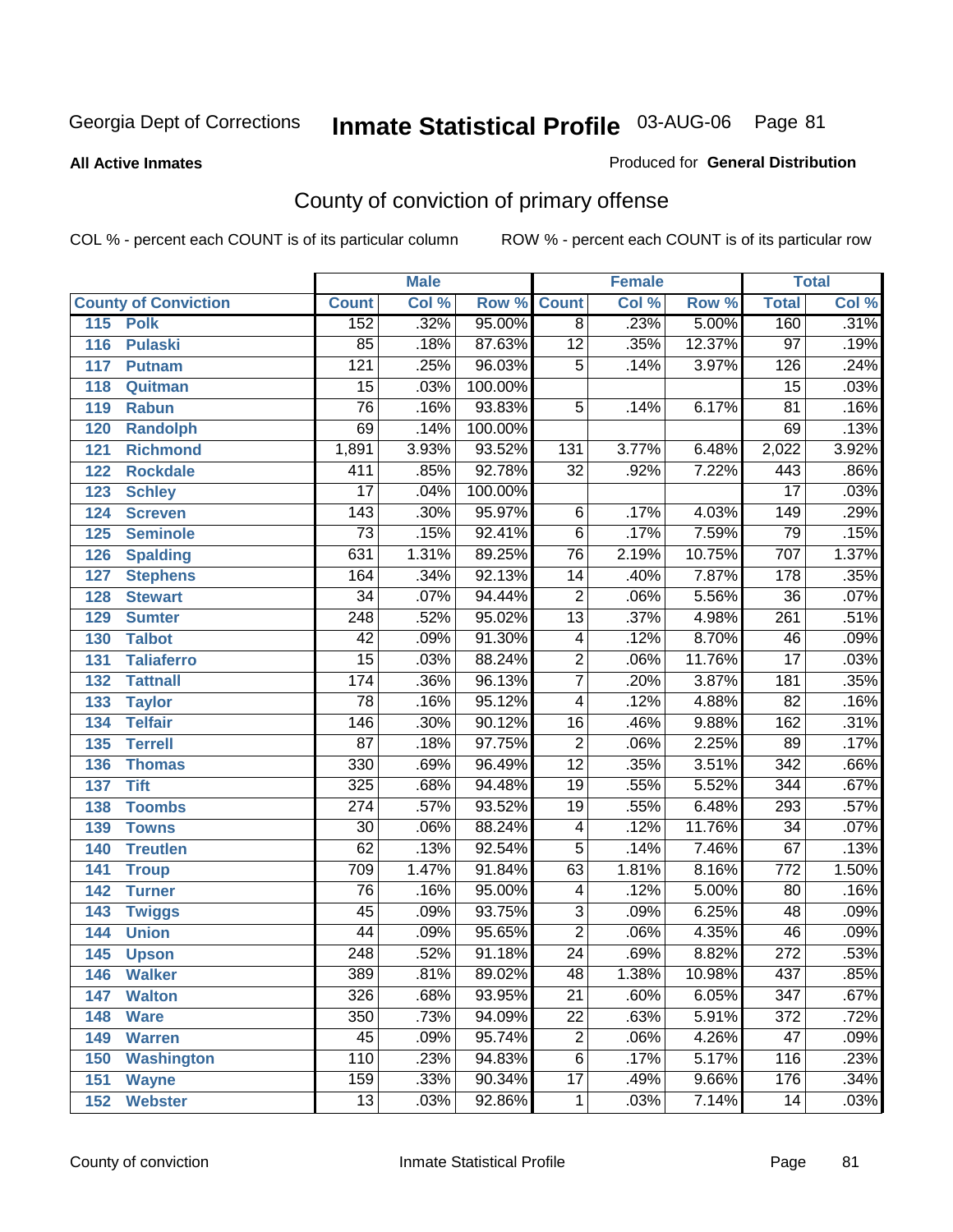**All Active Inmates**

### Produced for **General Distribution**

# County of conviction of primary offense

|                             |              | <b>Male</b> |             |       | <b>Female</b> |        |              | <b>Total</b> |
|-----------------------------|--------------|-------------|-------------|-------|---------------|--------|--------------|--------------|
| <b>County of Conviction</b> | <b>Count</b> | Col %       | Row % Count |       | Col %         | Row %  | <b>Total</b> | Col %        |
| <b>Wheeler</b><br>153       | 30           | $.06\%$     | 88.24%      | 4     | .12%          | 11.76% | 34           | $.07\%$      |
| <b>White</b><br>154         | 77           | .16%        | 92.77%      | 6     | $.17\%$       | 7.23%  | 83           | .16%         |
| <b>Whitfield</b><br>155     | 709          | 1.47%       | 89.52%      | 83    | 2.39%         | 10.48% | 792          | 1.54%        |
| <b>Wilcox</b><br>156        | 79           | .16%        | 96.34%      | 3     | .09%          | 3.66%  | 82           | .16%         |
| <b>Wilkes</b><br>157        | 84           | .17%        | 93.33%      | 6     | .17%          | 6.67%  | 90           | $.17\%$      |
| <b>Wilkinson</b><br>158     | 58           | .12%        | 96.67%      | 2     | $.06\%$       | 3.33%  | 60           | .12%         |
| <b>Worth</b><br>159         | 151          | .31%        | 96.18%      | 6     | $.17\%$       | 3.82%  | 157          | .30%         |
| <b>Total Rported</b>        | 48,074       | 100%        | 93.26%      | 3,472 | 100%          | 6.74%  | 51,546       | 100%         |

| тео<br>NI. | ,009   | l V4  | 442<br>. I J  |
|------------|--------|-------|---------------|
|            | 49,083 | 3,576 | EN CEN<br>צכס |

| Mc | ™ulton | Cobb |  |
|----|--------|------|--|
|    |        |      |  |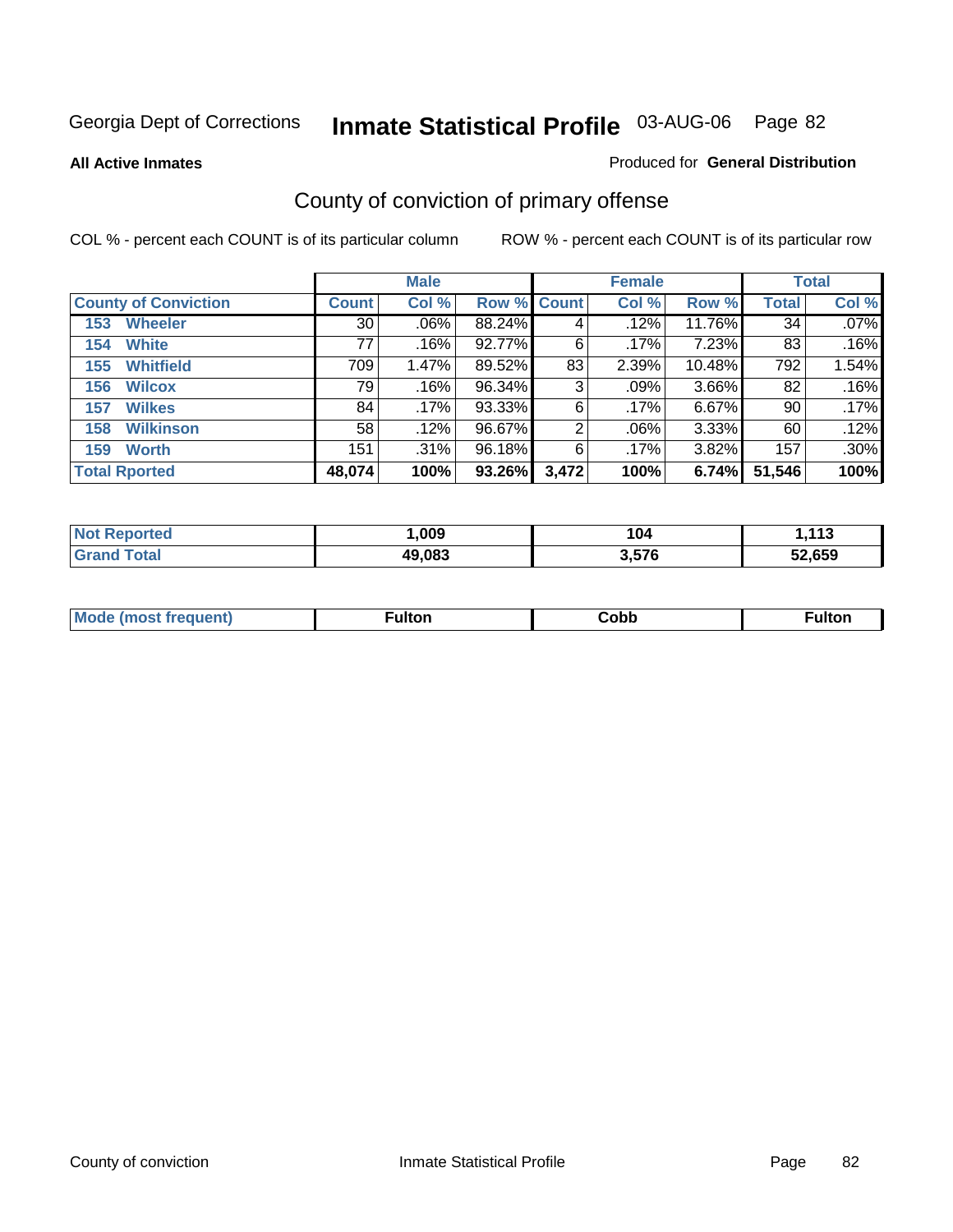**All Active Inmates**

#### Produced for **General Distribution**

# Circuit of conviction of primary offense

|                         |                                 |                  | <b>Male</b> |        |                  | <b>Female</b> |        |                  | <b>Total</b> |
|-------------------------|---------------------------------|------------------|-------------|--------|------------------|---------------|--------|------------------|--------------|
|                         | <b>Circuit of Conviction</b>    | <b>Count</b>     | Col %       | Row %  | <b>Count</b>     | Col %         | Row %  | <b>Total</b>     | Col %        |
| 1                       | <b>Alapaha Circuit</b>          | $\overline{345}$ | .72%        | 91.76% | $\overline{31}$  | .89%          | 8.24%  | 376              | .73%         |
| $\overline{2}$          | <b>Alcovy Circuit</b>           | 829              | 1.72%       | 92.11% | $\overline{71}$  | 2.04%         | 7.89%  | 900              | 1.75%        |
| $\overline{\mathbf{3}}$ | <b>Atlanta Circuit</b>          | 4,469            | 9.30%       | 96.31% | $\overline{171}$ | 4.93%         | 3.69%  | 4,640            | 9.00%        |
| 4                       | <b>Atlantic Circuit</b>         | 743              | 1.55%       | 94.17% | 46               | 1.32%         | 5.83%  | 789              | 1.53%        |
| 5                       | <b>Augusta Circuit</b>          | 2,367            | 4.92%       | 93.52% | 164              | 4.72%         | 6.48%  | 2,531            | 4.91%        |
| $6\phantom{a}$          | <b>Blue Ridge Circuit</b>       | 540              | 1.12%       | 90.91% | $\overline{54}$  | 1.56%         | 9.09%  | 594              | 1.15%        |
| $\overline{7}$          | <b>Brunswick Circuit</b>        | 899              | 1.87%       | 94.53% | $\overline{52}$  | 1.50%         | 5.47%  | 951              | 1.84%        |
| 8                       | <b>Chattahoochee Circuit</b>    | 1,998            | 4.16%       | 93.63% | 136              | 3.92%         | 6.37%  | 2,134            | 4.14%        |
| 9                       | <b>Cherokee Circuit</b>         | 801              | 1.67%       | 88.80% | 101              | 2.91%         | 11.20% | $\overline{902}$ | 1.75%        |
| 10                      | <b>Clayton Circuit</b>          | 1,592            | 3.31%       | 92.29% | $\overline{133}$ | 3.83%         | 7.71%  | 1,725            | 3.35%        |
| 11                      | <b>Cobb Circuit</b>             | 2,602            | 5.41%       | 91.52% | $\overline{241}$ | 6.94%         | 8.48%  | 2,843            | 5.52%        |
| 12                      | <b>Conasauga Circuit</b>        | 939              | 1.95%       | 90.29% | 101              | 2.91%         | 9.71%  | 1,040            | 2.02%        |
| 13                      | <b>Cordele Circuit</b>          | 700              | 1.46%       | 93.09% | $\overline{52}$  | 1.50%         | 6.91%  | 752              | 1.46%        |
| 14                      | <b>Coweta Circuit</b>           | 1,998            | 4.16%       | 92.71% | 157              | 4.52%         | 7.29%  | 2,155            | 4.18%        |
| 15                      | <b>Dougherty Circuit</b>        | 976              | 2.03%       | 94.12% | 61               | 1.76%         | 5.88%  | 1,037            | 2.01%        |
| 16                      | <b>Dublin Circuit</b>           | 456              | .95%        | 93.44% | $\overline{32}$  | .92%          | 6.56%  | 488              | .95%         |
| 17                      | <b>Eastern Circuit</b>          | 2,341            | 4.87%       | 93.83% | 154              | 4.44%         | 6.17%  | 2,495            | 4.84%        |
| 18                      | <b>Flint Circuit</b>            | 473              | .98%        | 91.14% | 46               | 1.32%         | 8.86%  | 519              | 1.01%        |
| 19                      | <b>Griffin Circuit</b>          | 1,212            | 2.52%       | 90.25% | $\overline{131}$ | 3.77%         | 9.75%  | 1,343            | 2.61%        |
| 20                      | <b>Gwinnett Circuit</b>         | 1,512            | 3.15%       | 93.10% | $\overline{112}$ | 3.23%         | 6.90%  | 1,624            | 3.15%        |
| 21                      | <b>Houston Circuit</b>          | 580              | 1.21%       | 93.10% | $\overline{43}$  | 1.24%         | 6.90%  | 623              | 1.21%        |
| $\overline{22}$         | <b>Lookout Mountain Circuit</b> | 1,000            | 2.08%       | 89.85% | $\overline{113}$ | 3.25%         | 10.15% | 1,113            | 2.16%        |
| 23                      | <b>Macon Circuit</b>            | 1,106            | 2.30%       | 94.77% | 61               | 1.76%         | 5.23%  | 1,167            | 2.26%        |
| 24                      | <b>Middle Circuit</b>           | $\overline{745}$ | 1.55%       | 95.39% | 36               | 1.04%         | 4.61%  | 781              | 1.52%        |
| 25                      | <b>Mountain Circuit</b>         | 369              | .77%        | 92.02% | $\overline{32}$  | .92%          | 7.98%  | 401              | .78%         |
| 26                      | <b>Northeastern Circuit</b>     | 815              | 1.70%       | 92.19% | 69               | 1.99%         | 7.81%  | 884              | 1.71%        |
| 27                      | <b>Northern Circuit</b>         | 603              | 1.25%       | 92.77% | $\overline{47}$  | 1.35%         | 7.23%  | 650              | 1.26%        |
| 28                      | <b>Ocmulgee Circuit</b>         | 974              | 2.03%       | 94.20% | 60               | 1.73%         | 5.80%  | 1,034            | 2.01%        |
| 29                      | <b>Oconee Circuit</b>           | $\overline{575}$ | 1.20%       | 91.56% | $\overline{53}$  | 1.53%         | 8.44%  | 628              | 1.22%        |
| 30                      | <b>Ogeechee Circuit</b>         | 837              | 1.74%       | 93.42% | $\overline{59}$  | 1.70%         | 6.58%  | 896              | 1.74%        |
| $\overline{31}$         | <b>Pataula Circuit</b>          | $\overline{378}$ | .79%        | 96.68% | $\overline{13}$  | .37%          | 3.32%  | 391              | .76%         |
| 32                      | <b>Piedmont Circuit</b>         | 538              | 1.12%       | 93.89% | 35               | 1.01%         | 6.11%  | 573              | 1.11%        |
| 33                      | <b>Rome Circuit</b>             | 792              | 1.65%       | 89.19% | 96               | 2.76%         | 10.81% | 888              | 1.72%        |
| 34                      | <b>South Georgia Circuit</b>    | $\overline{724}$ | 1.51%       | 93.30% | $\overline{52}$  | 1.50%         | 6.70%  | 776              | 1.51%        |
| 35                      | <b>Southern Circuit</b>         | 1,280            | 2.66%       | 96.02% | 53               | 1.53%         | 3.98%  | 1,333            | 2.59%        |
| 36                      | <b>Southwestern Circuit</b>     | 453              | .94%        | 95.17% | 23               | .66%          | 4.83%  | 476              | .92%         |
| 37                      | <b>Stone Mountain Circuit</b>   | 3,046            | 6.34%       | 95.25% | 152              | 4.38%         | 4.75%  | 3,198            | 6.20%        |
| 38                      | <b>Tallapoosa Circuit</b>       | $\overline{229}$ | .48%        | 94.63% | $\overline{13}$  | .37%          | 5.37%  | 242              | .47%         |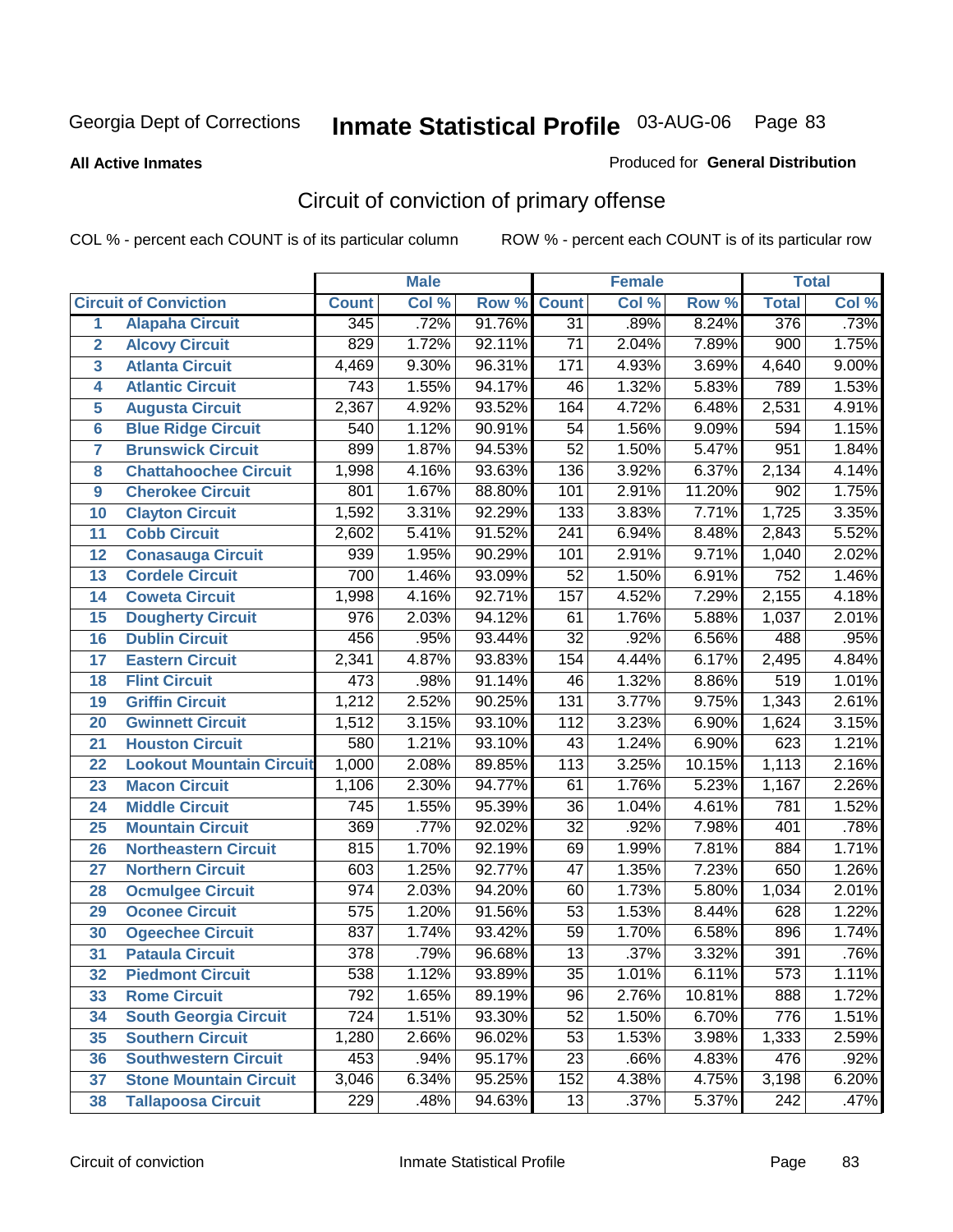**All Active Inmates**

#### Produced for **General Distribution**

# Circuit of conviction of primary offense

|    |                              |              | <b>Male</b> |        |              | <b>Female</b> |          |              | <b>Total</b> |
|----|------------------------------|--------------|-------------|--------|--------------|---------------|----------|--------------|--------------|
|    | <b>Circuit of Conviction</b> | <b>Count</b> | Col %       | Row %  | <b>Count</b> | Col %         | Row %    | <b>Total</b> | Col %        |
| 39 | <b>Tifton Circuit</b>        | 616          | 1.28%       | 95.06% | 32           | .92%          | 4.94%    | 648          | 1.26%        |
| 40 | <b>Toombs Circuit</b>        | 415          | .86%        | 94.97% | 22           | .63%          | 5.03%    | 437          | .85%         |
| 41 | <b>Waycross Circuit</b>      | 794          | 1.65%       | 93.74% | 53           | 1.53%         | 6.26%    | 847          | 1.64%        |
| 42 | <b>Western Circuit</b>       | 542          | 1.13%       | 93.61% | 37           | 1.07%         | 6.39%    | 579          | 1.12%        |
| 43 | <b>Rockdale Circuit</b>      | 411          | .85%        | 92.78% | 32           | .92%          | 7.22%    | 443          | $.86\%$      |
| 44 | <b>Douglas Circuit</b>       | 1,063        | 2.21%       | 89.78% | 121          | 3.49%         | 10.22%   | 1,184        | 2.30%        |
| 45 | <b>Appalachian Circuit</b>   | 329          | .68%        | 91.64% | 30           | .86%          | $8.36\%$ | 359          | .70%         |
| 46 | <b>Enotah Circuit</b>        | 239          | .50%        | 92.28% | 20           | .58%          | 7.72%    | 259          | .50%         |
| 47 | <b>Bell-Forsyth Circuit</b>  | 243          | .51%        | 90.00% | 27           | .78%          | 10.00%   | 270          | .52%         |
| 48 | <b>Towaliga Circuit</b>      | 394          | .82%        | 92.92% | 30           | .86%          | 7.08%    | 424          | .82%         |
| 49 | <b>Paulding Circuit</b>      | 192          | .40%        | 94.12% | 12           | .35%          | 5.88%    | 204          | .40%         |
|    | <b>Total Rported</b>         | 48,074       | 100%        | 93.26% | 3,472        | 100%          | 6.74%    | 51,546       | 100%         |

| τeα | .009   | 104   | 442<br>יי |
|-----|--------|-------|-----------|
|     | 49.083 | 3,576 | 52.659    |

| M, | $+1 - - + -$<br>annu -<br>uu | ∶obb<br>- - - - - | .<br>чна<br>- --------- |
|----|------------------------------|-------------------|-------------------------|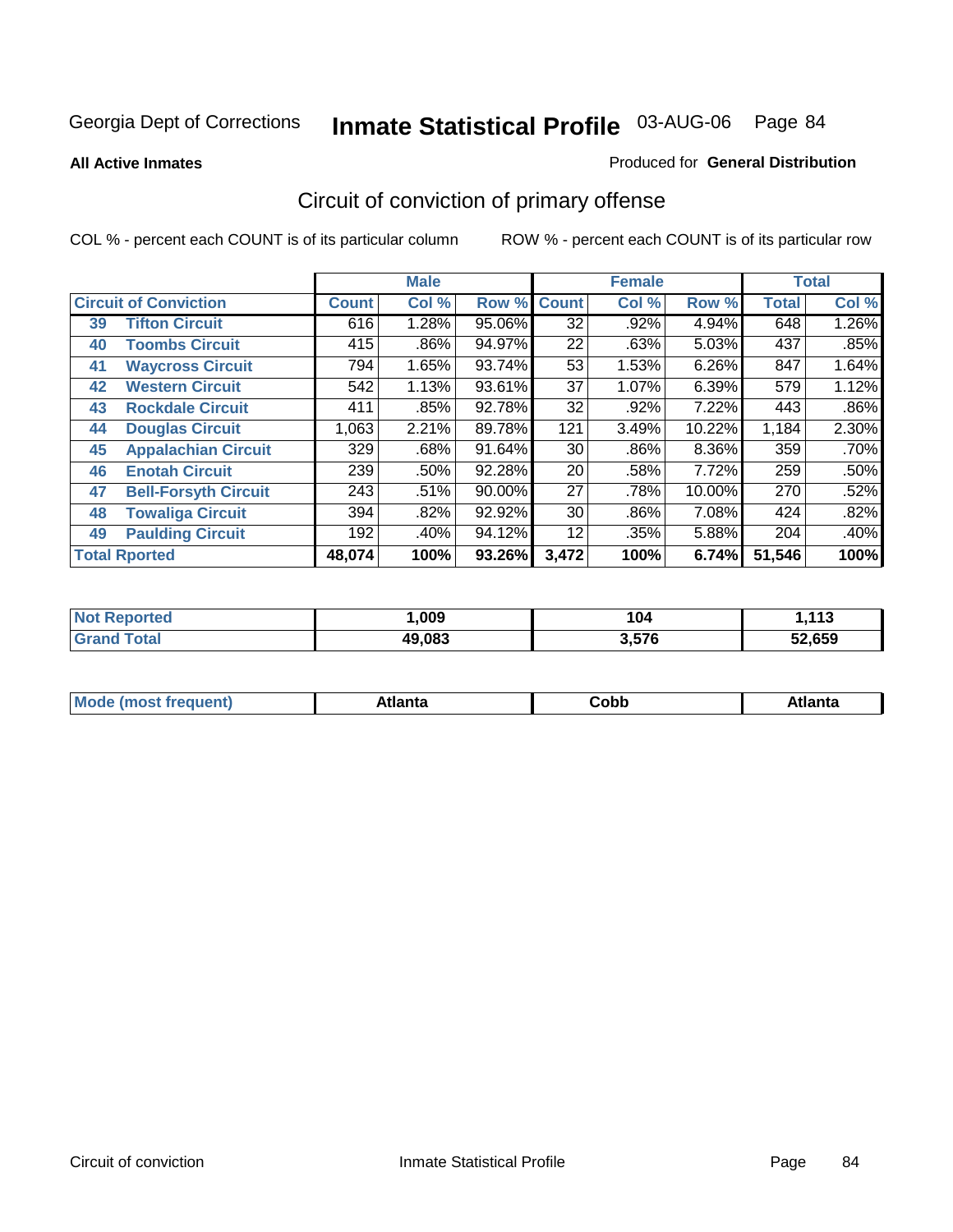### **All Active Inmates**

### Produced for **General Distribution**

### Years served (jail + prison) in this incarceration

|                              |                    | <b>Male</b> |         |                  | <b>Female</b> |        |                  | <b>Total</b> |
|------------------------------|--------------------|-------------|---------|------------------|---------------|--------|------------------|--------------|
| <b>Years Served</b>          | <b>Count</b>       | Col %       | Row %   | <b>Count</b>     | Col %         | Row %  | <b>Total</b>     | Col %        |
| Less than one year           | 9,093              | 19.12%      | 88.20%  | 1,217            | 35.22%        | 11.80% | 10,310           | 20.21%       |
| 1 to 1.99 years              | 9,925              | 20.87%      | 91.69%  | $\overline{900}$ | 26.05%        | 8.31%  | 10,825           | 21.22%       |
| 2 to 2.99 years              | 5,695              | 11.98%      | 93.85%  | $\overline{373}$ | 10.80%        | 6.15%  | 6,068            | 11.90%       |
| 3 to 3.99 years              | $\overline{4,}006$ | 8.42%       | 94.59%  | $\overline{229}$ | 6.63%         | 5.41%  | 4,235            | 8.30%        |
| 4 to 4.99 years              | 2,945              | 6.19%       | 95.15%  | 150              | 4.34%         | 4.85%  | 3,095            | 6.07%        |
| $\overline{5}$ to 5.99 years | 2,337              | 4.91%       | 96.05%  | 96               | 2.78%         | 3.95%  | 2,433            | 4.77%        |
| 6 to 6.99 years              | 1,946              | 4.09%       | 95.81%  | 85               | 2.46%         | 4.19%  | 2,031            | 3.98%        |
| $\overline{7}$ to 7.99 years | 1,834              | 3.86%       | 95.52%  | $\overline{86}$  | 2.49%         | 4.48%  | 1,920            | 3.76%        |
| <b>8 to 8.99 years</b>       | 1,716              | 3.61%       | 96.35%  | 65               | 1.88%         | 3.65%  | 1,781            | 3.49%        |
| 9 to 9.99 years              | 1,623              | 3.41%       | 96.84%  | $\overline{53}$  | 1.53%         | 3.16%  | 1,676            | 3.29%        |
| 10 to 10.99 years            | $\overline{975}$   | 2.05%       | 97.31%  | $\overline{27}$  | 0.78%         | 2.69%  | 1,002            | 1.96%        |
| 11 to 11.99 years            | 863                | 1.81%       | 96.32%  | $\overline{33}$  | 0.96%         | 3.68%  | 896              | 1.76%        |
| 12 to 12.99 years            | 789                | 1.66%       | 95.52%  | $\overline{37}$  | 1.07%         | 4.48%  | 826              | 1.62%        |
| 13 to 13.99 years            | 651                | 1.37%       | 96.88%  | 21               | 0.61%         | 3.13%  | 672              | 1.32%        |
| 14 to 14.99 years            | 552                | 1.16%       | 97.01%  | $\overline{17}$  | 0.49%         | 2.99%  | 569              | 1.12%        |
| 15 to 15.99 years            | 477                | 1.00%       | 96.95%  | $\overline{15}$  | 0.43%         | 3.05%  | 492              | 0.96%        |
| 16 to 16.99 years            | 358                | 0.75%       | 96.50%  | $\overline{13}$  | 0.38%         | 3.50%  | $\overline{371}$ | 0.73%        |
| 17 to 17.99 years            | $\overline{302}$   | 0.64%       | 98.05%  | $\overline{6}$   | 0.17%         | 1.95%  | 308              | 0.60%        |
| 18 to 18.99 years            | 283                | 0.60%       | 96.59%  | $\overline{10}$  | 0.29%         | 3.41%  | 293              | 0.57%        |
| 19 to 19.99 years            | 205                | 0.43%       | 97.16%  | 6                | 0.17%         | 2.84%  | $\overline{211}$ | 0.41%        |
| 20 to 20.99 years            | 183                | 0.38%       | 97.34%  | $\overline{5}$   | 0.14%         | 2.66%  | 188              | 0.37%        |
| 21 to 21.99 years            | $\overline{141}$   | 0.30%       | 97.92%  | $\overline{3}$   | 0.09%         | 2.08%  | 144              | 0.28%        |
| 22 to 22.99 years            | $\overline{113}$   | 0.24%       | 97.41%  | $\overline{3}$   | 0.09%         | 2.59%  | 116              | 0.23%        |
| 23 to 23.99 years            | $\overline{86}$    | 0.18%       | 98.85%  | $\mathbf 1$      | 0.03%         | 1.15%  | $\overline{87}$  | 0.17%        |
| 24 to 24.99 years            | 99                 | 0.21%       | 98.02%  | $\overline{2}$   | 0.06%         | 1.98%  | 101              | 0.20%        |
| 25 to 25.99 years            | $\overline{71}$    | 0.15%       | 98.61%  | $\overline{1}$   | 0.03%         | 1.39%  | $\overline{72}$  | 0.14%        |
| 26 to 26.99 years            | $\overline{67}$    | 0.14%       | 100.00% |                  |               |        | 67               | 0.13%        |
| 27 to 27.99 years            | 40                 | 0.08%       | 100.00% |                  |               |        | 40               | 0.08%        |
| 28 to 28.99 years            | 48                 | 0.10%       | 100.00% |                  |               |        | 48               | 0.09%        |
| 29 to 29.99 years            | $\overline{34}$    | 0.07%       | 100.00% |                  |               |        | $\overline{34}$  | 0.07%        |
| Thirty + years               | $\overline{96}$    | 0.20%       | 98.97%  | 1                | 0.03%         | 1.03%  | $\overline{97}$  | 0.19%        |
| <b>Total Reported</b>        | 47,553             | 100%        | 93.23%  | 3,455            | 100%          | 6.77%  | 51,008           | 100%         |

| <b>Not Reported</b>      | 1,530      | 121   | 1,651  |
|--------------------------|------------|-------|--------|
| <b>Grand Total</b>       | 49,083     | 3,576 | 52,659 |
|                          |            |       |        |
| <b>Mean</b><br>(average) | 4.81       | 2.9   | 4.68   |
| Modian (middle)          | <b>224</b> | 1 A 5 | 267    |

| 2.81               | .45                | 2.67                  |
|--------------------|--------------------|-----------------------|
| Less than one year | Less than one year | Less than one<br>vear |
|                    |                    |                       |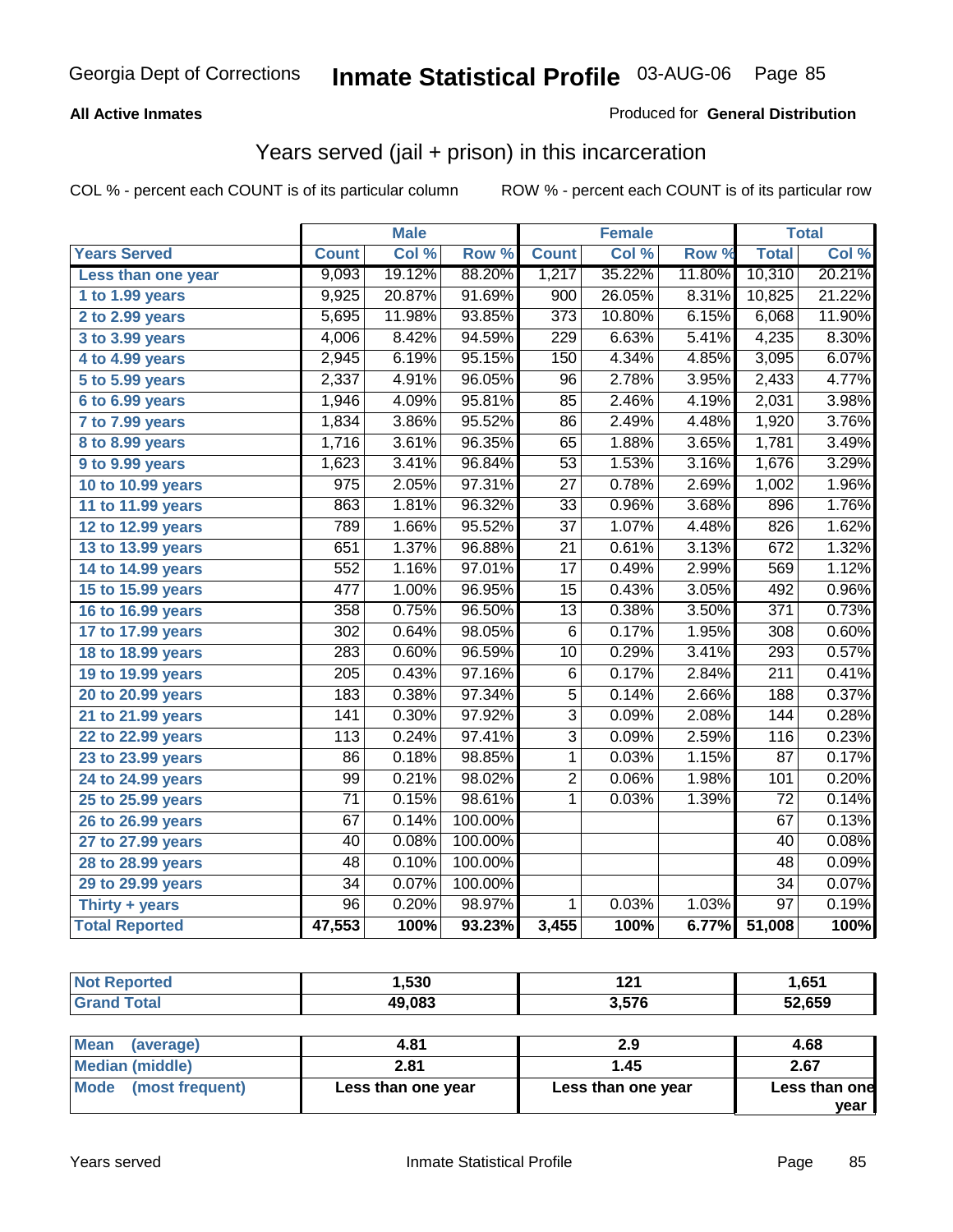#### **All Active Inmates**

Produced for **General Distribution**

### Results of most recent HIV tests

|                         |              | <b>Male</b> |           |              | <b>Female</b> |          |        | <b>Total</b> |
|-------------------------|--------------|-------------|-----------|--------------|---------------|----------|--------|--------------|
| <b>HIV Test Results</b> | <b>Count</b> | Col %       | Row %     | <b>Count</b> | Col %         | Row %    | Total  | Col %        |
| <b>Positive</b>         | 891          | 1.86%       | $91.48\%$ | 83           | 2.39%         | $8.52\%$ | 974    | 1.90%        |
| <b>Negative</b>         | 46,978       | 98.12%      | 93.28%    | 3,385        | 97.61%        | $6.72\%$ | 50,363 | 98.08%       |
| Indeterminate           | 9            | 0.02%       | 100.00%   |              |               |          |        | 0.02%        |
| <b>Refused</b>          |              | 0.01%       | 100.00%   |              |               |          |        | 0.01%        |
| <b>Total Reported</b>   | 47,879       | 100%        | 93.25%    | 3,468        | 100%          | 6.75%    | 51,347 | 100.0%       |

| <b>Not</b><br><b>rted</b>  | ,204   | 108   | -212<br>I .J I Z |
|----------------------------|--------|-------|------------------|
| <b>otal</b><br><b>Grar</b> | 49.083 | 3,576 | 52,659           |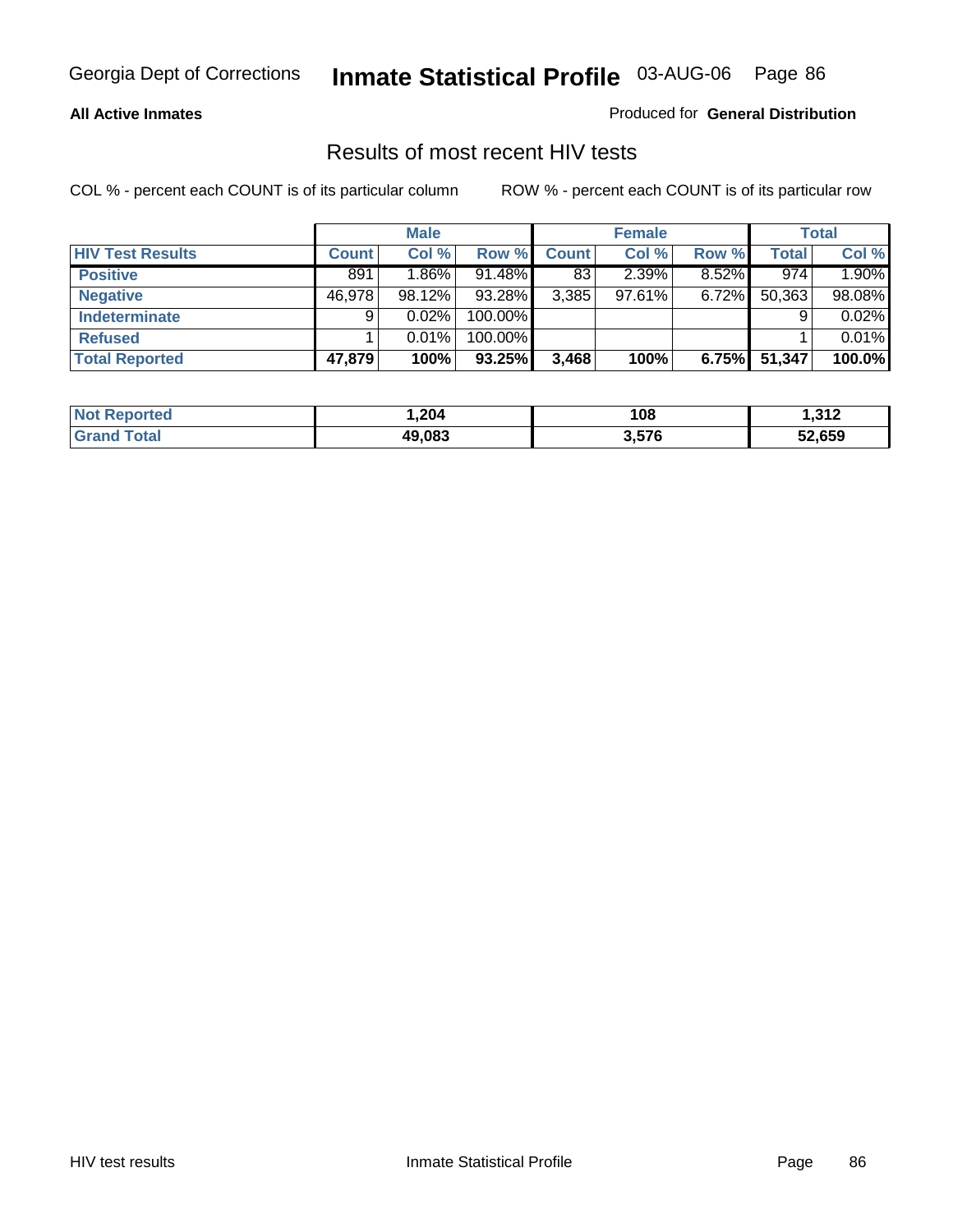### **All Active Inmates**

### Produced for **General Distribution**

### Results of most recent tuberculosis test

|                                  |              | <b>Male</b> |         |              | <b>Female</b> |          |              | Total  |
|----------------------------------|--------------|-------------|---------|--------------|---------------|----------|--------------|--------|
| <b>Tuberculosis Test Results</b> | <b>Count</b> | Col %       | Row %   | <b>Count</b> | Col %         | Row %    | <b>Total</b> | Col %  |
| <b>Positive on current test</b>  | 3,126        | $6.54\%$    | 97.29%  | 87           | $2.51\%$      | 2.71%    | 3,213        | 6.27%  |
| <b>Positive on previous test</b> | 5.512        | 11.53%      | 96.33%  | 210          | 6.06%         | $3.67\%$ | 5.722        | 11.16% |
| <b>Negative</b>                  | 39,134       | 81.89%      | 92.51%  | 3.170        | $91.43\%$     | 7.49%    | 42,304       | 82.54% |
| <b>Refused</b>                   | 16           | 0.03%       | 100.00% |              |               |          | 16           | 0.03%  |
| <b>Total Reported</b>            | 47,788       | 100%        | 93.24%  | 3,467        | 100%          | 6.76%    | 51,255       | 100%   |

| <b>Not</b><br><b>Reported</b> | 295. ا | 109   | ,404   |
|-------------------------------|--------|-------|--------|
| <b>Grand</b><br>™otal         | 49.083 | 3,576 | 52,659 |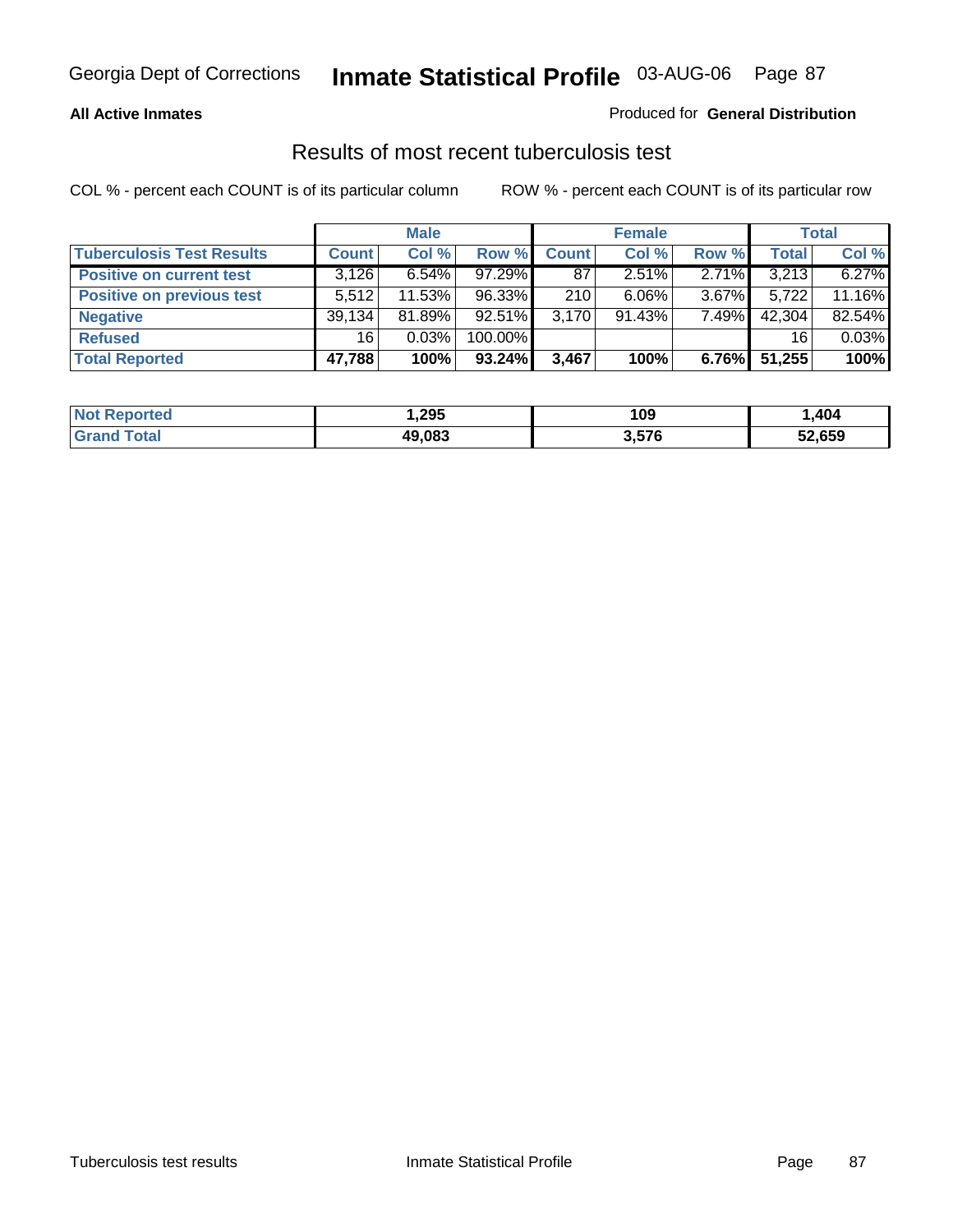### **All Active Inmates**

Produced for **General Distribution**

### Results of most recent syphilis test

|                                 | <b>Male</b>  |          |           |              | <b>Female</b> |           | Total        |        |
|---------------------------------|--------------|----------|-----------|--------------|---------------|-----------|--------------|--------|
| <b>Syphilis Test Results</b>    | <b>Count</b> | Col %    | Row %     | <b>Count</b> | Col %         | Row %     | <b>Total</b> | Col %  |
| <b>Positive on current test</b> | 881          | $1.87\%$ | 85.70%I   | 147          | $4.26\%$      | $14.30\%$ | 1,028        | 2.03%  |
| <b>Negative</b>                 | 46,193       | 98.13%   | 93.33%    | 3,300        | 95.74%        | $6.67\%$  | 49,493       | 97.97% |
| <b>Total Reported</b>           | 47,074       | 100%     | $93.18\%$ | 3,447        | 100%          |           | 6.82% 50,521 | 100%   |

| <b>Not Reported</b> | 2,009  | 129   | 2,138  |
|---------------------|--------|-------|--------|
| <b>Grand Total</b>  | 49,083 | 3,576 | 52,659 |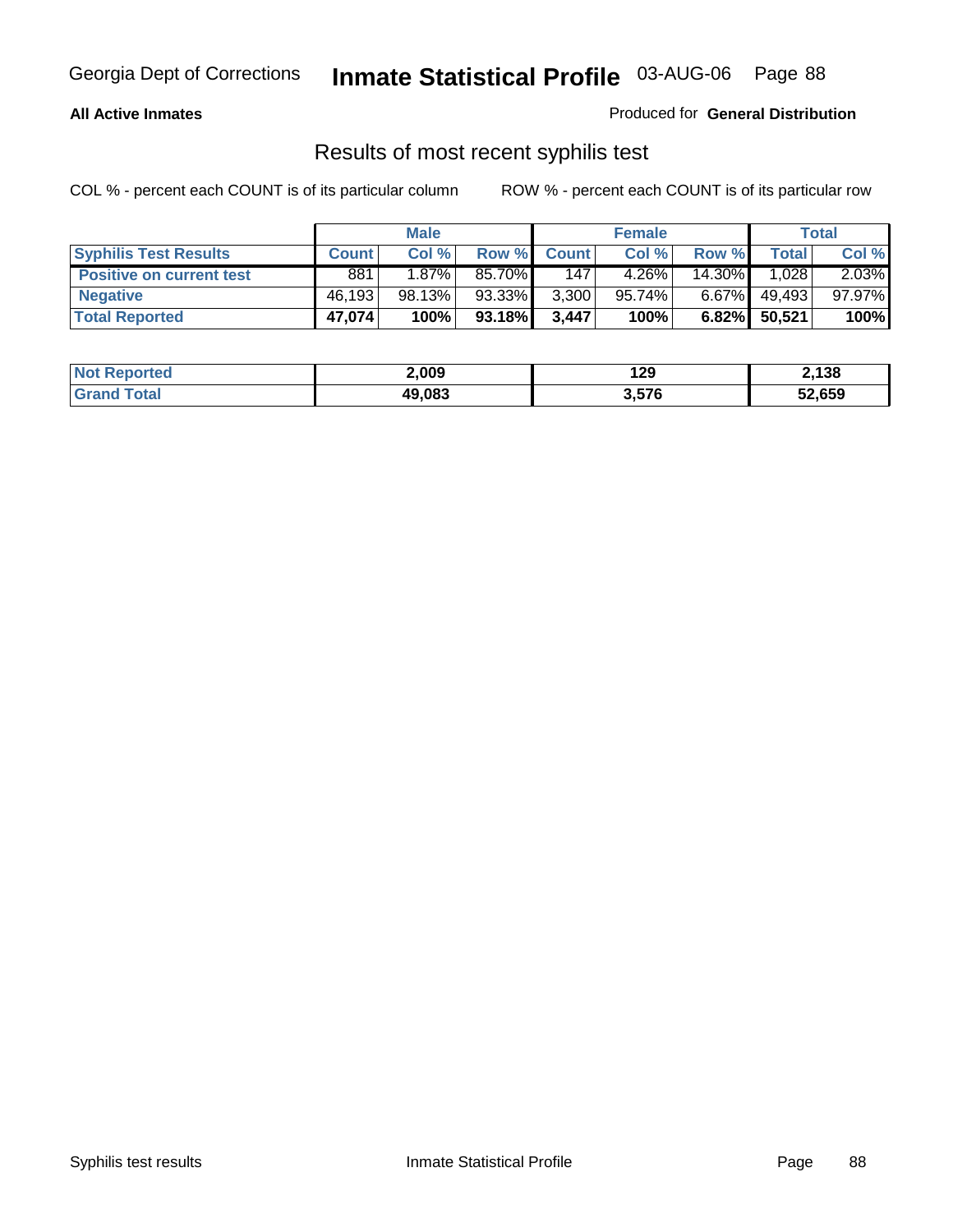#### **All Active Inmates**

### Produced for **General Distribution**

### Results of most recent Hepatitis-C test

|                                 | <b>Male</b>  |           | <b>Female</b> |              |           | Total    |       |        |
|---------------------------------|--------------|-----------|---------------|--------------|-----------|----------|-------|--------|
| <b>Hepatitis-C Test Results</b> | <b>Count</b> | Col %     | Row %I        | <b>Count</b> | Col %     | Row %    | Total | Col %  |
| <b>Positive on current test</b> | 174          | 49.29%    | 98.31%        |              | 42.86%    | $1.69\%$ | 177   | 49.17% |
| <b>Negative</b>                 | 177          | $50.14\%$ | 97.79%        |              | $57.14\%$ | 2.21%    | 181   | 50.28% |
| <b>Indeterminate</b>            |              | 0.57%     | 100.00%       |              |           |          |       | 0.56%  |
| <b>Total Reported</b>           | 353          | 100%      | 98.06%        |              | 100%      | 1.94%    | 360   | 100.0% |

| <b>Not Reported</b> | 48,730 | 3,569 | 52,299 |
|---------------------|--------|-------|--------|
| <b>Grand Total</b>  | 49,083 | 3,576 | 52,659 |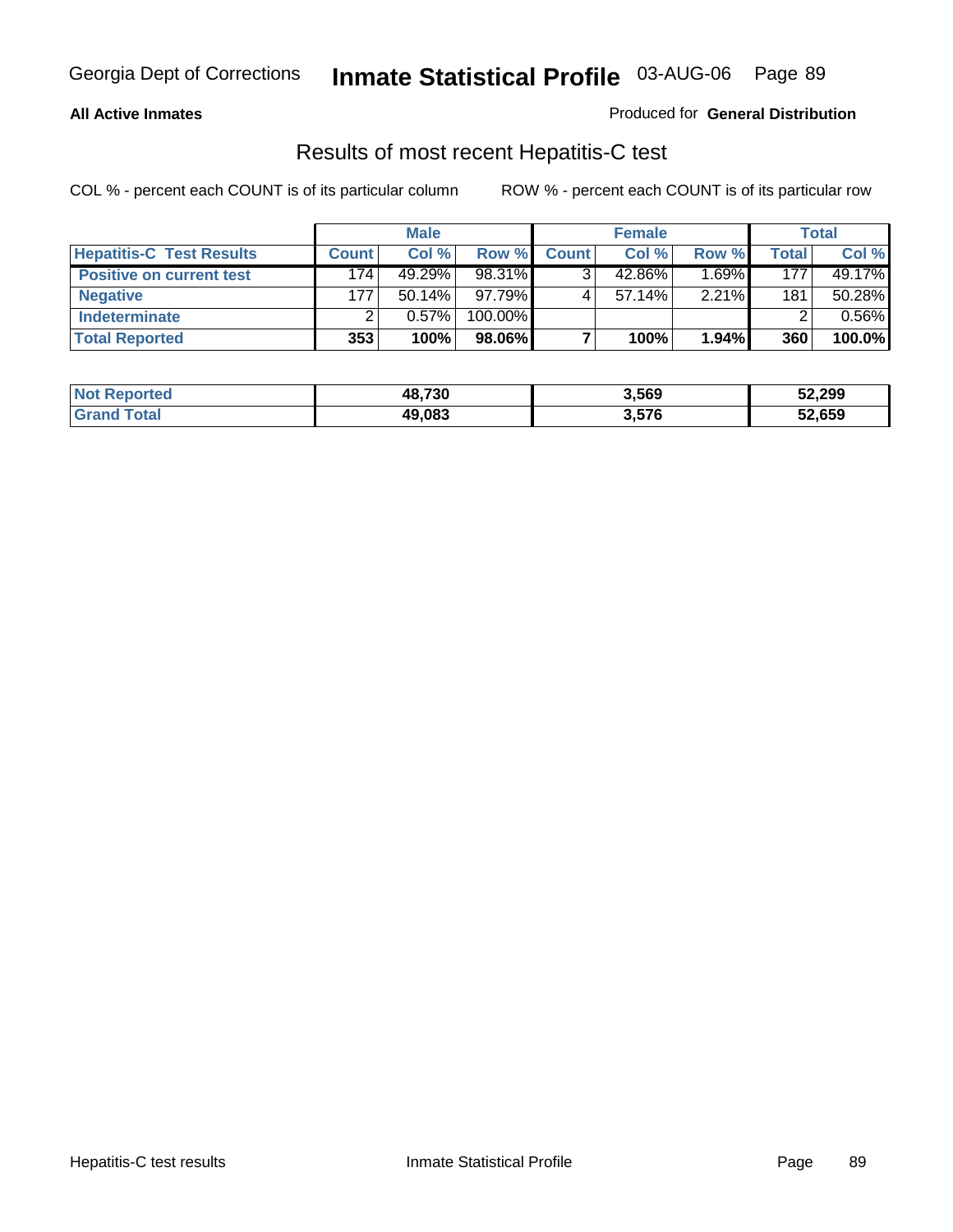### **All Active Inmates**

### Produced for **General Distribution**

### Results of most recent pregnancy test

|                                 | <b>Male</b>  |         | <b>Female</b> |              |           | Total   |       |        |
|---------------------------------|--------------|---------|---------------|--------------|-----------|---------|-------|--------|
| <b>Pregnancy Test Results</b>   | <b>Count</b> | Col %   | Row %         | <b>Count</b> | Col %     | Row %   | Total | Col %  |
| <b>Positive on current test</b> |              |         |               | 64           | $1.94\%$  | 100.00% | 64    | 1.94%  |
| <b>Negative</b>                 |              | 100.00% | $0.03\%$      | 3.241        | $98.06\%$ | 99.97%  | 3,242 | 98.06% |
| <b>Total Reported</b>           |              | 100%    | 0.03%         | 3,305        | 100%      | 99.97%  | 3,306 | 100%   |

| <b>Not Reported</b> | 49,082 | 274<br>-- | 49,353 |
|---------------------|--------|-----------|--------|
| <b>Grand Total</b>  | 49,083 | 3,576     | 52,659 |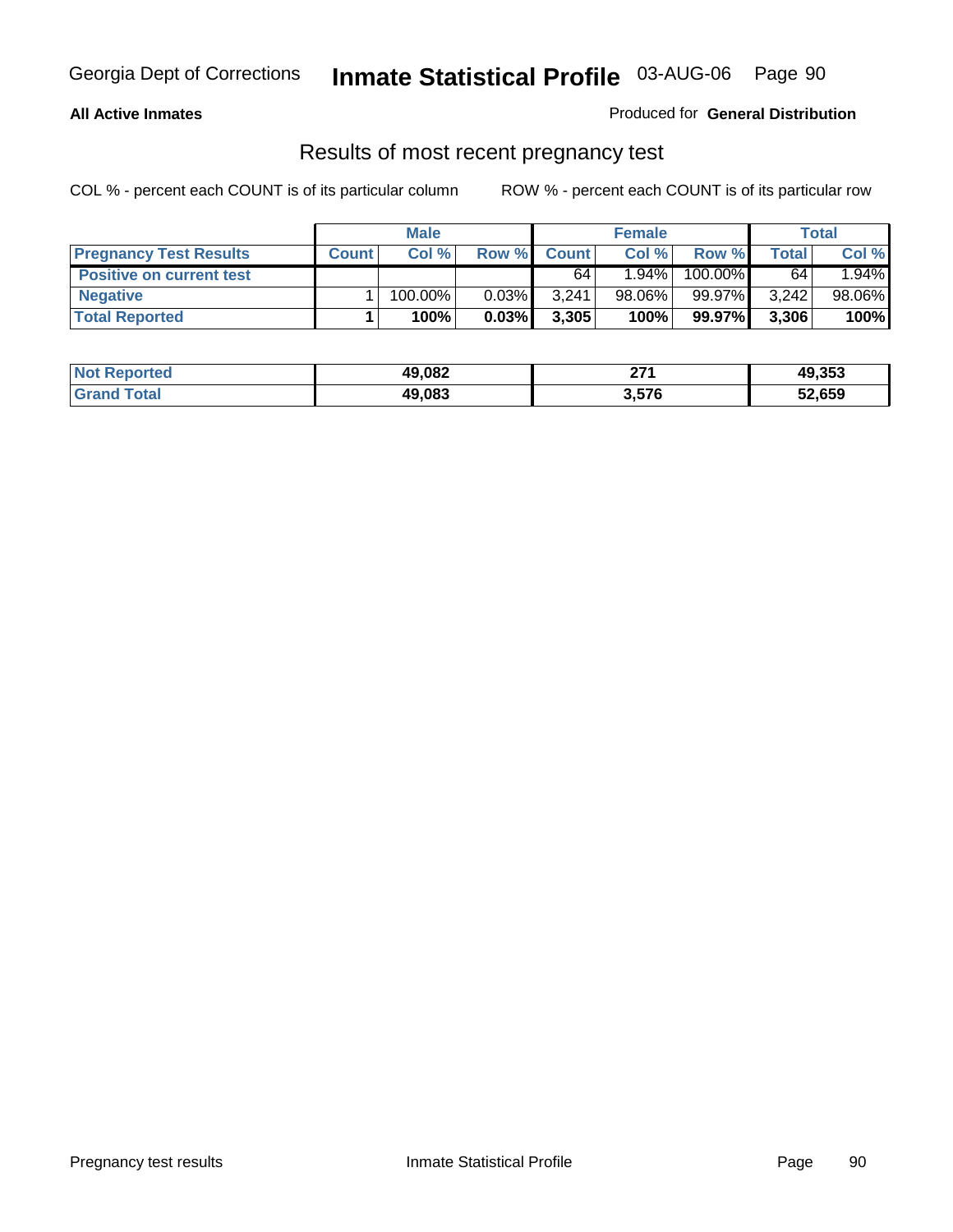### **All Active Inmates**

### Produced for **General Distribution**

### Results of most recent diabetes test

|                                 | <b>Male</b>  |                       | <b>Female</b> |  |       | Total    |        |         |
|---------------------------------|--------------|-----------------------|---------------|--|-------|----------|--------|---------|
| <b>Diabetes Test Results</b>    | <b>Count</b> | Col %                 | Row % Count   |  | Col % | Row %    | Totall | Col %   |
| <b>Positive on current test</b> | 92           | $100.\overline{00\%}$ | 100.00%       |  |       |          | 92     | 100.00% |
| <b>Total Reported</b>           | 92           | 100%                  | 100.00%       |  | %     | $0.00\%$ | 92     | 100%    |

| <b>Not Reported</b> | 48,991 | 3,576 | 52,567 |
|---------------------|--------|-------|--------|
| <b>Sand Total</b>   | 49,083 | 3,576 | 52,659 |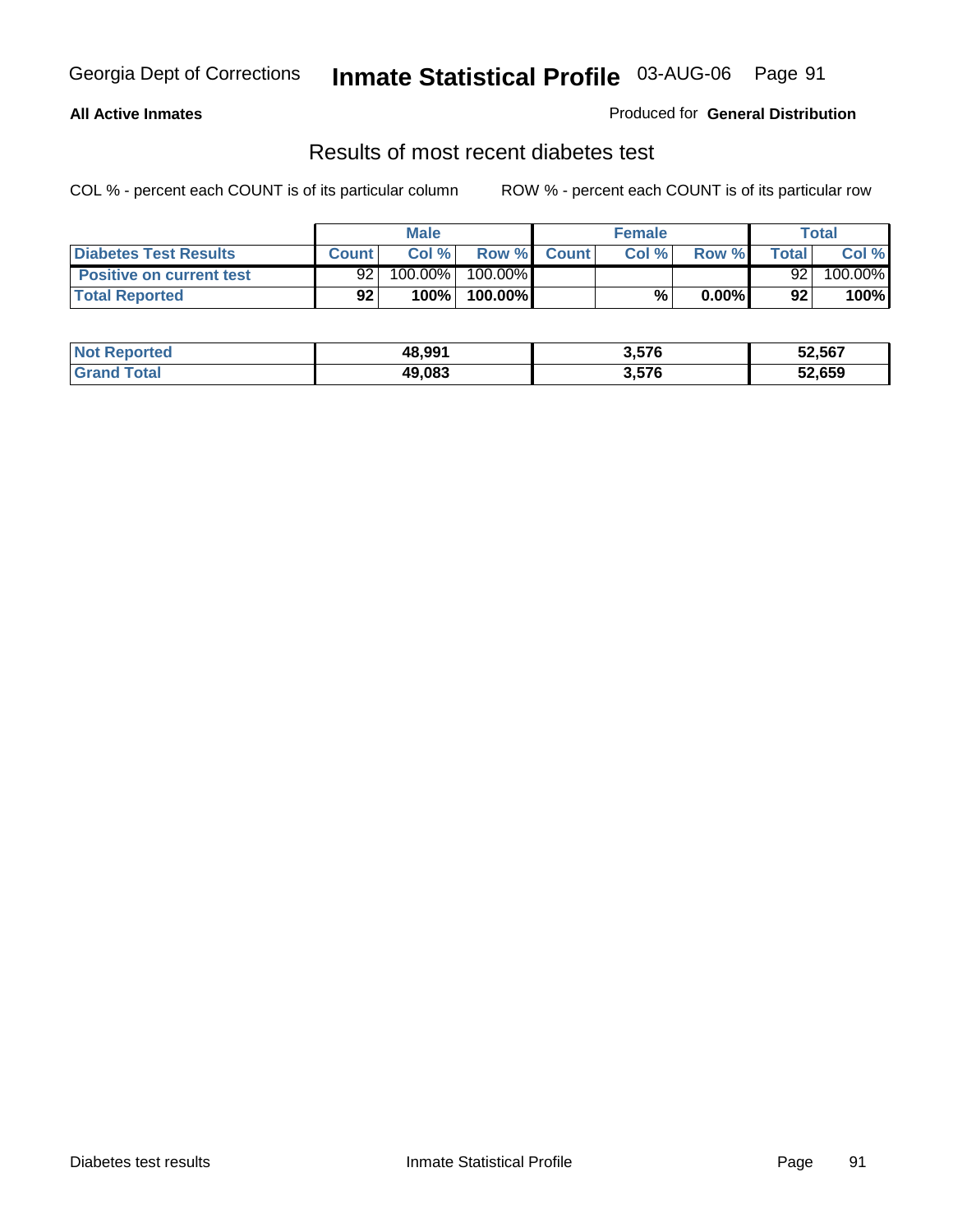### **All Active Inmates**

### Produced for **General Distribution**

### Results of most recent hypertension test

|                                  | <b>Male</b>  |        |           |              | <b>Female</b> |       | <b>Total</b> |           |
|----------------------------------|--------------|--------|-----------|--------------|---------------|-------|--------------|-----------|
| <b>Hypertension Test Results</b> | <b>Count</b> | Col %  | Row %     | <b>Count</b> | Col%          | Row % | Total        | Col %     |
| <b>Positive on current test</b>  | 397          | 98.02% | $99.00\%$ |              | 100.00%       | 1.00% | 401          | $98.04\%$ |
| <b>Negative</b>                  |              | 1.98%  | 100.00%   |              |               |       |              | $.96\%$   |
| <b>Total Reported</b>            | 405          | 100%   | 99.02%    |              | 100%          | 0.98% | 409          | 100%      |

| <b>Not Reported</b> | 48,678 | 3,572 | 52,250 |
|---------------------|--------|-------|--------|
| <b>Grand Total</b>  | 49,083 | 3,576 | 52,659 |